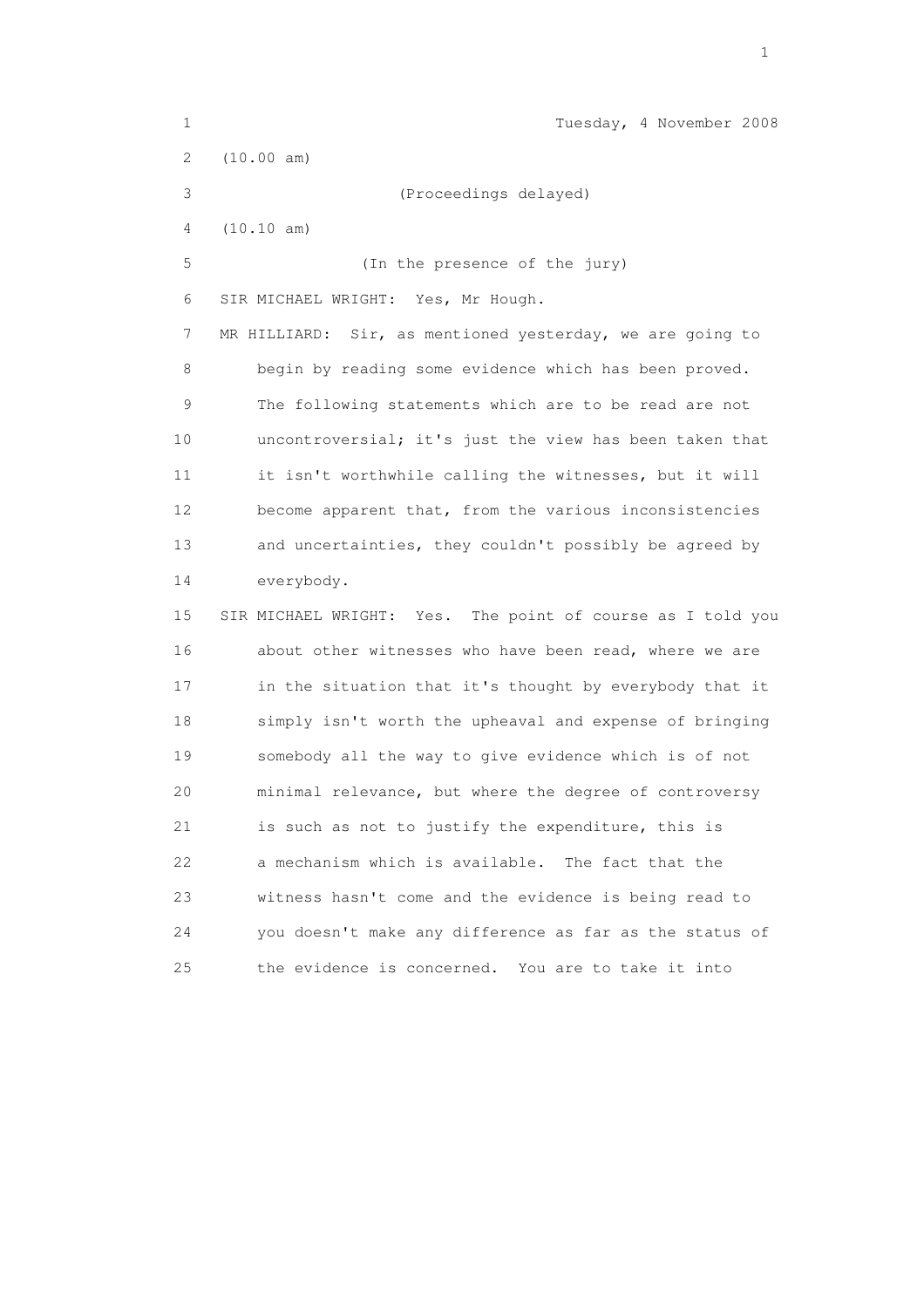1 account in exactly the same way as you would anybody 2 else's evidence. 3 Thank you, Mr Hough. 4 Statement of QUINCY OJI (read) 5 MR HOUGH: The first statement is Quincy Akpesiri Oji. 6 SIR MICHAEL WRIGHT: As I remember, he is the train driver. 7 MR HOUGH: He is the train driver. 8 SIR MICHAEL WRIGHT: Page number, please? 9 MR HOUGH: Page 473. This is a statement dated 22 July 2005 10 and Mr Oji says that: 11 "This statement refers to a shooting incident that 12 I was present at." 13 He then refers to the time he started duty. He then 14 says: 15 "I am a tube train driver and I work for the 16 London Underground. I got to Stockwell tube station 17 just before 10 am... When I got there the light was red, 18 this is unusual for Stockwell tube station at this time 19 of day. We were stopped there for about four or five 20 minutes. I called over the station assistant, who was 21 on the platform. I asked him if he knew what was going 22 on and why we were stuck at Stockwell. He said, 'No', 23 but told me that Kennington tube station was closed. 24 I tried to call the controller using the train radio and 25 the automatic telephone on the platform. He wasn't

 $\overline{2}$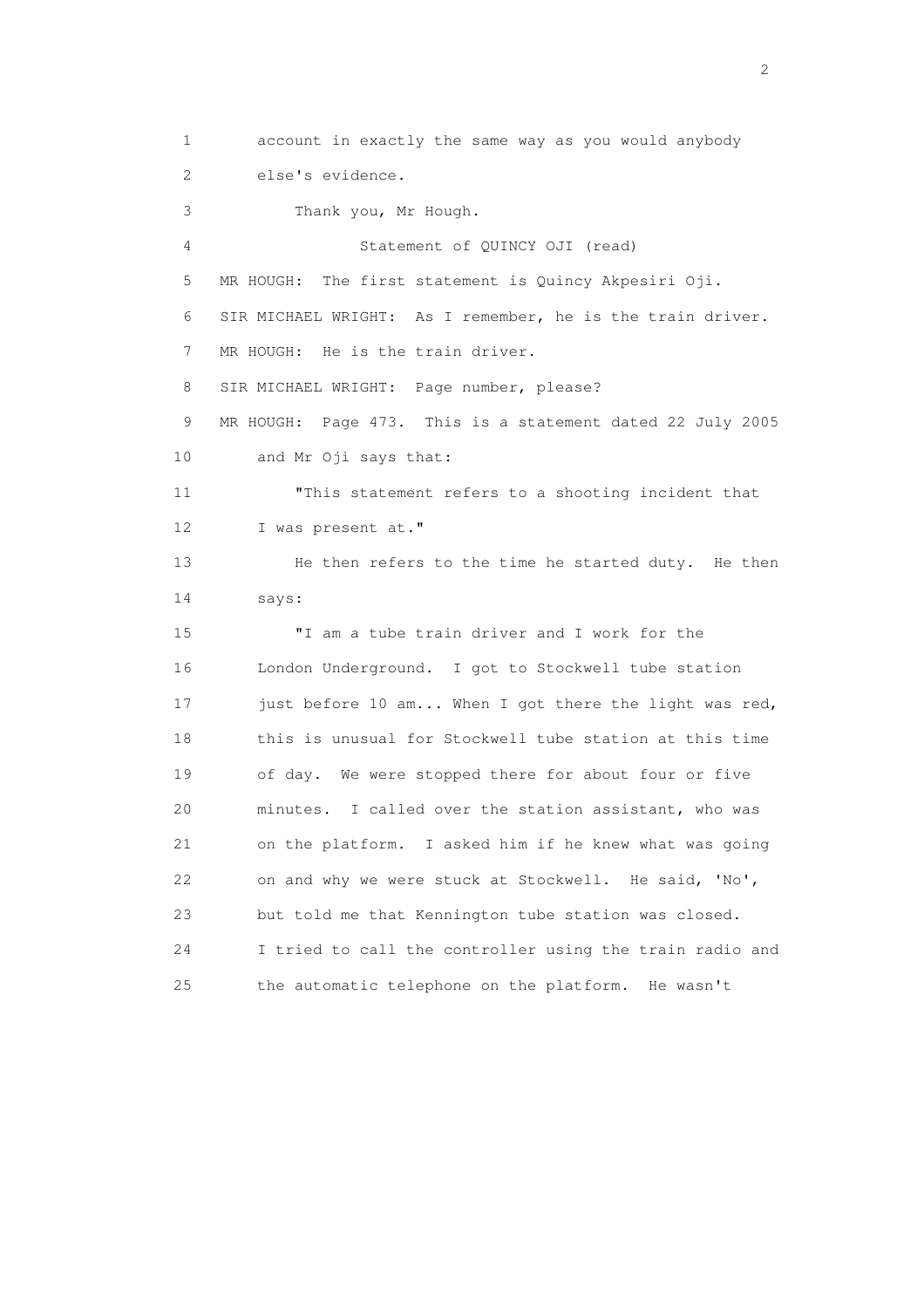1 answering and the signal went to green. I was still on 2 the platform. Normally I would then have gone, but 3 because Kennington was closed, I was concerned that the 4 passengers would need to change at Stockwell for the 5 Charing Cross train. I then heard people screaming, but 6 I could not make out what they were saying. I could 7 also hear feet stamping, as in people running. I looked 8 at the monitor in the front cab of the train. I was on 9 the tube when I heard all of this noise and the platform 10 assistant... was at the door to the train talking to me. 11 On the monitor I could see people running everywhere 12 towards the front of the train and towards the stairs 13 for the exit. I heard gunshots, there were about 15 14 shots. On the monitor I saw lots of people, I did not 15 recognise any of them. They were in mufti, this means 16 plain clothes. I could see about six to ten people with 17 guns outside the carriage. I think there were two of 18 them shooting. I saw one of the men with a big gun 19 shooting. The man with the big gun was shooting direct 20 into the carriage, his aim was straight, not up or down. 21 I have then turned the train off which has switched the 22 monitor off. I could still see people running out 23 towards the exit near the front of the train. People 24 were still screaming and there was panic. Initially 25 I thought that they were fanatics and that they were

 $\sim$  3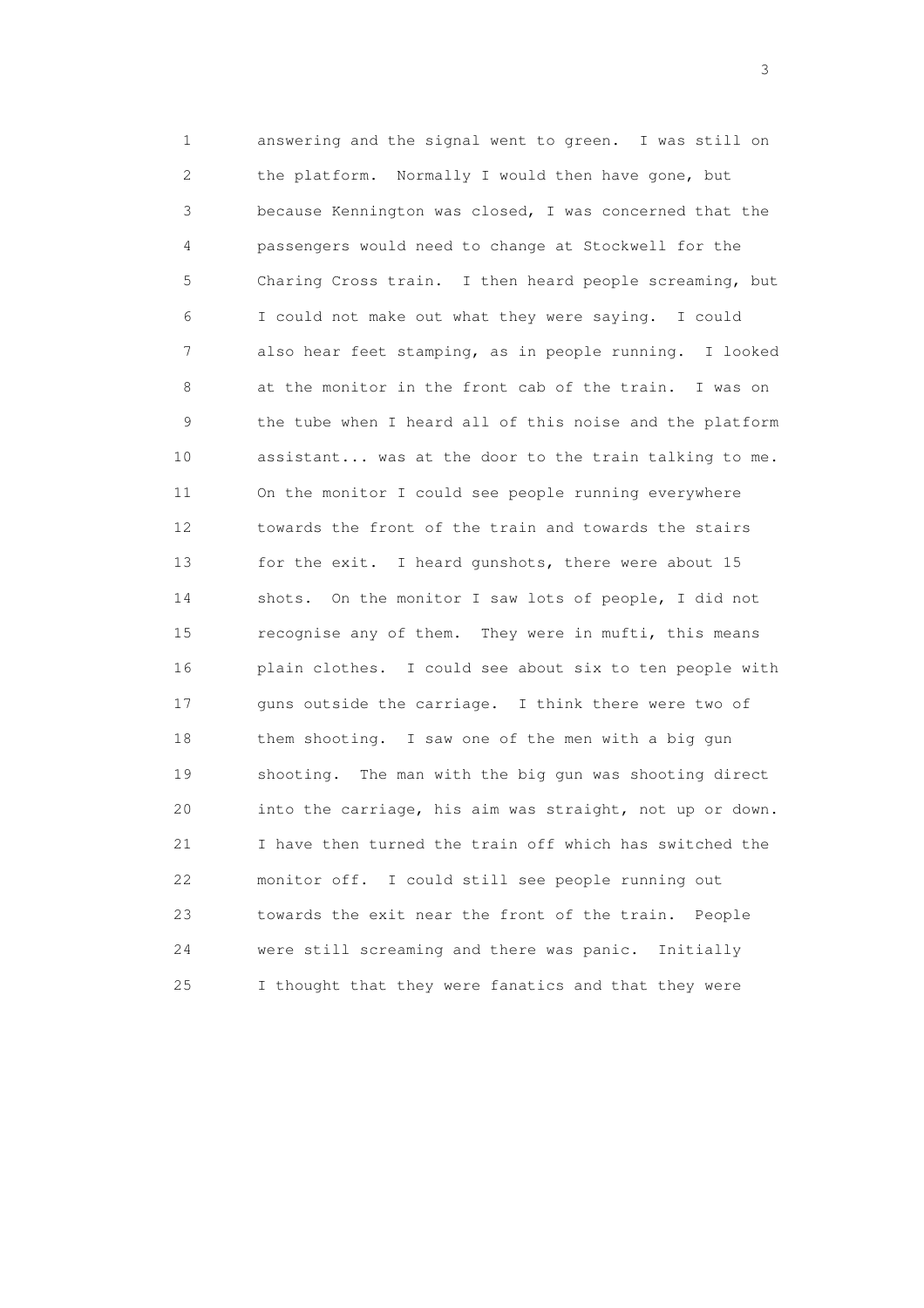1 shooting people in the carriage. I have then opened my 2 door, this is the front door. It is right at the front 3 of the train and leads on to the track. I have then run 4 into the dark tunnel, it was black and I was unable to 5 see. I was scared because it is a live track and there 6 are oncoming trains on the next track. I stepped 7 shortly into the tunnel and put myself up against the 8 wall to keep safe. This whole incident took place over 9 about a minute. I then stood with my back to the wall 10 for about 20 seconds. The noise had quietened down and 11 somebody flashed a light [into] the tunnel. The person 12 saw me and said, 'Freeze'. I had my hands in the air 13 and the train keys in my right hand. I said, 'Please 14 don't shoot, I am the driver'. He then said, 'Move 15 slowly'. He had his gun and the light pointed at me. 16 I saw that there were two other men with him, and they 17 had their guns pointed at me as well. The guy that was 18 talking to me had a small gun, which I think was in his 19 right hand and the flashlight in the other. The other 20 two guys had large guns. The same guy said, 'We're the 21 police'. I was walking slowly on the ballast. I was 22 unable to see because the light was in my eyes. He said 23 a few times, 'Move slowly' or 'move slowly forward'. 24 When I reached them, they patted me down and said, 'Get 25 out of the station'."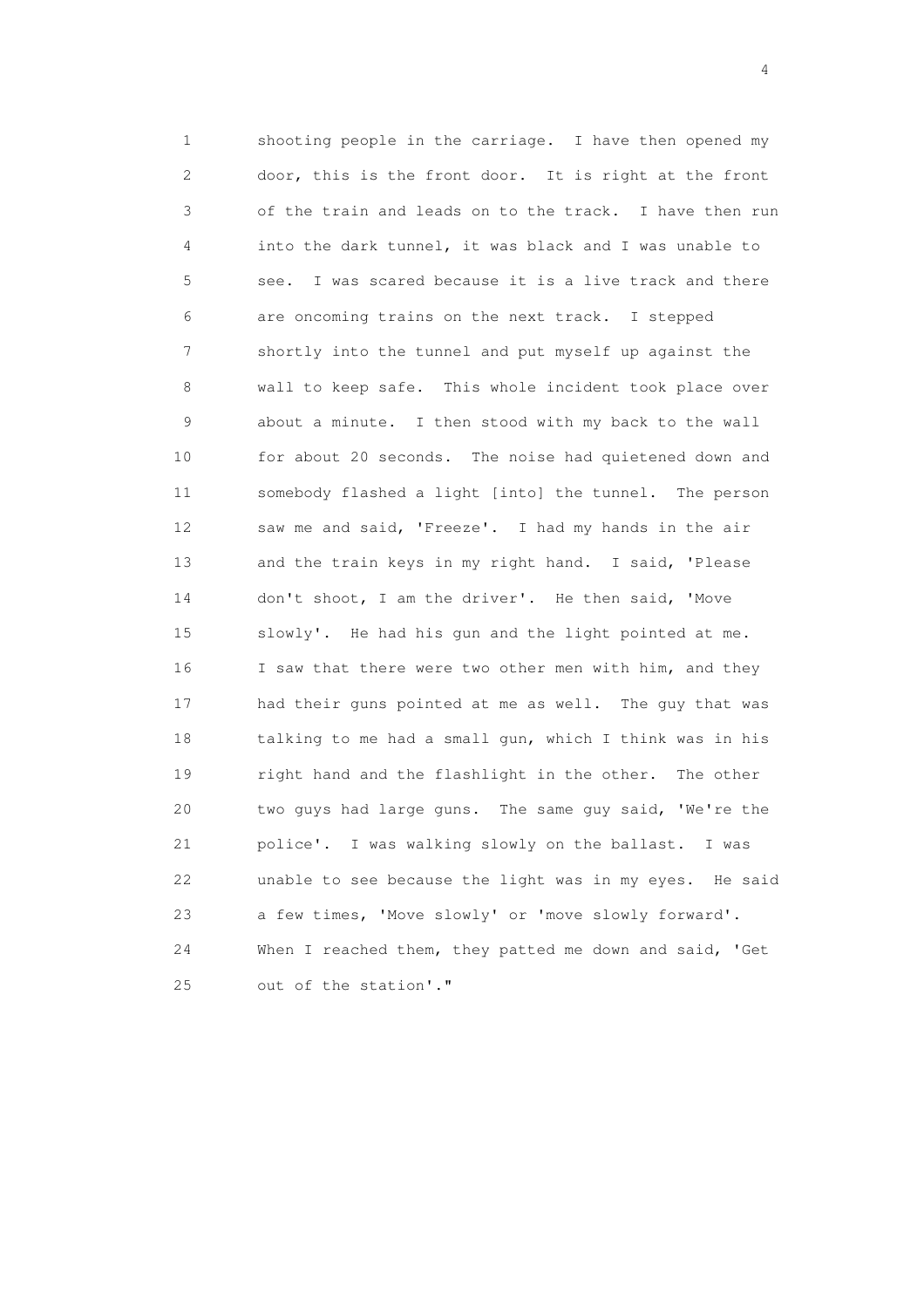1 Then he describes leaving the station and, unless 2 anybody wishes, I won't read any more of his statement. 3 SIR MICHAEL WRIGHT: Thank you. 4 Statement of IAN FITZGERALD (read) 5 MR HOUGH: The next statement is from Ian Fitzgerald, 6 a statement also dated 22 July 2005, page 475. 7 He describes going to Balham tube station and 8 catching a train on the Northern Line travelling north 9 at about 9.40 am. He says: 10 "I remained on the train and travelled to Stockwell 11 station. When we arrived at Stockwell there was 12 an announcement that Kennington station was closed. 13 I got off my train and spoke to a member of 14 London Transport staff on the platform... The member of 15 staff told me that the Northern Line via Charing Cross 16 had been suspended. I told him I wanted to get to 17 Embankment and he advised me the best option was to take 18 a Northern Line train via Bank and change... That was my 19 intention. A short period of time passed before another 20 Northern Line train come into the station. I had walked 21 along the platform... The next train arrived and I got 22 on to it. The train arrived to my right and a door was 23 almost parallel to where I was stood. I turned right 24 and stepped through the door on to the train. 25 I remained standing in the immediate doorway. The door

 $\sim$  5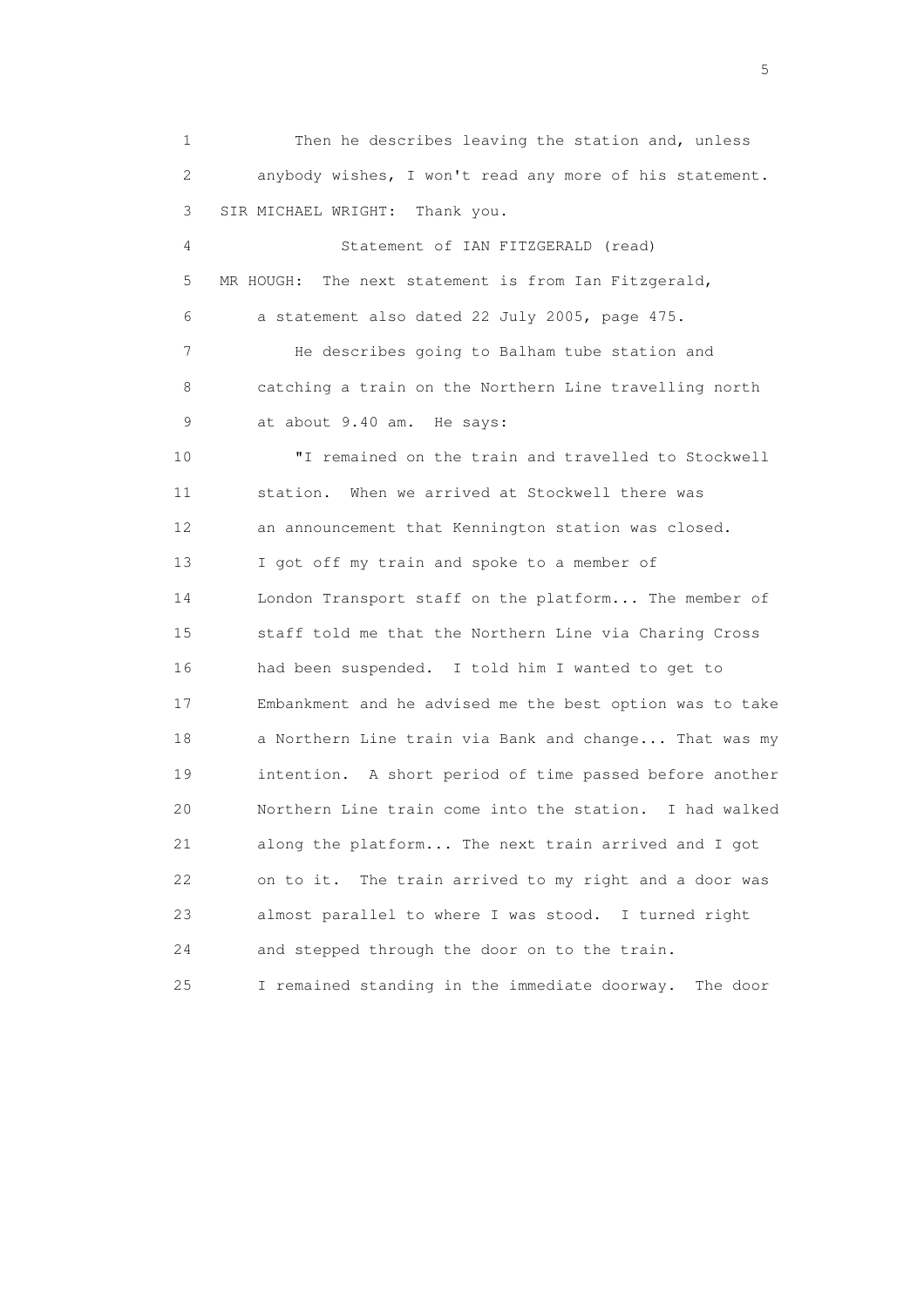1 I entered was a double door. I would estimate that 2 there were between 17 to 20 passengers on the train in 3 the carriage. Most were sat down. I can only 4 specifically remember two of the passengers, one male 5 and one female. No-one else was standing in my 6 immediate vicinity. I was facing outwards towards the 7 Victoria Line...

 8 "I became aware that someone had first got into the 9 train carriage I was in but through a door further north 10 along the train. I do not know if that person is male 11 or female, I did not look in that direction.

 12 "This coincided with me actually deciding to get off 13 the train. I stepped on to the platform and started to 14 walk towards the stairs and exit. I had decided to get 15 the bus to Waterloo...

 16 "I became aware of other people coming on to the 17 platform from the direction I was walking towards. The 18 first people I saw were a group of three I think. I did 19 not see any uniforms and for some reason moving rapidly 20 towards the train I thought they were something to do 21 with the underground. I almost immediately became aware 22 that there were other people with this group and I saw 23 by the attire that they were wearing that they were 24 armed police officers. They were wearing flak jackets. 25 I did not notice any hats but they were carrying

 $\sim$  6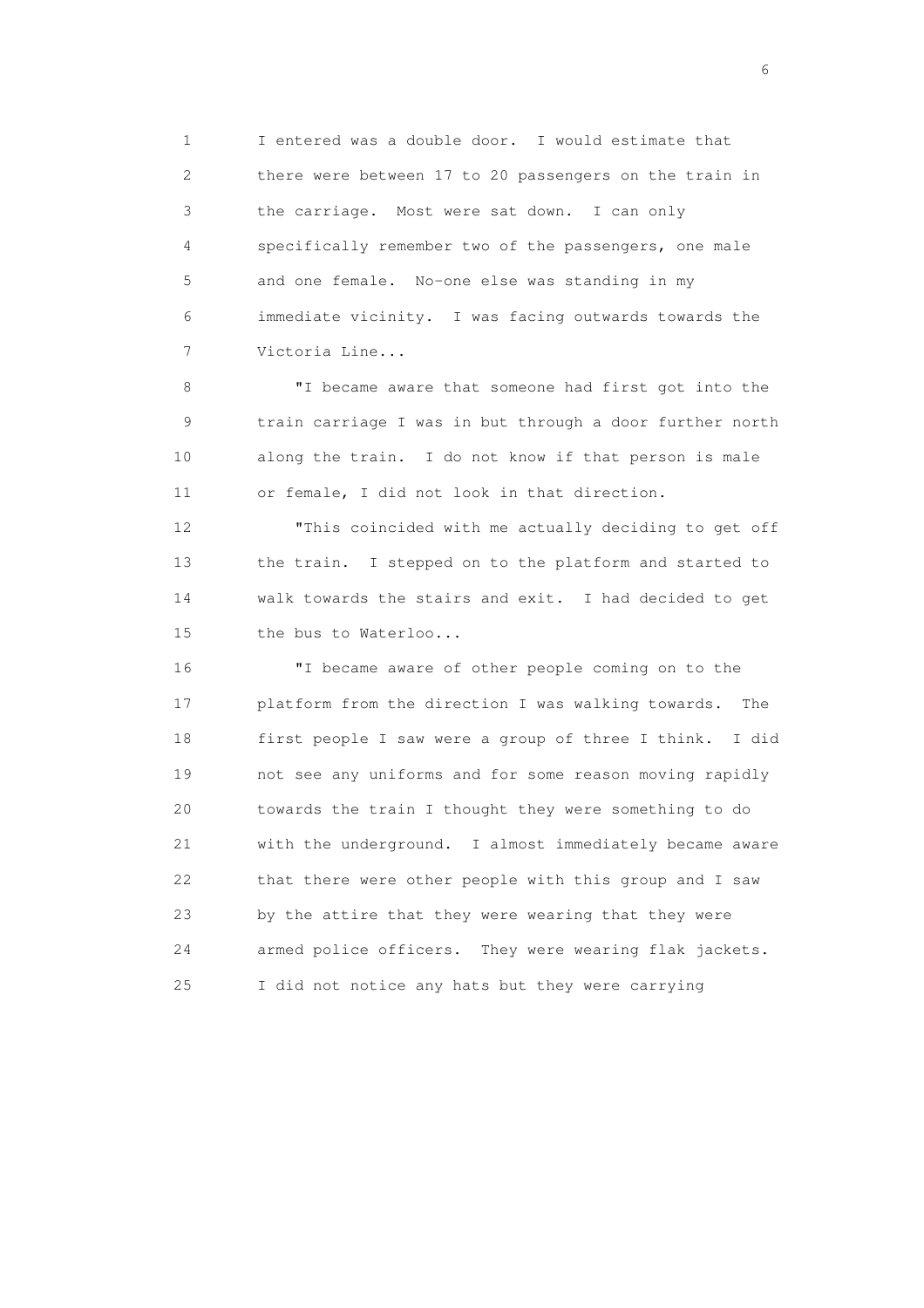1 firearms. These were not handguns but normal small arms 2 as usually carried by police in prominent positions like 3 Downing Street or airports. I looked away from this 4 group and focused on where I was heading towards the 5 exit. This group was moving speedily with purpose. The 6 train was to my right and this group including the 7 police officers with guns passed between me and the 8 train.

 9 "I think that there were two armed uniformed police 10 officers. I did not see any other weapons in anyone 11 else's possession. I was focused on the exit and just 12 as this group passed me I have heard someone say, 'He's 13 here, he's here'. This was said loudly, like a warning 14 to alert other people. I then heard someone say, 'Get 15 down'. These were both said by male voices I can't say 16 if it were the same person. One was said almost 17 immediately after the other and then almost immediately 18 I heard the sound I recognise as gunshots. There were 19 either four or five shots. I am aware of what a gunshot 20 sounds like because I have fired both live rounds from 21 a standard army assault rifle and also handguns... 22 I knew that what I had heard was gunshots.

 23 "I did not at any time during these events look in 24 the direction of what was occurring. I had now decided 25 to run as fast as I can up the platform to the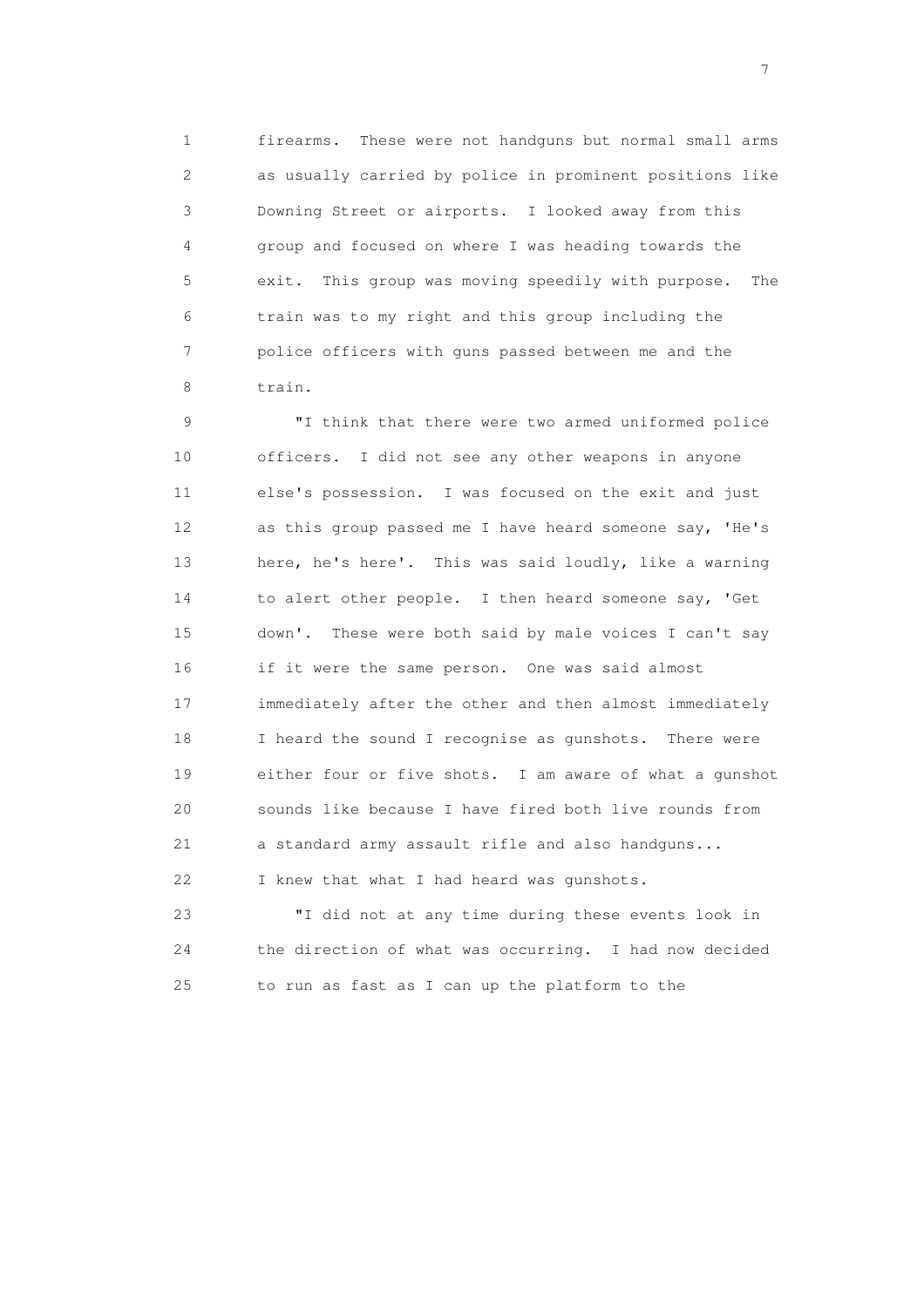1 stationary stairs which lead directly to the exit on to 2 Stockwell Road.

 3 "The group that passed me just before the gunshots 4 were heard I have been asked to describe. I have very 5 little recollection of this group other than they were 6 all male and the uniform officers were white male 7 Caucasian.

 8 "Earlier when we were discussing the content of this 9 statement I made reference to being aware of a person in 10 my peripheral vision on the tube. I believe this was 11 the person who had got on to the train through another 12 door as I got off but I did not look in the direction of 13 this person...

 14 "After the gunshots I only heard screams and general 15 panic of other people in the area. I was trying to get 16 out as soon as I could."

 17 Again I won't read any more unless it's requested. 18 Statement of THOMAS NEARY (read) 19 MR HOUGH: The next statement is of Thomas Neary, page 530. 20 This is a statement dated 30 July 2005. 21 Mr Neary says that he got on the train at Brixton, 22 the Victoria Line; that the train then approached

 23 Stockwell, and he happened to glance up towards the 24 doors:

25 "... not for any particular reason because normally

en de la construction de la construction de la construction de la construction de la construction de la constr<br>18 de juny : la construction de la construction de la construction de la construction de la construction de l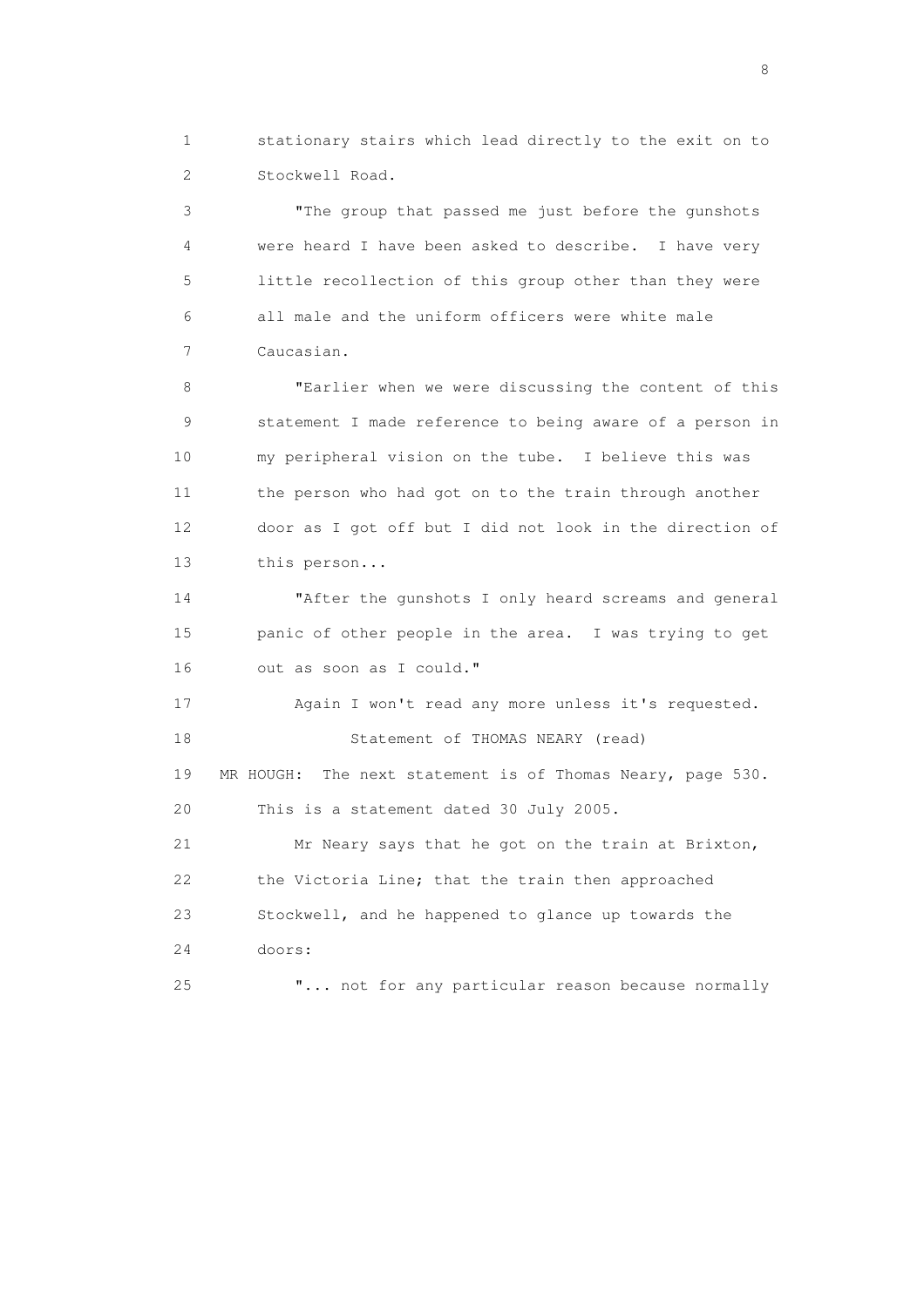1 there is a rush of people at Stockwell. I think I must 2 have been reading the paper, as I was aware of movement 3 as soon as the doors opened. If I had been late, 4 I would have been standing at the door ready to get out. 5 As I was early I was quite relaxed waiting for the door 6 to open. Prior to the doors opening I didn't see or 7 hear anything unusual. I became aware two people got on 8 immediately with rifles, they were fast, the doors 9 opened and they were there. I knew they were policemen 10 as they had caps, baseball caps either blue [or] black 11 in colour, with 'policemen' written on it. I didn't 12 take a lot of notice, but they were the caps that you 13 see on the television. I cannot describe either of the 14 policemen, only the peaked cap. I cannot describe any 15 clothing as I was just looking at the guns. They must 16 have been 10 to 12 feet away from me. It may have been 17 closer I don't know. They stood where they got on, but 18 lent to their left. They bared their guns to the left 19 almost immediately. What stuck in my mind was the guns 20 firing which sounded like party poppers going off or 21 a cap gun. It would have been louder, but it wasn't 22 like I had heard on the television, for some reason 23 I thought it would make my ears go deaf. I had no idea 24 who the passenger was, I couldn't even say if it was 25 a male or a female, I glanced but was just mesmerised by

en de la construction de la construction de la construction de la construction de la construction de la constr<br>1911 : la construction de la construction de la construction de la construction de la construction de la const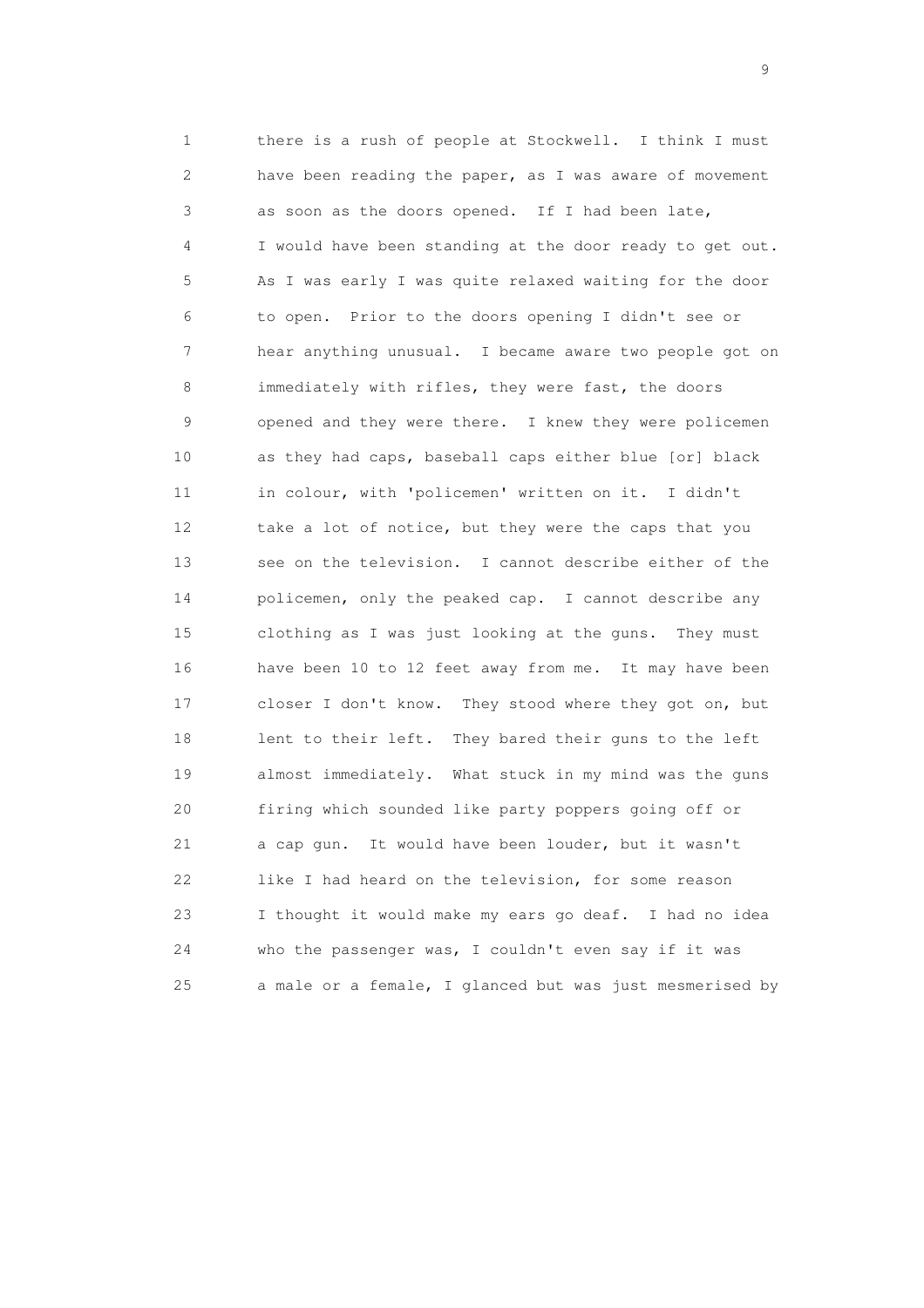1 the guns going off. I was focused on the guns, I guess 2 in a bit of shock. I wondered if it was going to come 3 in my direction because I had a bag in my hand. I knew 4 they were not shooting at the person nearest to the 5 partition; it could have been either the second or third 6 seat. The minute the guns started going off, people 7 started shouting and screaming and the minute the firing 8 stopped I was told to get off the train. It was 9 a really short period of rapid fire maybe four to five 10 seconds, maybe a little more. I heard at least six 11 shots but that would be a guess, I know it was more than 12 four. I was kinda watching it in slow motion. I wasn't 13 aware of the person being shot; I get on the train in 14 the morning and ignore everyone. I guess the passenger 15 got on at Brixton, as it is the first stop, as I was 16 only aware of the police officers getting on at 17 Stockwell. It may be that I missed the passenger 18 getting on, as I was just aware of movement due to 19 reading the paper. The guns that the policemen had were 20 black and long, I cannot describe them in any other way. 21 I didn't hear the policemen say anything they just 22 started firing. I am sure that both officers were 23 firing, as I could see something coming out of both guns 24 and they were moving. At that time I just thought that 25 a bomb was going off, I was mesmerised by the firing.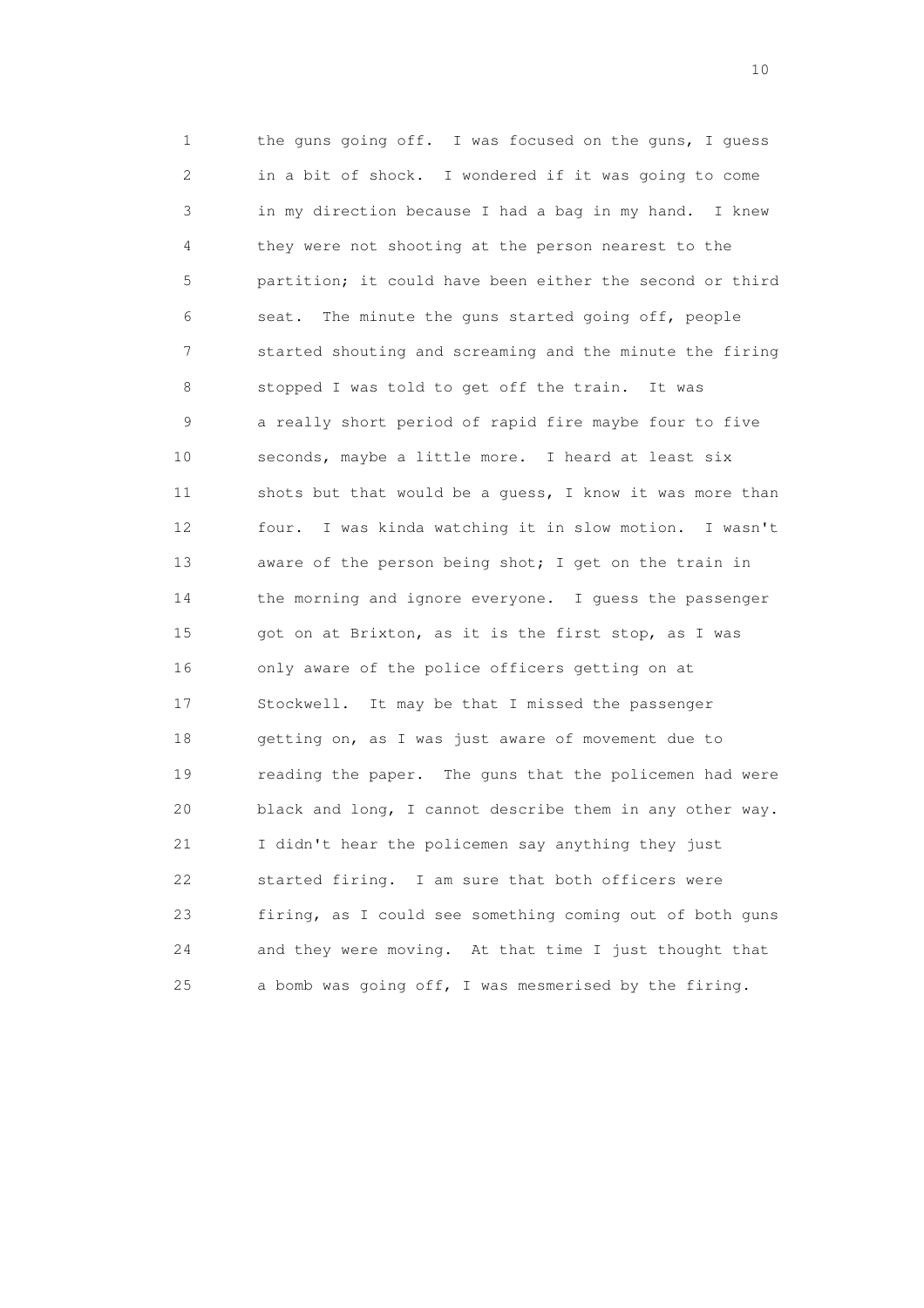1 "The policeman who was nearest to me, started 2 screaming at me to get off the train, that's what I did, 3 I put my head down, I wasn't interested in what they 4 were doing and ran straight off the train with other 5 passengers. I thought there was a bomb, I heard 6 somebody shout 'bomb' or something similar. I don't 7 know if someone had seen something or if someone had 8 imagined it. I just assumed that the bomb was with the 9 person who had been shot. But once I heard that my head 10 was down, I was thinking of ricocheting bullets. I just 11 ran, people were ducking, someone had dropped a bag, 12 there was a bag, a white bag, it looked plastic, it was 13 on the platform, a girl was screaming 'whose bag is 14 this...'"

 15 Then he describes running away from the platform. 16 If we can have tab 35 of the jury bundle on screen, just 17 position where Mr Neary is positioned in the carriage. 18 Mr Neary, if we see, just to the side of Wesley Merrill. 19 Again I won't read any more of his statement unless 20 anyone wants me to. 21 Statement of CAROL HARRISON (read) 22 MR HOUGH: The next statement is of Carol Harrison. This is 23 a statement dated 10 August 2005. The page number is 24 534. Ms Harrison says this:

25 "I got on the first tube that arrived at Tooting Bec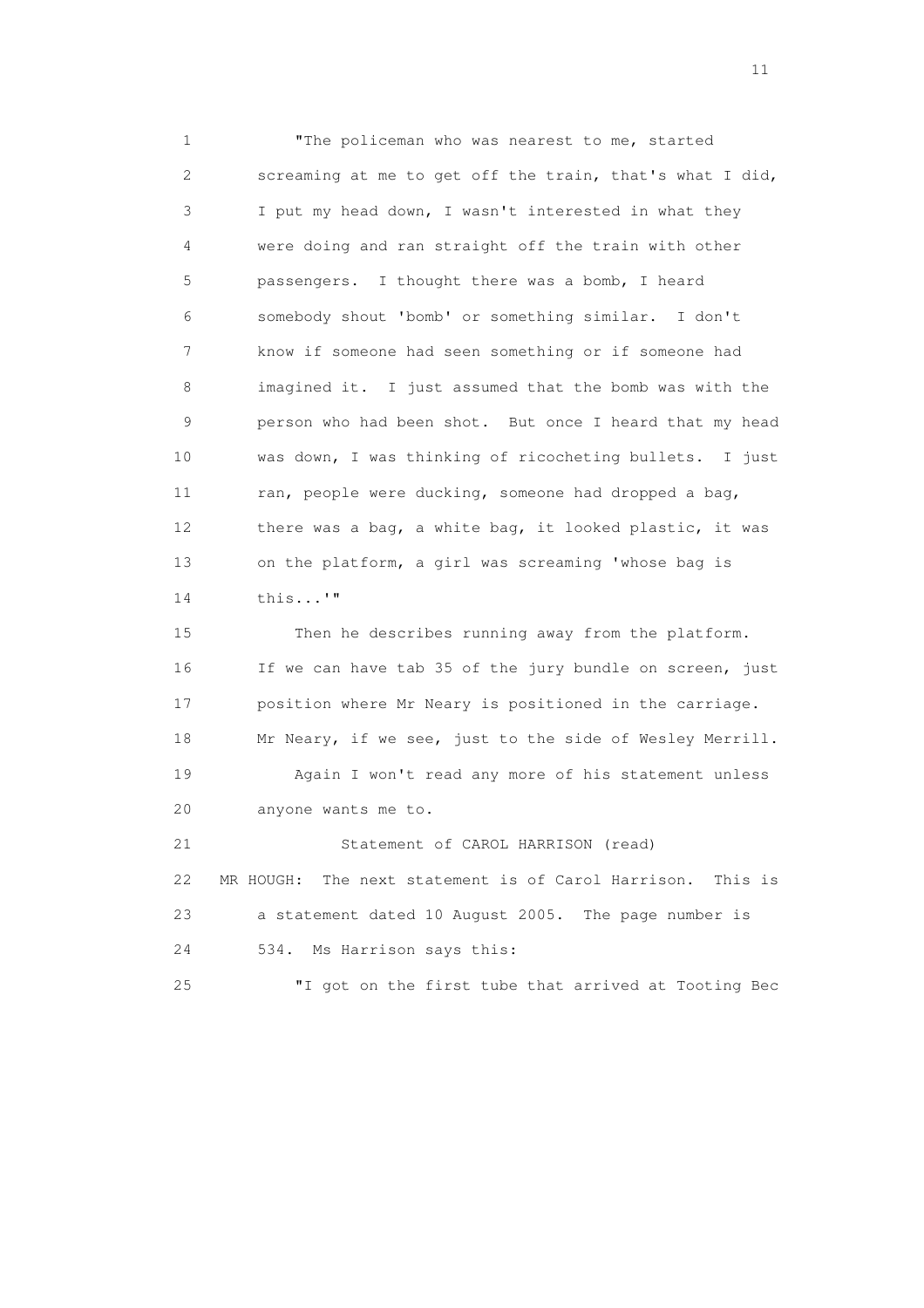1 there was lots of room and I sat down. First thing 2 I did was look around to see if there was anyone there 3 with rucksacks as everyone was a bit twitchy. The first 4 thing I noticed was a man to my left had a small cloth 5 bag with a shoulder strap and it was placed on a seat. 6 I was quite twitchy about that but he had his i-pod 7 earpiece in (or at least on earpiece) and when he got 8 some music out I thought 'that's all right then' so 9 I put my black bag down next to his. There was a gap of 10 a seat between me and the man with the cloth bag. 11 I have marked the location of this man on [my] 12 exhibit..." 13 It's documents page 954, perhaps we can put that up. 14 If you see the letter A is used to indicate 15 Carol Harrison, her position. 16 SIR MICHAEL WRIGHT: Back to the platform. 17 MR HOUGH: Yes. If we leave that on screen for the moment 18 as this statement is read. 19 As I say, she said that she has marked the location 20 of this man with the letter B: 21 "I would recognise this man if I saw him." 22 She then describes the train leaving Tooting Bec and 23 says this: 24 "I was reading my newspaper on the journey from 25 Tooting Bec to Stockwell station. On my journey to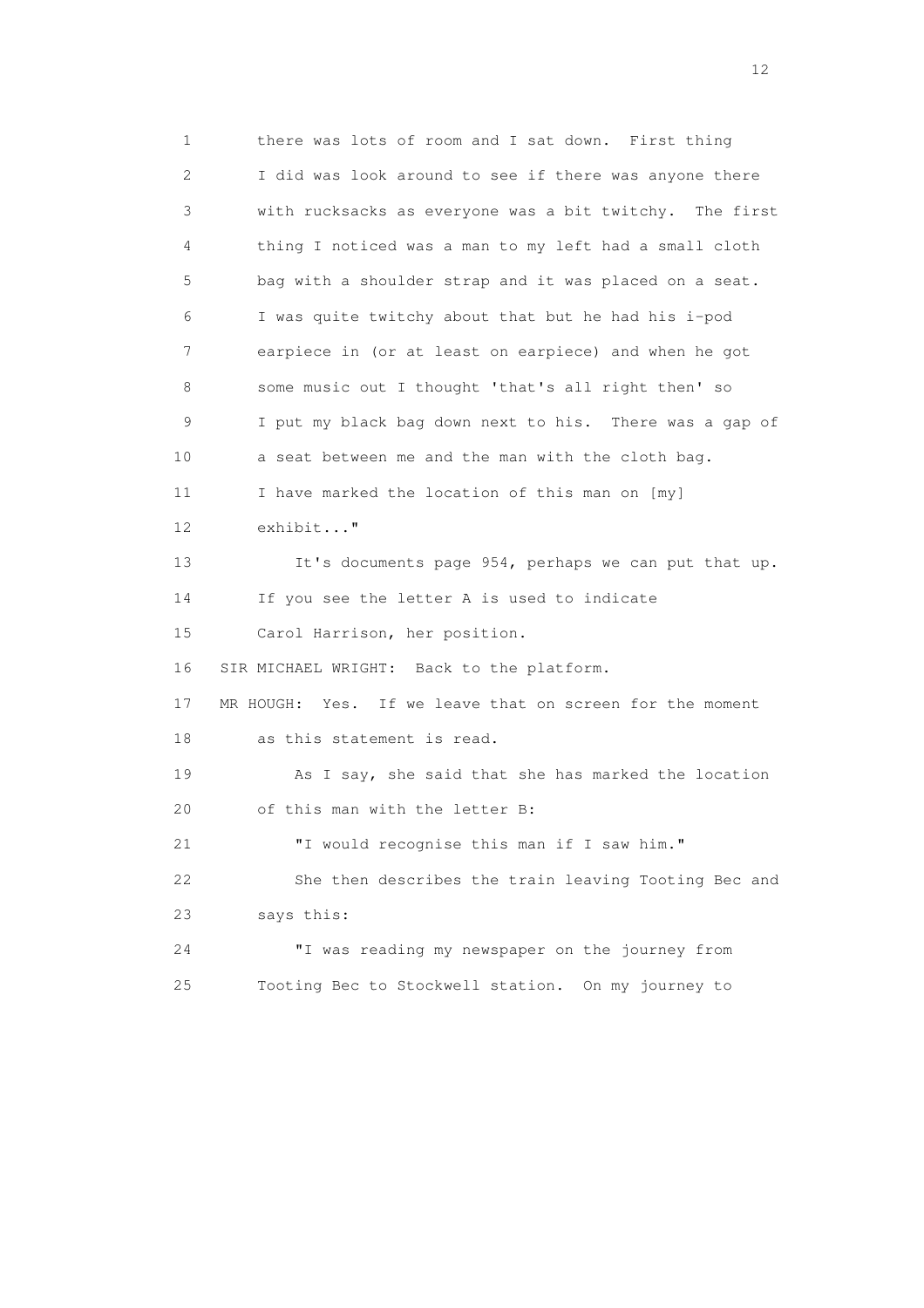1 Stockwell there were people opposite me and also 2 opposite me and to the right but I do not know when they 3 got on the tube. The tube stopped at Stockwell and 4 there was a delay..."

 5 She says that there was no announcement that she 6 could recall. Then she says this:

 7 "What happened next... took place very quickly and 8 was very unusual. There was something going on at the 9 right then somebody rushed in from the door to my right, 10 it was like a 'melee', there wasn't just the one person 11 entering. He came in through the door indicated on [the 12 exhibit] with the number 2."

 13 That can be seen as the double doors to her right. 14 "He came in and went straight across to the far side 15 of the carriage. I have marked his route on [the 16 exhibit] with a arrow and the letter 'Z'. Where the 17 melee was taking place I have marked on [my exhibit] 18 with the letter 'Y'."

19 That can also be seen, just next to C.

 20 "It was clear that this person wasn't just another 21 passenger getting on the tube. Next thing I remember is 22 seeing this white male in front of me and I thought he 23 looked like an 'east end' lad because he was tall fit 24 and beefy and he looked muscular, he was dressed 25 casually possibly in his 40s and his hair was short. I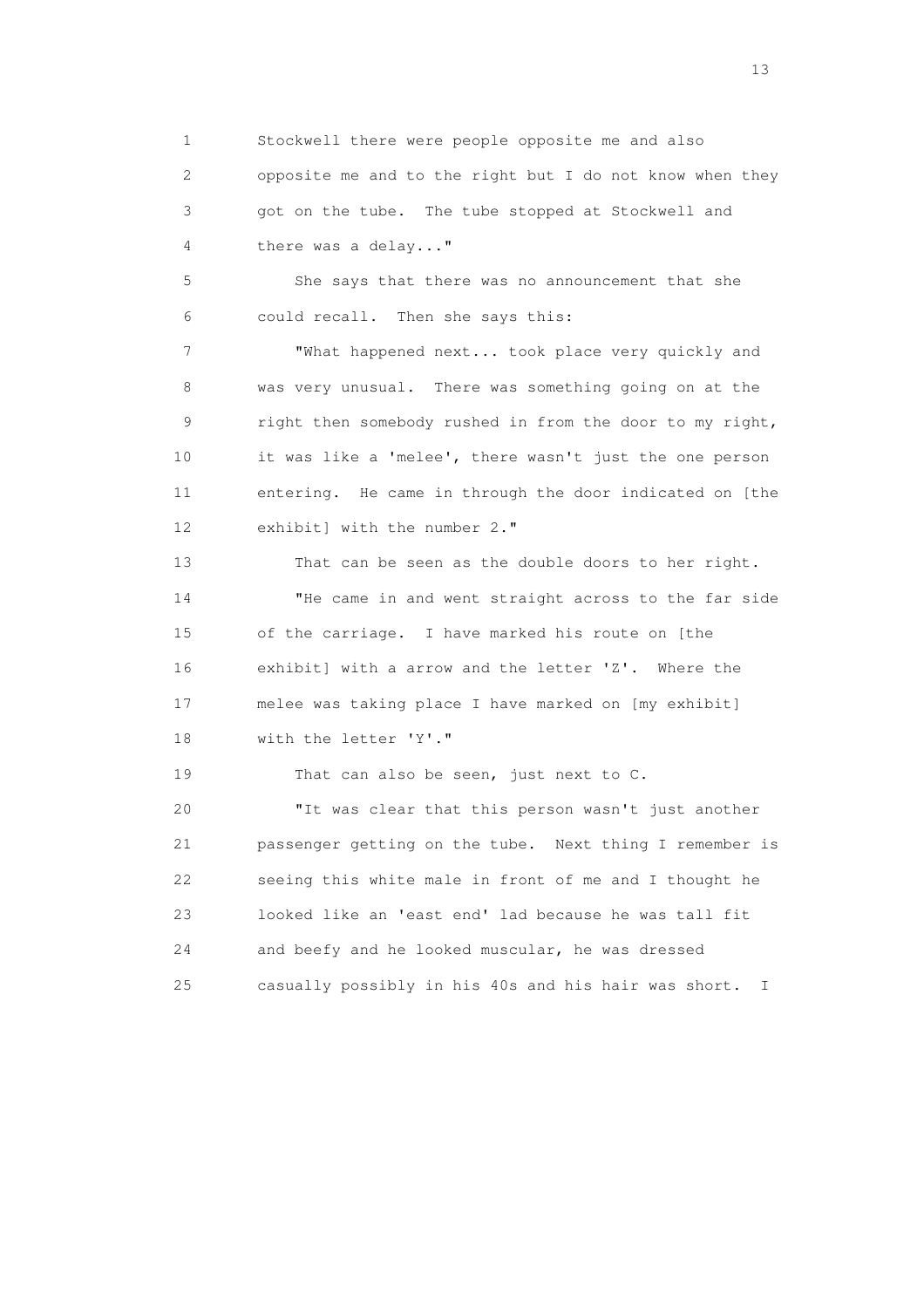1 almost thought he looked like a gangster. I remember 2 seeing this man standing there and thinking this isn't 3 right. He was followed by a group of others, I had the 4 impression in total there was five or six of them. My 5 stomach knotted and I thought for a moment we [were] 6 going to be 'steamed' and I thought a gang had got on 7 the tube. When I say 'steamed' I mean when gangs get on 8 the tube steal items from passengers and get off the 9 tube. The reason I thought this was a gang 'steaming' 10 was because they were a uniform gang of similar people 11 with a determined air and speed about them. I do not 12 recall anyone in this 'gang' wearing police uniform.

 13 "My other recollection is someone saying 'get out', 14 'get out' it was a repeated instruction and it was said 15 firm and loud it was an English accent. I would like to 16 state that the timescale from seeing the gentleman 17 described as an 'east end' lad and hearing 'get out', 18 'get out' was very short. This made me realise that 19 they were policemen. Meanwhile to my right at 20 a 45-degree angle I got the impression there was a group 21 and there was someone down. I don't remember how many 22 people were down there could have been one or two 23 persons down, I am sure that the person [or persons] 24 down were not female. I then heard two sounds that 25 I presume were gunshots. The sound was like a 'futt'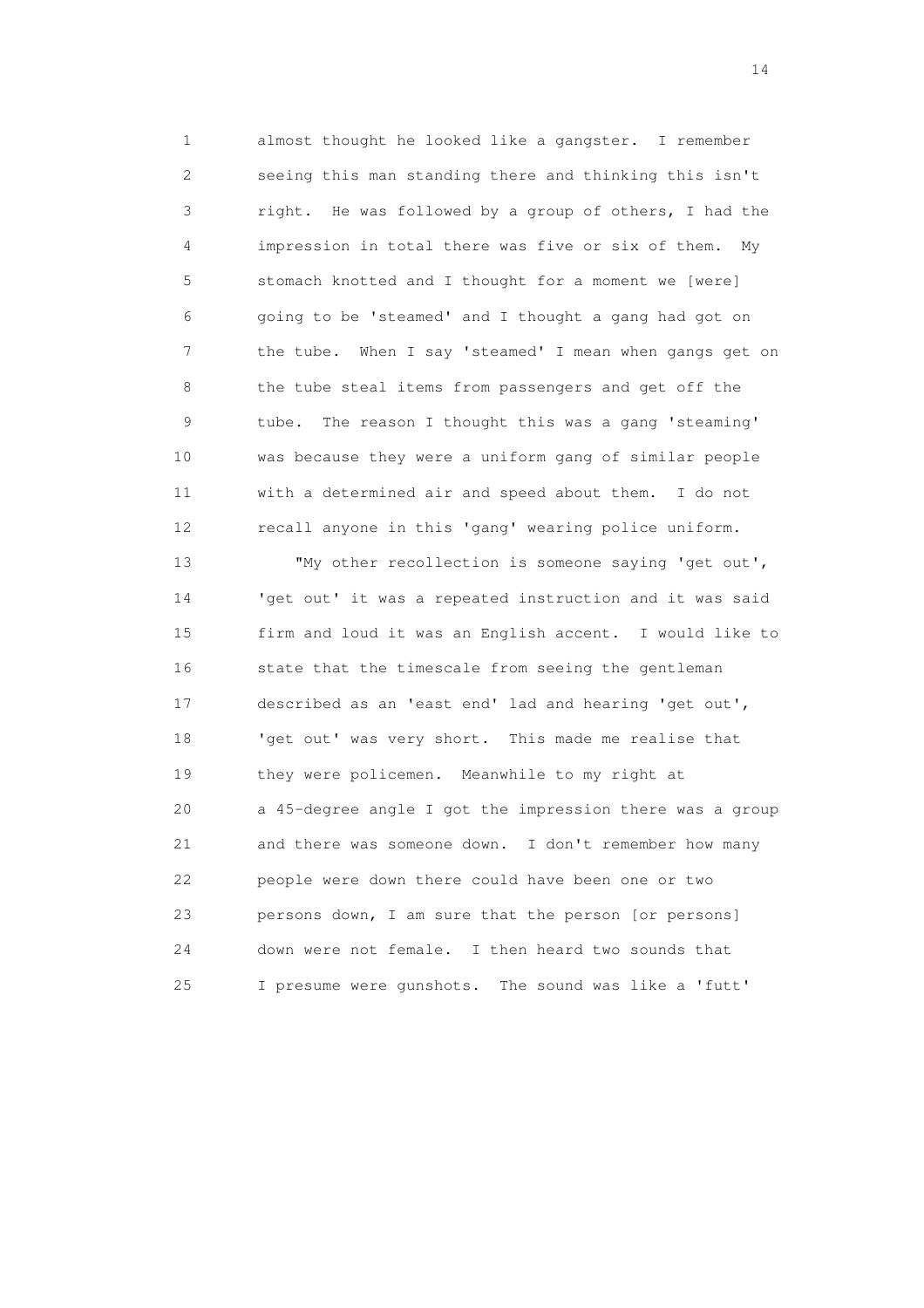1 'futt'. The noise was not as loud as what I thought a 2 gun shot would be. I was in the carriage when I heard 3 this noise. I first thought it was a detonator when 4 I heard the second noise I knew it wasn't a detonator as 5 we were still there (what I mean by being 'still there' 6 is that a bomb had not gone off). I did not see the 7 shooting all I could see was people's backs. There also 8 was a general noise of people but there was no single 9 voice coming through. I don't recall anyone apart from 10 the police saying anything in the carriage. I don't 11 recall picking up my shopping bag, but I did. I also 12 took my newspaper with me. I could not tell you if 13 I got off the tube through the carriage exit to my left 14 or my right.

 15 "I got on to the platform and there was a policeman 16 on the platform, then along the corridor, then there was 17 an escalator coming towards the platform and a flight of 18 stairs. The policeman was man handling us out, he was 19 clearly indicating the route to get out. I think he 20 yelled to people to 'go' 'go' and was actually pushing 21 people up the stairs to get us out. He also yelled 22 'run', 'run', I don't know if he said 'run' more than 23 twice."

 24 Then again I won't read any more unless anybody 25 wishes.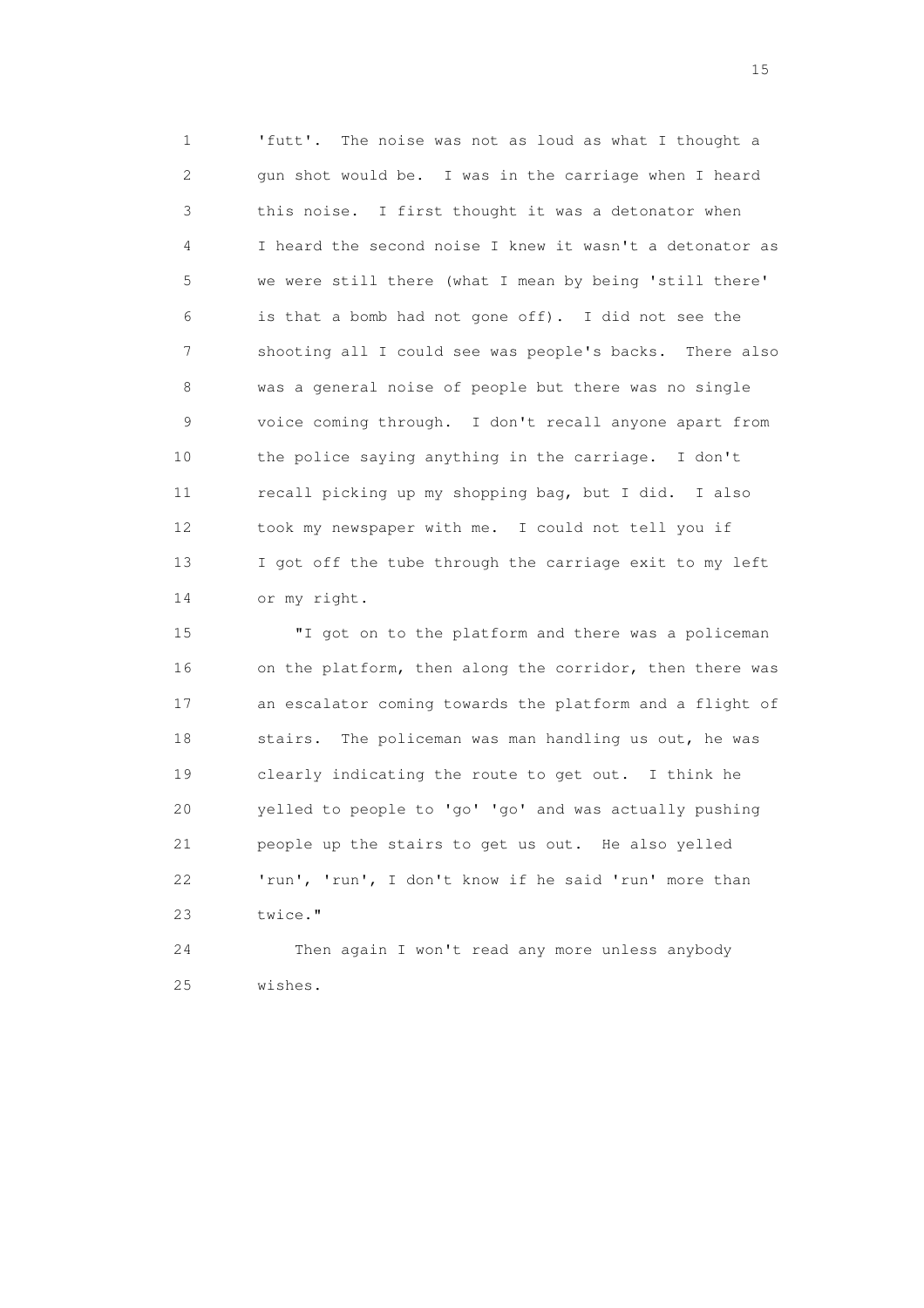1 Statement of KAMILA WROBEL (read) 2 MR HOUGH: The next statement is of Kamila Wrobel. This is 3 page 539. It may help to have her exhibit on the 4 screen, which is D931. Ms Wrobel's statement is dated 5 22 July 2005, and she says: 6 "This statement concerns the events leading up to, 7 during and after, a journey that I undertook on the tube 8 network on 22 July 2005." 9 She refers to the exhibit as having been produced by 10 a police constable, and being an accurate representation 11 of the carriage. She says that: 12 "The relevant doors have been allocated letters 'A', 13 'B' and 'C'. The compartment has been sectioned into 14 gridlines numbered 1 to 9." 15 She said that: 16 "The main incident occurred whilst stationary in 17 this tube carriage at Stockwell tube station. This is 18 on the Northern Line." 19 She describes joining the tube system at Tooting Bec 20 tube station, which is on the Northern Line. She says 21 that when she joined the tube she got a seat in position 22 3 seating in one of the grid squares of the exhibit. If 23 we look at that, it's the bottom left block of seating. 24 She then describes the tube arriving at Stockwell, 25 and she says that: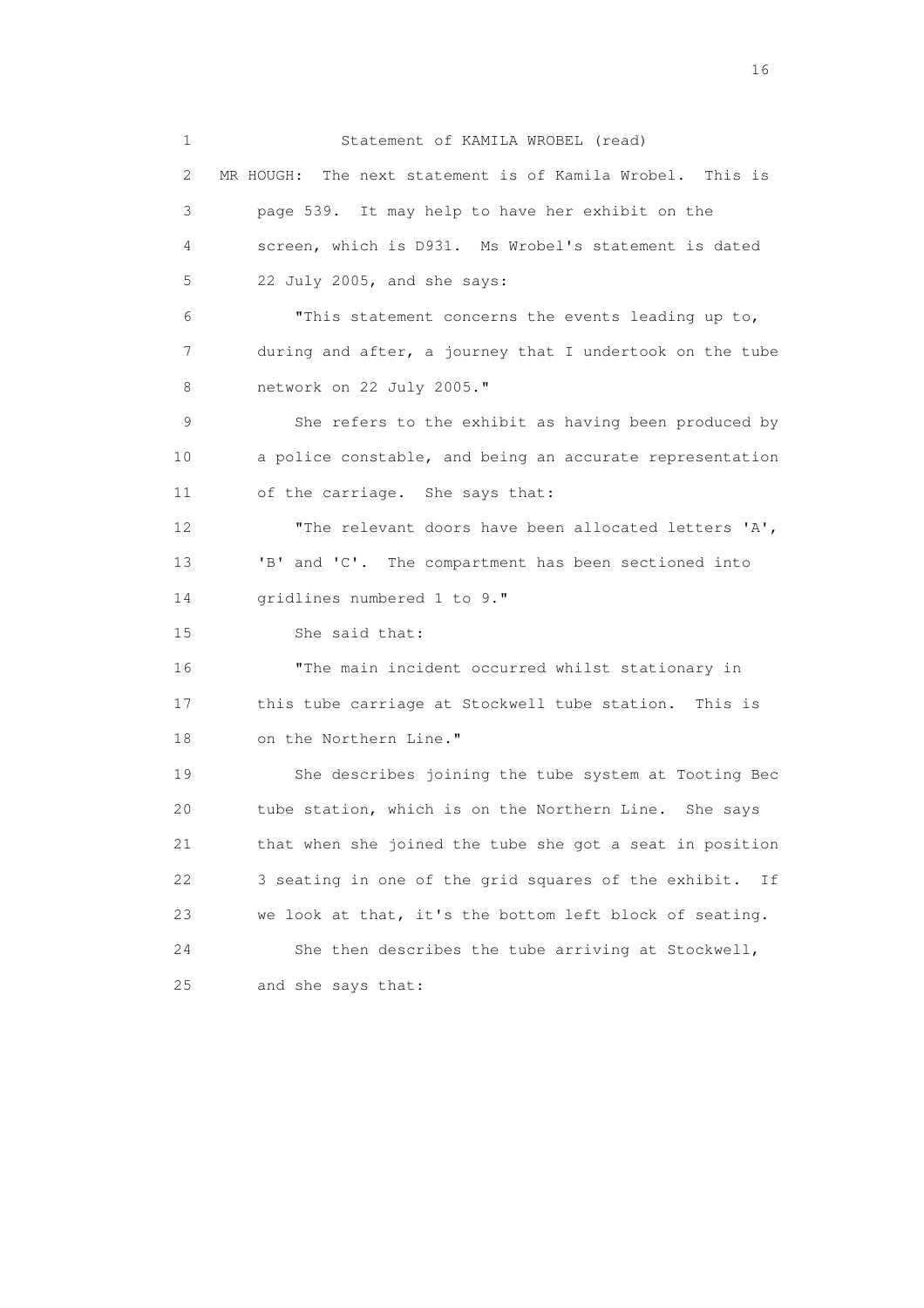1 "As we arrived at Stockwell, the doors opened..." 2 She was aware of an announcement about Oval and 3 Kennington being closed. She then says that at this 4 stage she noticed a man by her door, door B on the 5 diagram:

 6 "He was getting in the train by the door and 7 standing in zone 4. He was a white man and had 8 a rucksack on his back. It was white/light grey 9 rucksack with darker portion. The frame in effect was 10 lighter and the middle darker."

 11 She describes the rucksack as being typical from 12 Alpino's or similar companies with a zip on the top. 13 She describes the man as a young man but more than 20, 14 but says that she would not recognise him again. She 15 then says:

 16 "At this stage I was not aware of anyone else 17 getting on the tube. This man then started shouting, he 18 said, 'People get out, get out'. It was loud, and he 19 was shouting. At the same time I could see people 20 running towards the tube carriage. I saw these people 21 through the window area and the door marked zone 7 and 22 door B respectively. I remember the people were 23 carrying guns in their hands. A few seconds later I was 24 aware that there were four people and they arrived very 25 quickly, two came into the tube via door B on the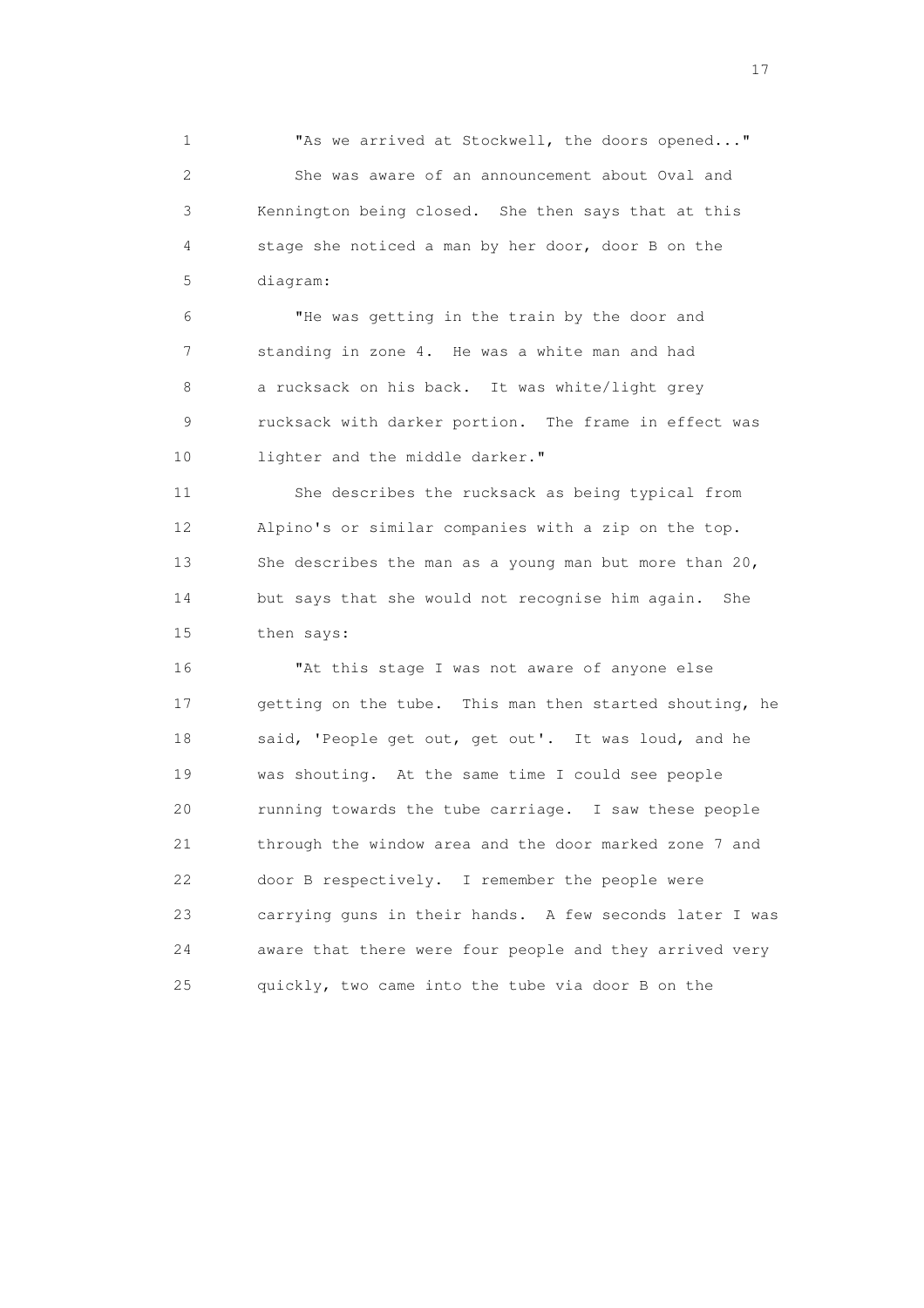1 map/diagram. The man who had the rucksack on his back 2 had run out of the tube by door B and seemed to be 3 fighting for a very short while with the men running 4 towards the tube with the gun. Two men went to door B 5 and two I think went to door C. 6 "The men standing at doorway B are shown in the 7 diagram as letters X and W. X was to the left of the 8 male W as I looked." 9 She describes X as: 10 "... dark skinned, not a black man but Arabic in 11 origin... wearing dark black jacket which was open 12 and... a light coloured top on underneath. He was 13 wearing trousers which were dark, not lighter, but they 14 were not blue denim jeans. This man X was carrying 15 a gun in his right hand. It was not a revolver type 16 gun. The gun was pointed to the ceiling, held in his 17 right hand. His arm was at a right angle and he was not 18 wearing gloves. The man next to X who I will refer to 19 as W was also I believe of Arabic descent, I am 20 99 per cent sure. He was also wearing a dark jacket. 21 He again had a gun in his right hand, which was pointing 22 to the ceiling with his arm at right angles." 23 She then gives some further physical descriptions of 24 them and then says she saw both males from about two to 25 three metres away: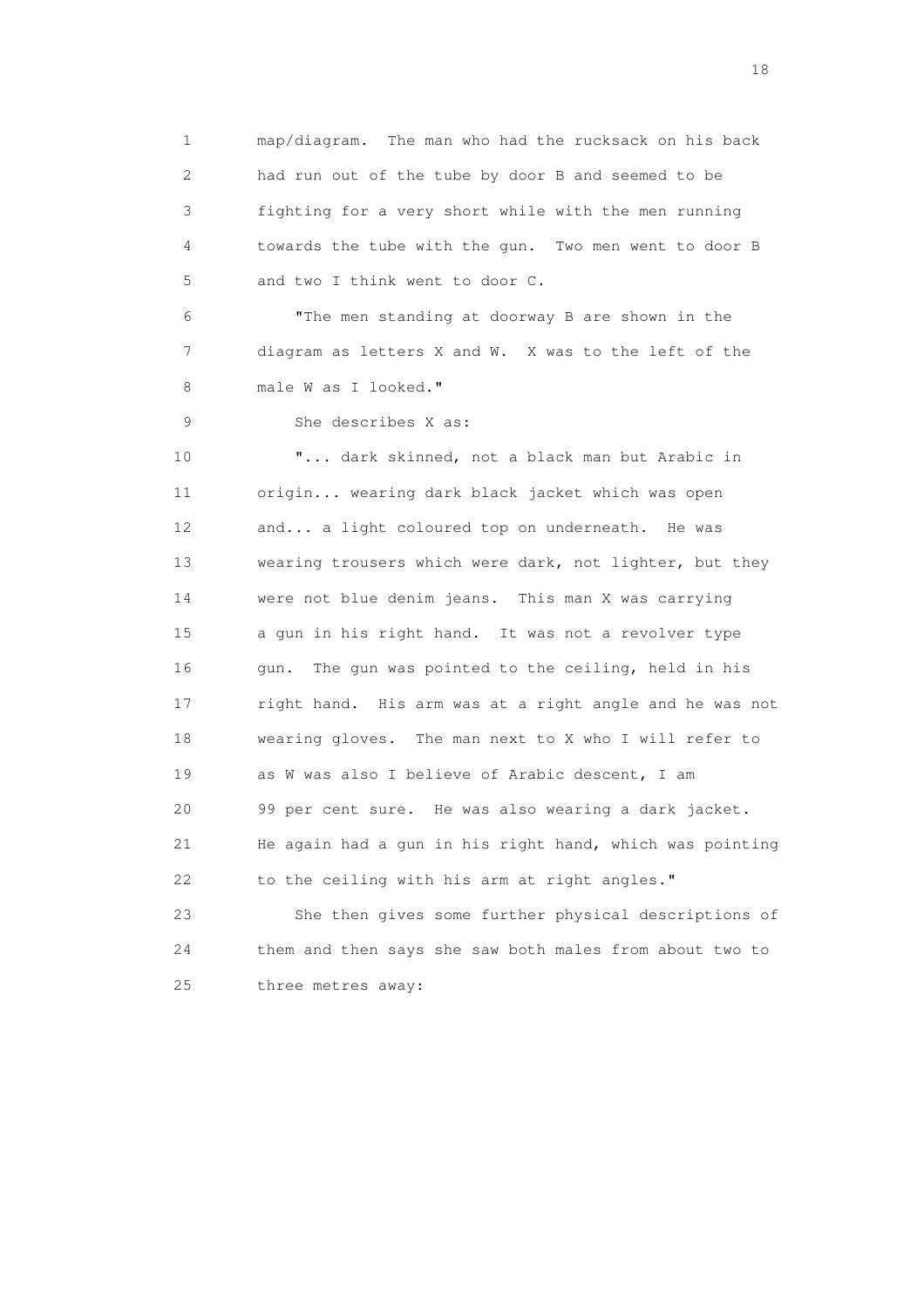1 "I am not sure if I would recognise either male. 2 There was no obstruction in my way, the lighting was on 3 in the carriage and my vision of them was good. I had 4 them in view at this stage for about 10 to 15 seconds. 5 I have never seen either men before. Both men came into 6 the carriage and after about five seconds they started 7 to shout at people saying 'Everyone stay in, everyone 8 stay in'. People started to panic and people started 9 screaming and shouting. Male W started to shoot first 10 into the air. I think he fired two shots, the gun was 11 pointing to the ceiling. X then fired one shot again 12 into the ceiling or towards the ceiling/roof. I saw 13 smoke come from W's gun and I recognised the smell of 14 a gun firing, as I have previously been in the presence 15 of a gun which has been fired. I remembered the smell 16 it was strong. To reiterate I believe W fired two shots 17 towards the roof area and X fired one towards the roof 18 area. At this stage I was still sitting for another few 19 seconds. I was aware of people [in] zones 9 and 7 on 20 the diagram standing up and trying to get out. I looked 21 at this same time to doorway C on the map, by looking to 22 my right. I saw a male detailed on map/diagram as 23 letter Y and male Z detailed on map..."

 24 She says that the impression she had was that: 25 "... all four males, X, W, Y, Z arrived together and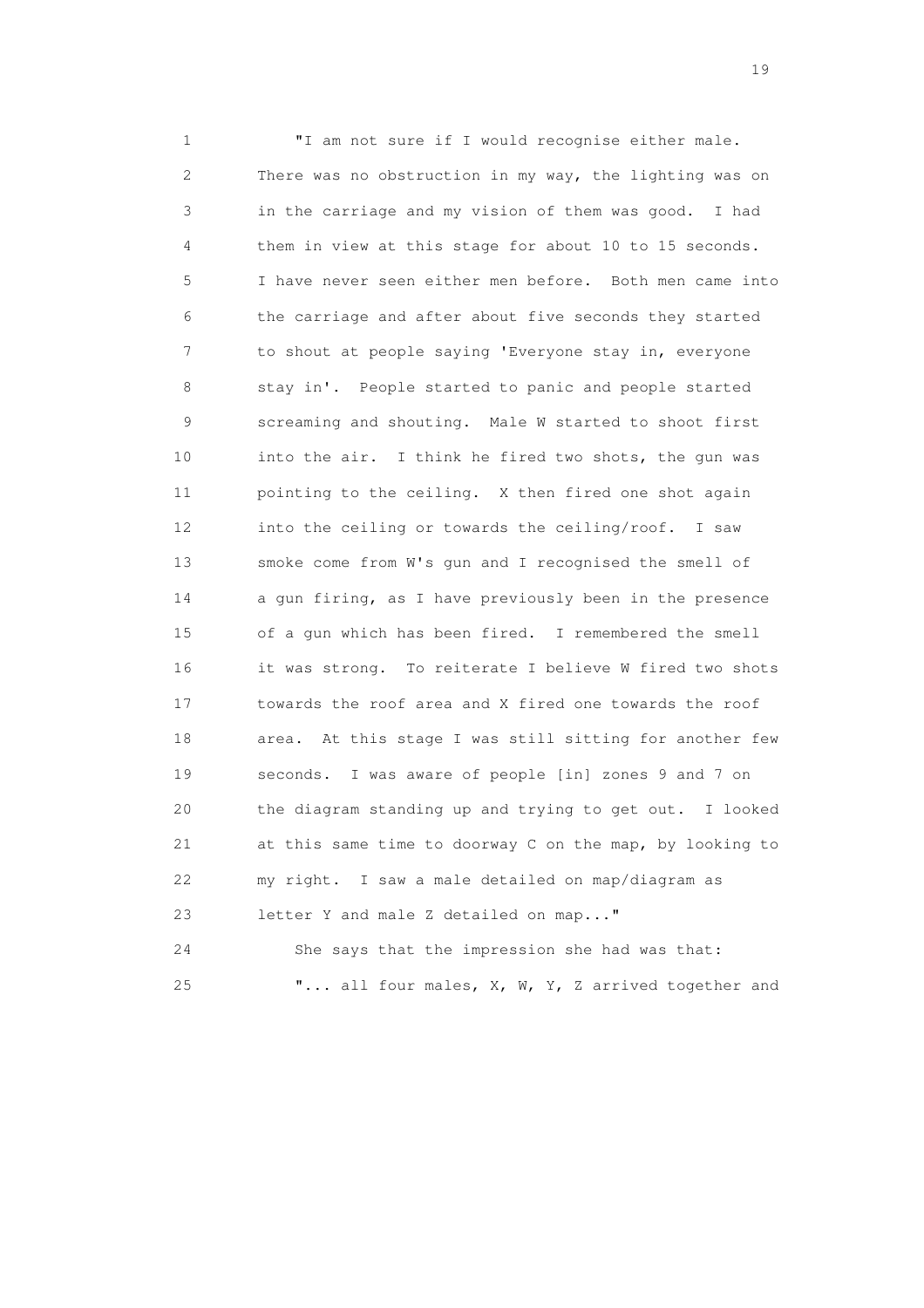1 were together and entered the carriageway at the same

```
 2 time."
```
3 She says:

 4 "I then became aware of one of the males either Y or 5 Z were fighting with an older male who had been sitting 6 in either zone 7 or 9. This man was about 50 years old, 7 he was not tall he did not have too much hair on his 8 head. The male Z appeared to be stopping him and they 9 were fighting from zone 9 or 8 towards zone 5. I then 10 heard more shots and I stood up as I needed to run. It 11 was a small carriage, but I felt the other shots had 12 come from zones 7 and 8 but possibly from the doorway by 13 zone 4. I was not looking I was trying to get out. 14 There were definitely more than one shot, possibly 15 three. They sounded loud and distinctive as gunshots. 16 I was very frightened and kept looking at door A to get 17 away. Door A was the nearest for me to get away. 18 I thought this was another terrorist attack and that 19 this was my time. I thought X, Y, W, Z were terrorists. 20 With recent events I thought this was a terrorist 21 attack. I was not aware of or saw anyone being shot. 22 I got up and didn't look, however I think there may have 23 been a fifth person involved possibly by door C. There 24 were definitely four involved. I did not hear the word 25 'police' mentioned at any stage in this incident. There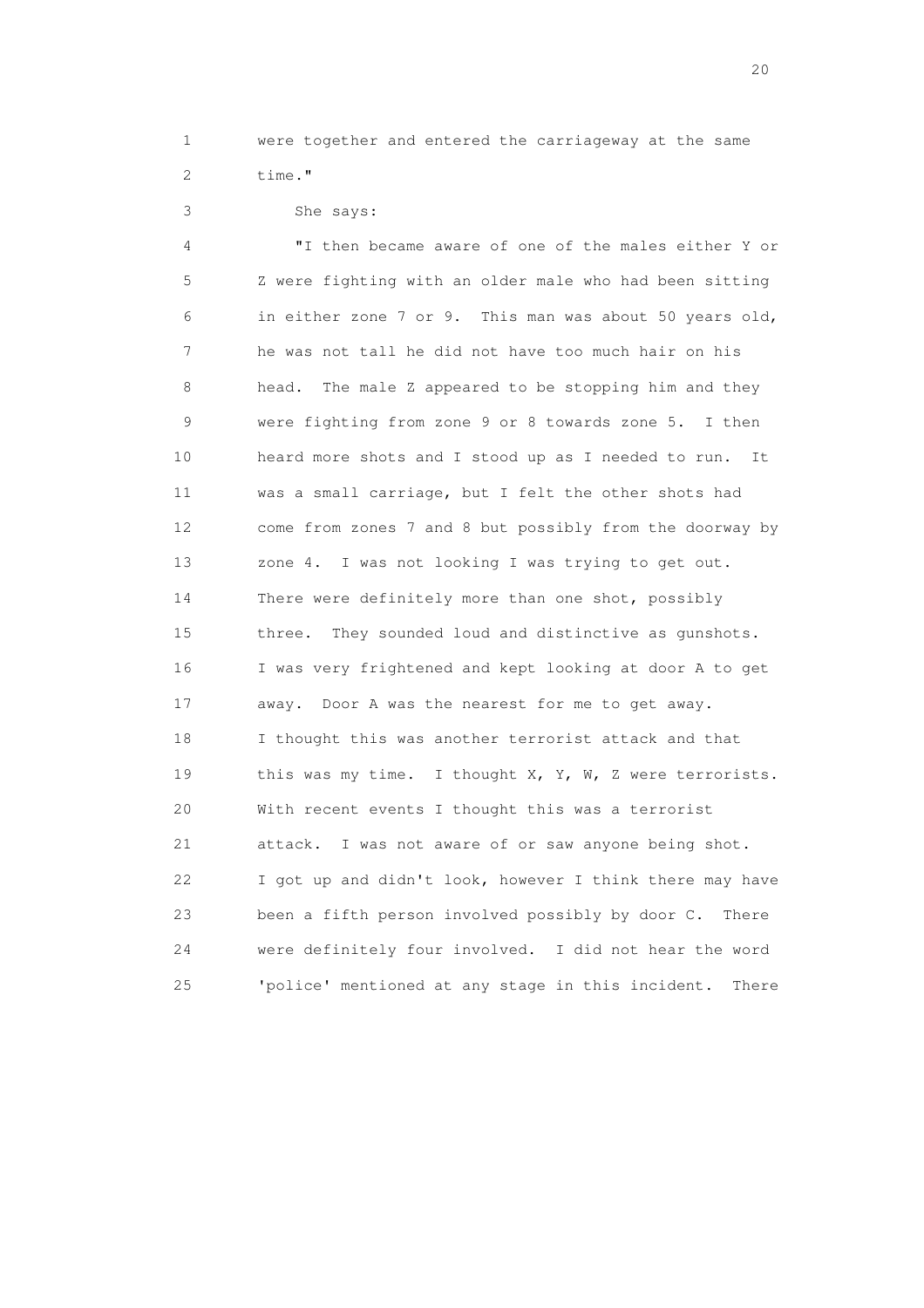1 was a lot of screaming but no warnings.

 2 "I remember the words, 'everyone just stay in' being 3 shouted. I did not think that police were involved in 4 this incident. I stood up, made sure I had my handbag 5 with me and I started to move towards the doorway A. At 6 this stage either male X or W, I am not sure, saw me 7 standing up and moving and tried to catch hold of me. 8 His grip was weak, as he took hold of my right upper 9 arm. I didn't see a gun, I was too busy looking at door 10 A.

> 11 "I got free and just got out through exit A and 12 turned right on to the platform."

 13 She describes herself as being very fearful for her 14 safety throughout the time of this incident and she says 15 that the incident on the tube took less than one minute. 16 I don't propose to read any more of that unless it's 17 wanted. It may assist people quickly to see tab 35 of 18 the jury bundle to see where Ms Wrobel has been located 19 by the IPCC. It's that bank of seating that's shown on 20 the bottom left, just as it was the bottom left on the 21 diagram just seen.

22 Thank you, sir.

 23 Statement of JAMES TURNER (read) 24 MR HILLIARD: Just two more to read at the moment before we 25 call the next witness. The next one to be read is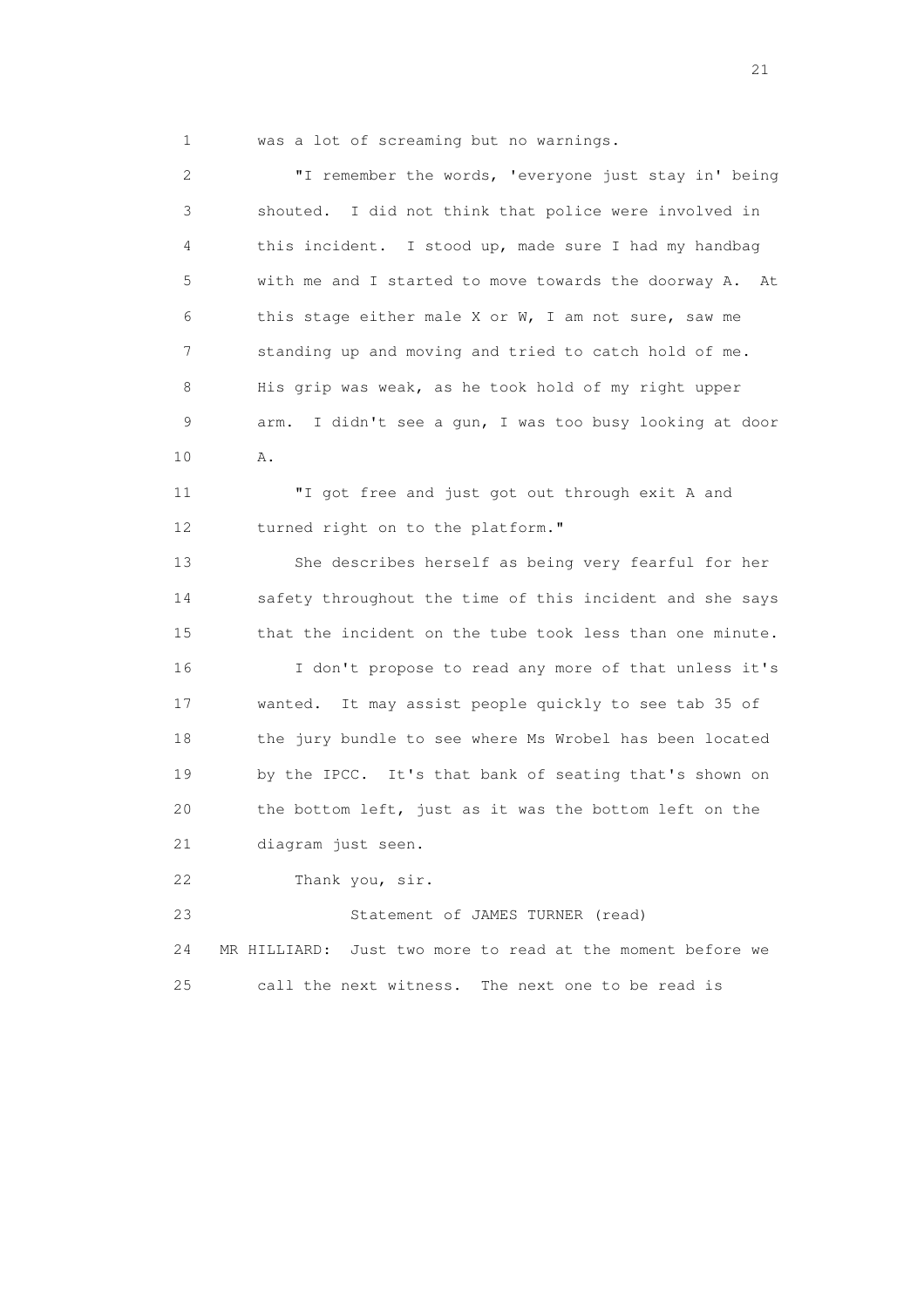1 James Turner. If we can put divider 35 up on the screen 2 again, we can see him sort of bottom middle of the plan, 3 thank you very much. 4 SIR MICHAEL WRIGHT: Page number, please, Mr Hilliard? 5 MR HILLIARD: Page 554. 6 SIR MICHAEL WRIGHT: Thank you. 7 MR HILLIARD: If we can have up, please, page 675, which is 8 his plan or the plan, I think it's in the exhibits. We 9 will have a look at that as we go along. Members of the 10 jury, this is the statement of James Turner, dated 11 25 August 2005, and I think in common with all the 12 statements you have heard read, it has a declaration at 13 the beginning which I'll only read once. It says: 14 "This statement... is true to the best of my 15 knowledge and belief and I make it knowing that, if it 16 is tendered in evidence, I shall be liable to 17 prosecution if I have wilfully stated anything which 18 I know to be false or do not believe to be true." 19 SIR MICHAEL WRIGHT: I think all these witnesses have the 20 section 9 heading. 21 MR HILLIARD: They all have it. We won't read it every time 22 but there is that at the start of them. 23 He says, dealing with the 22 July of 2005 that he 24 arrived at Stockwell: 25 "... I remember that I was late for work. I used my

22 and 22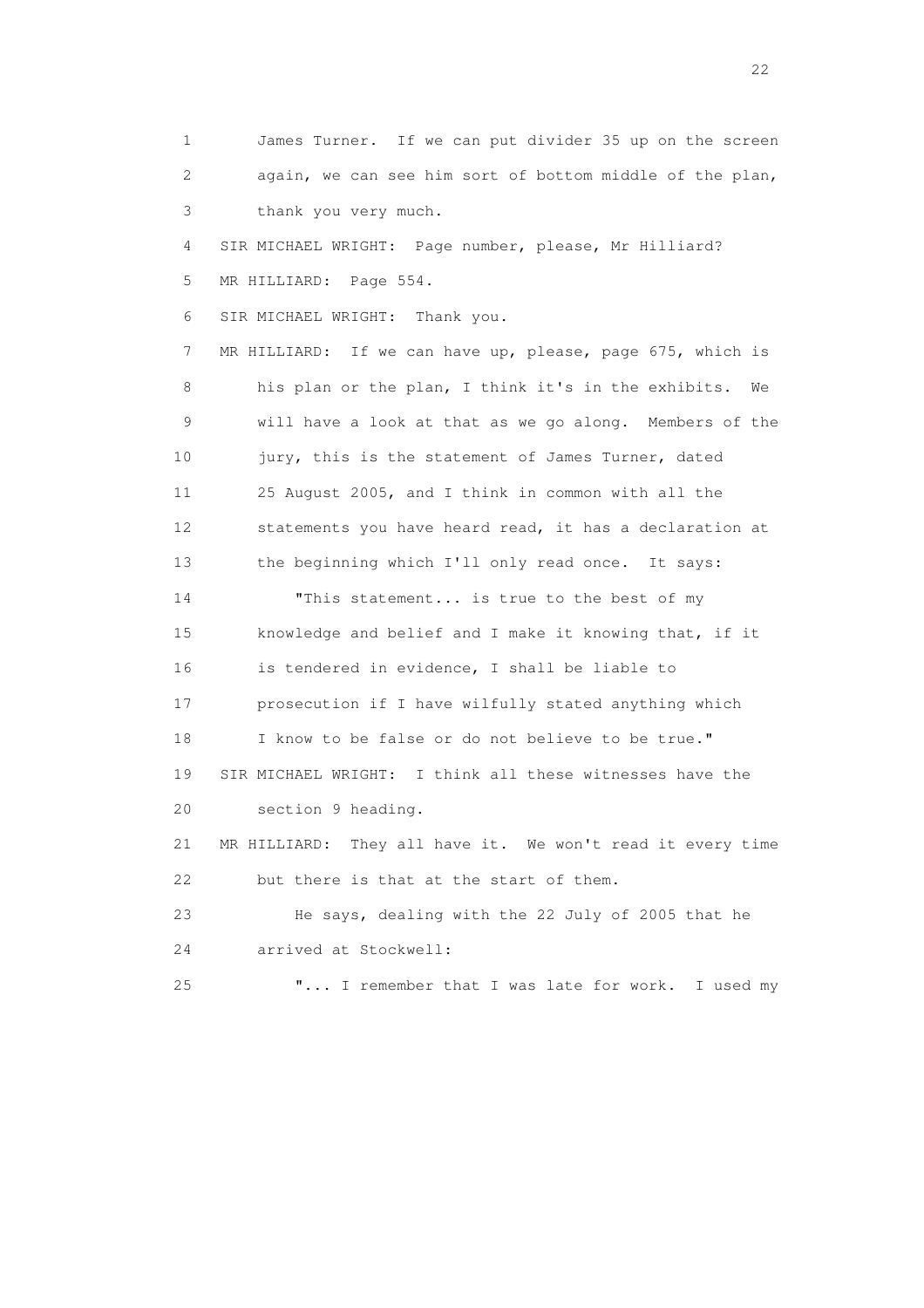1 Oyster card to go through the ticket barriers, and then 2 turned left and made my way down the escalator... At the 3 bottom, on the concourse, I turned left through the 4 first tunnel, towards the northbound Northern Line 5 platform. I then boarded a train that was already 6 waiting at the platform. The door through which 7 I boarded was slightly to the right of the mouth of the 8 tunnel..."

9 He says he produces exhibit JT2:

10 **"...** a plan of the carriage on to which I proceeded. 11 On it I have marked 1", and you can see this there, "the 12 double doors through what I entered. I crossed to the 13 other side of the carriage, turned to my right and sat 14 in one of the three seats marked 2."

 15 Which is in fact rather different, I think, from 16 where he appears in 35. In 35 he is sort of bottom 17 middle. We will have to look at that. We may need to 18 change that. Anyway, we can take 35 off for the minute 19 and we can see where he's for the moment at 2.

 20 "At this time, there was a white male in his early 21 20s sitting at the point marked 3. He was slightly 22 chubby and had longish dark (almost black) hair... He 23 had a dark bag from which he took an MPS player... 24 I particularly remember this, as he was closely watched 25 by a woman I notice was sitting in one of the two seats

23 and 23 and 23 and 23 and 23 and 23 and 23 and 23 and 23 and 23 and 23 and 23 and 23 and 23 and 23 and 23 and 24 and 25 and 25 and 25 and 26 and 26 and 26 and 26 and 26 and 26 and 26 and 26 and 26 and 26 and 26 and 26 an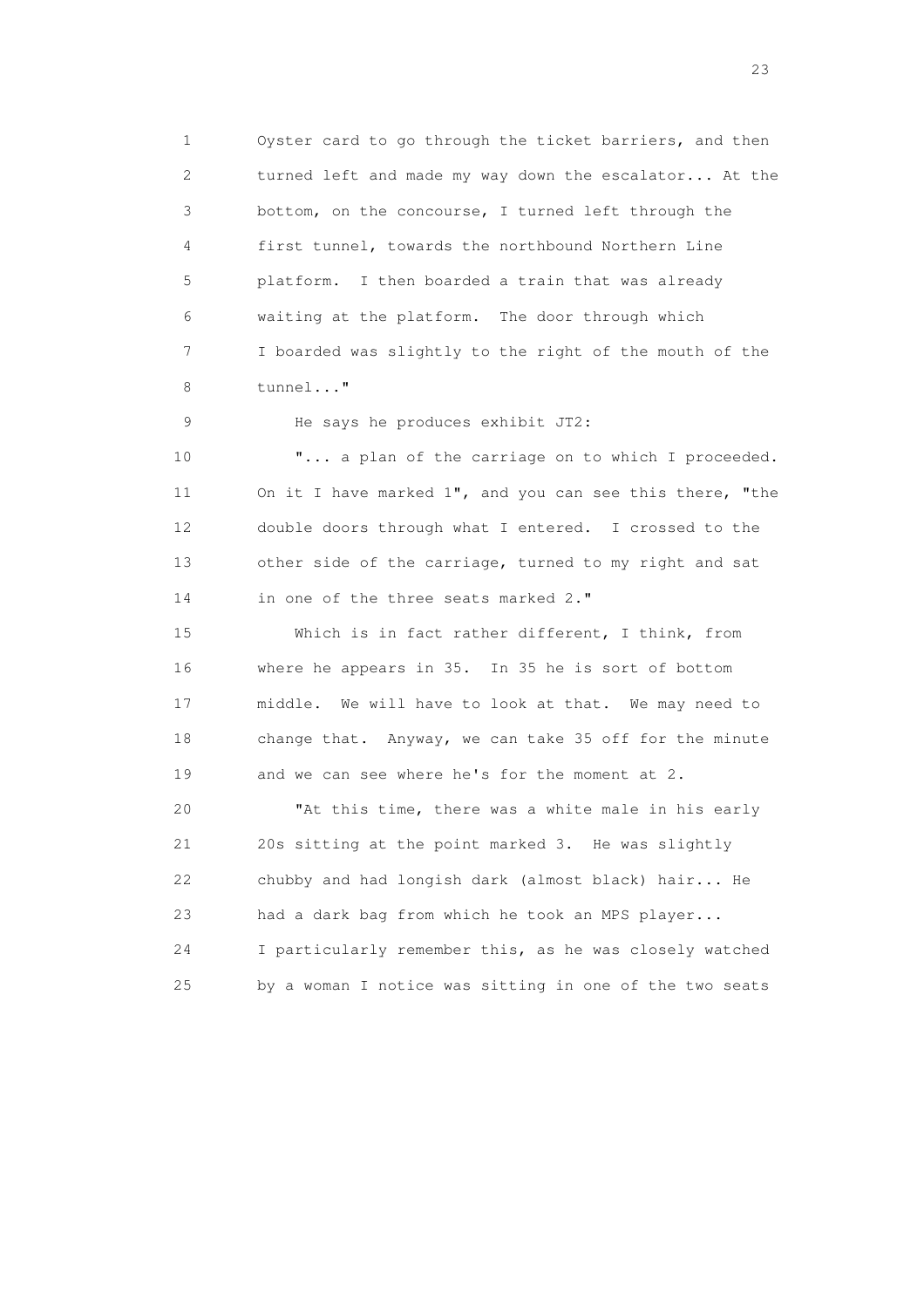1 marked 4. She was white, and about 40 years old..." 2 "At point 5, there was a black or dark skinned man 3 in a suit. He was standing by the door at first, but 4 may have sat down later.

 5 "There was not a lot of people on the train, but the 6 ends were busier than the middle section in which I was 7 situated... After I had taken my seat, the train 8 remained in the station, with the doors open, for around 9 10 minutes -- there was no PA announcement to explain 10 the delay.

 11 "I then heard running and shouting. I could not 12 make out what was being shouted, but got the impression 13 that it was a group of at least three people hurrying to 14 catch the train. Then... I saw a white male in his 15 early 30s. He was six feet tall and well built. He had 16 short dark or brown hair. He was wearing a faded polo 17 shirt (short sleeved). I think he may have had jeans 18 on -- he was certainly casually dressed. I noticed that 19 the man had a radio on one hip, and a handgun in 20 a holster on the other. [He] did not have facial hair 21 or glasses. The man got on to my carriage... I have 22 marked his route on JT2."

 23 Can you see, he has put there the line with the 24 arrow:

25 "Route of officer with handgun and two who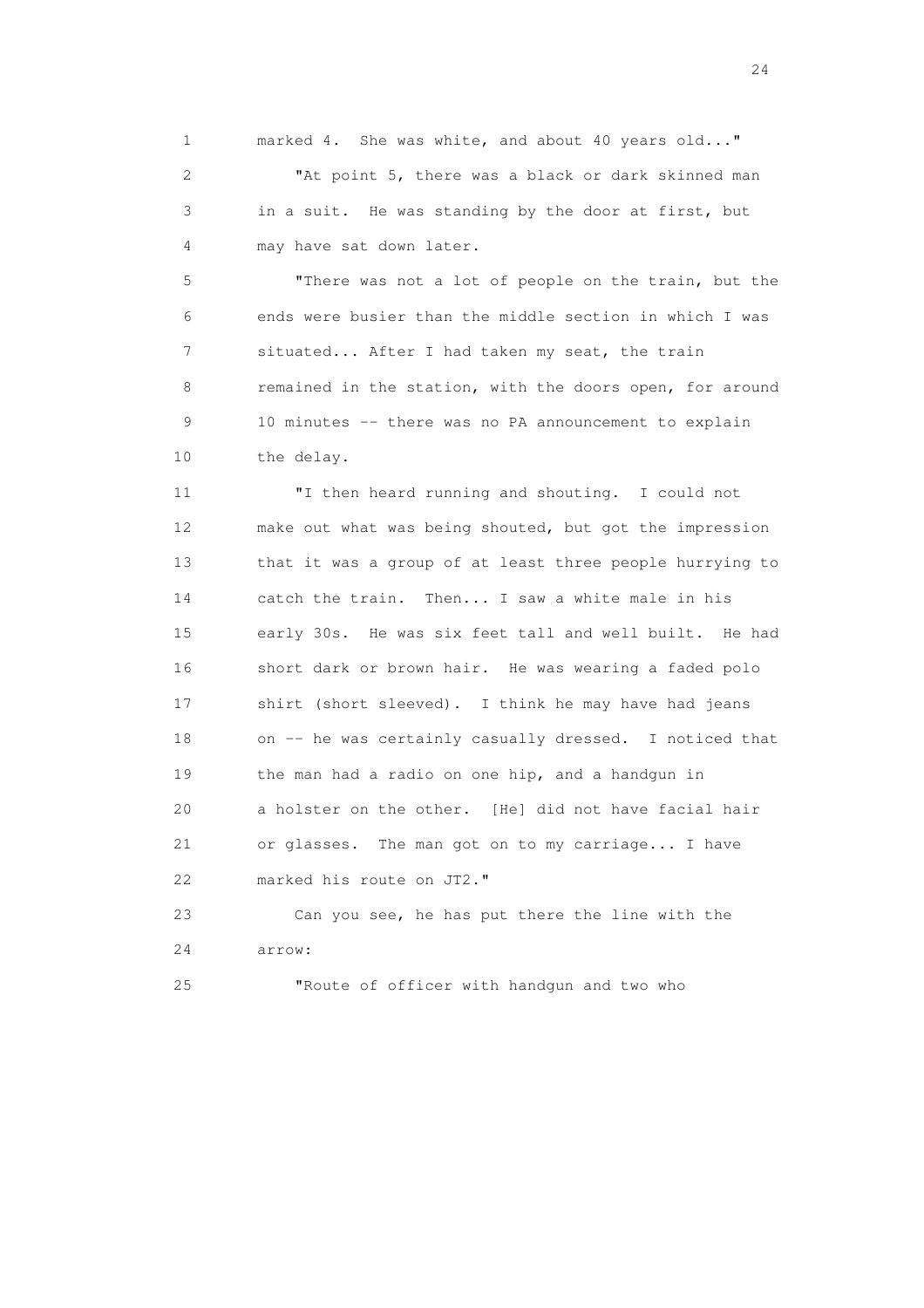1 followed".

2 So he says:

 3 "The man got on to my carriage..." 4 He has marked his route on JT2 and then he says: 5 "When he got to point 6 [you can see that just ahead 6 of the 1] the man said (fairly loudly and urgently) 7 'there he is'. He then moved to point 7 [you can see 8 that a bit further over to the right] at which time he 9 said 'don't move'. I did not know to whom these remarks 10 were addressed. By this time, the man had drawn his 11 handgun (though I don't recall in which hand it was 12 held). At the same time, as the man getting on to the 13 train, I saw another two men [that's at point 1, and you 14 can see he's written on the commentary there "and two 15 who followed", so he is now talking about these two]... 16 They also got on to the carriage. They were tall, well 17 built, white males wearing similar faded polo shirts as 18 the first man. They held machine guns on straps across 19 their bodies. At the same time that they got on to the 20 train, another group of men moved along the outside of 21 my carriage, towards the rear..." 22 Their route is marked on JT2. Can you see that line

23 at the bottom with an arrow:

 24 "Direction of travel of group of officers outside 25 train".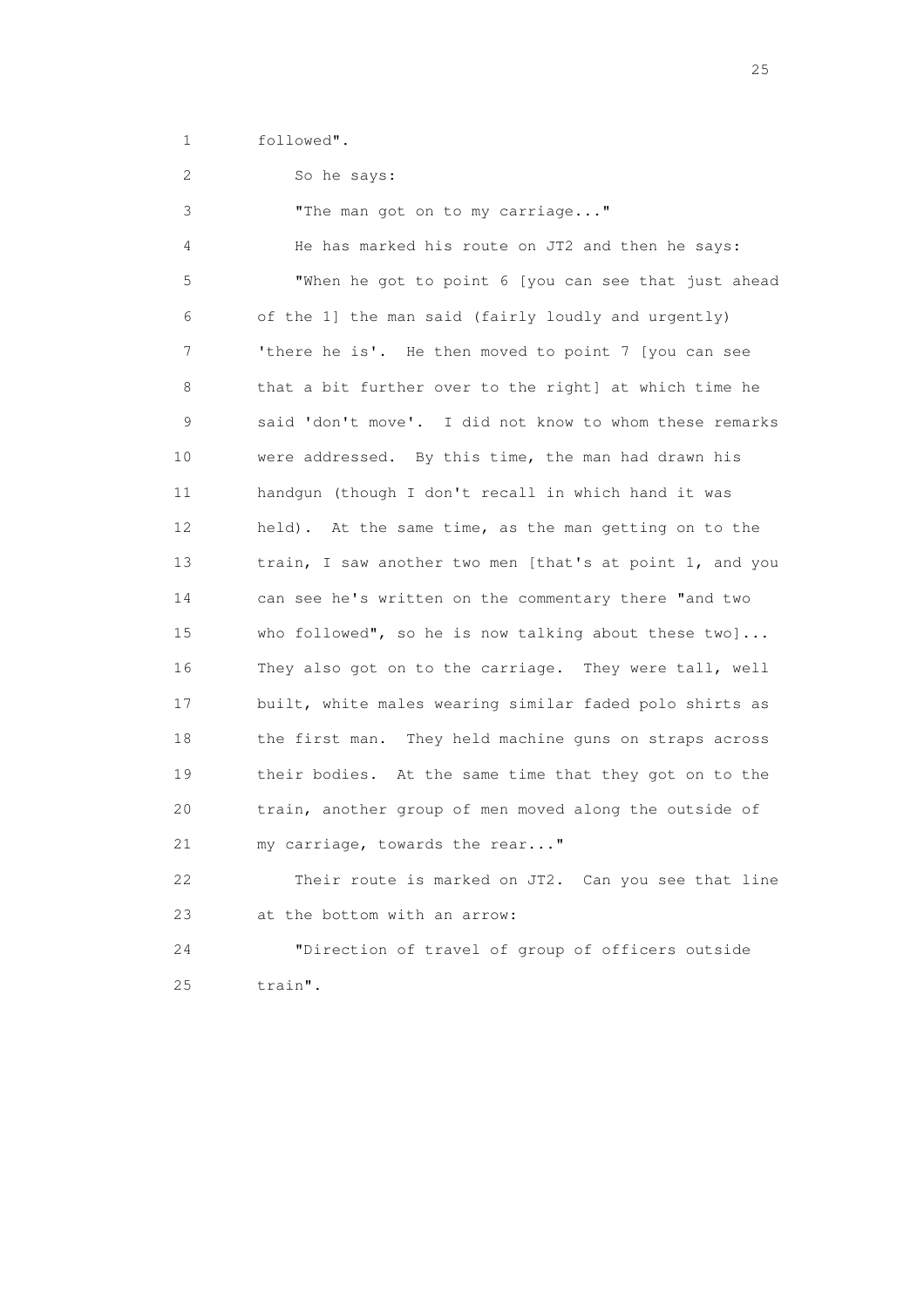1 "Except for the comments of the first man... I don't 2 recall hearing any of the other men say anything. I do 3 not recall anyone identifying themselves as a police 4 officer. I do not recall seeing any items of clothing 5 that would identify them as police. However, when I saw 6 the guns, I immediately realised that they were police 7 officers. I think there was about eight officers in 8 all. I assumed they were after a suicide bomber. At 9 about this time, a white male of just under six feet in 10 height, and wearing a suit left the carriage via the 11 door through which I had entered. It seemed to me that 12 this was a good idea, so I followed him. I then made my 13 way back along the route I had taken to the train, 14 towards the escalators. I walked up the stairs; I was 15 still less than halfway up when I heard a bang which 16 I immediately thought was a gunshot. There had been 17 approximately one minute between the gunshot and the 18 time at which the first man had said 'don't move'. At 19 this point, I think I heard somebody scream. There were 20 people trying to run up the down escalator. There was 21 a woman in front of me who was upset, and a man behind 22 who told us to hurry up, and pushed past. When 23 I reached the top, there was a uniformed police officer 24 telling people to remain calm. I left the station..." 25 He concludes by saying: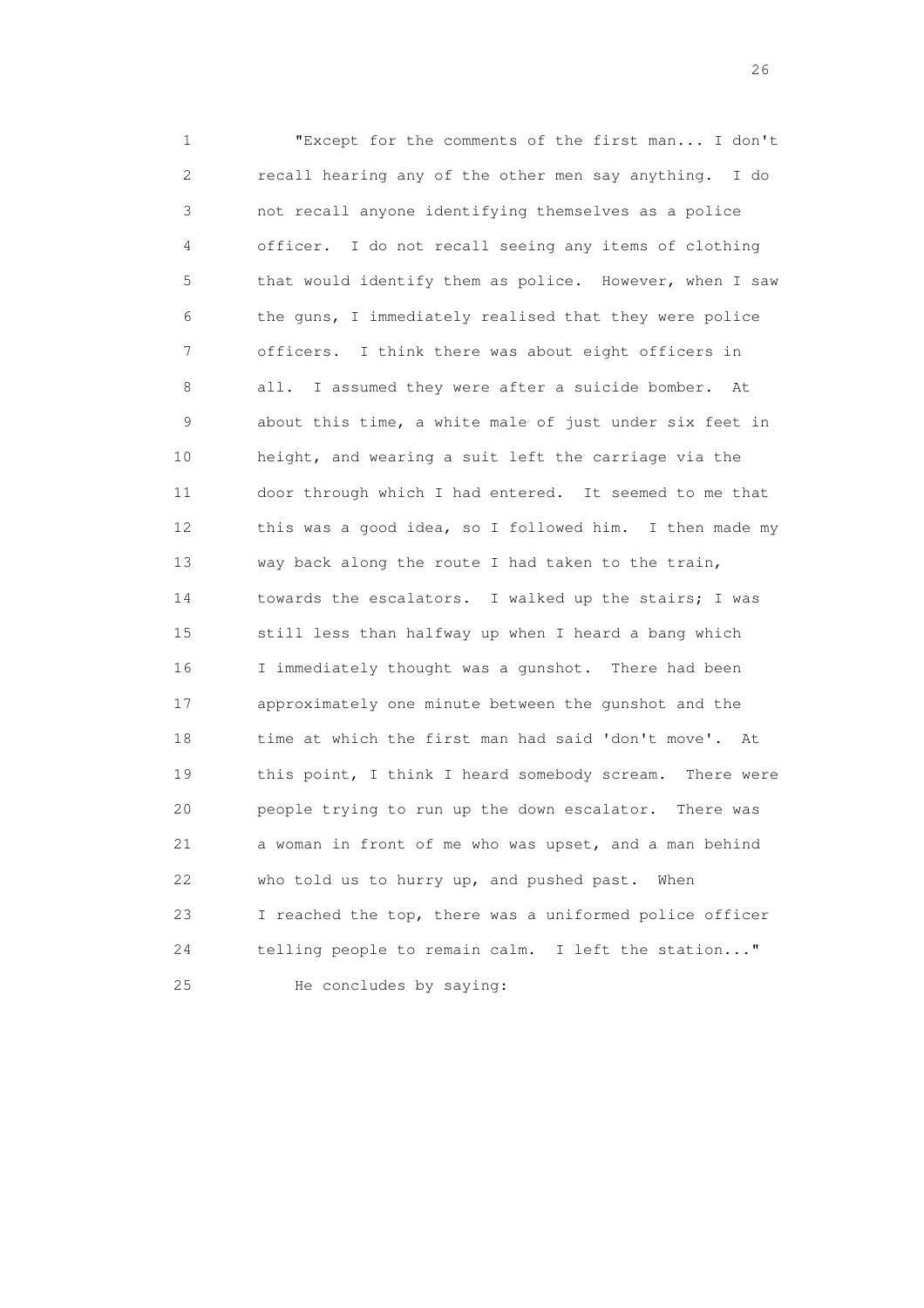1 "I have seen a picture of Jean Charles de Menezes in 2 the media, but I do not think that I saw him at any time 3 that day."

 4 Just before we leave, sir, I think we do need 5 probably to change, where we have got on 35 6 James Turner, bottom middle, you can see, members of the 7 jury, that he's marked himself as being, if we can go 8 back to the other plan, to page 675, he's marked himself 9 as being in one of the seats in the sort of area that he 10 has marked as 2. So we really need to move him, 11 I think, from, as it were, down in that bottom section 12 to the top section. I don't think much turns on 13 precisely where he was, but he is obviously not in the 14 right place. 15 SIR MICHAEL WRIGHT: Is it possible -- it sounds as though 16 the man he described as coming on first at door 1 was 17 Ken. 18 MR HILLIARD: It may well have been. 19 Statement of ROBERT LOWE (read) 20 MR HILLIARD: Then lastly to read at this stage, it's the 21 statement of Robert Lowe. Again if we can -- I hope we 22 have it right this time -- look at divider 35 just to 23 see the sort of area he was in. Over the top left. 24 Then it will help as I read this, I think, if we have 25 documents page 971 on the screen, please. So this is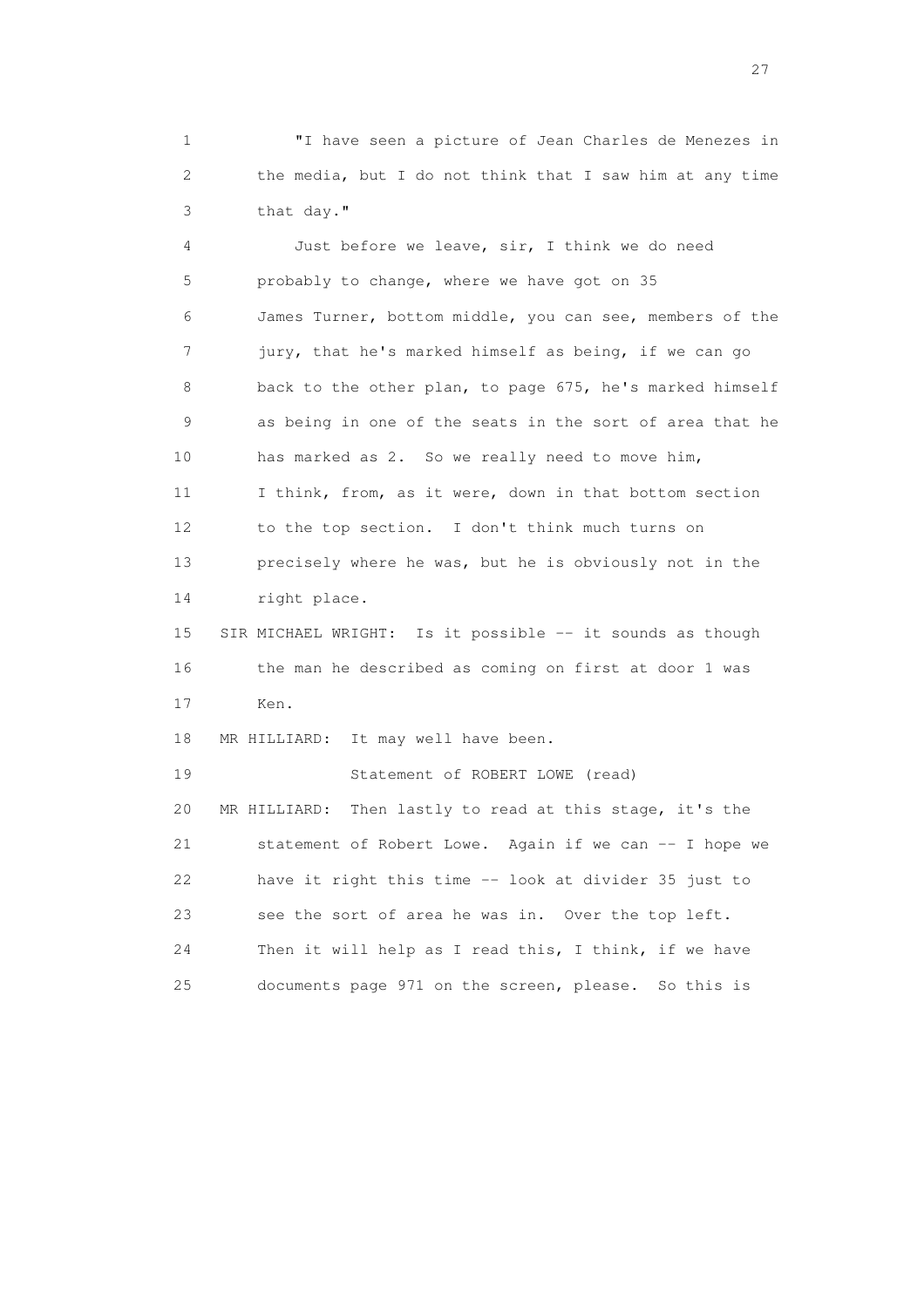1 the statement of Robert Peter Lowe, dated

 2 17 August 2005, and with that declaration at the top 3 about the truth of the statement that I won't repeat. 4 He deals with his journey to work on 22 July of 5 2005, and he explains he has got on the tube train and 6 he says:

 7 "When the tube arrived at Stockwell I recall it 8 waiting a while. I am not sure what time I arrived at 9 Stockwell...

 10 "While the tube was stationary at Stockwell station 11 a man came into my carriage through the double doors. 12 I can't say for definite how long the tube was waiting 13 at Stockwell before this man got on the tube it could 14 have been three or four minutes. I would describe the 15 man as being white, in his late 30s, a little bit 16 overweight with short hair, wearing a T-shirt and 17 trousers. I have indicated on exhibit RPL2 with the 18 number 1 which entrance this man used to get on to the 19 carriage." 20 SIR MICHAEL WRIGHT: I am not sure where that is.

21 MR HILLIARD: No.

22 MR STERN: If I can assist, it's page 972.

 23 MR HILLIARD: I am very grateful. There we are up at the 24 top. Thank you very much, Mr Stern. So we have him 25 there at number 1.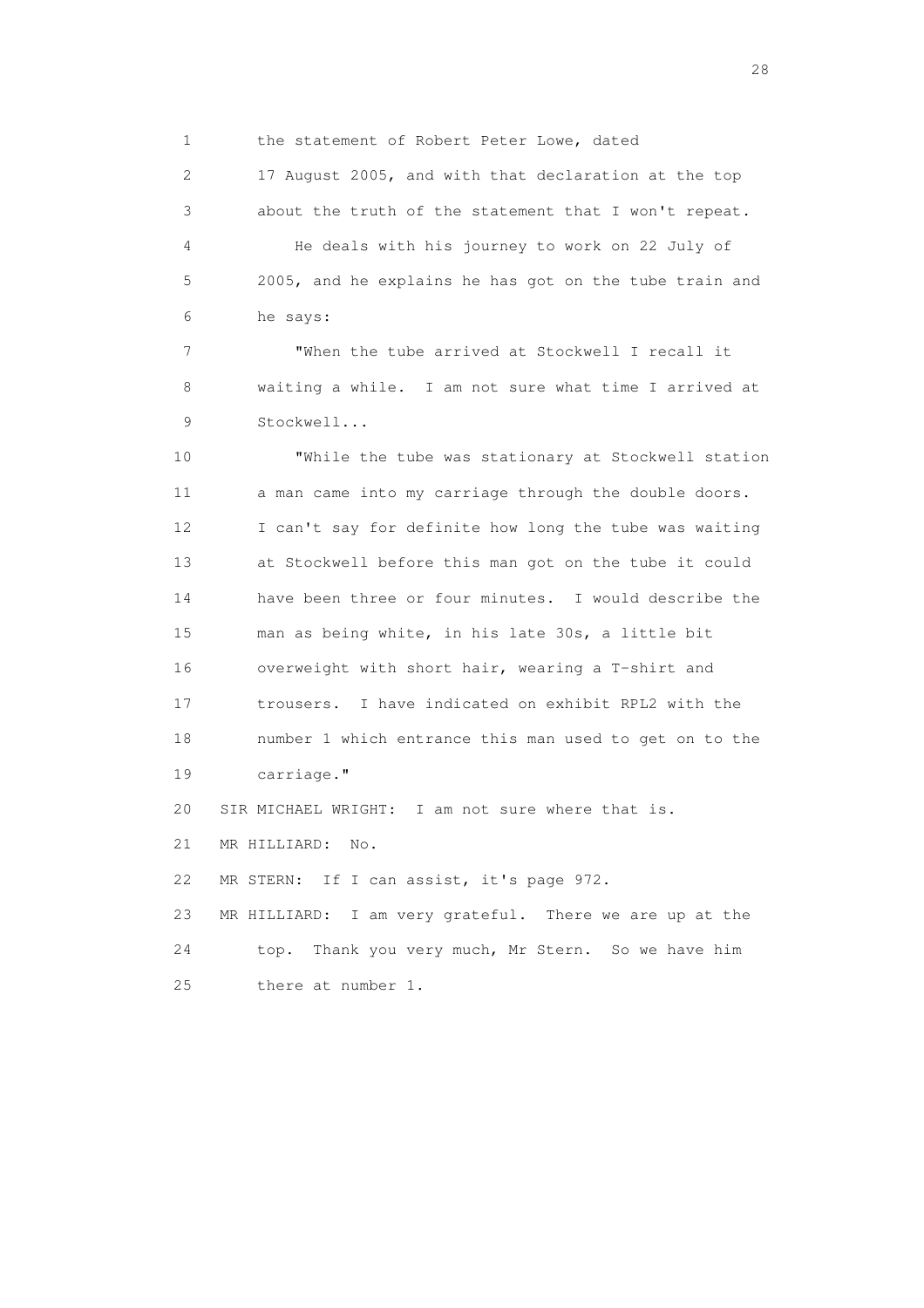1 SIR MICHAEL WRIGHT: That's him marked as X on the other

2 side of the carriage?

3 MR HILLIARD: X equals Rob Lowe, that's it.

 4 "I [have marked on the exhibit]... which entrance 5 this man used to get on to the carriage. The man seemed 6 a bit 'shifty' and nervous. After entering the tube he 7 sat down next to a girl."

8 SIR MICHAEL WRIGHT: Pausing a minute, Mr Hilliard, sorry,

9 do we have this right, yes, the platform is at the top

10 of this picture.

11 MR HILLIARD: That's right.

12 SIR MICHAEL WRIGHT: So Mr de Menezes was on the left-hand

13 end in the way this picture is oriented, in the far

14 section of the carriage.

15 MR HILLIARD: That's right.

16 SIR MICHAEL WRIGHT: Do I have that right?

17 MR HILLIARD: That's it.

18 SIR MICHAEL WRIGHT: Thank you.

 19 MR HILLIARD: So he says that he's indicated with a number 1 20 the entrance that a man used to get on to the carriage:

 21 "The man seemed a bit 'shifty' and nervous. After 22 entering the tube he sat down next to a girl."

 23 He says he has also marked this plan with a letter A 24 to indicate the seat this man took.

25 So man in 30s, first seating position, you can see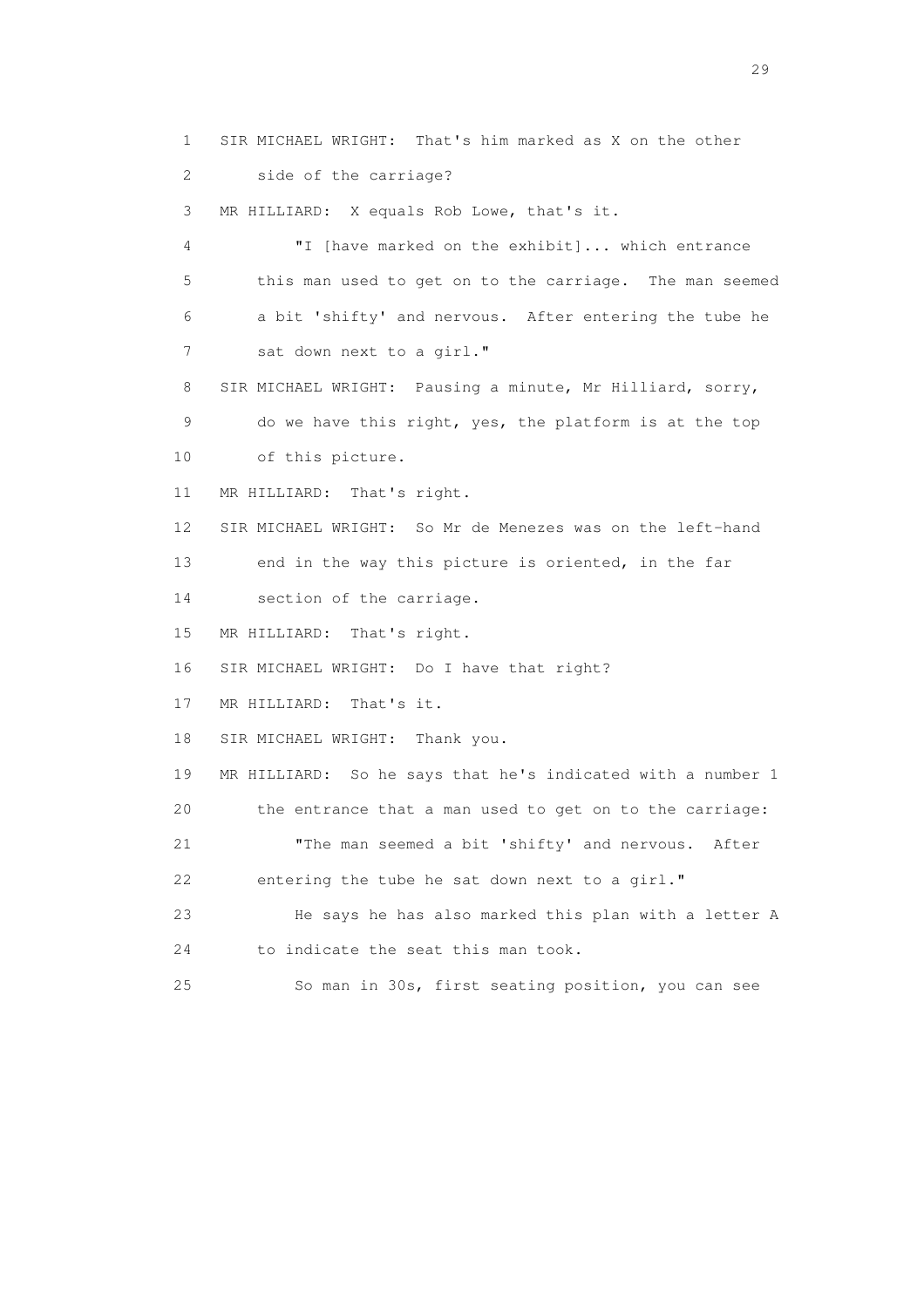1 that up near the door on the platform.

 2 "The man then got out of his seat and returned to 3 the double doors that he had used to enter the carriage 4 then he sat down near me possibly two or three seats 5 down from me. I have indicated his second seating 6 position with the letter B on [the exhibit]." 7 You can see that, coupled to the left of the X. 8 "The girl I referred to seemed to be a bit 9 suspicious of what was going on she was looking at the 10 man weirdly. I wasn't thinking that much of it... 11 I have indicated her seating position in the carriage 12 with the letter Z..." 13 You can see Z equals "white female", and that's, can 14 you see, as it were, platform side of the carriage next 15 to A. 16 "I have also recorded the movements of the man in 17 his 'late 30s' after he entered the carriage with 18 a 'sign of an arrow to the right' on exhibit RPL2. 19 "As far as I am aware, the man in his 30s then 20 returned to the double doors that he had used to enter 21 the carriage then shouted across to some people on the 22 other side of the Stockwell platform. I don't remember 23 what was shouted. I originally thought he was shouting 24 at some friends. A lot of people appeared the people 25 then started running along to the end of the tube,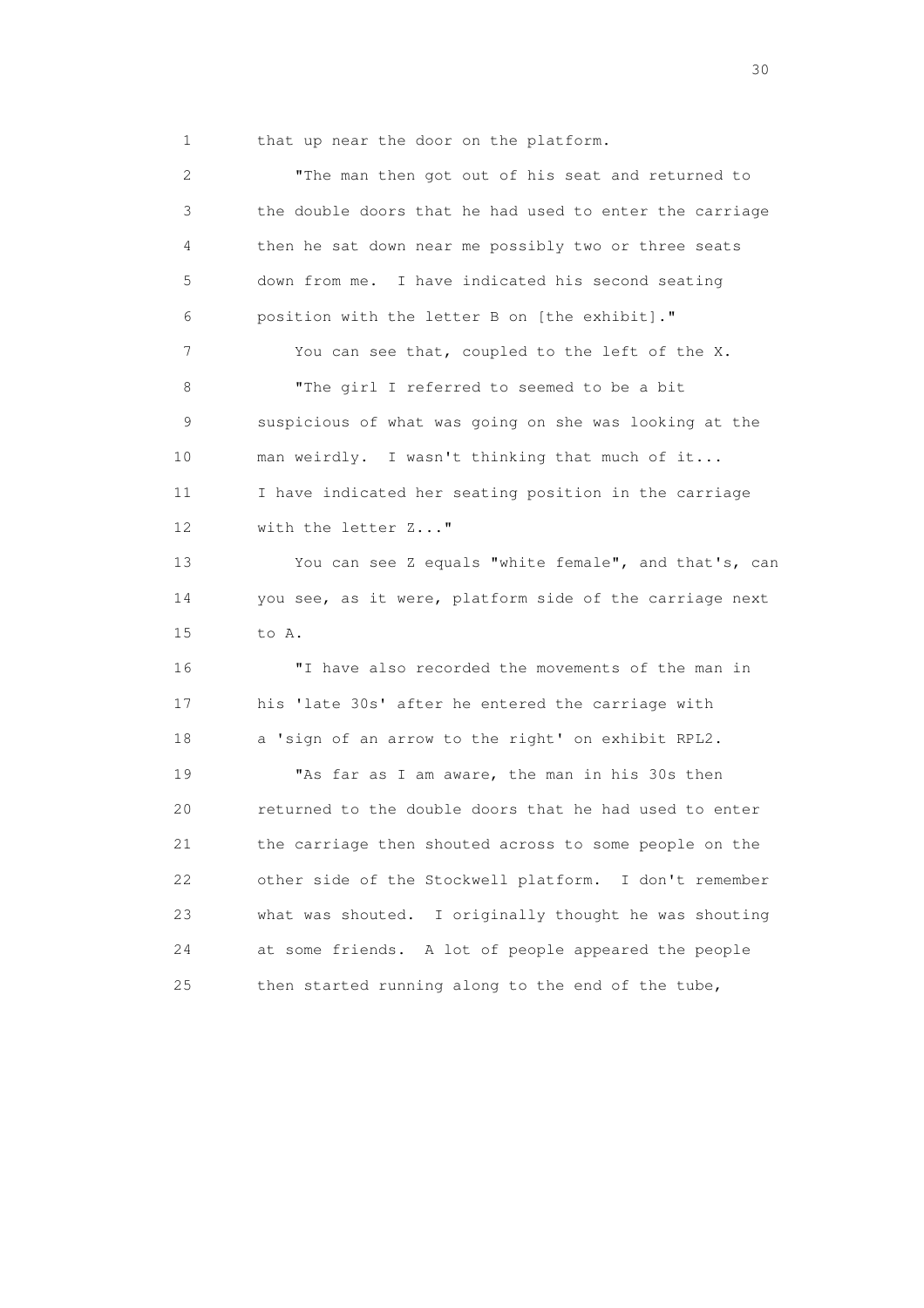1 because so many people appeared from nowhere I initially 2 thought that they were people already on the tube that 3 were running down to the end but it obviously wasn't as 4 there wasn't that many people on the tube. I even 5 thought that it may have been a chase of a shoplifter 6 but on a larger scale. I'm unable to describe the 7 people that got on the carriage they were wearing plain 8 clothes. I cannot recall exactly how many people got on 9 the tube but it could have been 10 to 15 persons. 10 I cannot recall exactly which entrance these people used 11 to get into the carriage. I don't recall these people 12 carrying guns.

 13 "After they had got on the tube I recall some 14 shouting. I cannot recall what was said as it happened 15 so quick. The shouting seemed urgent and as far as 16 I recall the voices were male. Then I heard bangs, they 17 sounded like bangers -- what I am referring to when 18 I say bangers are fireworks: I did not know it was 19 gunfire until later on that day. I believe I heard four 20 or five bangs. The interval between each bang was only 21 a split second. The loud bangs were coming from the 22 bottom of the carriage I was in (I was sat at the top of 23 the carriage). I then saw smoke." 24 SIR MICHAEL WRIGHT: Presumably he means the far end.

25 MR HILLIARD: He means the other end from him, yes: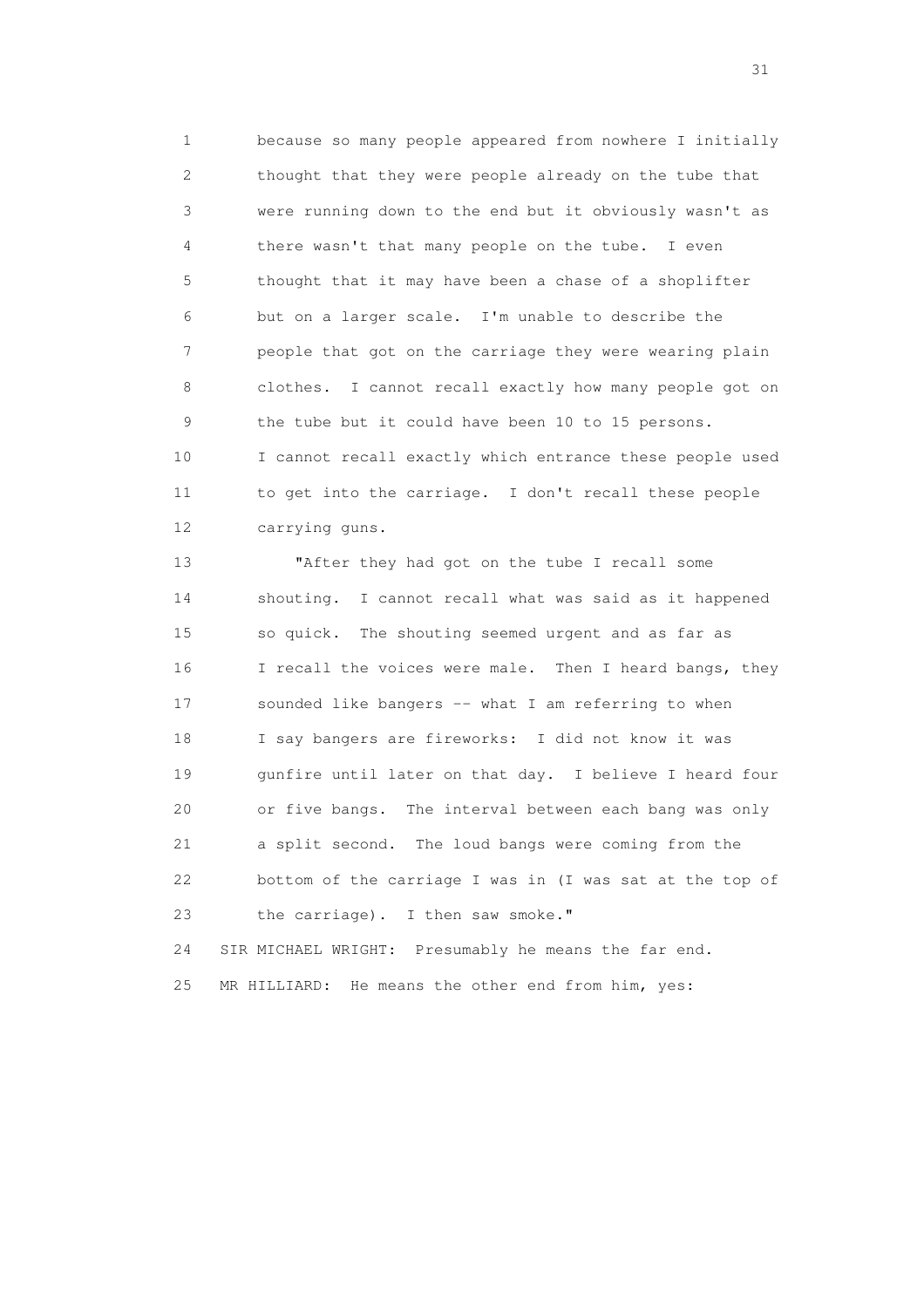1 "After what happened the day before on 21 July 2 I thought it may have been a similar incident where 3 bombs had not gone off. When I heard the bangs, I was 4 either sitting down or standing up at that point and 5 I was looking down the carriage at the commotion. 6 I could see something on the floor at the bottom of the 7 carriage but I did not know what this was. I thought it 8 could be a bag but I couldn't tell as there was a lot of 9 people around and moving. I have marked what I thought 10 to be a bag with the letter B on exhibit RPL1." 11 We need to go to, I think, page 971 for that. 12 So down the other end, members of the jury, you can 13 see: 14 "I did not see how that object had got to the floor. 15 Where I thought that the commotion was coming from..." 16 He's marked on this plan with an A. You see that, 17 same sort of area: 18 "The people I have mentioned getting on the tube 19 that I initially thought may have been chasing 20 a shoplifter were involved in the commotion. These 21 people were facing away from me. They seemed to be 22 surrounding something. I cannot recall if they were 23 shouting anything. My impression was that the people 24 they were surrounding someone and there was someone

25 there that I could not see and they had stopped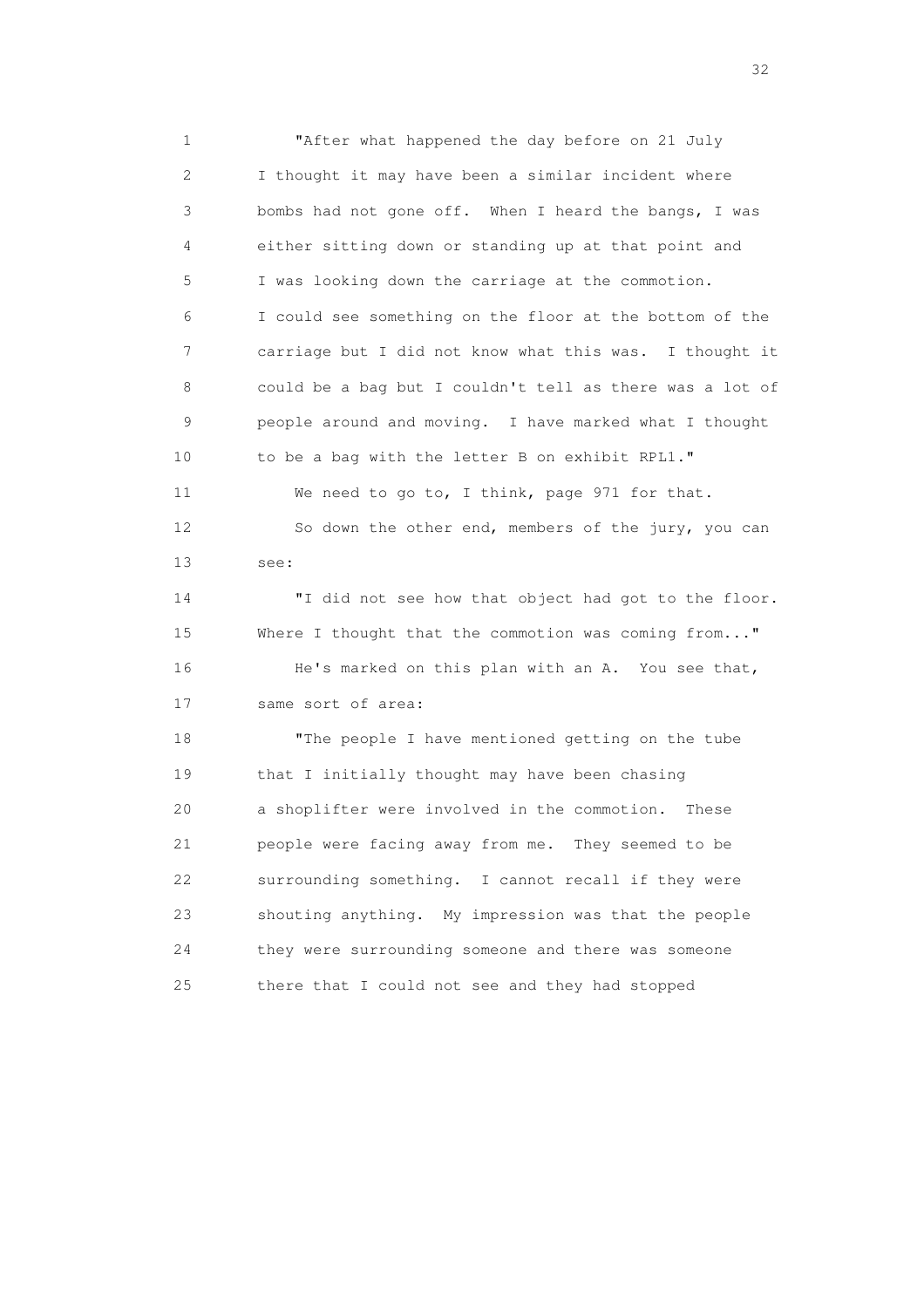1 a person. I presumed that the bang was a detonator and 2 these people had stopped it going off.

 3 "Uniformed police officers arrived they had guns. 4 They had peaked caps that were like baseball caps. I do 5 not recall if there was anything written on the caps. 6 I cannot remember how many uniformed officers there 7 were. I recall there was more than one. They shouted 8 for people to get out of the tube.

 9 "I left the carriage, I have marked that with the 10 letter X... and got on the platform. I don't recall 11 many people on the platform I had the feeling that I was 12 one of the last people to get on to the platform. 13 I stood there for a bit until one of the uniformed 14 officers told me to 'get out' of the tube and off the 15 platform. The officer was a white male. He was on the 16 platform when he told me this. He had a gun... like 17 a [small] pistol. After the police officer told me to 18 'get out' I ran to the stairs and when I got to the 19 stairs I walked up them."

 20 He says that he has been asked by someone at the 21 Independent Police Complaints Commission if he saw 22 Mr de Menezes, and he says:

 23 "I don't recall seeing Mr de Menezes on the tube." 24 So that's the reading for the moment. Sir, we are 25 then proposing to call Dr Ken Shorrocks, and Mr Tomei,

<u>33</u> and the state of the state of the state of the state of the state of the state of the state of the state of the state of the state of the state of the state of the state of the state of the state of the state of the s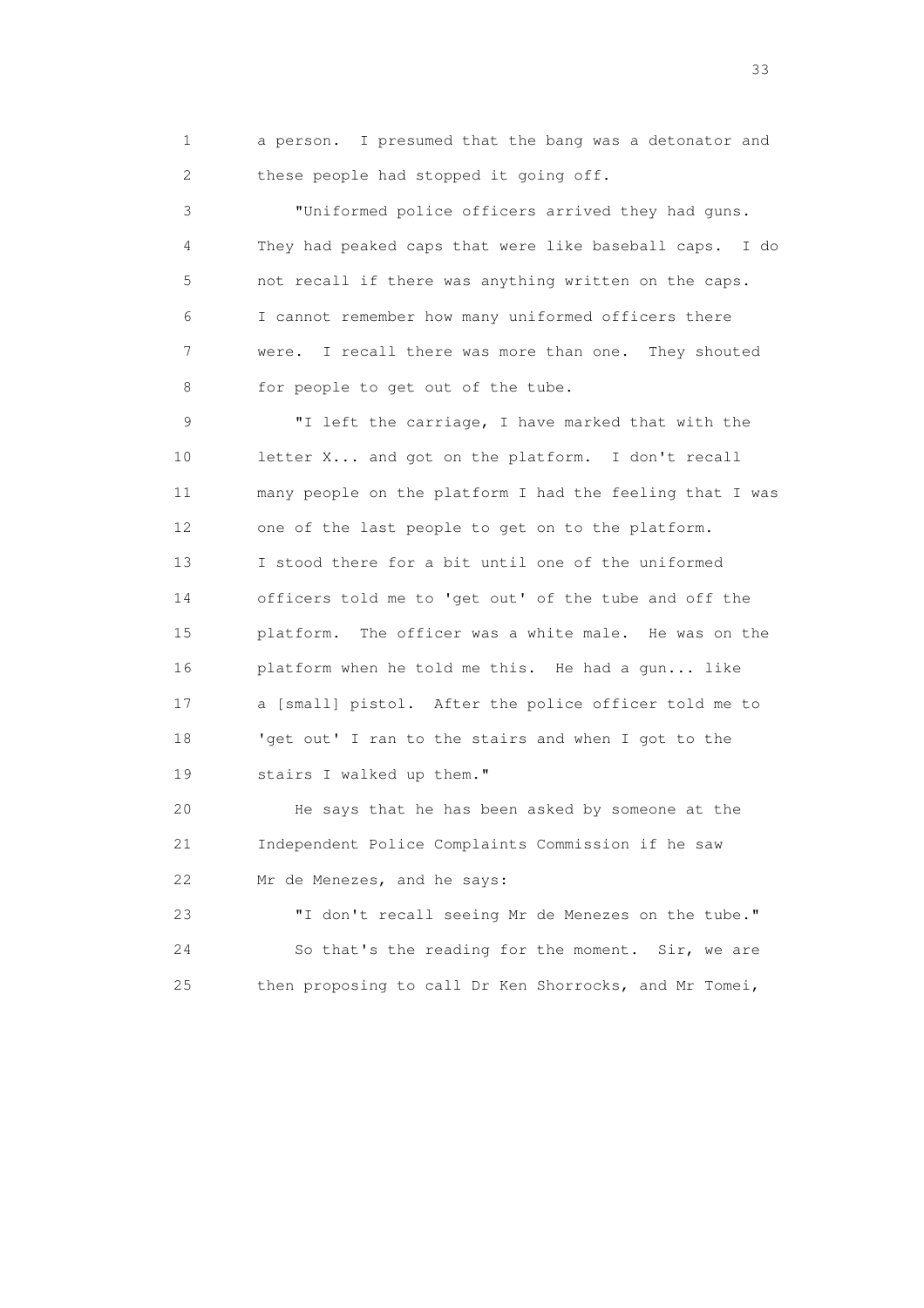1 but I think the latest information is that neither of 2 them are here.

 3 MR HOUGH: Our understanding is that they are not here yet. 4 The later two witnesses have been asked to come as soon 5 as they can, that's Mr Evans and Mr Slade, and they are 6 very helpfully making their way here, but there may be 7 a short delay before we either get them or Dr Shorrocks. 8 SIR MICHAEL WRIGHT: What time was he asked to be here? 9 MR HOUGH: My understanding is that they were asked to be 10 here at 10 o'clock. They were not summonsed, because 11 they are professionals, but I don't know where the 12 misunderstanding has arisen. Perhaps a short break can 13 be taken now. I know that the shorthand writer works 14 particularly hard when we are reading. 15 SIR MICHAEL WRIGHT: You might have an earlier cup of 16 coffee, ladies and gentlemen. We will let you know as 17 soon as we are ready to go on. 18 (11.03 am) 19 (A short break) 20 (11.40 am) 21 (In the presence of the jury) 22 SIR MICHAEL WRIGHT: Yes. 23 MR HILLIARD: Sir, I am afraid there has been a hiccup with 24 the warning of witnesses and Dr Shorrocks is somewhere 25 on the south coast at the moment, but he will be coming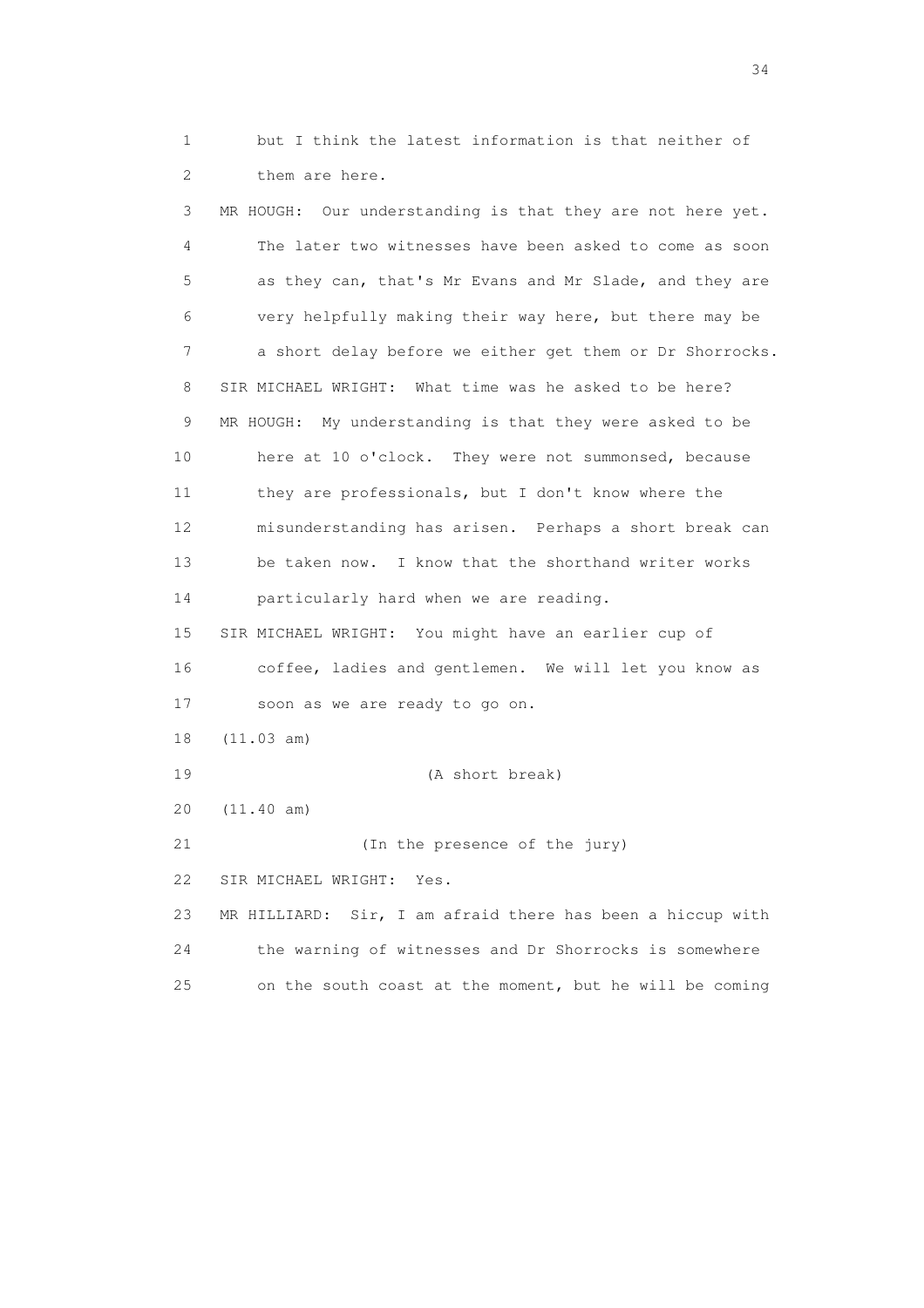1 tomorrow. Mr Tomei, he's been tracked down and is 2 coming kindly at short notice. But we have other things 3 we can get on with for the meanwhile. 4 SIR MICHAEL WRIGHT: Ladies and gentlemen, I can tell you 5 now it's not bad to go for six weeks before this 6 happens, but it almost invariably happens sooner or 7 later in a long case like this. Maybe you will have 8 a shorter day than you expect and I don't suppose you 9 will mind that one little bit. 10 MR HILLIARD: If we could have the next witness, please, 11 Detective Chief Inspector Evans. 12 DETECTIVE SUPERINTENDENT EVANS (sworn) 13 Ouestions from MR HILLIARD 14 MR HILLIARD: Do you want to have a seat? 15 A. I will stand. 16 Q. Is your name Tony Evans? 17 A. That's correct, sir. 18 Q. Are you a Detective Chief Inspector? 19 A. Detective Superintendent now, sir. 20 Q. Were you a Detective Chief Inspector in 2005? 21 A. I was, sir, yes. 22 Q. Attached to which part of the Metropolitan Police? 23 A. At that time I was a senior investigating officer 24 attached to the specialist investigations arm of the 25 Directorate of Professional Standards of the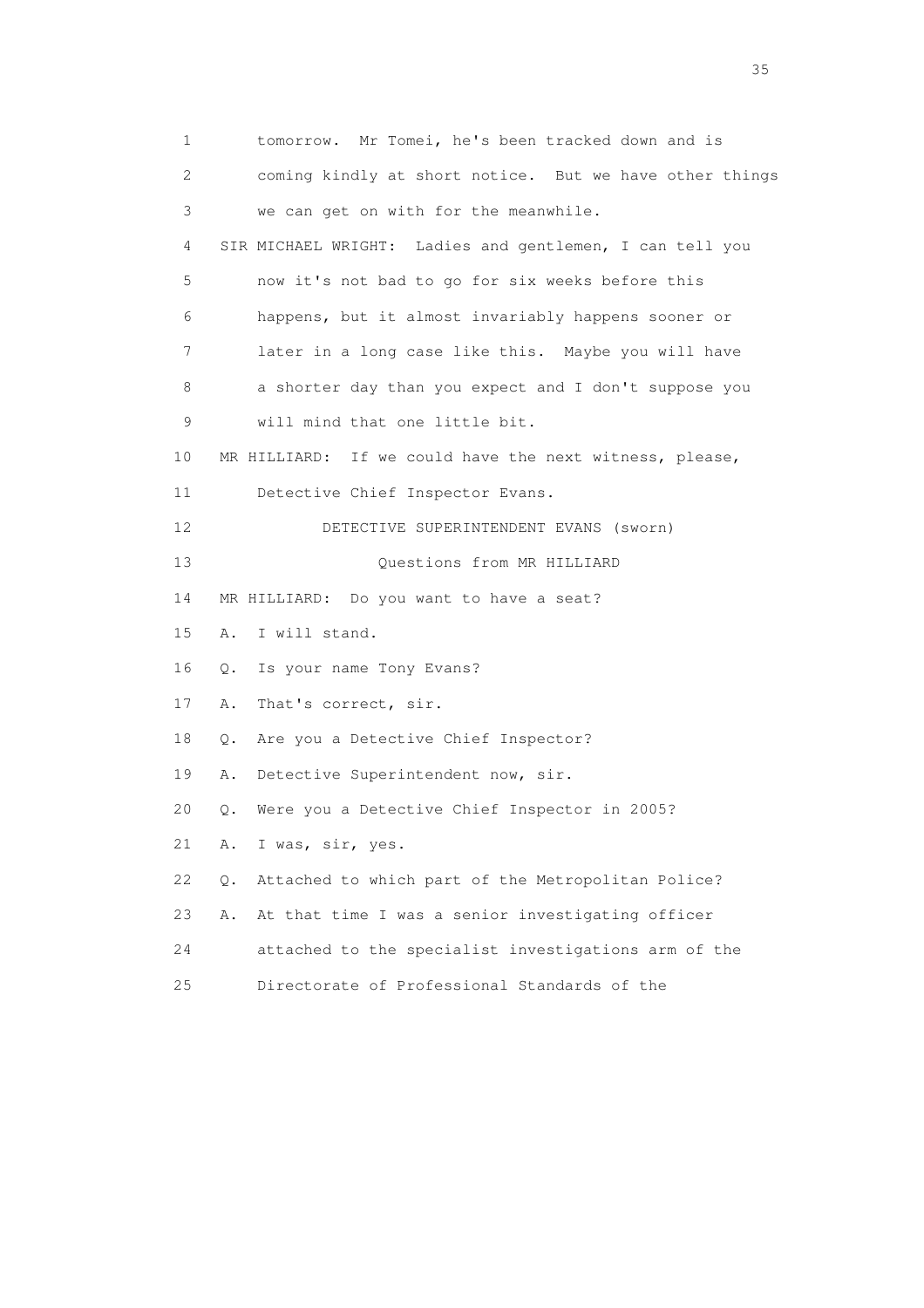1 Metropolitan Police, sir.

| 2           | Q. | Amongst other things, would that unit be responsible for    |
|-------------|----|-------------------------------------------------------------|
| 3           |    | investigating things like deaths in police custody, or      |
| 4           |    | incidents where police officers had discharged firearms,    |
| 5           |    | that kind of thing?                                         |
| 6           | Α. | My unit is solely responsible for deaths following          |
| 7           |    | police contact, deaths in police custody, deaths            |
| 8           |    | following fatal police shootings and deaths following       |
| $\mathsf 9$ |    | fatal police road traffic accidents, as well as level 2     |
| 10          |    | corruption, sir.                                            |
| 11          | Q. | I don't think we will need to worry about what level 2      |
| 12          |    | corruptions are, but do you have a copy of a statement      |
| 13          |    | that you made on 7 October 2005?                            |
| 14          | Α. | I believe so, sir.                                          |
| 15          |    | SIR MICHAEL WRIGHT: I'm sorry, Mr Evans, please sit down if |
| 16          |    | you prefer.                                                 |
| 17          |    | MR HILLIARD: No difficulty about you looking at that as we  |
| 18          |    | go along.                                                   |
| 19          |    | On 22 July 2005, were you the oncall senior                 |
| 20          |    | investigating officer or SIO for short, for what you        |
| 21          |    | have been telling us about, the internal investigation      |
| 22          |    | command?                                                    |
| 23          | Α. | That's correct, sir. There is a four-week rota with         |
| 24          |    | four detective chief inspectors and at that time it was     |
| 25          |    | my turn for that week on call, yes.                         |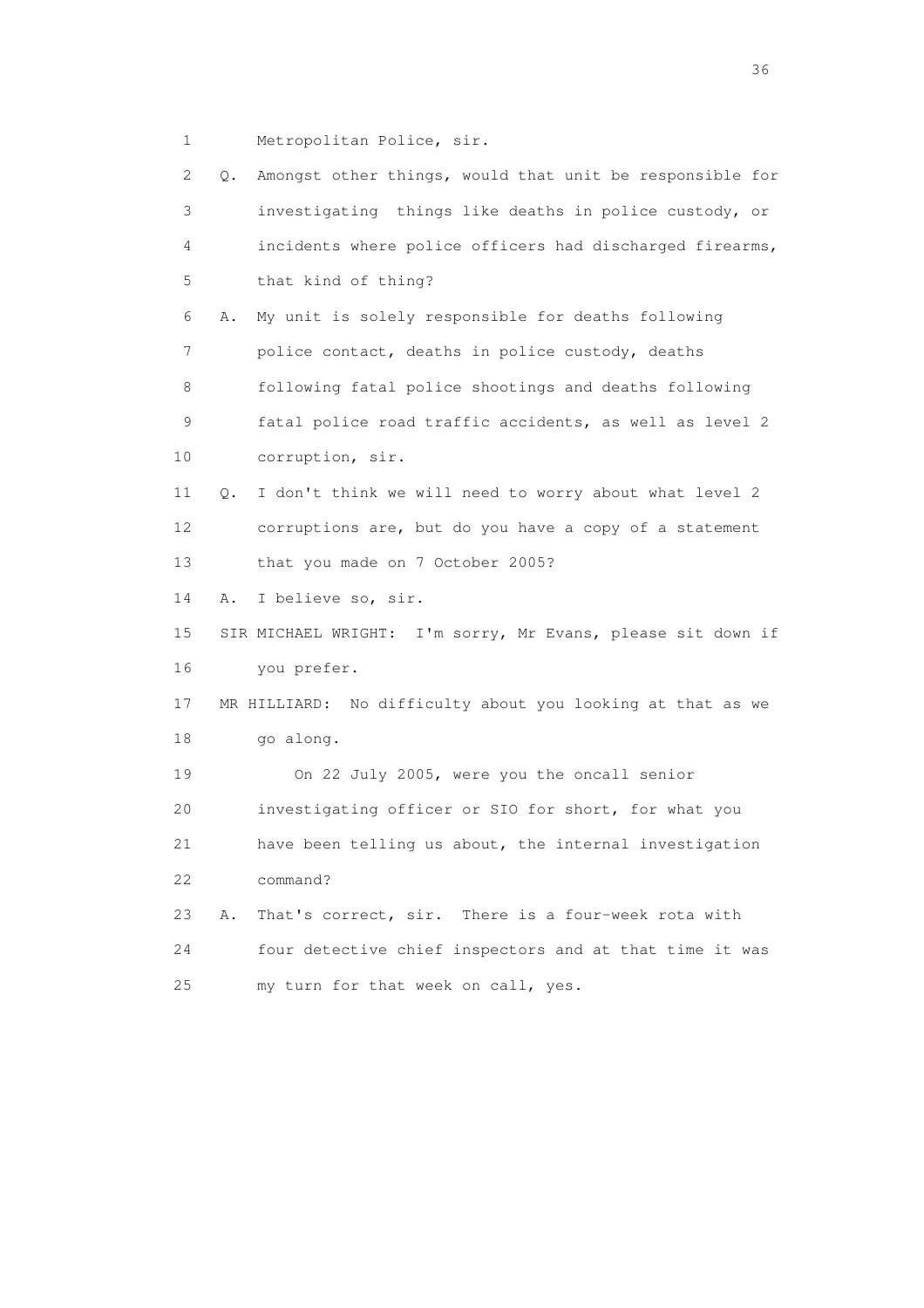| 1  | Q. | If something came up at short notice you are on call and |
|----|----|----------------------------------------------------------|
| 2  |    | can expect to become involved?                           |
| 3  | Α. | That's exactly what happened, sir, yes.                  |
| 4  | Q. | As you say, I think shortly after 10.40 am on 22 July,   |
| 5  |    | were you informed by Detective Superintendent Levett     |
| 6  |    | that a man had been shot dead by police at Stockwell     |
| 7  |    | underground station?                                     |
| 8  | Α. | I was, sir, yes.                                         |
| 9  | Q. | Can you just explain, who was Mr Levett?                 |
| 10 | Α. | Mr Levett held the position then that I actually hold    |
| 11 |    | now, which is the head of specialist investigations.     |
| 12 |    | I was one of his four detective chief inspectors.        |
| 13 | Q. | Did Mr Levett tell you that he would be the senior       |
| 14 |    | investigating officer for the investigation into the     |
| 15 |    | incident, and you would be the deputy?                   |
| 16 | Α. | Correct, sir.                                            |
| 17 | Q. | After a briefing that he had given, did you make your    |
| 18 |    | way to Stockwell station, arriving, I think, at 11.05?   |
| 19 | Α. | That's correct.                                          |
| 20 | Q. | There is just one aspect, or it's against<br>Thank you.  |
| 21 |    | the background of one aspect that I want to ask you      |
| 22 |    | a few more questions, and it's this: we had been         |
| 23 |    | intending to call before you Dr Ken Shorrocks, the       |
| 24 |    | pathologist, but you may or may not know that he wasn't  |
| 25 |    | warned and he's a long way away.                         |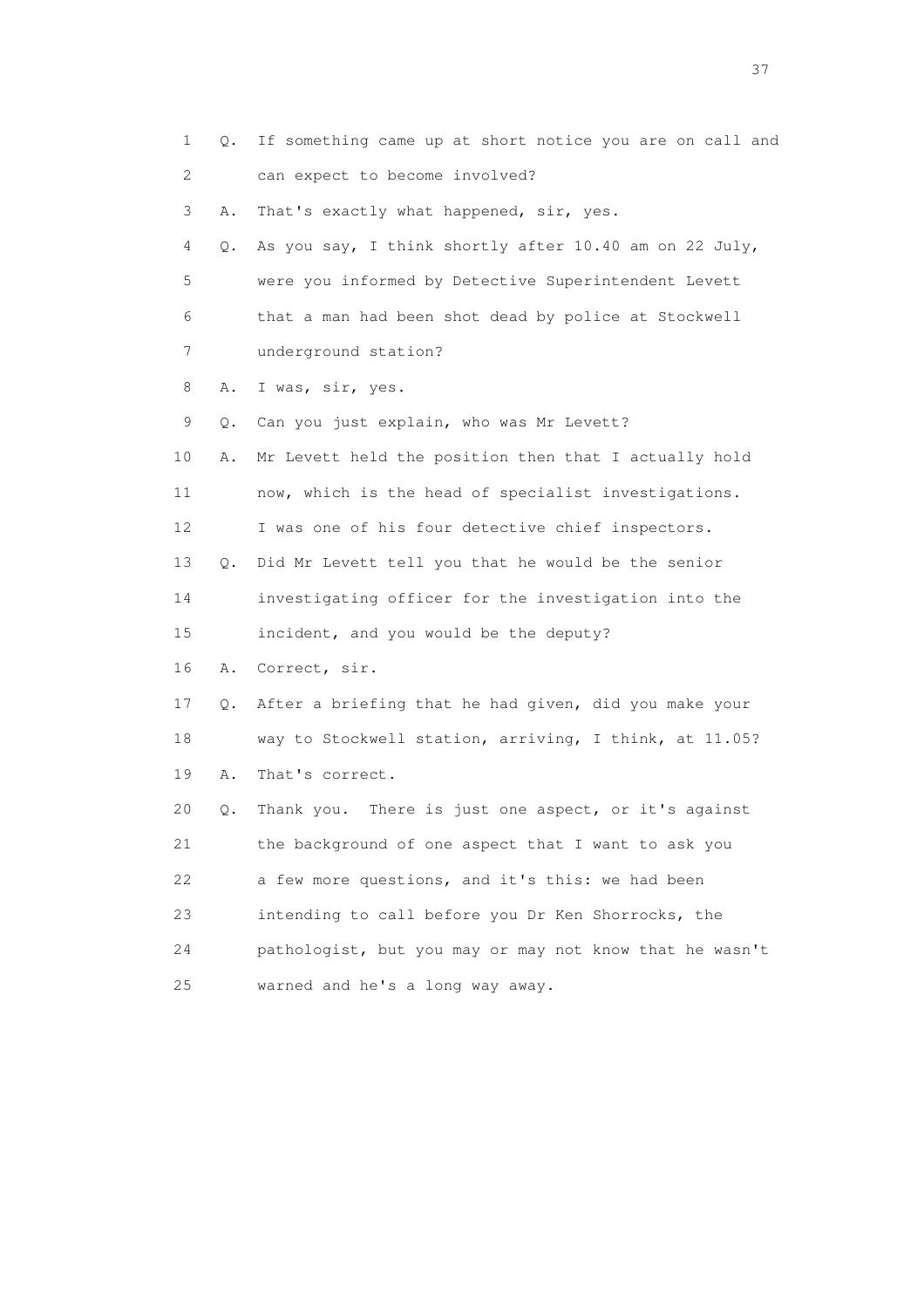1 A. So I understand, sir, yes.

| 2               | Q. | So we are starting with you. But when he gives           |
|-----------------|----|----------------------------------------------------------|
| 3               |    | evidence, we will hear about a passage in a report of    |
| 4               |    | his and the report I think is dated 27 July 2005, and    |
| 5               |    | it's something I'm sure you are familiar with, but       |
| 6               |    | a post-mortem report, so it's his report of the          |
| 7               |    | investigations that he did into the cause of death,      |
| 8               |    | principally, of Jean Charles de Menezes.                 |
| 9               | Α. | I'm aware of that report, sir, yes.                      |
| 10              | Q. | I think you are aware also, Mr Evans, that in that       |
| 11              |    | report he has a section which he has entitled "History". |
| 12 <sup>°</sup> |    | Are you familiar with the section?                       |
| 13              | Α. | I am, sir, yes.                                          |
| 14              | Q. | It's page 1046 in the statements, and it may be we can   |
| 15              |    | just get this up on the screen. It's in the documents,   |
| 16              |    | not in the statements. There we are. So if we can        |
| 17              |    | just -- if you have the last paragraph on the page       |
| 18              |    | there, can you see "History", this is what he has        |
| 19              |    | written in this report:                                  |
| 20              |    | "This man's death occurred as part of the emergency      |
| 21              |    | relating to the planting of bombs on public transport in |
| 22              |    | On the morning of 22 July 2005 he was pursued<br>London. |
| 23              |    | by armed police officers as a result of surveillance.    |
| 24              |    | He was followed into Stockwell tube station where he     |
| $25$            |    | vaulted over the ticket barrier."                        |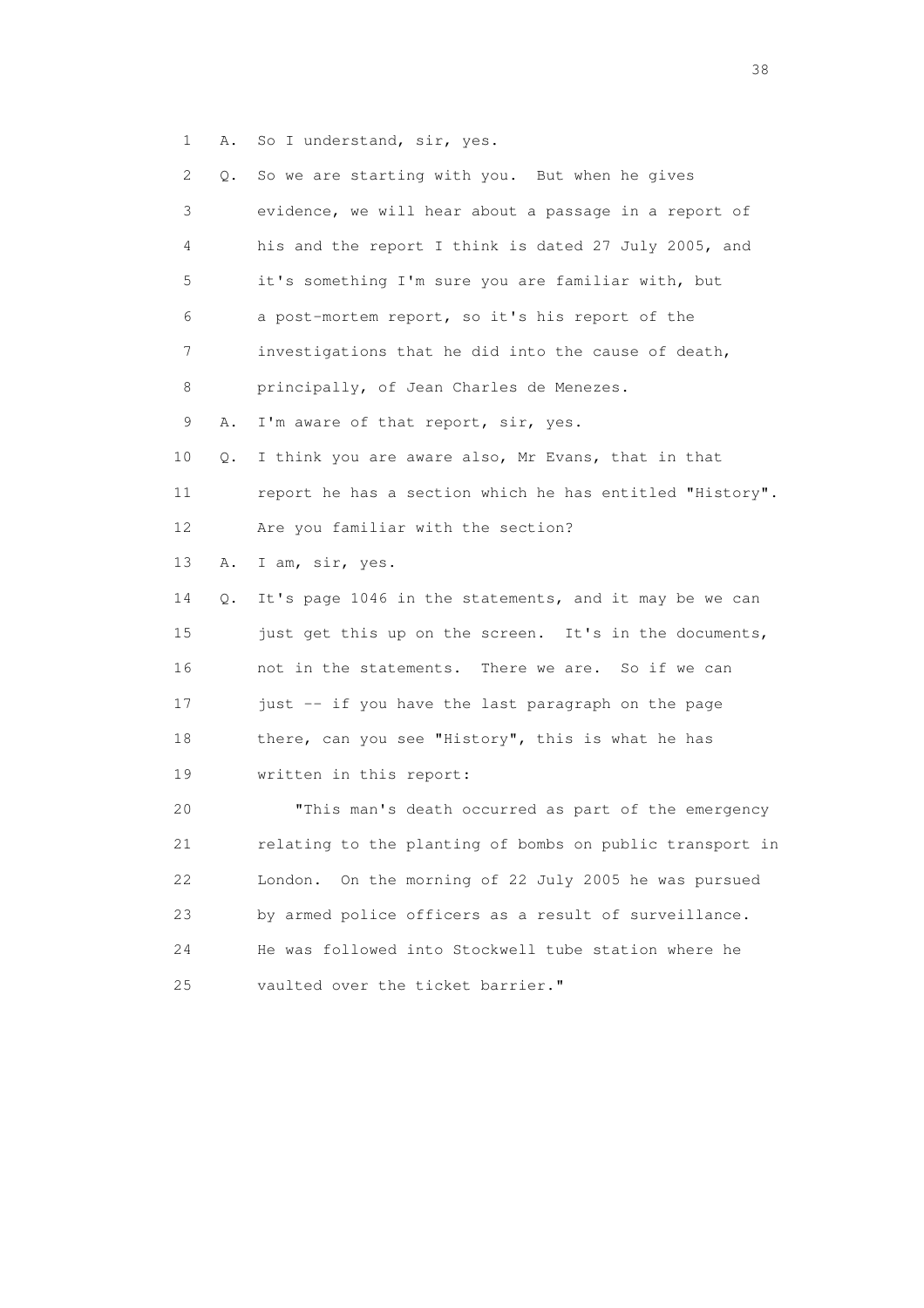1 Just pausing there, I am sure you are aware and we 2 are, because we have seen the film, that that's 3 obviously entirely wrong? 4 A. That's correct, sir. 5 Q. "He ran downstairs and on to a tube train where it 6 appears that he stumbled." 7 Again, I am sure you are aware, we have evidence 8 that, as it were, he was on the train sitting down -- 9 A. I am, sir. 10 Q. -- before whatever happened happened, but that's the 11 evidence. Then it goes on: 12 "Officers then immobilised him and a number of shots 13 were fired. At the present time I am not sure as to any 14 further details." 15 Take that off the screen for now. What I just want 16 to do, please, Mr Evans, is just go through any contact 17 that you are aware of that there was with Dr Shorrocks, 18 and then if we can just see whether any of this 19 information went to him in your presence or not. All 20 right? So that's all I want to do. 21 So you have got there, at about 11.05 on the morning 22 of the 22nd; correct? 23 A. That's right, sir, yes. 24 Q. Is this right, that the Coroner, Mr Samson, and the 25 pathologist, Dr Ken Shorrocks, arrived at 1.30 or

 $39<sup>2</sup>$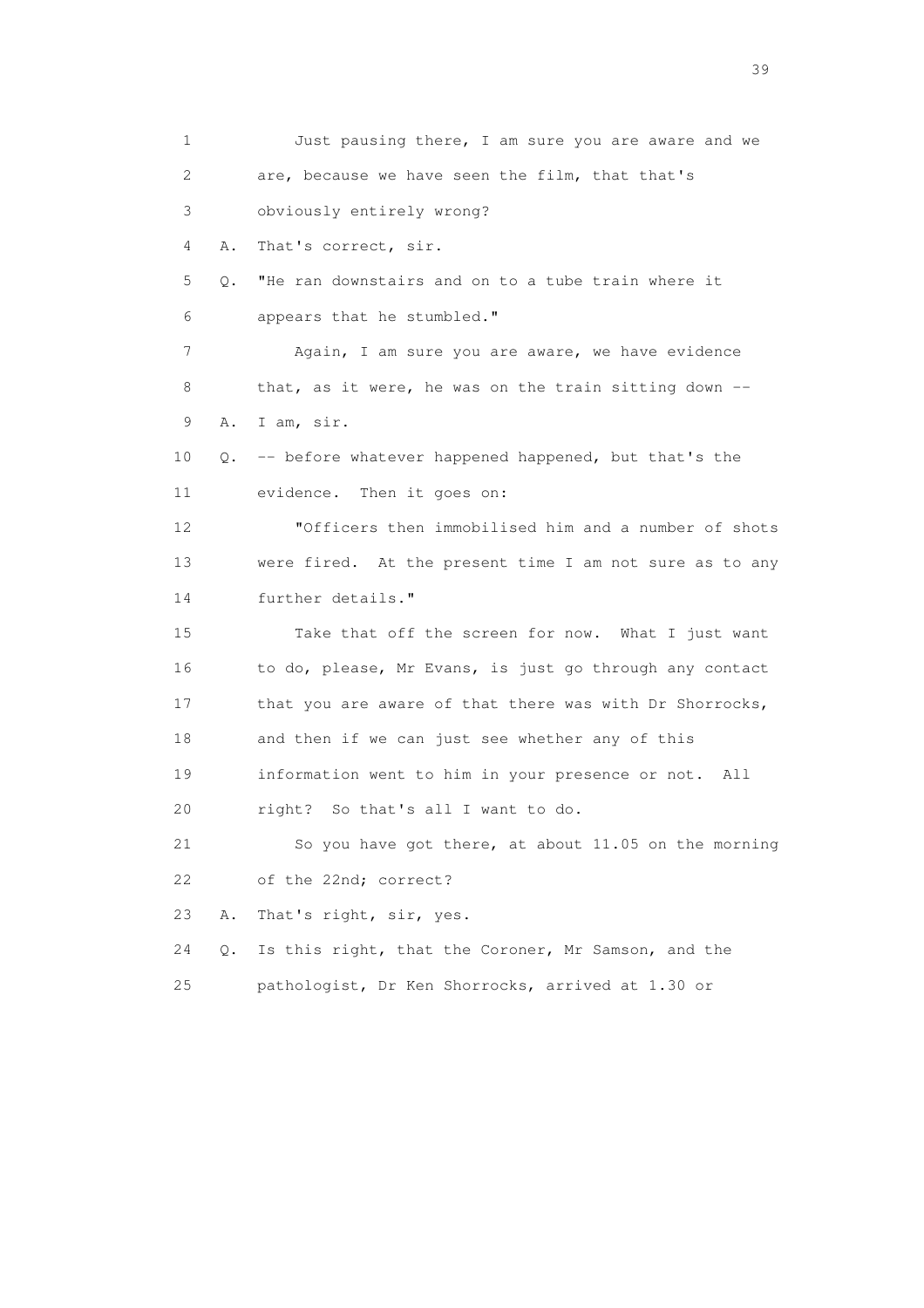1 thereabouts; no-one is tying you down to the precise 2 time? 3 A. Roughly, sir, yes, I had asked for the pathologist and 4 Her Majesty's Coroner to be called to the scene. 5 Q. You had asked for them to come? 6 A. That's right. 7 Q. On their arrival, did you tell them of anything that you 8 knew about the case? 9 A. I did, sir. Previous to this, my loggist, 10 Detective Sergeant Slade, had actually telephoned the 11 Coroner's officer, Mrs Fendt and gave her the facts as 12 we knew them at the time. Then on arrival of Dr 13 Shorrocks, the Coroner's officer and Jo Fendt, I then 14 gave them the facts as I knew them at that time. 15 Q. When you spoke to them, what did you tell them? 16 A. I told them that shortly after 10 am, a surveillance 17 officer called for armed assistance at Stockwell LT 18 station. Two officers then entered the tube train and 19 when the suspect was identified to them, he leapt 20 towards them. The surveillance officer was pushed out 21 of the way and shots were fired. The suspect was shot 22 the head several times. 23 Q. Looking back in your statement, did you tell them first

 24 of all that on the morning of the 22nd, that the dead 25 man was the subject of a police surveillance operation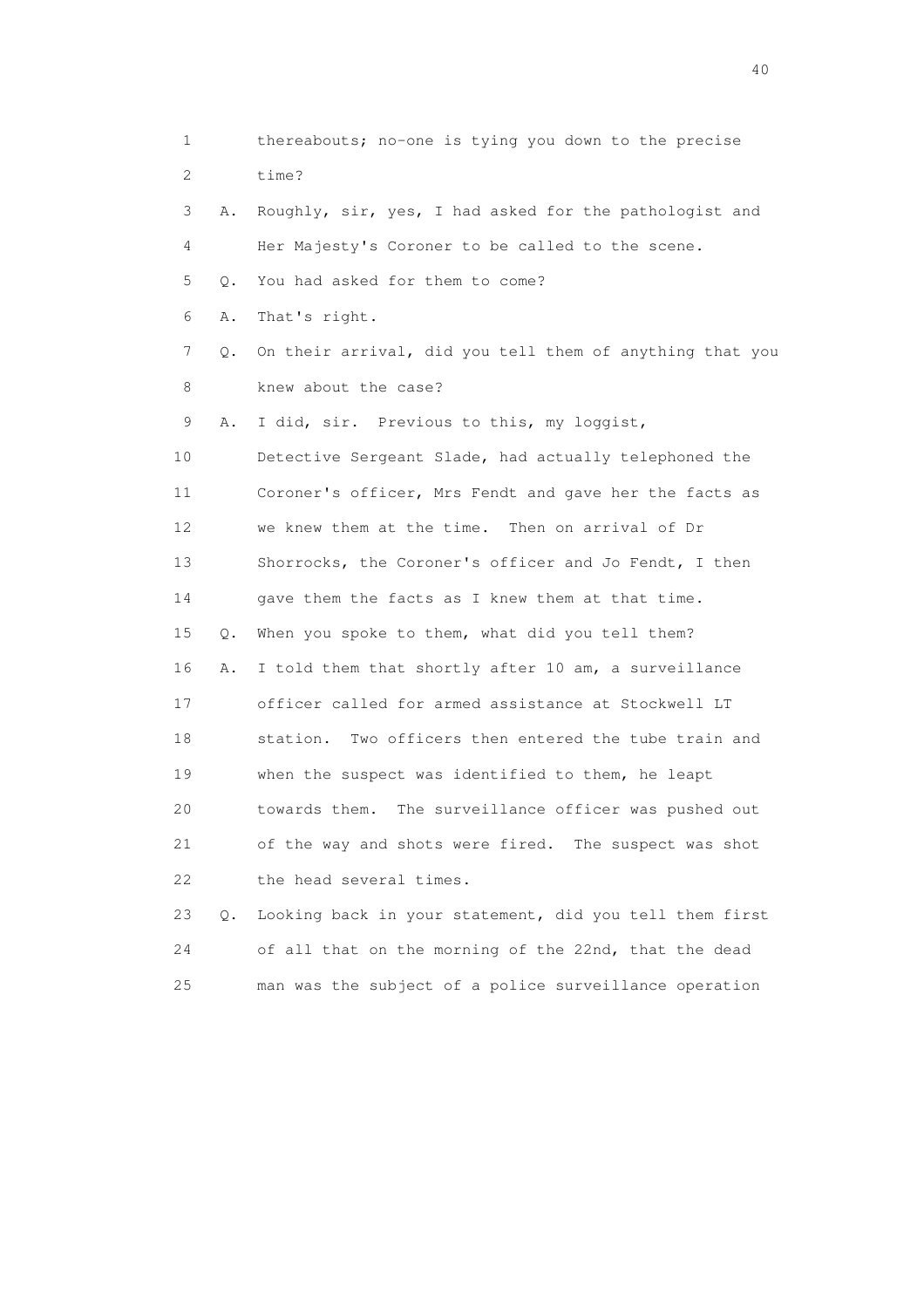- 1 by anti-terrorist officers?
- 2 A. That's correct, sir, yes.

| 3               | 0. | You told them that, and then the part that you have told |
|-----------------|----|----------------------------------------------------------|
| 4               |    | us about. First of all, where did you get your           |
| 5               |    | information from?                                        |
| 6               | Α. | Initially, sir, myself and                               |
| 7               |    | Detective Superintendent Levett got our information from |
| 8               |    | Trojan 84, who briefed us when we arrived at the LT      |
| 9               |    | station.                                                 |
| 10              | 0. | Anybody else you had spoken to by this time when you are |
| 11              |    | briefing these people on their arrival?                  |
| 12 <sup>°</sup> | Α. | By the time Dr Shorrocks and Her Majesty's Coroner       |
| 13              |    | arrived, I had obviously spoken to many people within    |
| 14              |    | the tube station itself, but also my Detective Inspector |
| 15              |    | at the post-incident procedure at Leman Street, who had  |
| 16              |    | been speaking to the post-incident manager at            |
| 17              |    | Leman Street.                                            |
| 18              | Q. | Was it your understanding that those people would have   |
| 19              |    | had access to officers who were involved in the          |
| 20              |    | incident?                                                |
| 21              | Α. | That's right, sir. The post-incident procedure, my       |
| 22              |    | detective inspector would have had access to the         |
| 23              |    | principal officers and the post-incident manager.        |
| 24              | Q. | What I want to know is this: had you yourself received   |
| 25              |    | any information by this time that Mr de Menezes had      |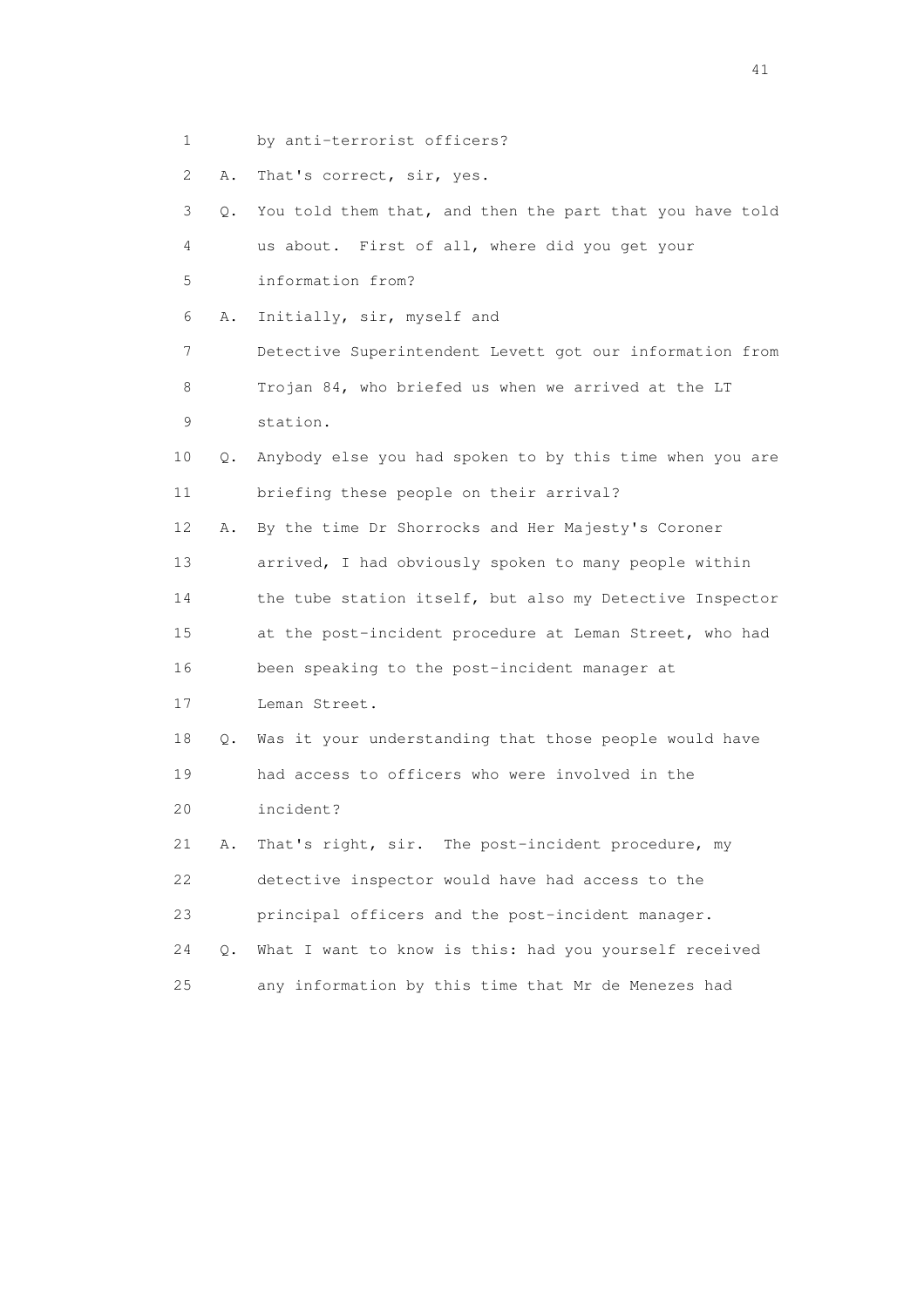1 vaulted over a barrier, a ticket barrier? 2 A. No, sir. 3 Q. Or that passage about him stumbling and then being 4 immobilised that's in the statement? 5 A. Not at all, sir. 6 Q. Did you at this time say anything like either of those 7 things to Dr Shorrocks? 8 A. No, sir. 9 Q. All right. I think you, is this right, were also 10 present when the pathologist went on to the tube 11 carriage in which Mr de Menezes' body was; is that 12 right? 13 A. That's correct again, sir, yes. 14 Q. The next day, we will hear from the pathologist when he 15 comes, was the day that he carried out the post-mortem 16 examination? 17 A. That's correct. 18 Q. Were you present for that process? 19 A. I was, sir. I attended Greenwich Mortuary where the 20 post-mortem took place, together with 21 Detective Sergeant Slade and the exhibits officer, 22 John Finch, and Mr Clive Lewison(?). 23 Q. Again, take this in short form. Did you say anything 24 during that process, the post-mortem examination 25 process, to Dr Shorrocks in respect of those two matters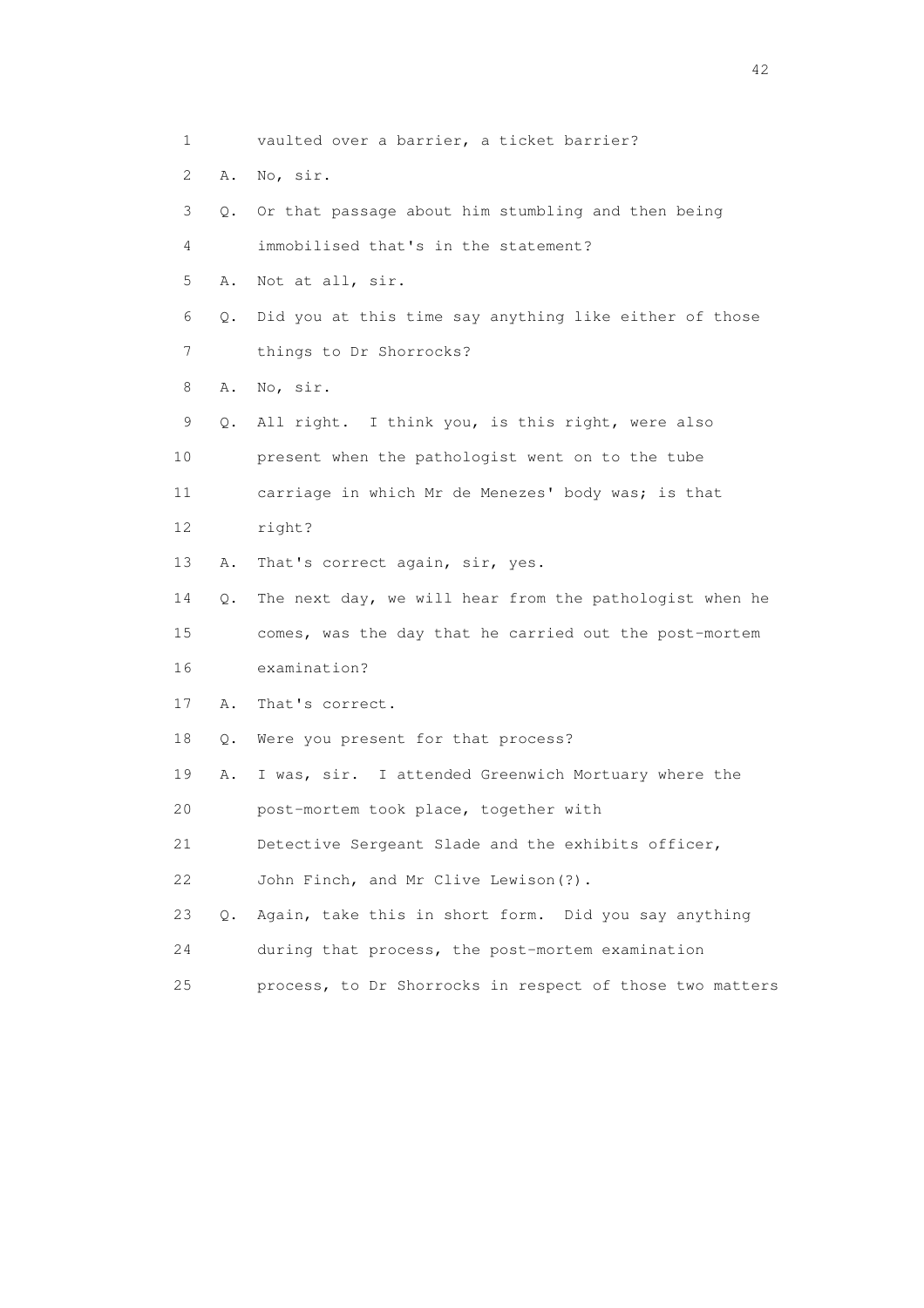1 we have looked at, the stumbling and the vaulting over 2 the barriers?

 3 A. By then, sir, Detective Superintendent Levett, 4 an officer had managed to get hold of the CCTV that was 5 actually at the tube station, which you have obviously 6 seen, sir, which Mr de Menezes picks up a copy of the 7 Metro, uses his Oyster card and goes through the 8 barriers and down the stairs. I updated him as to those 9 facts at the post-mortem. I received a telephone call 10 from Detective Superintendent Levett with the update. 11 Q. Do you think you in fact -- I just want to understand, 12 first of all you are obviously saying that you weren't 13 responsible for giving Dr Shorrocks those bits of 14 inaccurate information? 15 A. Correct, sir. 16 Q. What I want to understand is do you think you actually 17 told him on the barrier question, do you think you 18 mentioned to him that film showed him just going through 19 the barrier normally, or can you not be sure about that? 20 You knew that by then but do you think you told the

21 doctor?

 22 A. I would have told him and Her Majesty's Coroner who were 23 present, sir, yes.

24 Q. Just looking at the last paragraph of your statement, if 25 it helps, on your way to the mortuary, on the 23rd, you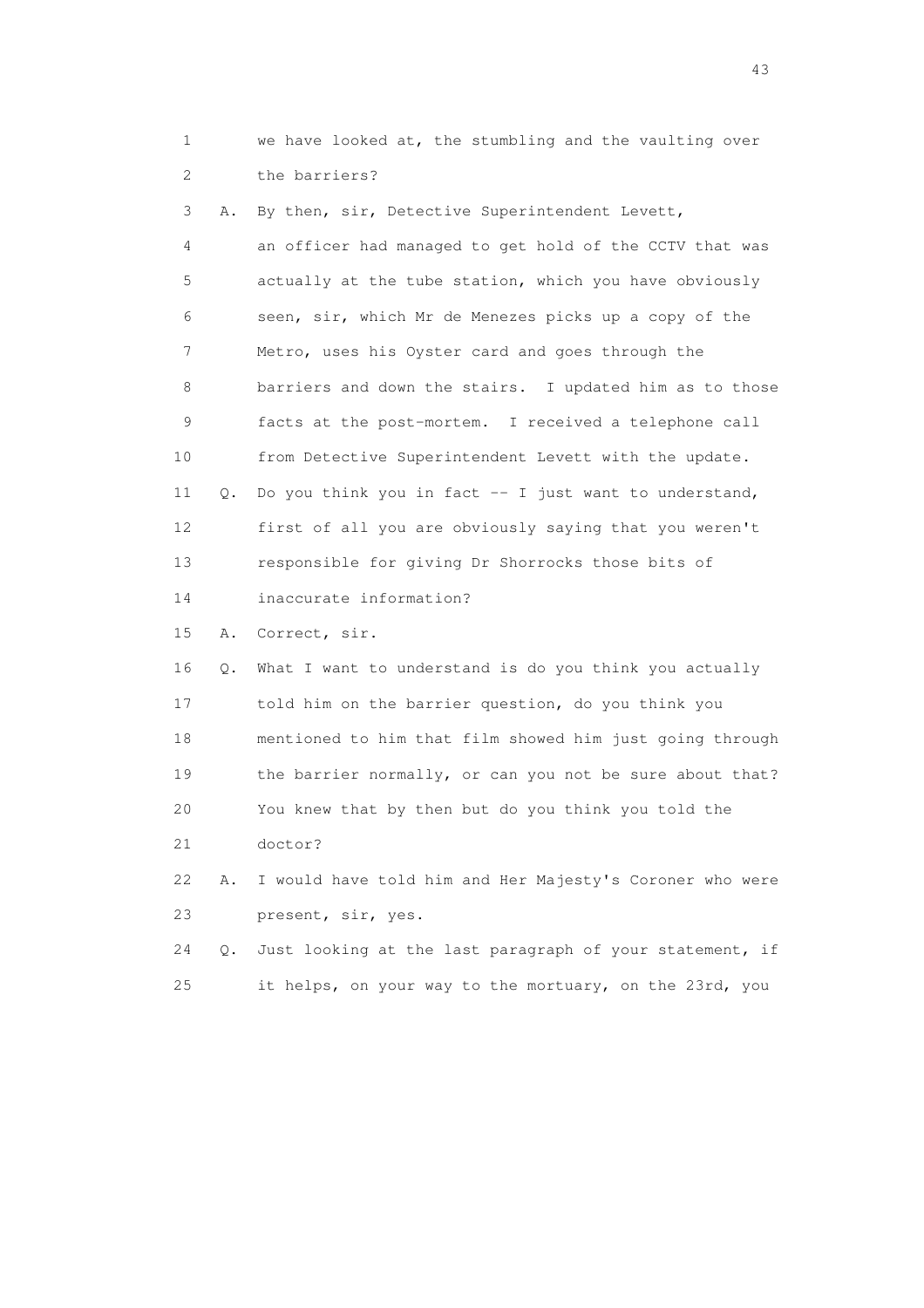1 say in your statement that you remember listening to the 2 radio in your car and hearing reports about 3 Mr de Menezes' death? 4 A. That's correct. 5 Q. When you got to the mortuary, did Dr Shorrocks say 6 anything about that? 7 A. Well, we obviously discussed the matter, sir, and he, 8 you know, we discussed the fact that it was on the radio 9 and he stated that he had been listening to the radio 10 and he had heard similar reports. 11 Q. In particular the question of Mr de Menezes vaulting 12 over the ticket barrier, which as I say we all know 13 didn't happen, had you heard anything about that being 14 reported, obviously an erroneous fact, but had you heard 15 anything to that effect being reported in the media? 16 A. I think that's exactly what I heard on the radio. But 17 clearly it was already on the television and it was 18 being misreported from the day before. 19 Q. All right. We will obviously hear from the doctor, and 20 I think that will be tomorrow, as to where this 21 information came from. But as far as you are concerned, 22 not from you? 23 A. Correct, sir. 24 Q. And not from anybody in your presence? 25 A. Not to my knowledge, sir.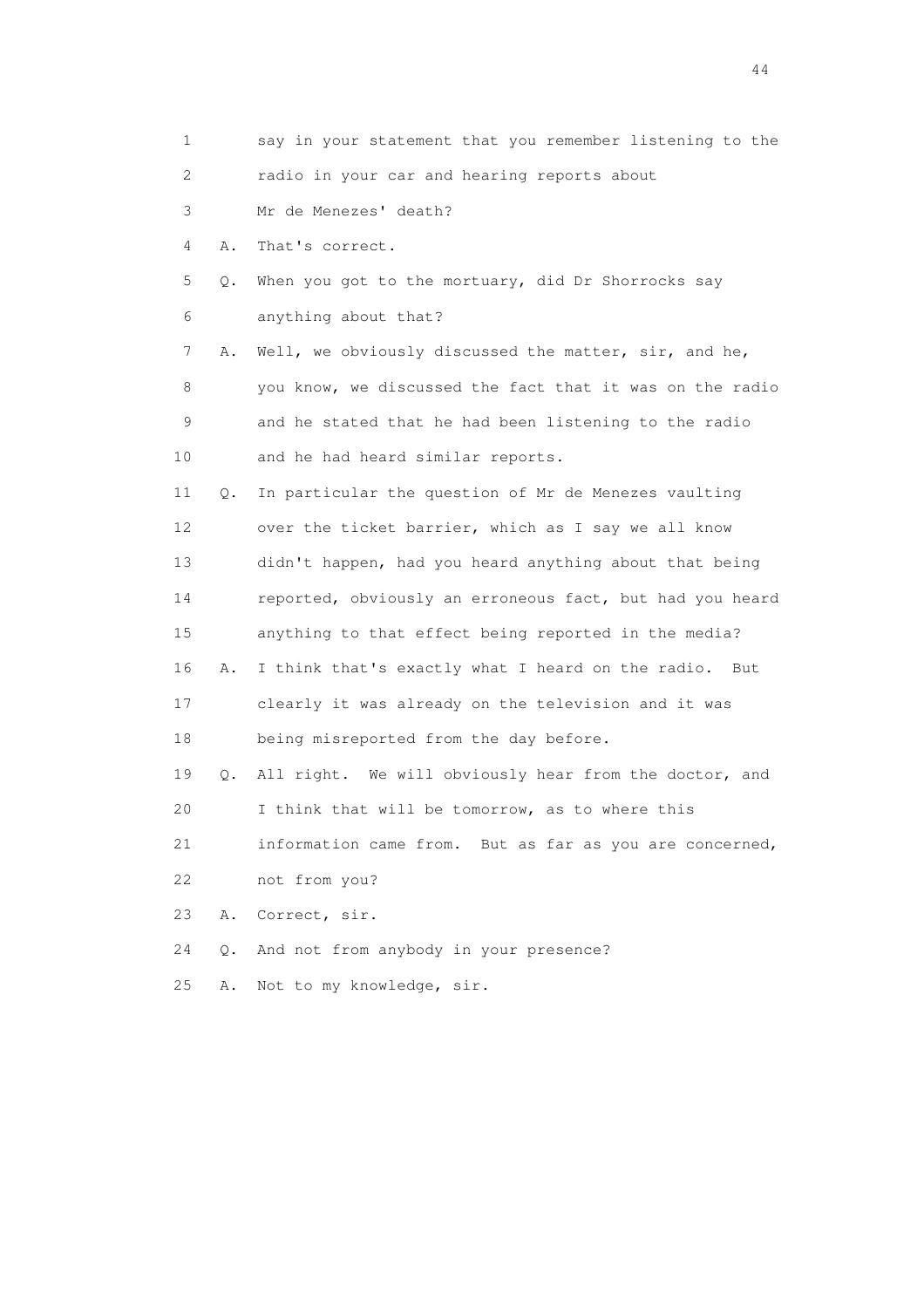1 MR HILLIARD: Thank you very much indeed.

2 SIR MICHAEL WRIGHT: Mr Mansfield.

 3 Questions from MR MANSFIELD 4 MR MANSFIELD: Yes, good morning. My name is 5 Michael Mansfield. I represent the family. 6 A. Good morning, sir. 7 Q. Very little but I do want to ask you about -- it's in 8 your statement, page 806 at the bottom. 9 A. Which statement would that be? 10 Q. E, sorry, it's the one I think you have been referred to 11 already, 7 October 2005? 12 A. Yes, I have that one, sir. 13 Q. It's the passage which deals with "shortly after 10 am 14 a surveillance officer called", do you have that? 15 A. Yes, I have that paragraph, sir. 16 Q. You have given some evidence about that. Do we 17 understand that you obtained that from TJ84, the tac 18 adviser? 19 A. No, sir, initially when we got there, the tac adviser, 20 if I go back, sir, to my previous statement, which is -- 21 I think it's dated ... (Pause) 22 Q. I know you have made a number. 23 A. Yes, I have, sir. It's the initial statement I made on 24 the 27th of the 9th, sir. 25 Q. Yes?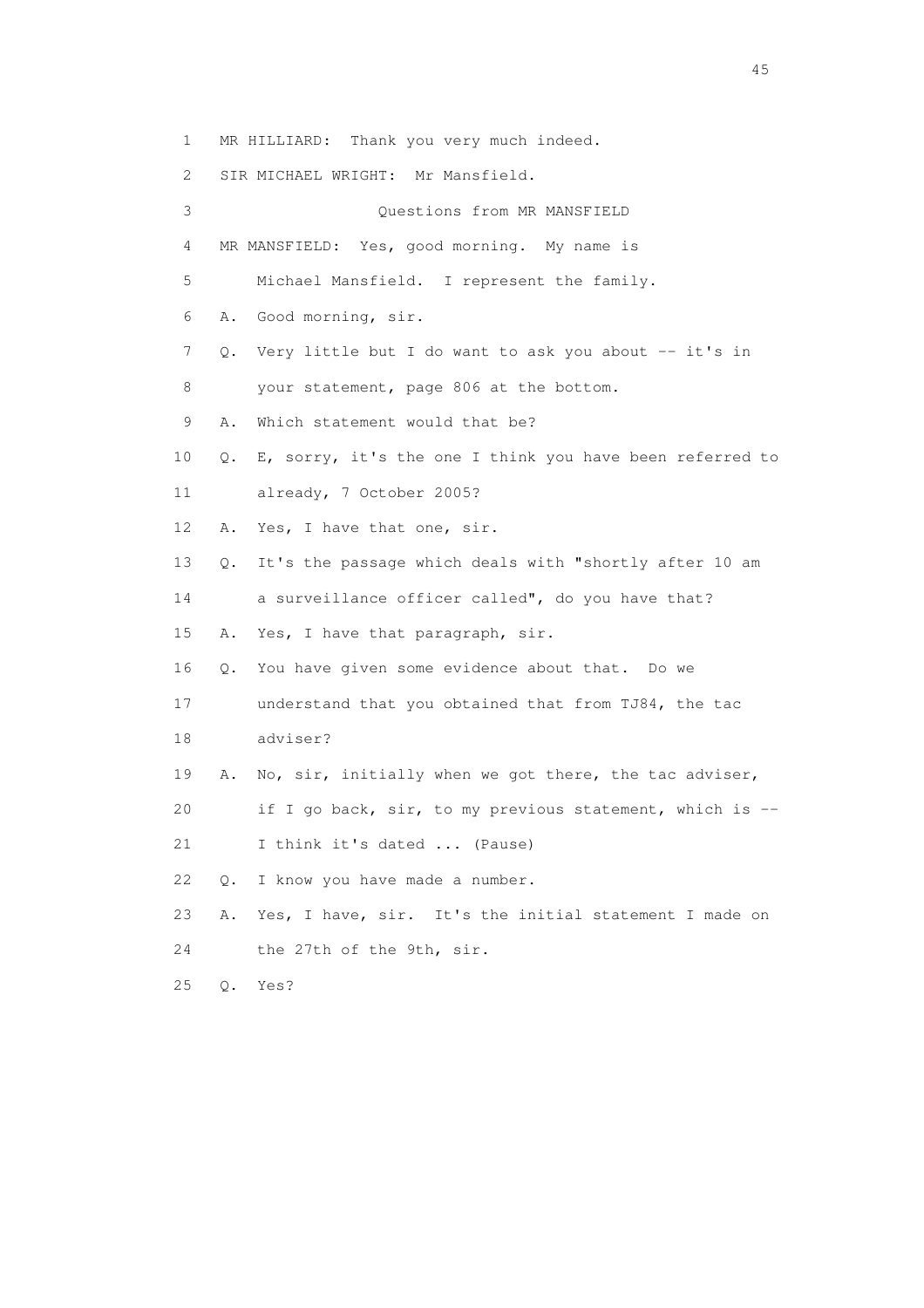1 A. On arrival at the scene, Detective Superintendent Levett 2 and I were introduced to the tactical adviser, 3 Trojan 84. 4 Q. Can I just take that in stages, then. Where was he when 5 you were introduced to him? 6 A. He was inside the LT station. 7 SIR MICHAEL WRIGHT: Sorry? 8 A. Inside the LT station, Underground station. 9 MR MANSFIELD: Was he down by the platform? 10 A. No, he was on top. All the activity that was taking 11 place, the platform was cordoned off at the top of the 12 escalators, the inner cordon, and all the activity that 13 was taking place was actually by the ticket booths. 14 Q. When you spoke to him, did you establish that he, his 15 information was coming from other firearms officers or 16 what was the source? Did you establish that -- 17 A. No, sir, we just took what he said. We didn't establish 18 what the source was. 19 Q. Right, what did he say? 20 A. Well, as I said, he told us that surveillance operation 21 had been authorised to follow Kratos target, state -- 22 Q. Could you just go slowly so it can be taken down? 23 Authorised to follow a Kratos target; yes, if you just 24 go on. 25 A. The first stated(?), just after 10 am, the male entered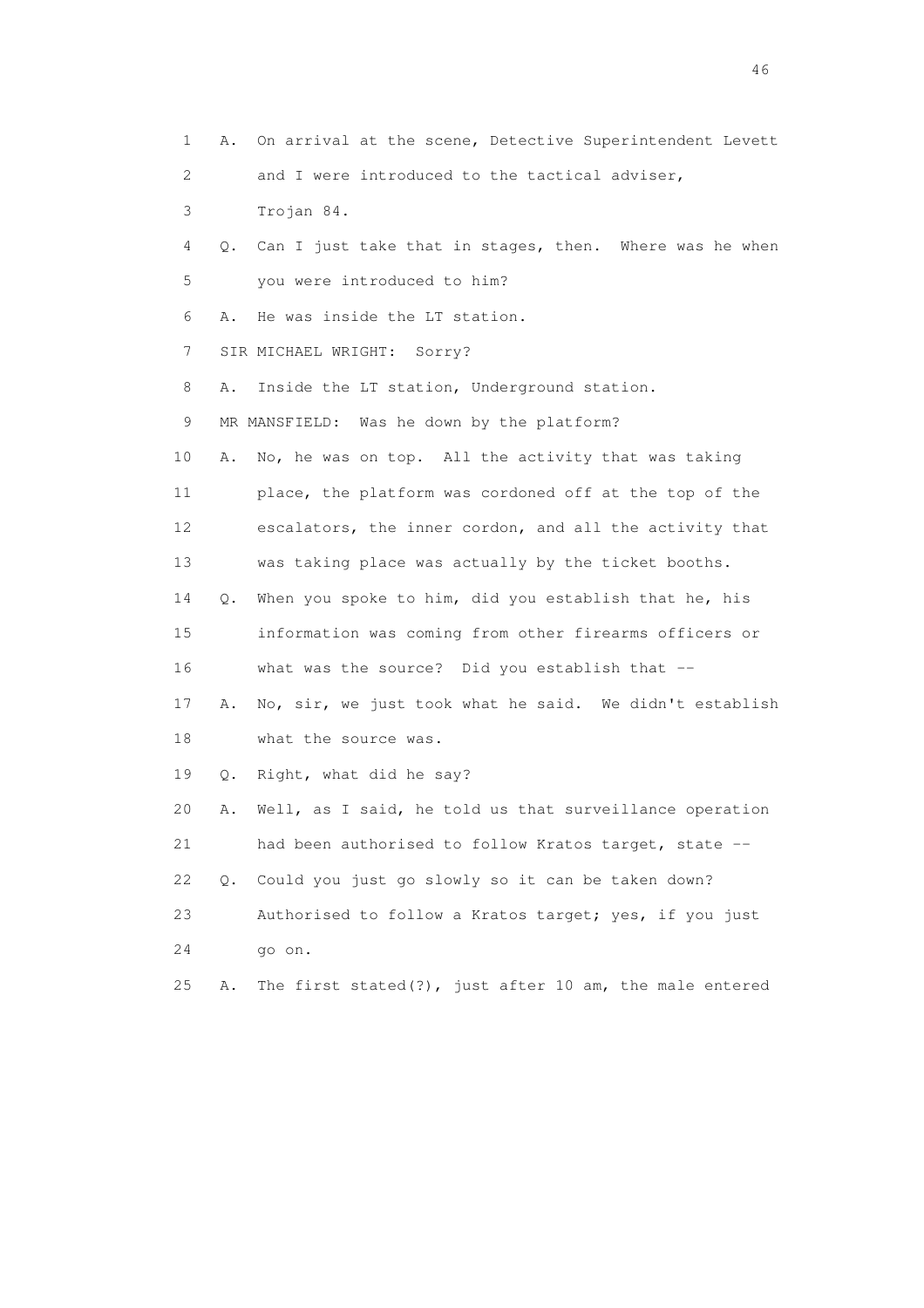1 the station, CO19 were unable to intercept him before he 2 alighted the train. 3 SIR MICHAEL WRIGHT: Yes, it's a curious use of words. Did 4 he actually say "alighted"? 5 A. I can't remember, sir. This is not an exact word for 6 word what he said. I think this is me paraphrasing what 7 he said. 8 MR MANSFIELD: Meaning before he got on the train. 9 SIR MICHAEL WRIGHT: That's what I would have thought -- 10 A. That's correct, sir. 11 SIR MICHAEL WRIGHT: Before he entered the train or boarded 12 the train. 13 MR MANSFIELD: Right, yes, and what else? 14 A. The male was then shot by two officers who fired five or 15 six shots to the head. 16 Q. Right. 17 A. A paramedic was called to the scene and confirmed that 18 the male was dead. 19 Q. Yes? 20 A. An explosives officer had been called and had cleared 21 the scene for the presence of explosives. 22 Q. Right. 23 A. He then informed me that the post-incident procedure had 24 been implemented and officers had been directed to 25 attend Leman Street.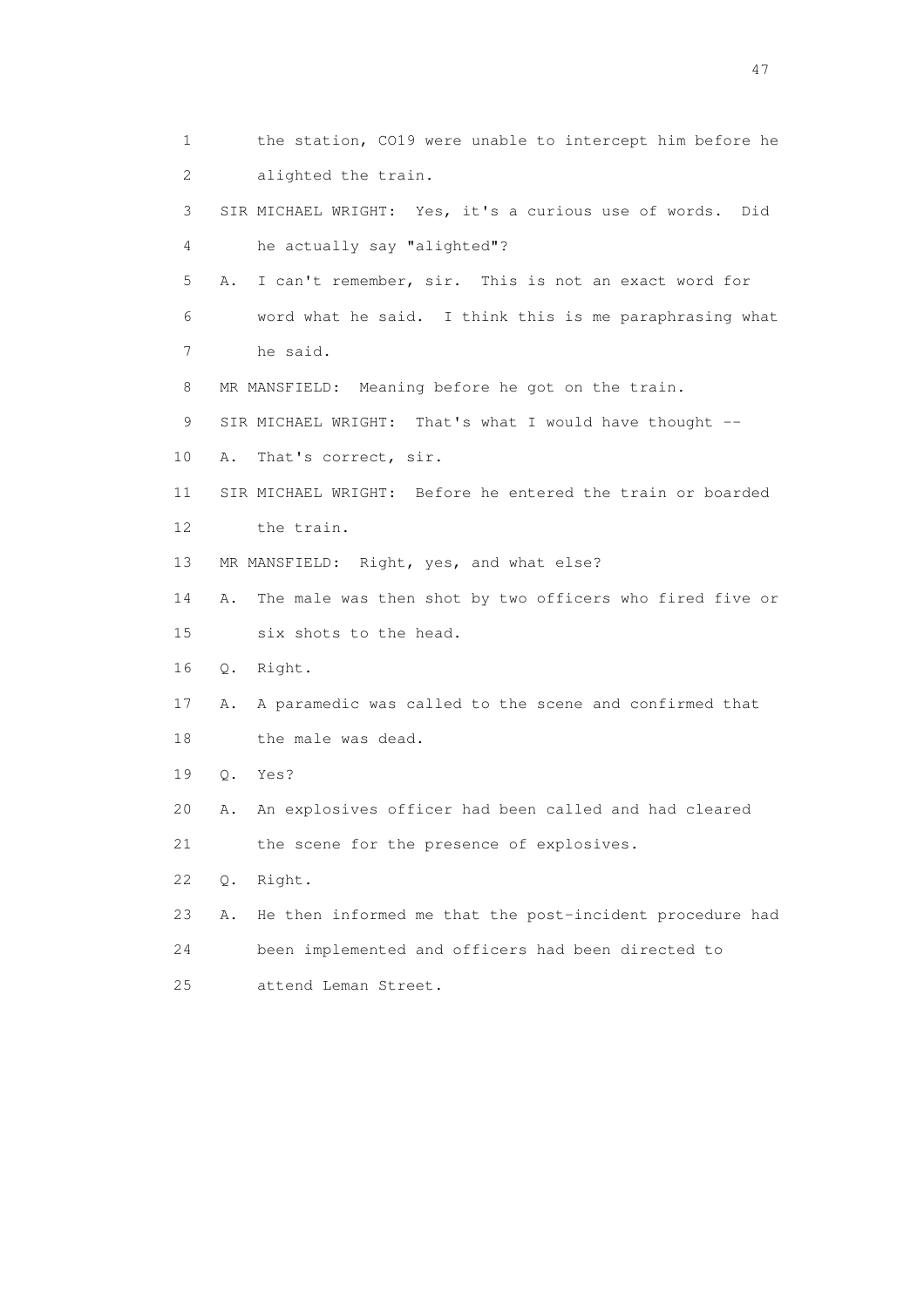1 Q. Just going back to 806, if you wouldn't mind, the bottom 2 of that page, which is another statement you made 3 later -- 4 A. Yes, sir. 5 Q. -- it's slightly differently worded there? 6 A. That's correct, sir. As I said, once we were at the 7 scene -- this was some hours later, that's when we 8 originally arrived. Some hours later after speaking to 9 my detective inspector, the post-incident procedure, 10 I got further information that further clarified or 11 added to what I had already been told by Trojan 84. 12 Q. Well, it's just again this account, so the jury may 13 follow it, 806, 10 am, a surveillance officer called for 14 armed assistance at Stockwell. It's the bottom of the 15 page, thank you. 16 "Two officers then entered the tube train and when 17 the suspect was identified he leapt towards them, the 18 surveillance officer was pushed out of the way and shots 19 were fired." 20 Can you help as to where that was coming from? 21 A. That has probably come from, because there were lots of 22 officers at the post-incident procedure, as I said, the

 23 post-incident manager and my detective inspector. I was 24 getting regular updates from the post-incident procedure 25 and that's where that's probably come from, sir.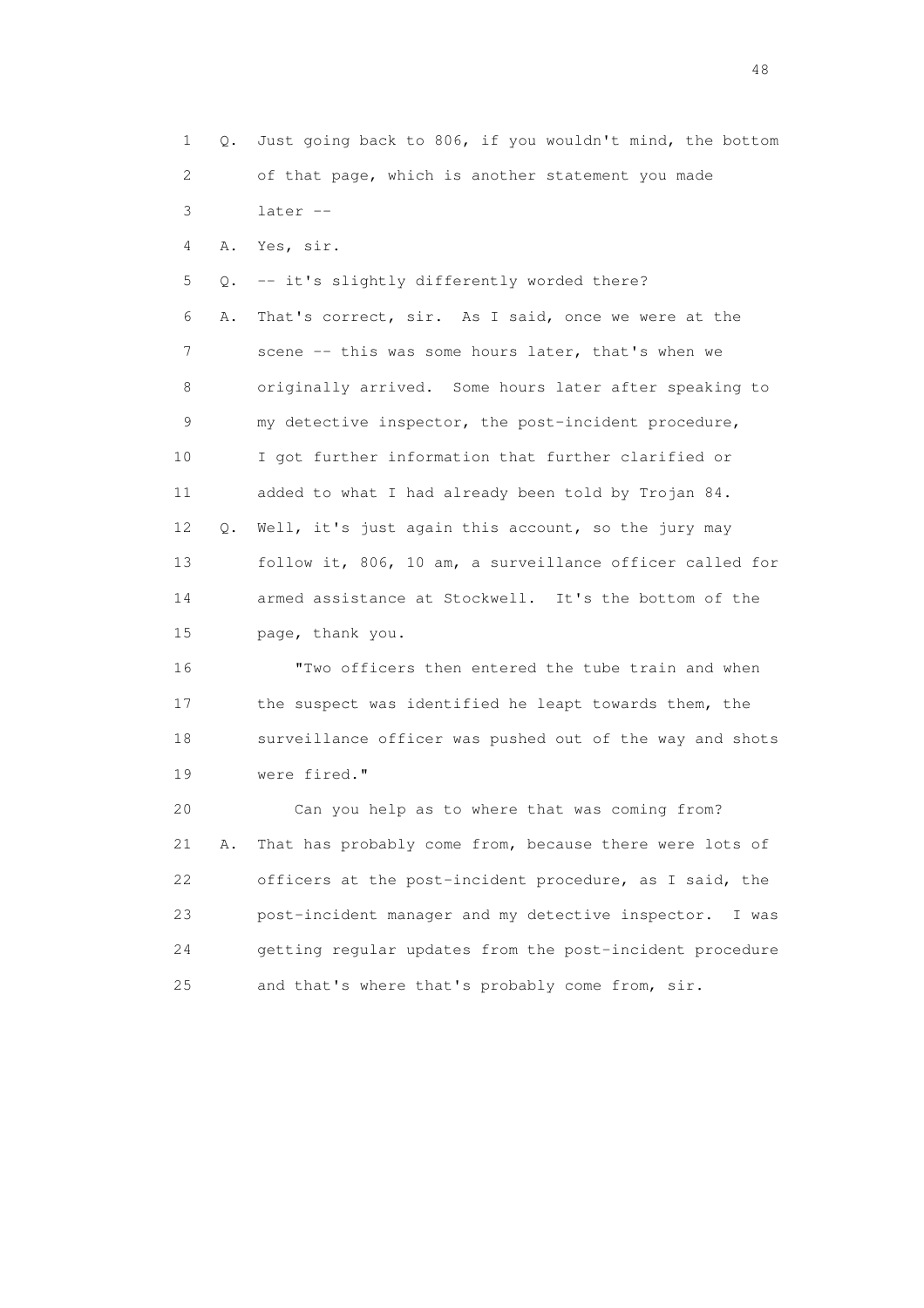1 Q. So you can't identify it further than that?

| 2  | Α. | No.                                                        |
|----|----|------------------------------------------------------------|
| 3  | Q. | By this stage, were you aware that identity documents      |
| 4  |    | had been found close by Jean Charles de Menezes' body?     |
| 5  | Α. | No, I think we didn't go down to the platform, from        |
| 6  |    | memory, sir, until about, I believe it was about           |
| 7  |    | 3 o'clock.                                                 |
| 8  | Q. | In the afternoon of that day?                              |
| 9  | Α. | I believe so, sir, yes.                                    |
| 10 | Q. | Can I just ask you this: when were you first aware that    |
| 11 |    | there were identity documents with his name on?            |
| 12 | Α. | Just give me a moment, sir.                                |
| 13 | Q. | Certainly.                                                 |
| 14 | Α. | (Pause). 3.10 pm, sir.                                     |
| 15 | Q. | 3.10 was the first time you were made aware?               |
| 16 | Α. | That's correct, sir. I was aware that the deceased was     |
| 17 |    | probably Jean Charles.                                     |
| 18 | Q. | In fact $--$                                               |
| 19 |    | SIR MICHAEL WRIGHT: That was on the basis of what had been |
| 20 |    | found on him?                                              |
| 21 | Α. | That's correct, sir.                                       |
| 22 |    | MR MANSFIELD: In fact just to follow that through, there   |
| 23 |    | were documents in a wallet which was on a seat next        |
| 24 |    | door, which had been removed from his body very early      |
| 25 |    | on?                                                        |
|    |    |                                                            |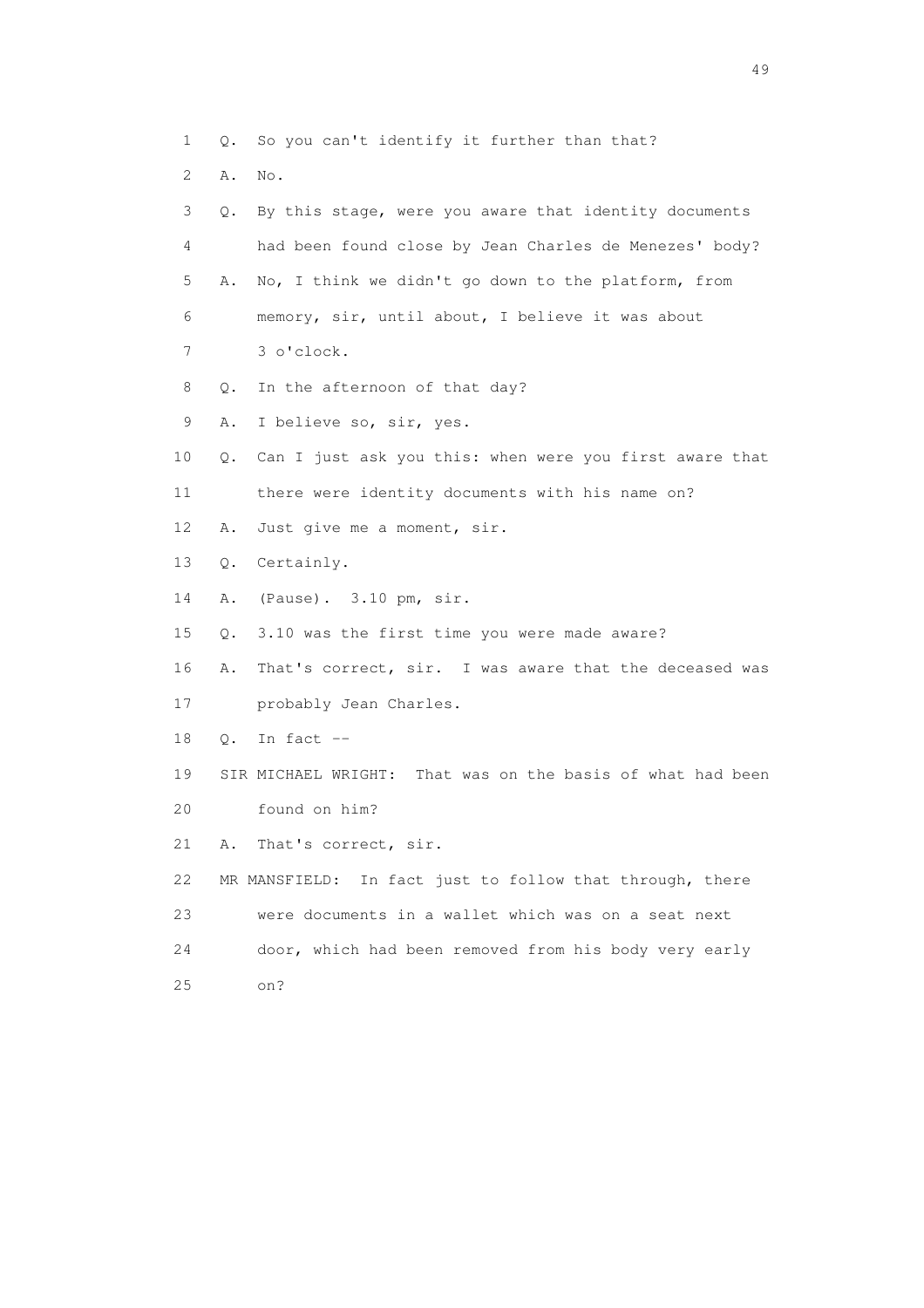1 A. That's correct. From memory, sir, when we went down to 2 the platform, there were several officers there, 3 exhibits officers, myself, John Levett. The wallet was 4 on the seat opposite to where Jean Charles had been 5 sitting. It was taken out of the tube train, into the 6 walkway between the two platforms, and it was examined 7 there, and that's when identity documents were found. 8 Q. Clearly at a fairly early stage, it was established that 9 there were no explosives, obviously, on him? 10 A. Expo had already been into the tube, or we would not 11 have been allowed in there, sir, yes, that's right. 12 MR MANSFIELD: Thank you very much. 13 SIR MICHAEL WRIGHT: Specialist explosives officers were 14 actually called to establish that, were they? 15 A. I believe so, yes. When we got in there, one of the 16 questions was why are his shoes off, and it was 17 explained that the explosives officer had been into the 18 carriage to make sure that Jean Charles had not been 19 carrying any explosives or there were no explosives in 20 his shoes, et cetera. 21 MR MANSFIELD: Thank you. No other questions. 22 SIR MICHAEL WRIGHT: Thank you. Mr Gibbs? 23 MR GIBBS: No questions. 24 SIR MICHAEL WRIGHT: Mr Stern? 25 MR STERN: No questions.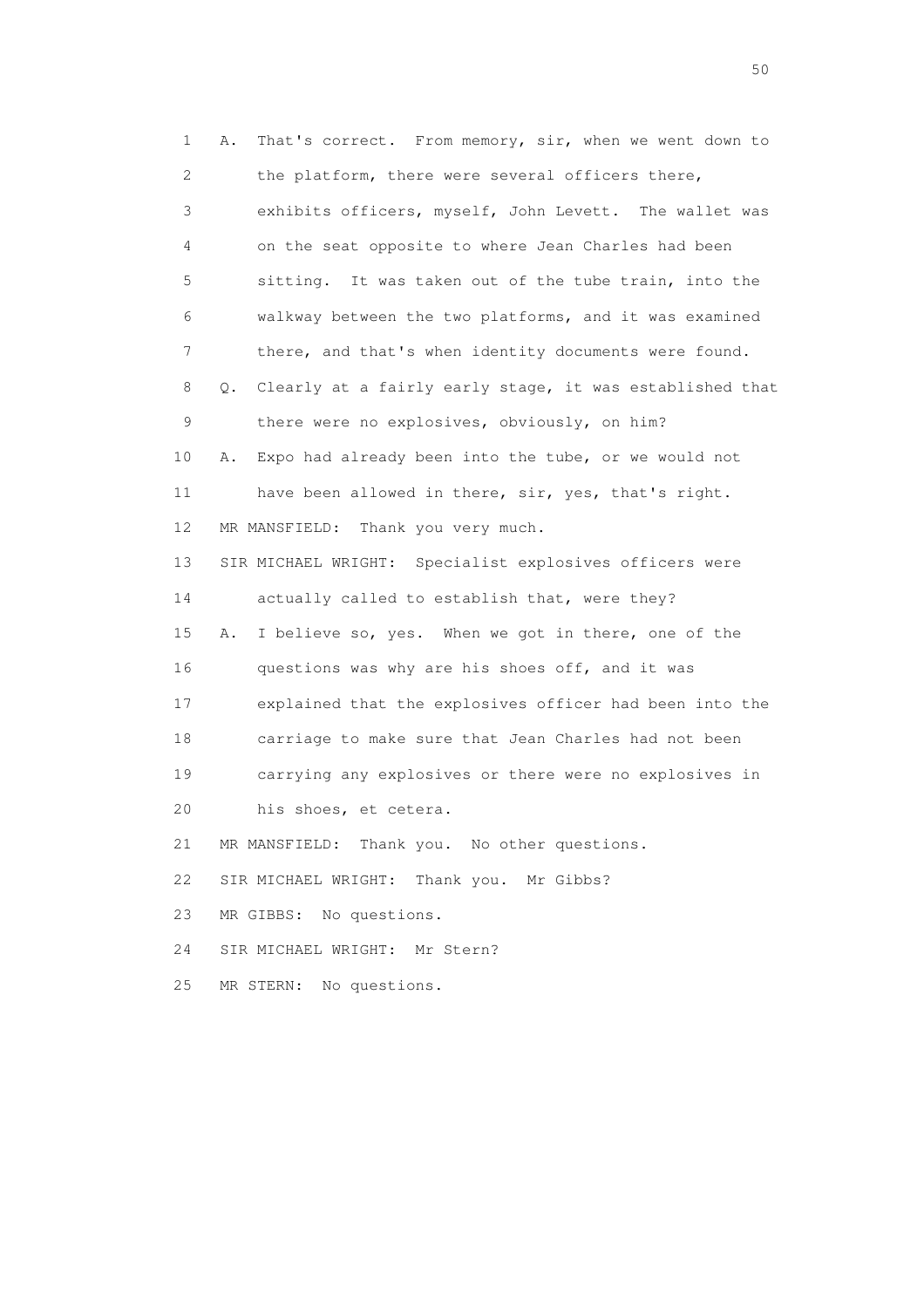1 SIR MICHAEL WRIGHT: Ms Leek? 2 MS LEEK: No, thank you, sir. 3 SIR MICHAEL WRIGHT: Mr Penny? 4 Questions from MR PENNY 5 MR PENNY: Mr Evans, I am going to ask you about one matter 6 on behalf of Commander Dick or rather DAC Dick, I should 7 say. 8 Your role was through the 9 Directorate of Professional Standards, and that's in 10 effect a procedure that kicks in, as you have told us, 11 in certain circumstances but certainly where there has 12 been a police shooting? 13 A. That's correct. 14 Q. The idea is that there should be an independent 15 investigation that does not involve the officers 16 directly concerned? 17 A. That again is right, sir, yes. 18 Q. May we look, please, at some evidence that DAC Dick gave 19 on 8 October of this year on the LiveNote, please. This 20 is really in relation to a question that was asked by 21 the jury on that day, page 146, please. If we go to 22 line 9 we can see the Coroner raised the question with 23 DAC Dick as follows: 24 "I will read you the question so you can see what 25 the implication is.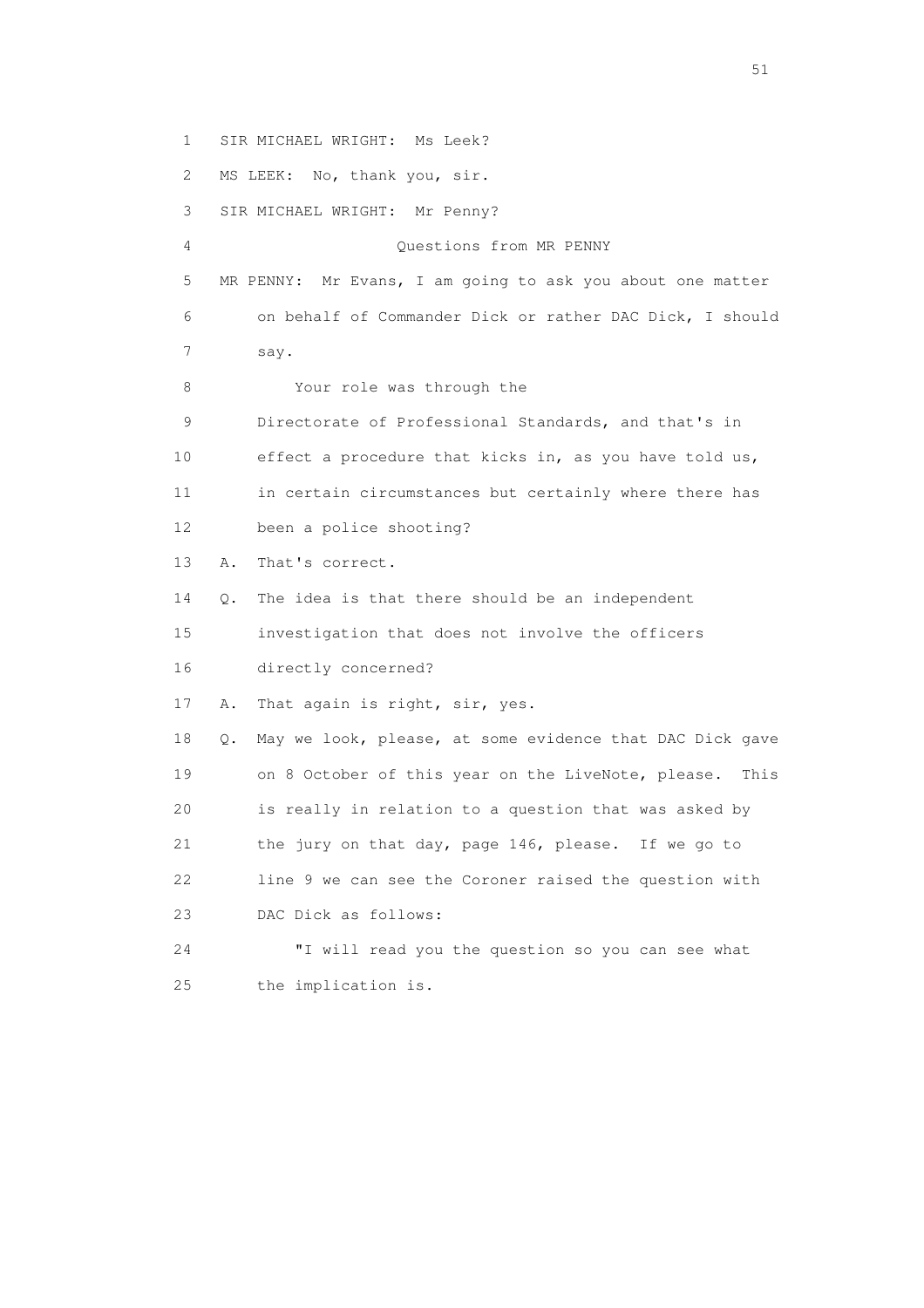1 "As the DSO for this operation, there have been too 2 many 'I don't know' responses -- I am not sure that's 3 entirely fair but don't worry about it. Shouldn't there 4 have been attempts, perhaps as a result of after 5 operation investigation, to find out where the firearms 6 teams were?

 7 "I think the answer is we shall hear from the 8 firearms teams as to where they were, but I think 9 possibly the question is how do you know, and you have 10 answered that question?

 11 "Answer: I have, sir. If I have understood the 12 question rightly the other thing I would say is that as 13 soon as something like this has happened, I must, as 14 I did, withdraw from any investigation of the 15 circumstances, I mustn't be involved in that; it would 16 be quite wrong to be so. So as an independent 17 investigation that is amongst other things going to 18 establish with hindsight and lots of technology and 19 sorts of information, precisely who appears to have been 20 where, when. That's not my job after the operation to 21 know that."

 22 Mr Evans, would you agree with that answer, that it 23 was no part of DAC Dick's job to become involved in the 24 investigation --

25 A. Absolutely, sir.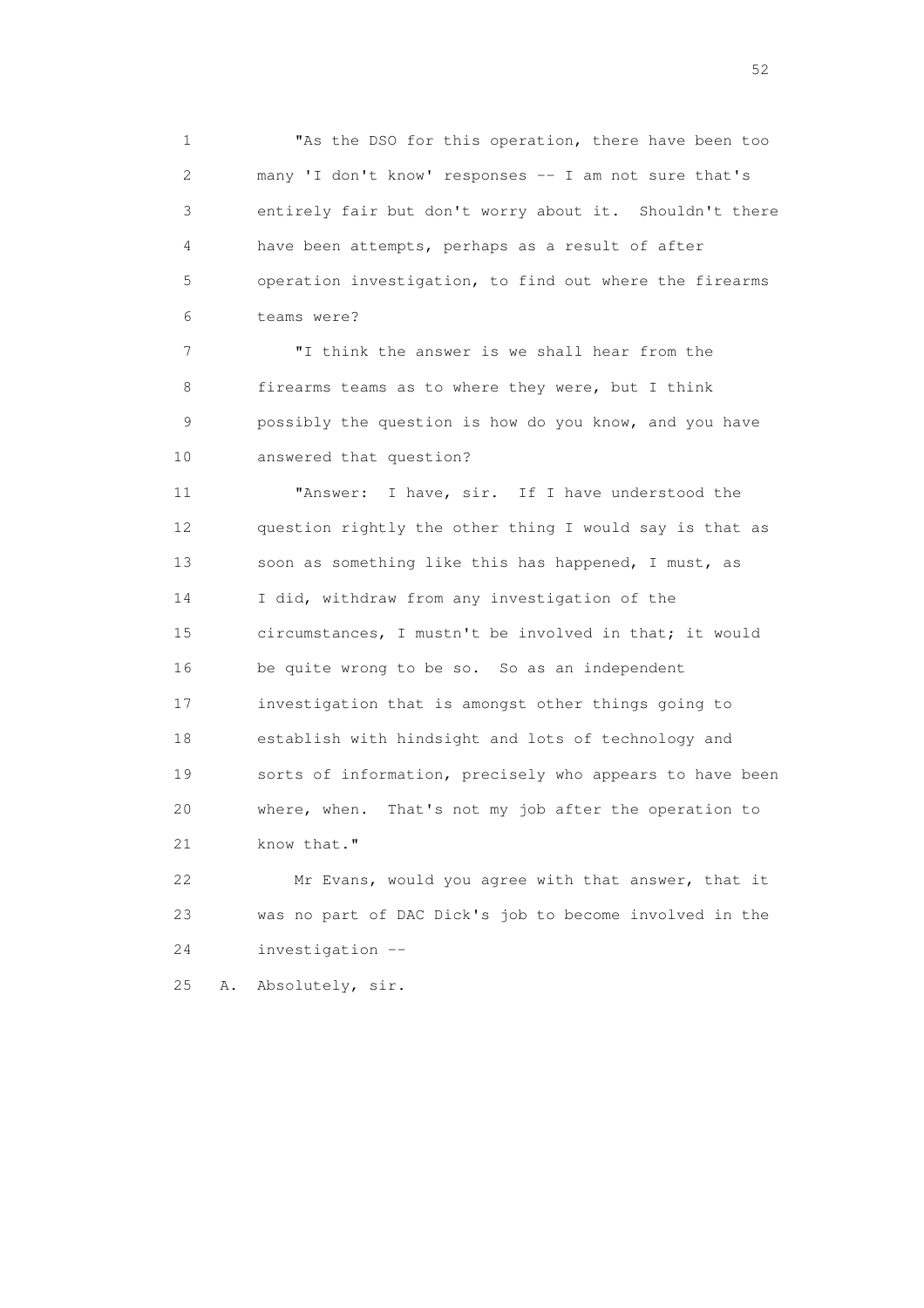1 Q. -- of the circumstances as to who had been where, when? 2 A. Absolutely, sir. 3 Q. She became a witness in that investigation, not the 4 investigator? 5 A. That's correct, sir. 6 MR PENNY: Thank you. 7 SIR MICHAEL WRIGHT: Thank you, Mr Penny. Mr King? 8 MR KING: No questions from me, sir. 9 MS STUDD: Nothing from me, thank you. 10 SIR MICHAEL WRIGHT: Thank you very much indeed, Mr Evans. 11 I am sorry we had to turf you out at such short notice 12 but that's it. You are free to go. 13 A. Thank you. 14 (The witness withdrew) 15 MR HOUGH: The next witness is Mr Slade. 16 SIR MICHAEL WRIGHT: Thank you. 17 DETECTIVE INSPECTOR SLADE (sworn) 18 A. Detective Inspector Barry Slade. Good morning, sir. 19 SIR MICHAEL WRIGHT: Sit down, Mr Slade. Good morning. 20 A. Thank you, sir. 21 Questions from MR HOUGH 22 MR HOUGH: Mr Slade, you have given your name and current 23 rank. I will be asking you questions first on behalf of 24 the Coroner and then you may be asked questions by 25 others.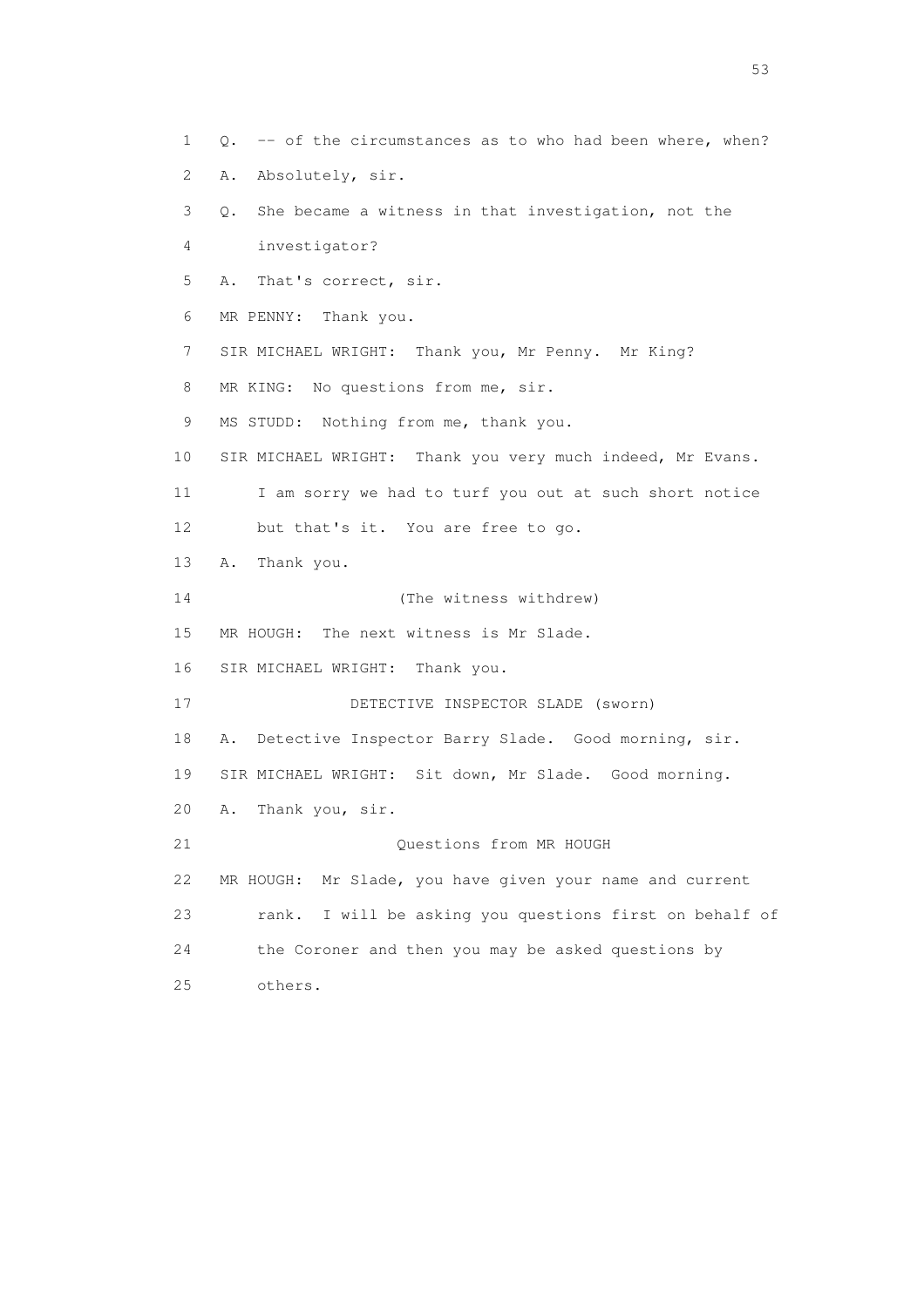- 1 A. Fine, sir.
- 2 Q. In 2005 were you a detective sergeant and
- 3 an investigating officer in the internal investigations 4 specialist investigations command? 5 A. That's correct, sir. 6 Q. In that capacity, were you on duty as part of an oncall 7 team on Friday, 22 July? 8 A. That's correct, sir. 9 Q. We have just heard from DCI Evans, he was a DCI then. 10 Did you receive some information from him in the morning 11 of that day? 12 A. I did, sir. 13 Q. What time was that? 14 A. Are we discussing the initial incident? 15 Q. Yes. If you want to look at your statement, there is no 16 difficulty with that, made on 22 September 2005, and 17 four pages long and by all means refer to that. 18 A. It was shortly after 10.40 am that morning. 19 Q. What were you told? 20 A. There had been a quick briefing that a male had been 21 shot dead at Stockwell tube station, and as special 22 investigations command oncall team, we were to respond 23 to it. 24 Q. Did you then make your way to Stockwell tube station? 25 A. I did, sir.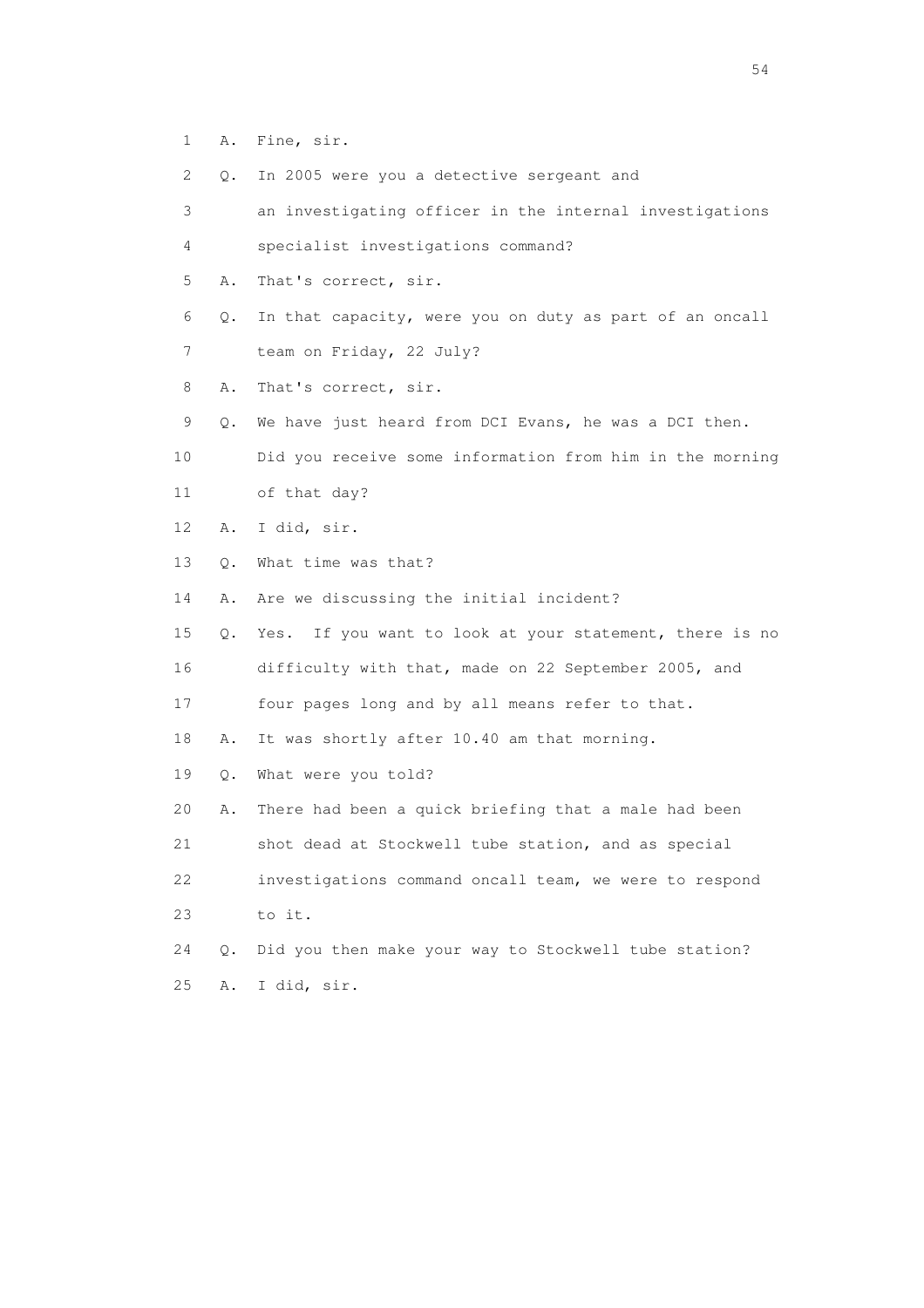1 Q. I think in your statement you say you arrived at about 2 11.05? 3 A. Approximately, sir, yes. 4 Q. You will appreciate, I think, that one of the purposes 5 of calling you to give evidence is to deal with 6 information which Dr Shorrocks records in his 7 post-mortem report, and you are aware of that 8 information, I think? 9 A. I am, sir. 10 Q. We have had it on screen already so I don't bring it up 11 again. But you, I think, know that Dr Shorrocks 12 reported as part of the history that Mr de Menezes 13 vaulted the barrier at the tube station and that he 14 stumbled on his way into the tube and was then shot? 15 A. I understand that's what Dr Shorrocks has written, sir, 16 yes. 17 Q. Later that day, 22 July, at about 12.45 in the 18 afternoon, did you receive a further instruction from 19 Mr Evans? 20 A. Shortly before, sir, yes, he asked me to contact the 21 Coroner via the Coroner's officer. 22 Q. When you were asked to do that, were you given any 23 further information about what had happened in this 24 incident? 25 A. I was just asked by Mr Evans to request the presence of

the state of the state of the state of the state of the state of the state of the state of the state of the state of the state of the state of the state of the state of the state of the state of the state of the state of t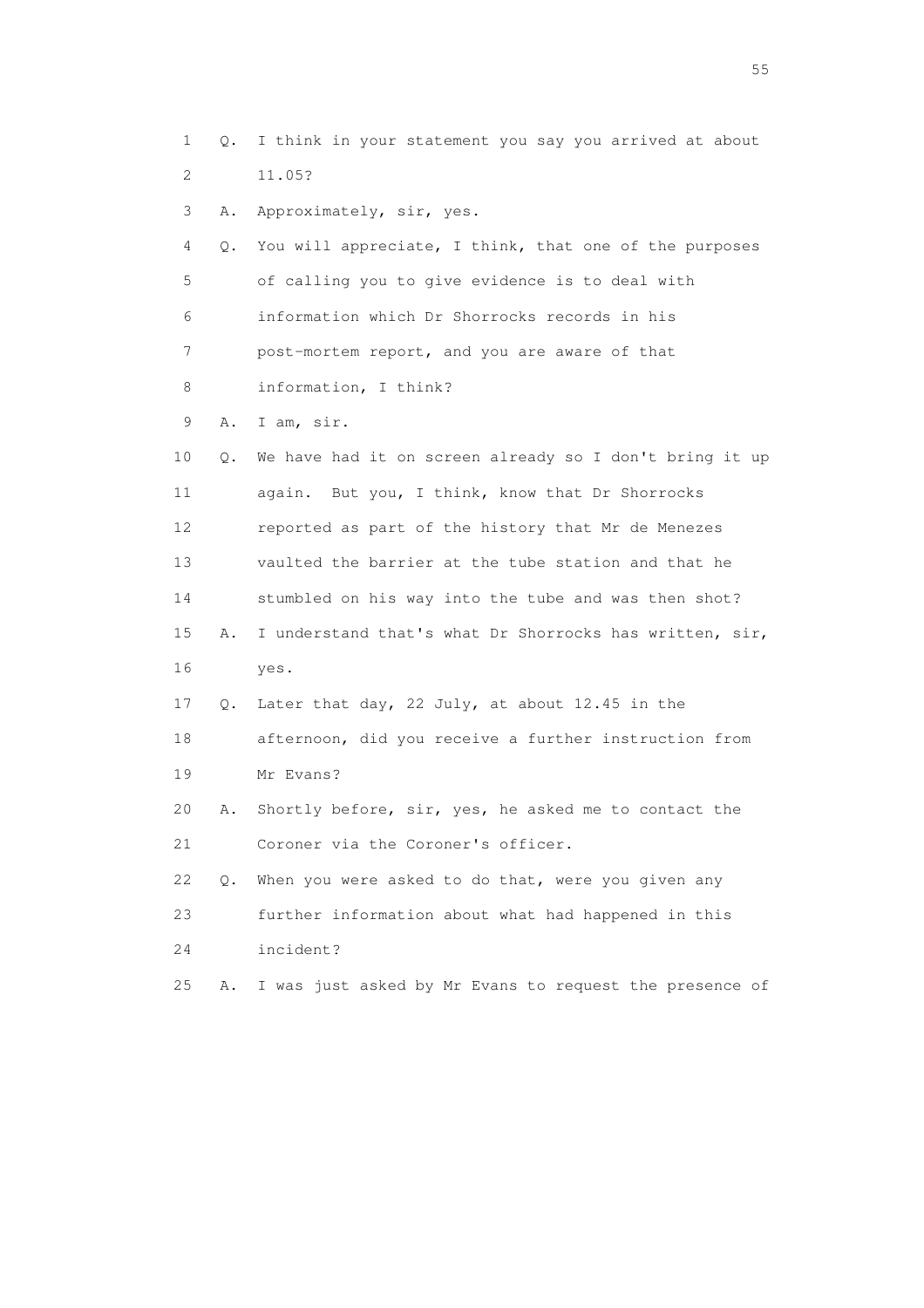1 the Coroner to the scene.

2 Q. Did you then contact the Coroner's officer, somebody

3 I think called Mrs Fendt?

4 A. I did, sir.

 5 Q. Did she ask you for some basic details of the incident 6 in order to inform the Coroner?

7 A. That's correct, sir, yes.

 8 Q. Perhaps we can have D1067 on screen, please. I don't 9 know if you have seen this before?

10 A. I have, sir.

 11 Q. This is the report which she recorded. Perhaps we can 12 zero in on -- yes, thank you very much. What she writes 13 is this:

 14 "Circumstances: nothing is known at the moment 15 concerning the deceased's background medical history. 16 On the morning of 22 July 2005 a male was the subject of 17 a police surveillance operation by SO13. An officer 18 called for armed assistance at the Oval tube station. 19 Two SO19 officers entered the tube train and when the 20 suspect was identified he apparently leapt towards them. 21 The SO13 officer was pushed out of the way and shots 22 were fired. The suspect was shot in the head several 23 times. His death was confirmed at [there is no time 24 given]. Detective Superintendent Levett is the 25 investigating officer assisted by DCI Tony Evans and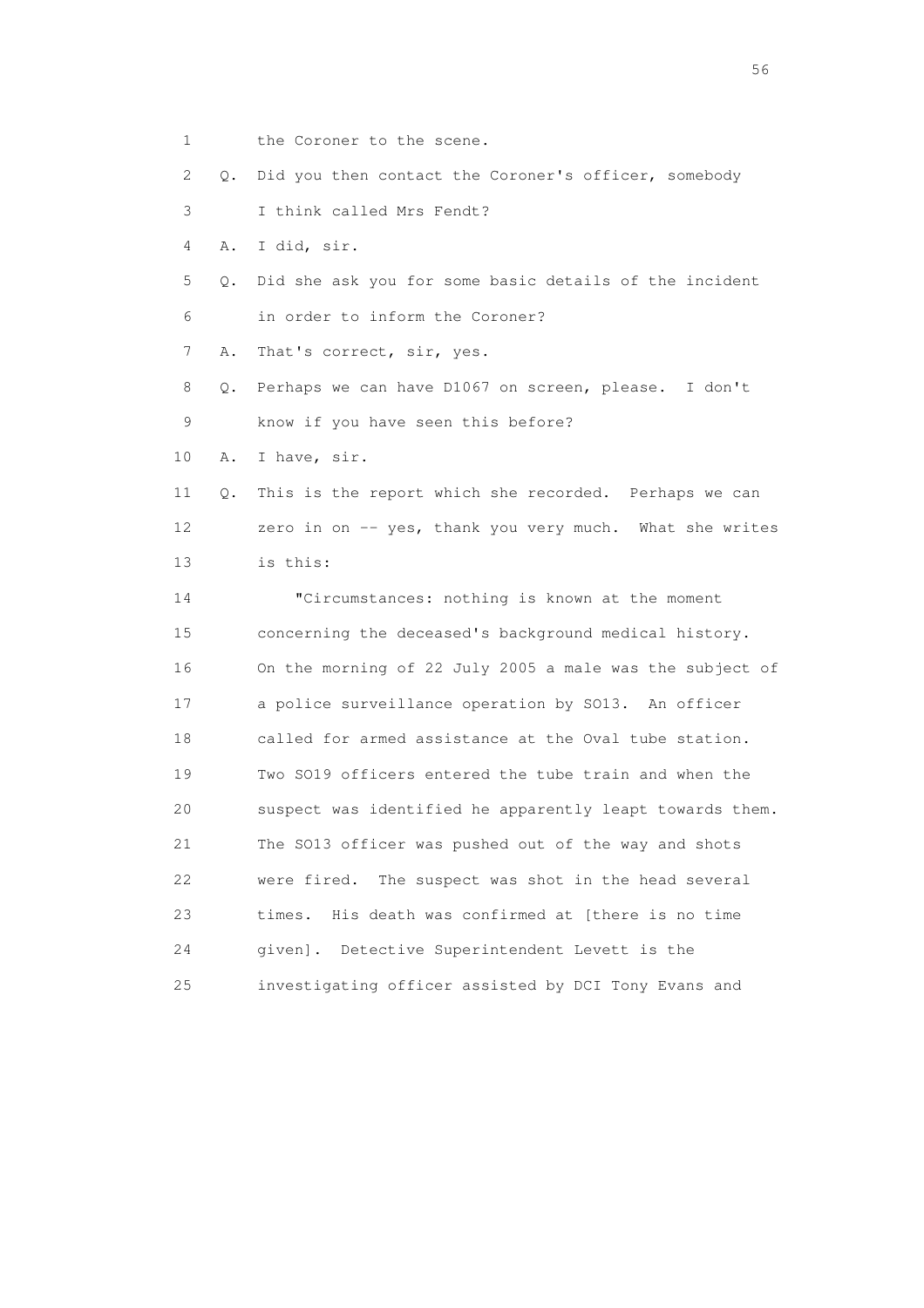1 DS Barry Slade. Dr Shorrocks attended the scene along 2 with HM Coroner Mr Samson and Coroner's Officer Joanne 3 Fendt. Special post-mortem examination has been 4 requested." 5 How much of that information did you provide when 6 you first contacted Mrs Fendt? 7 A. I would think probably most of it, sir. 8 SIR MICHAEL WRIGHT: Certainly that middle paragraph. 9 A. Certainly, sir, yes. 10 MR HOUGH: Is that an accurate account of what you told her? 11 A. My recollection of three years ago is yes. 12 Q. Where had you got that information from? 13 A. I had been briefed by Mr Evans at the scene. 14 Q. Perhaps we can take that off screen now. After that 15 request had been made, did Mr Samson, the full-time 16 Coroner, arrive at the scene? 17 A. Yes, he did, a little while later. 18 Q. In your statement you record that as being just after 19 1.30 that afternoon? 20 A. Approximately, sir, yes. 21 Q. Did the pathologist, Dr Shorrocks, also arrive around 22 the same time? 23 A. As near as I can remember, sir, yes. 24 Q. When they arrived, were you present when Mr Evans told 25 them the basic facts of what had happened?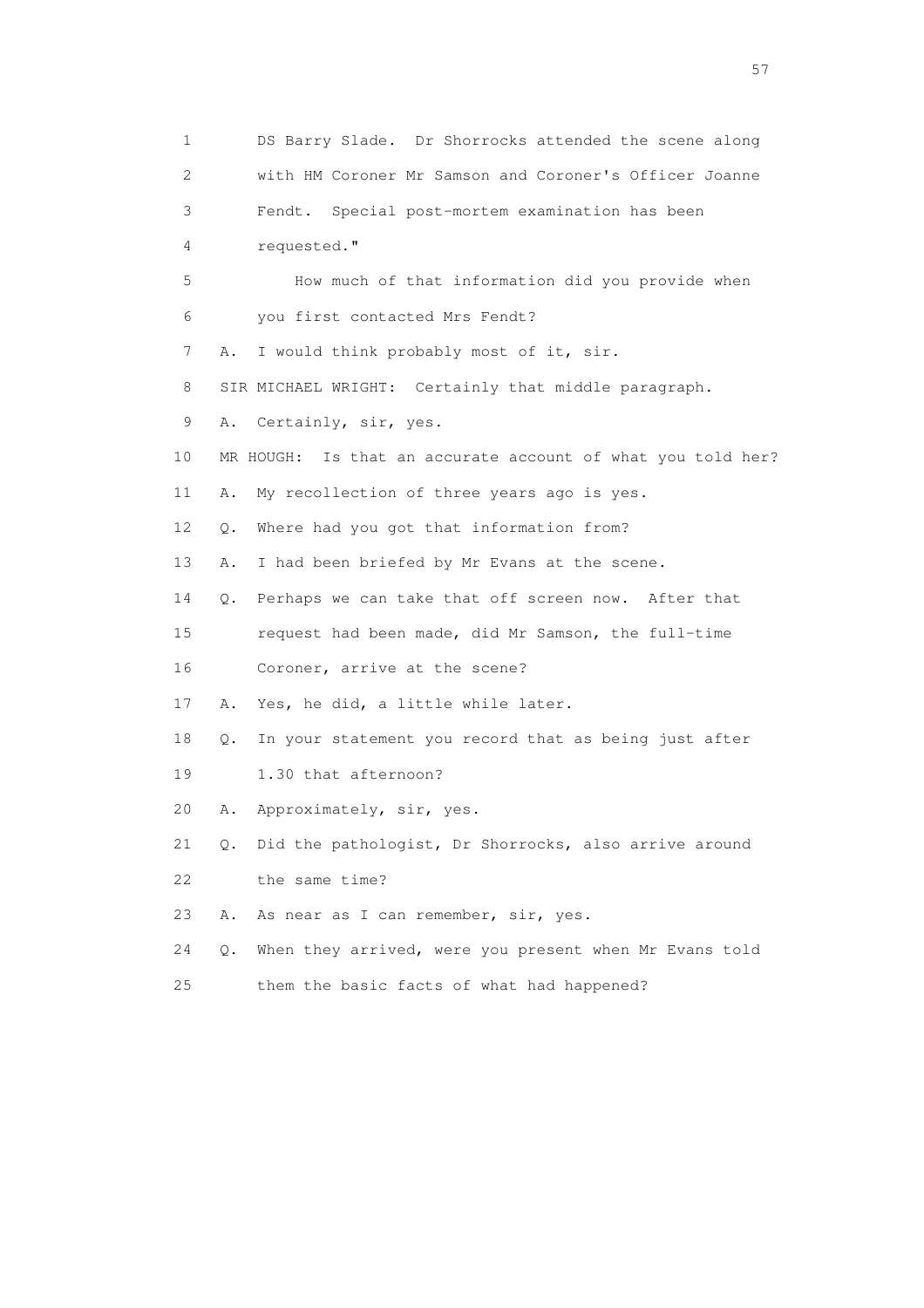1 A. I was in the vicinity, sir, most certainly, yes. 2 Q. I'm now looking at the bottom of page 2 of your 3 statement, if it helps you. What can you recall 4 Mr Evans telling them, assisted by your statement? 5 A. Basically the circumstances had been reported to me, 6 those which I relayed to Mrs Fendt. 7 Q. You recorded, or rather Mrs Fendt recorded that 8 a request had been made for a special post-mortem 9 investigation. Is that a type of post-mortem 10 investigation which involves a wide range of tests and 11 examinations being performed? 12 A. That's correct, sir. 13 Q. Was that request made by DCI Evans in your presence? 14 A. I believe it was, sir, yes. 15 Q. Was it agreed that that examination would take place on 16 the following day in the early morning? 17 A. That was certainly requested, sir, at the earliest 18 opportunity, yes. 19 Q. On the next day, 23 July, did you attend 20 Greenwich Mortuary with Mr Evans? 21 A. I was Mr Evans' driver, sir, yes. 22 Q. We have heard from him that the Coroner and obviously 23 the post-mortem examiner, Dr Shorrocks, were also 24 present? 25 A. That's correct, sir.

the state of the state of the state of the state of the state of the state of the state of the state of the state of the state of the state of the state of the state of the state of the state of the state of the state of t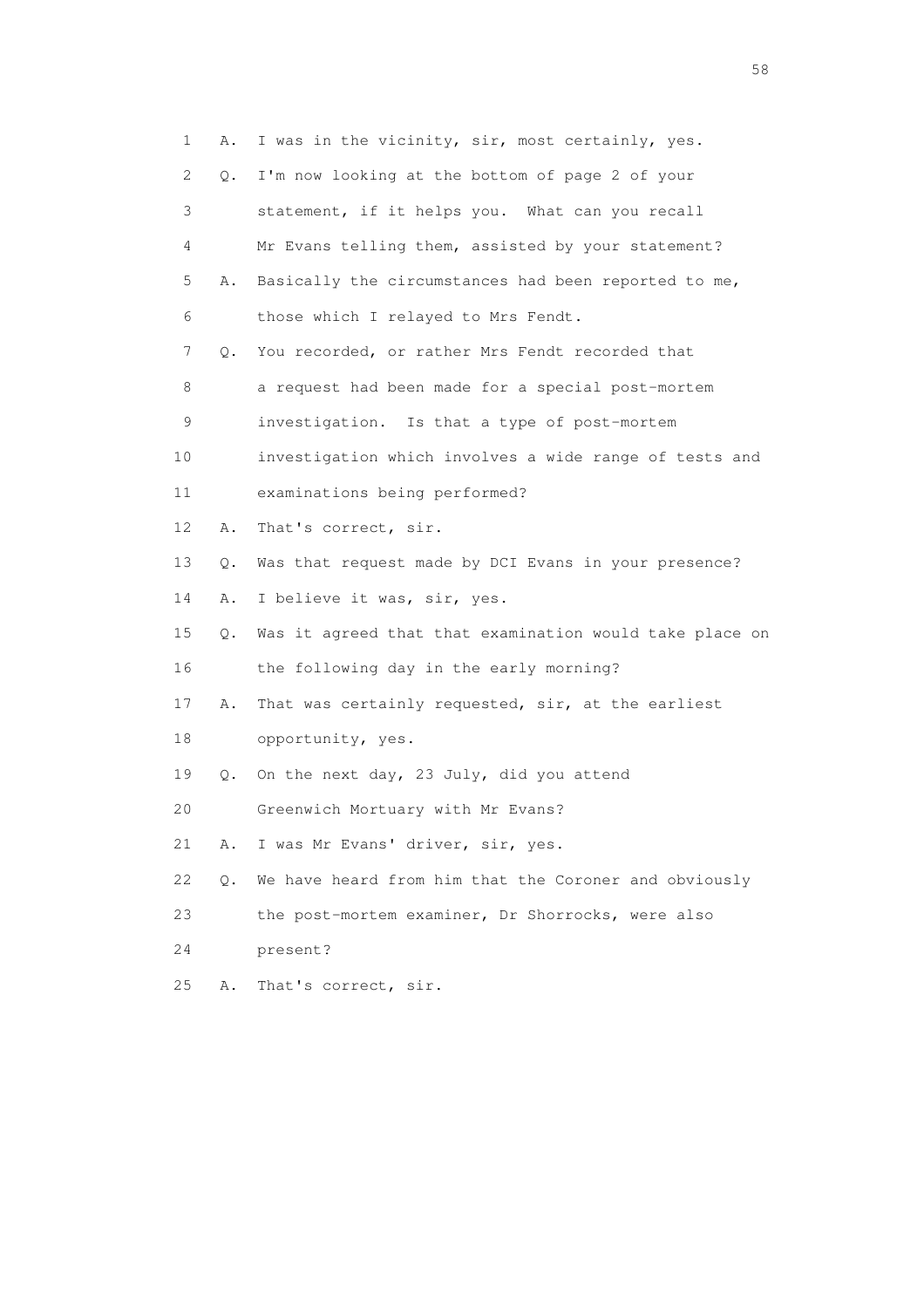1 Q. Did Mr Evans provide any more information to

2 Dr Shorrocks at that stage?

 3 A. Mr Evans did get a telephone call from Mr Levett in the 4 early part of that morning, because officers back at the 5 investigation team had viewed the CCTV from the 6 Underground station, which I believe has been viewed now 7 by the inquest, and the scene as depicted on that was 8 relayed to Mr Evans who then relayed it to Mr Samson and 9 Dr Shorrocks. 10 SIR MICHAEL WRIGHT: So that actually was transmitted to 11 Mr Evans and you some time that morning? 12 A. I was there when Mr Evans received the phone call, sir, 13 from Mr Levett, yes, and as he explained to everybody 14 else, obviously I was in hearing of what was being said. 15 MR HOUGH: Can you recall specifically what was said in your 16 presence to Dr Shorrocks about what the suspect or 17 subject had done? 18 A. Not in exact detail, but it was a fact that he had 19 walked in, picked up a copy of a newspaper, one of the 20 Metros, gone to the barrier, used his Oyster card,

21 walked through the barrier and gone down to the railway.

22 Q. Do you think all that was said to Dr Shorrocks?

 23 A. Possibly not in those exact words, but yes, that was the 24 flavour of what was being said. I can't remember the 25 exact terminology.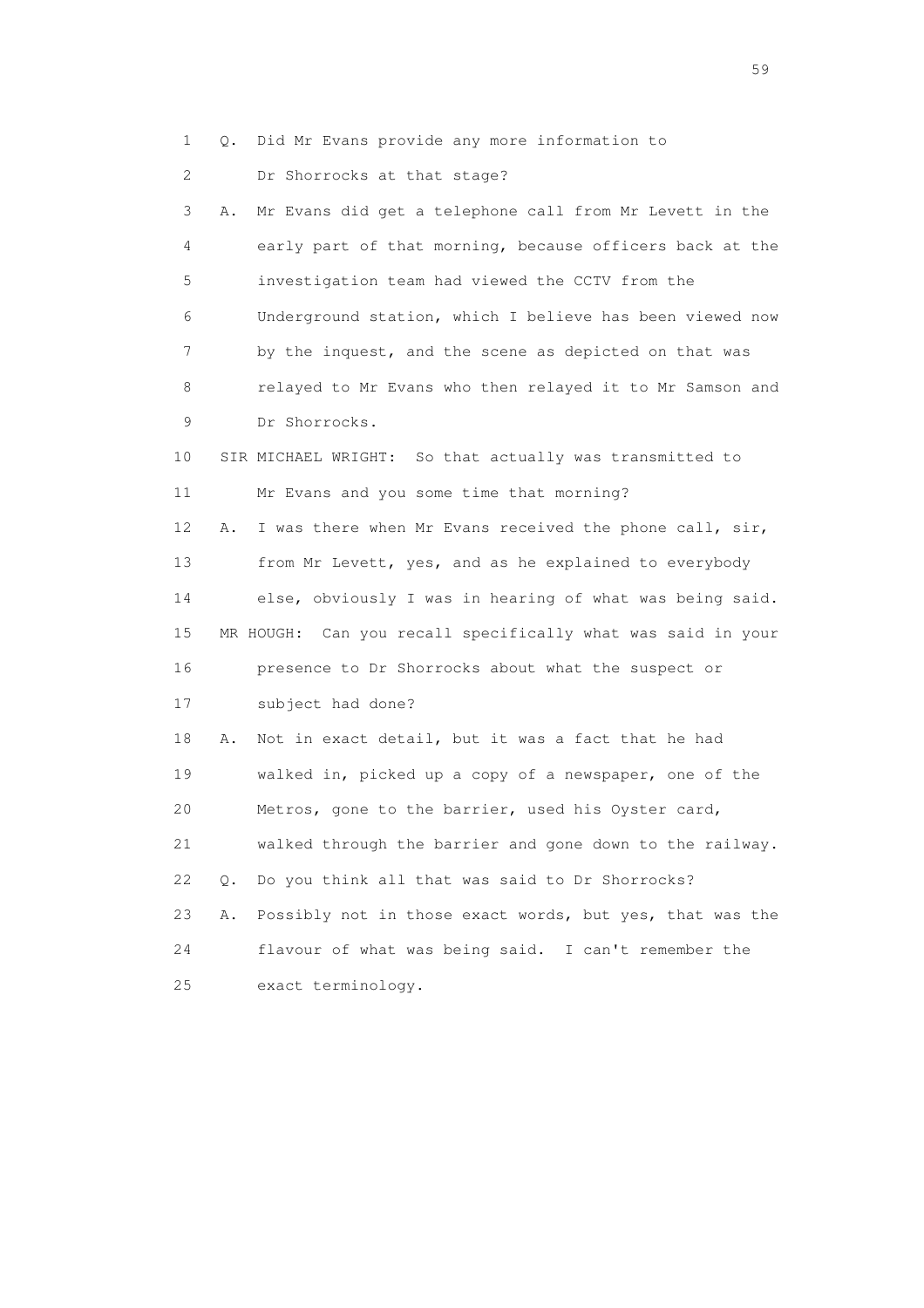| 1    | 0. | Did Mr Evans say anything in your presence to               |
|------|----|-------------------------------------------------------------|
| 2    |    | Dr Shorrocks about whether the person who had been shot     |
| 3    |    | was a suspect or wasn't a suspect?                          |
| 4    | Α. | Not to my recollection.                                     |
| 5    | Q. | I referred at the start of asking you questions to the      |
| 6    |    | information which Dr Shorrocks had recorded and the two     |
| 7    |    | inaccurate parts. Did those inaccurate parts come from      |
| 8    |    | you?                                                        |
| 9    | Α. | Sorry, sir, could you repeat the question?                  |
| 10   | О. | You will recall that I mentioned that Dr Shorrocks in       |
| 11   |    | his post-mortem report --                                   |
| 12   | Α. | Yes, indeed.                                                |
| 13   |    | Q. -- in the history related that Mr de Menezes had vaulted |
| 14   |    | the barriers, had stumbled on his way into a tube train     |
| 15   |    | and then had been immobilised by officers. Did any of       |
| 16   |    | that come from you?                                         |
| 17   | Α. | At no time, sir.                                            |
| 18   | Q. | Did any of that come from anybody else in your presence     |
| 19   |    | or hearing?                                                 |
| 20   | Α. | Most certainly not.                                         |
| 21   | 0. | Do you remember Mr Evans saying anything to the Coroner     |
| 22   |    | about any concerns he had? I am looking at the bottom       |
| 23   |    | of page 3 of your statement. The very last sentence.        |
| 24   | Α. | (Pause). Mr Evans, in my statement I have recorded          |
| $25$ |    | that he expressed his concern to the Coroner that we may    |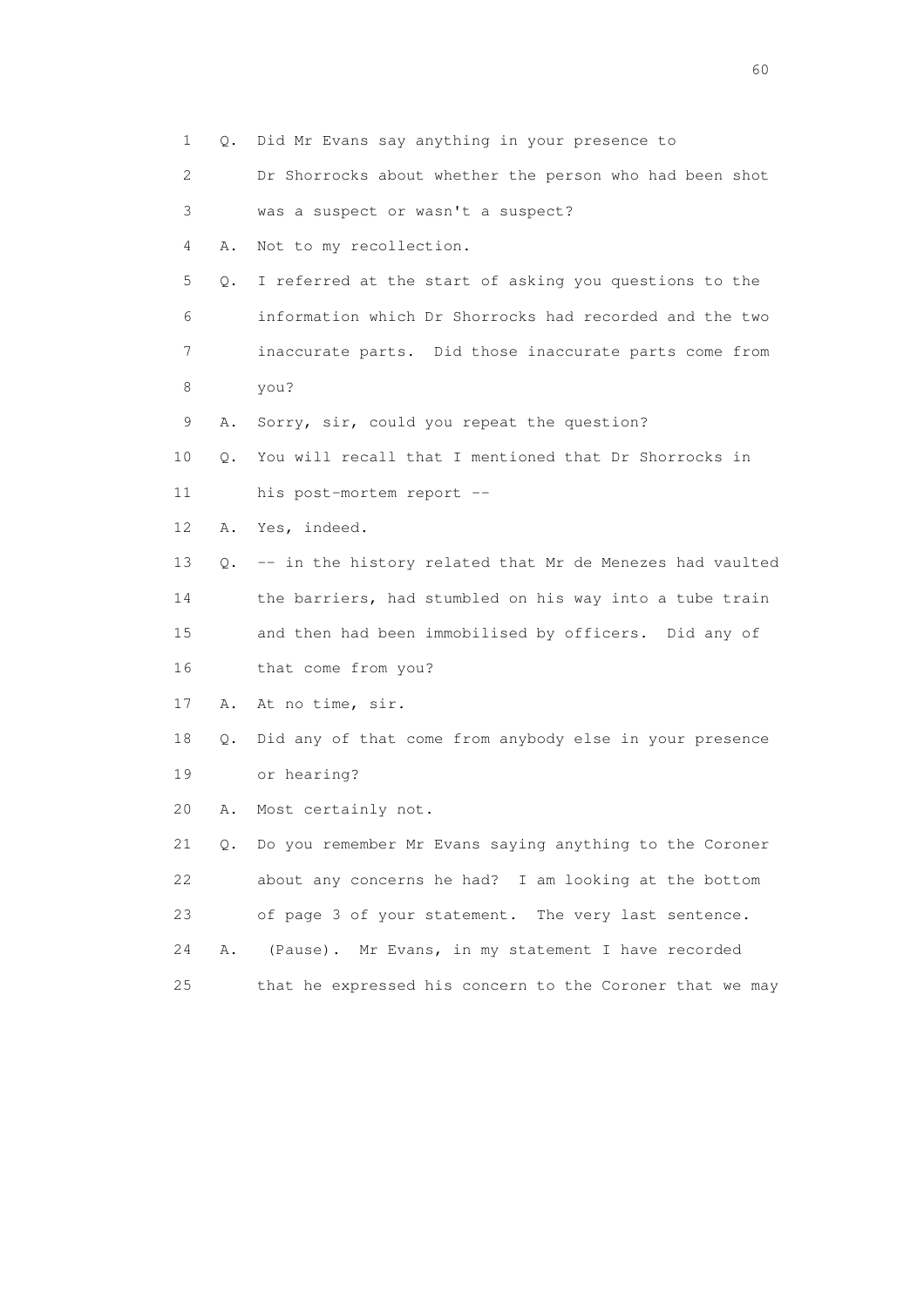- 1 have shot an innocent man.
- 2 Q. Do you know whether Dr Shorrocks was in his hearing when 3 he said that or not?
- 4 A. The post-mortem was carried out in close confines within 5 the investigation room so yes, he would have been. 6 SIR MICHAEL WRIGHT: You were all in the one room, were you? 7 A. In the same room, sir, yes.
- 8 MR HOUGH: Then finally this: we have heard from Mr Evans 9 about radio reports coming through about the death of 10 Mr de Menezes. Did you hear any such radio reports that
- 12 A. It was constantly on the news and we certainly listened 13 to it driving down to the mortuary that morning, yes.
- 14 Q. Can you remember any details of what was coming over
- 15 those radio reports?
- 16 A. It was obvious at the time there were certain
- 17 inaccuracies as to what we believed had taken place and 18 what the press were reporting.
- 19 Q. Any particular inaccuracies --

11 morning of Saturday the 23rd?

- 20 A. With the vaulting the barrier.
- 21 Q. When you were at the mortuary, did Dr Shorrocks say 22 anything about those reports?
- 23 A. I believe Dr Shorrocks said that he had listened to the 24 news as well and was aware of what was being said on the 25 news.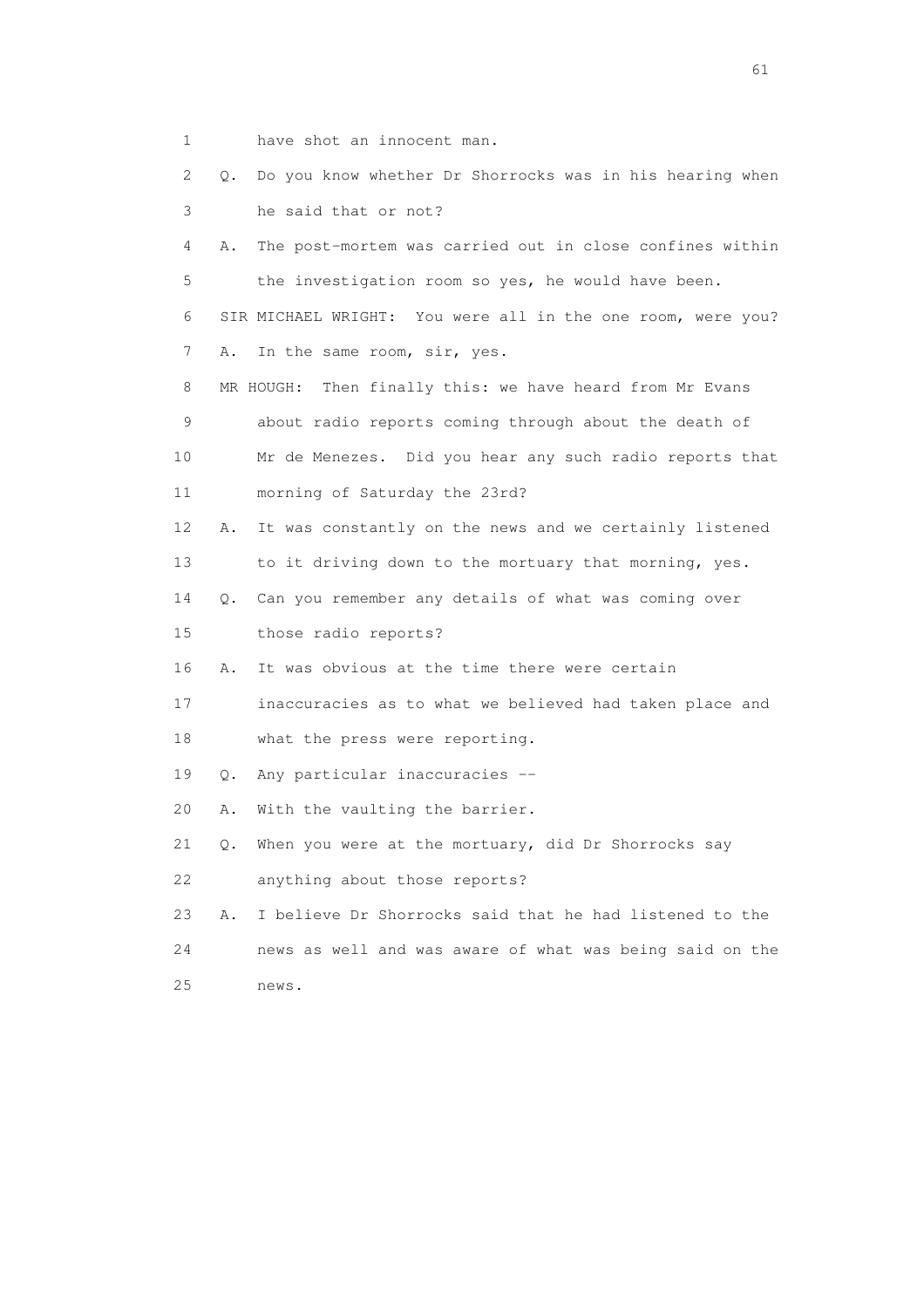- 2 SIR MICHAEL WRIGHT: Mr Mansfield? 3 MR MANSFIELD: No questions, thank you. 4 SIR MICHAEL WRIGHT: Thank you. Mr Gibbs? 5 MR GIBBS: No questions, thank you.
- 6 SIR MICHAEL WRIGHT: Mr Stern?

1 MR HOUGH: Thank you very much.

- 7 MR STERN: No, thank you.
- 8 SIR MICHAEL WRIGHT: Thank you. Ms Leek?
- 9 MS LEEK: No, thank you, sir.
- 10 SIR MICHAEL WRIGHT: Mr Penny? I didn't think there would
- 11 be.
- 12 MR PENNY: No, thank you.
- 13 MR KING: No, thank you, sir.
- 14 MS STUDD: No, thank you, sir.
- 15 SIR MICHAEL WRIGHT: Thank you very much indeed.
- 16 Again, can I thank you also for being turfed out at 17 very short notice to get here. But that's it, you are
- 18 free to go. Thank you very much.
- 19 A. Thank you, sir.
- 20 (The witness withdrew)
- 21 SIR MICHAEL WRIGHT: Yes.
- 22 MR HOUGH: Sir, Mr Tomei will be here but will not be here 23 before 1.30 because obviously he wants to read his case 24 file and prepare himself properly. We do have some more 25 statements which can be read, statements from civilian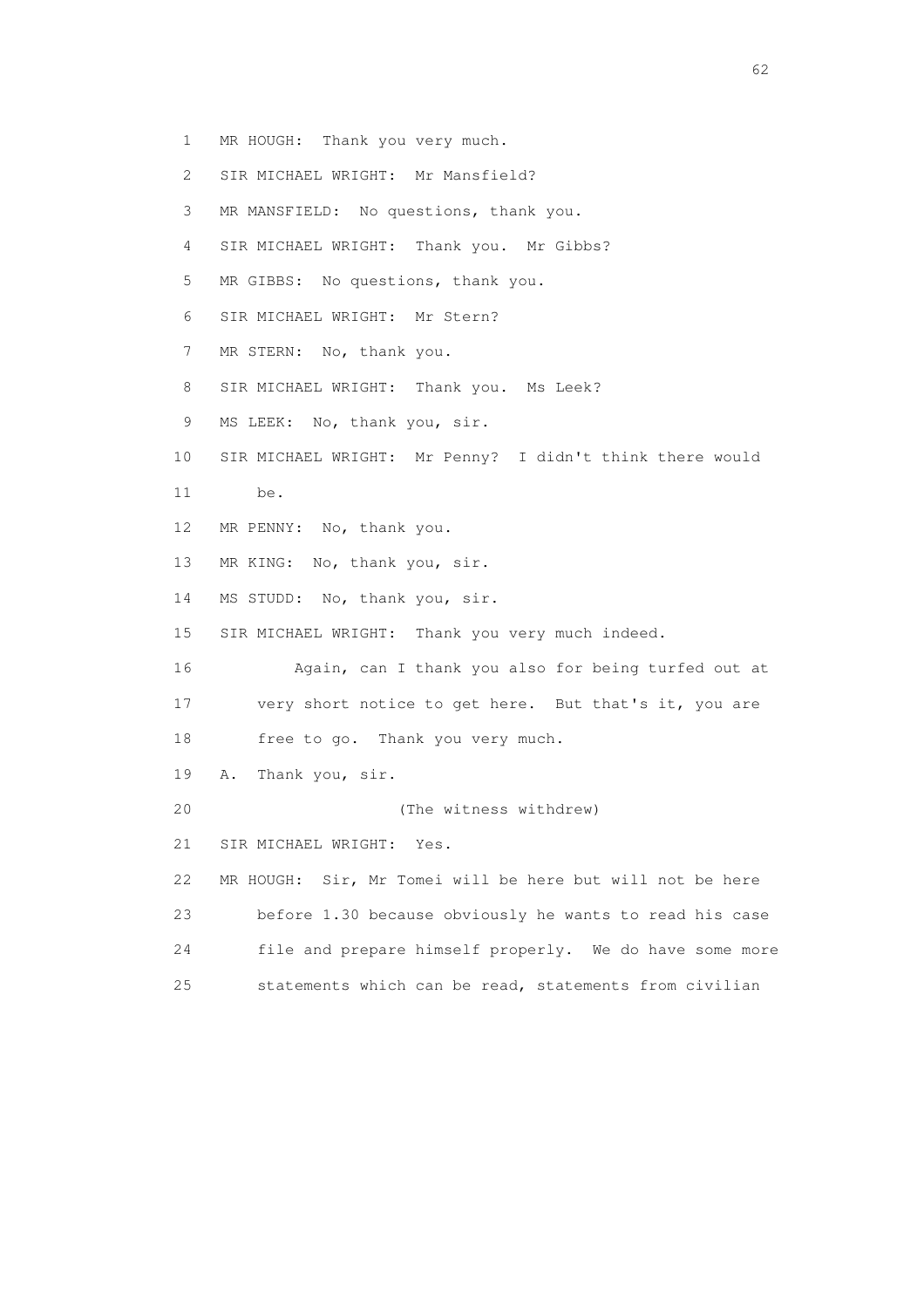1 bystanders if that's convenient.

 2 SIR MICHAEL WRIGHT: I would have thought the sensible thing 3 would be to read those. If Mr Tomei is going to be here 4 at 1.30, you may need half an hour to look at his 5 report. The suggestion is we might call him at 6 2 o'clock. 7 MR HOUGH: I think he will be ready to be called about 20 to **8** 2. 9 SIR MICHAEL WRIGHT: How many civilian witnesses do we have 10 left? 11 MR HOUGH: Five civilian witnesses to be read and we thought 12 it might be convenient at this stage to read the 13 evidence of Mr Mould which has already been canvassed. 14 SIR MICHAEL WRIGHT: He can be read, can he? 15 MR HOUGH: That was my understanding from the discussions we 16 had at the end of last week. 17 SIR MICHAEL WRIGHT: I hear no dissent. All right, let us 18 see how we get on and we will fix a re-start time. It's 19 not going to take more than about half an hour to read 20 this lot? 21 MR HOUGH: No. 22 Statement of HOLLY GREENLAND (read) 23 MR HILLIARD: The first statement to be read at this stage, 24 then, is Holly Greenland. If we just look at divider 35 25 on screen, we have her position in the carriage. Her

experience of the contract of the contract of the contract of the contract of the contract of the contract of the contract of the contract of the contract of the contract of the contract of the contract of the contract of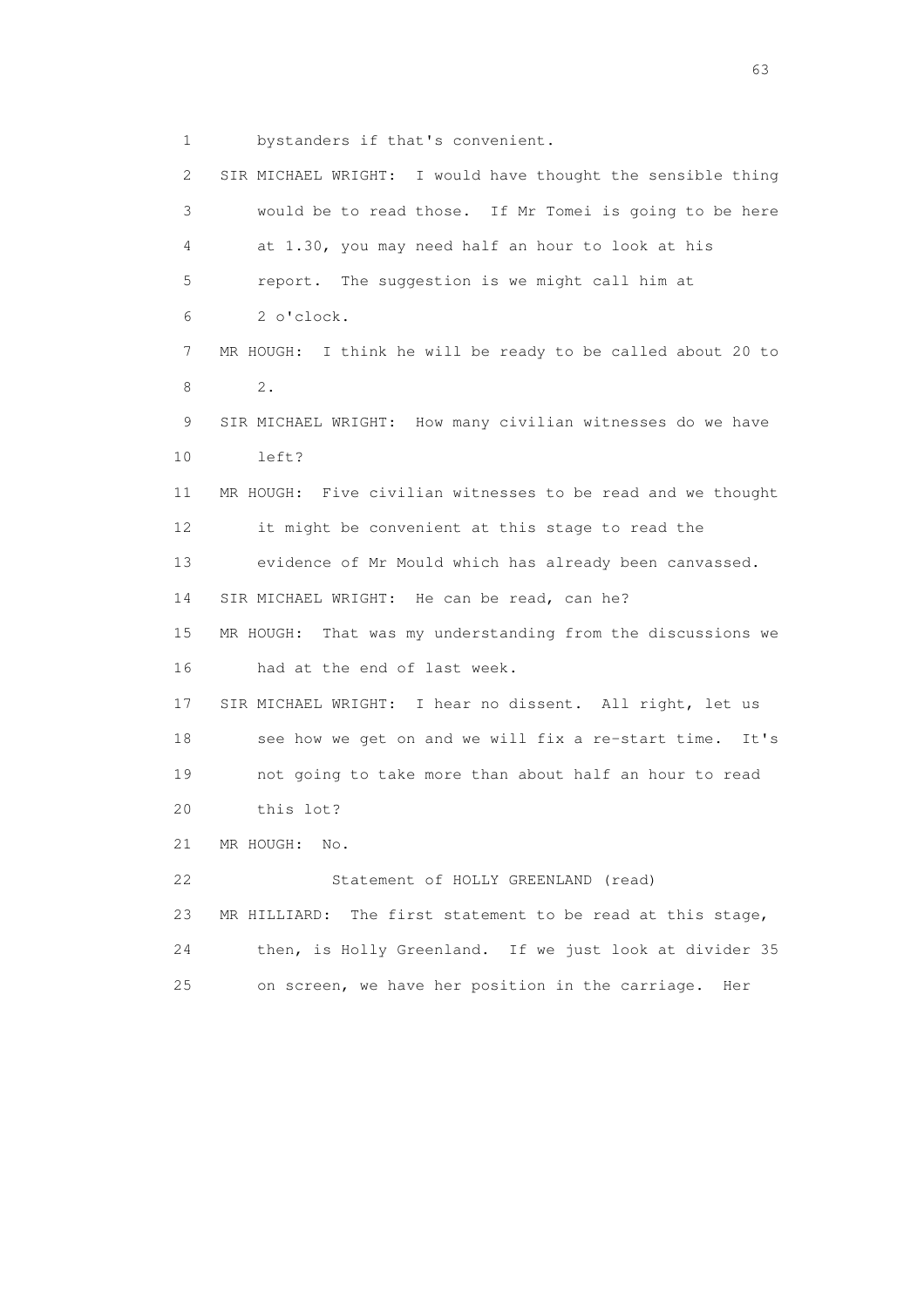1 statement is dated 22 July 2005 and she explains that on 2 that morning she was on the Northern Line tube train 3 going to work. I should say page 546. I am now going 4 to the middle of 547. She says:

 5 "When the train arrived at Stockwell, I was then 6 facing the platform still sitting in my original place. 7 The train pulled up, stopped and the doors opened. 8 There was a pause where nobody seemed to get on or off 9 and it was very quiet. The doors remained open, 10 however, and I think that is why, after a few seconds 11 I looked up from my puzzle book [I was reading]. At 12 that point I saw a tall Asian male step on to the tube. 13 He went into the carriage through the doors that were 14 almost opposite me, slightly to my right. I think that 15 these tube doors were more or less aligned with the 16 platform entrance. I would describe the Asian male that 17 got on as about 6-foot 2 to 6-foot 4 tall with an 18 athletic build. He looked Asian and had a light skin 19 tone that I would describe as olive or mixed race. 20 I think he had black hair that was closely cut but not 21 shaved. He had a full beard that covered his cheeks. 22 It was dark brown or black and closely clippered, but it 23 was longer than stubble. He appeared to be well 24 groomed. I don't remember much about his clothing. 25 I think his top and bottoms were both dark. He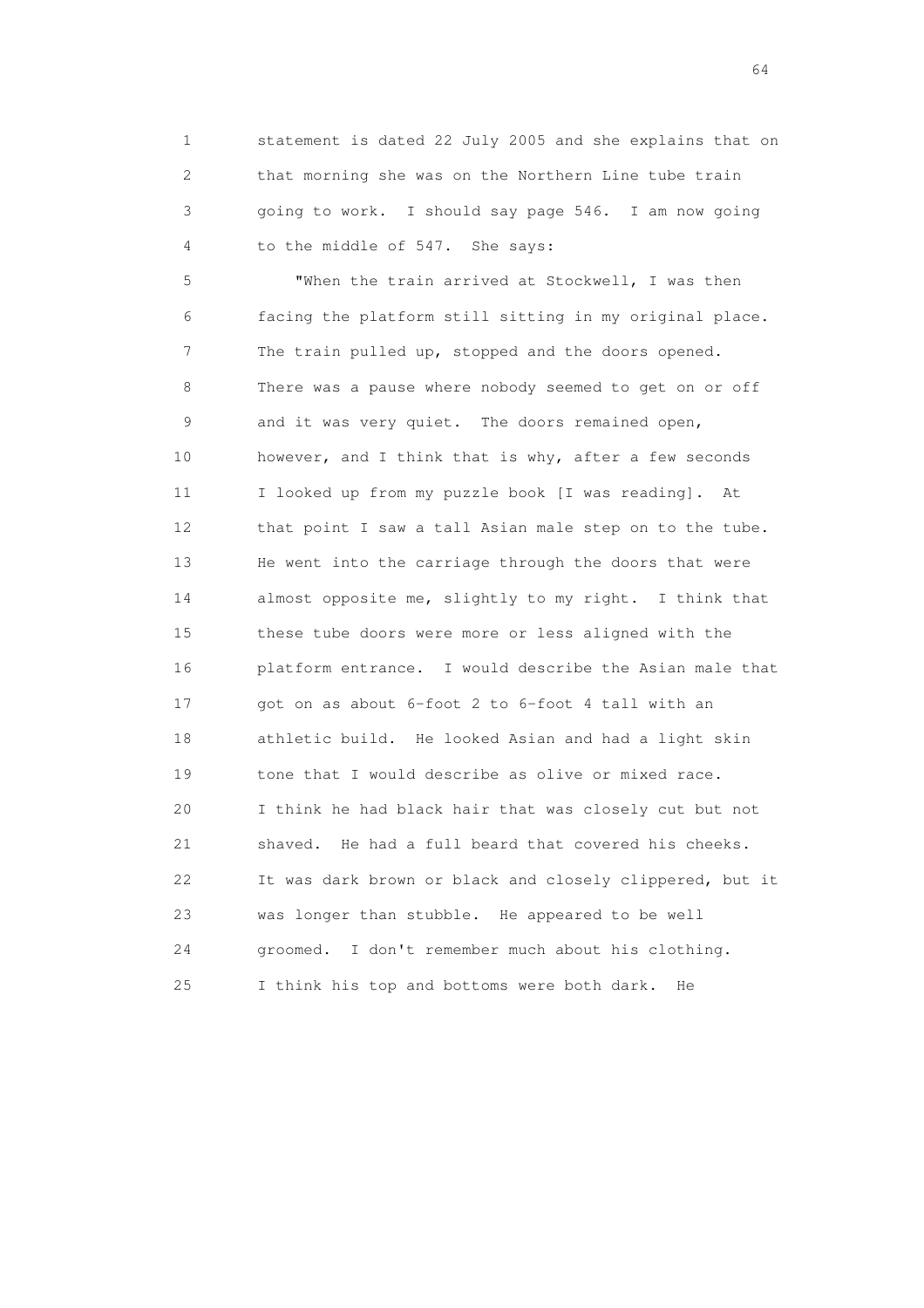1 definitely wasn't wearing a suit and I'm sure there 2 weren't any logos on anything. It seemed quite plain. 3 I think his top was long sleeved because I don't recall 4 seeing his arms. I'm pretty sure he wasn't wearing 5 jeans. What grabbed my attention after recent events in 6 the news was the fact that he was wearing a medium sized 7 plain black rucksack with the black straps over both 8 shoulders. This tall Asian male walked straight into 9 the carriage and then turned and stood holding the pole 10 in the middle of the aisle facing the doors. 11 I immediately felt very uneasy about him. He was a big 12 man, which was quite intimidating anyway, but it was the 13 deliberation of his movement that really struck me. He 14 walked on, turned around and held the pole and looked 15 out of the doors, which were still open. I found it 16 extremely strange that he didn't look around when he got 17 on at all, as you normally would to find a spare seat or 18 a newspaper. I'm pretty sure that the seat to my left 19 was empty with just my newspaper on it. I had 20 an unobstructed view of the tall Asian male and 21 continued watching him for about 30 seconds to a minute. 22 He was standing with his back facing the closed doors 23 behind him so that I could see his back and his profile. 24 He was stood about 1.5 metres from me. I have not seen 25 this man before but I think I would recognise him if

 $\sim$  65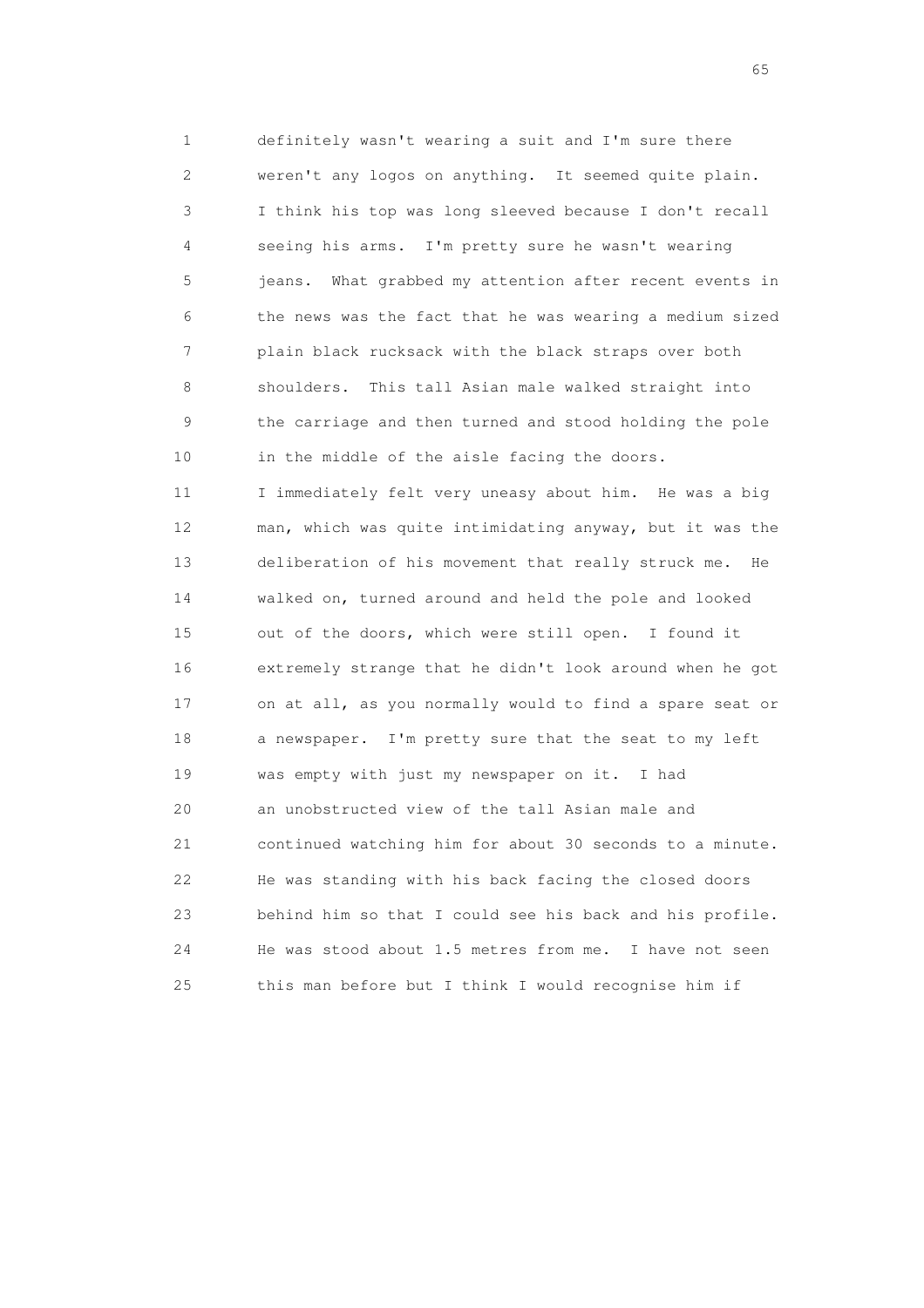1 I saw him again. During the period of time that I was 2 watching the Asian male there was a recorded 3 announcement that the doors were about to close but they 4 didn't move. The fact that the train was still at the 5 station for some reason with the doors open for 6 apparently no reason and what I considered to be the 7 strange behaviour of the tall Asian male who continued 8 standing in silence looking towards the open doors made 9 me feel very uneasy. I looked over at a middle aged 10 white male who was sitting opposite me. He was in his 11 mid-40s with a medium build. He had short, straight 12 grey hair and was clean-shaven. He was wearing a grey 13 or blue suit with a lighter coloured shirt and a plain 14 tie. I think he was reading a newspaper or some 15 paperwork. He was looking downwards anyway and I think 16 that's why I noticed when he looked up. He glanced 17 twice at the tall Asian male who was still holding the 18 pole in the middle of the aisle. I felt that the middle 19 aged man was looking at the tall Asian male in a very 20 uneasy way, like he was concerned about him. After he 21 glanced at the tall Asian male the second time, he 22 suddenly picked up his paperwork and rushed out of the 23 carriage. I thought it was strange that he had sat 24 there for such a long time before deciding to get off -- 25 especially since the other line wasn't running.

 $\sim$  66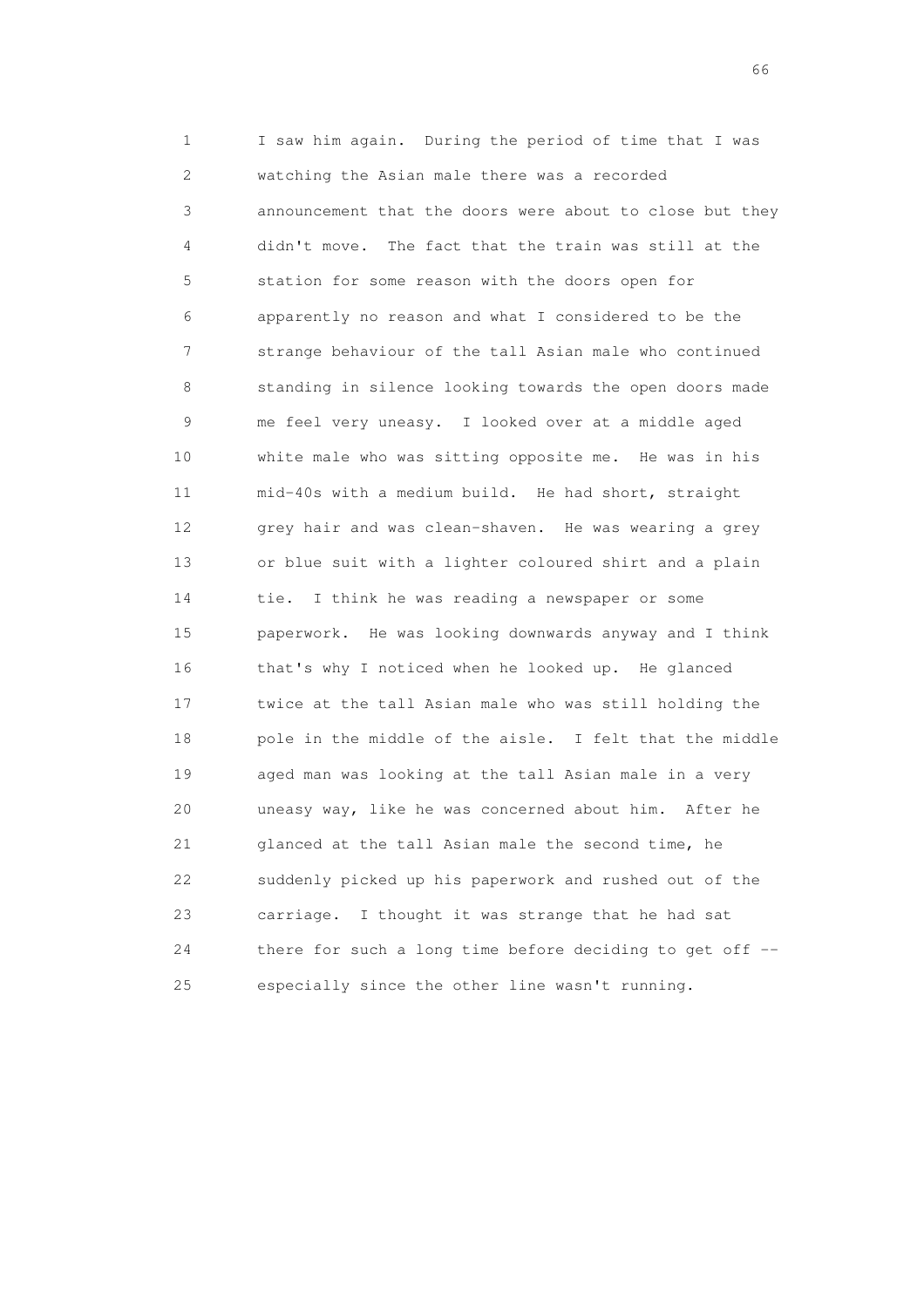1 A couple in their early 20s -- possibly tourists -- 2 I think they were looking at a map -- who were sitting 3 next to the middle aged man looked up when he suddenly 4 rushed out of the carriage. The girl then glanced over 5 at the Asian male and then said something to her 6 boyfriend... At this point I felt so concerned by the 7 overall situation that I knew I would panic if I didn't 8 get off straightaway. I got up, still holding my book 9 in one hand and a pen in the other, and walked past the 10 tall Asian male and through the doors. When I got on to 11 the platform I looked right and saw two guards and the 12 electronic train time sign and walked towards them. 13 I walked about a carriage length along the platform and 14 asked one of the guards... if the Victoria Line was 15 running... took a step back to look up at the train 16 times above me. I had my back facing away from the 17 carriage I had been on. I turned round and saw the tall 18 Asian male with his head out of the carriage looking 19 towards me along the platform. I felt uneasy about 20 seeing him again and looked back round at the train 21 times. I then heard what I thought was a couple of male 22 voices shouting 'get off', 'get down' and perhaps, 23 'stop'. I turned back and saw a group of three or four 24 people -- big men -- wearing grey, with possibly one 25 wearing a green T-shirt. I remember thinking that they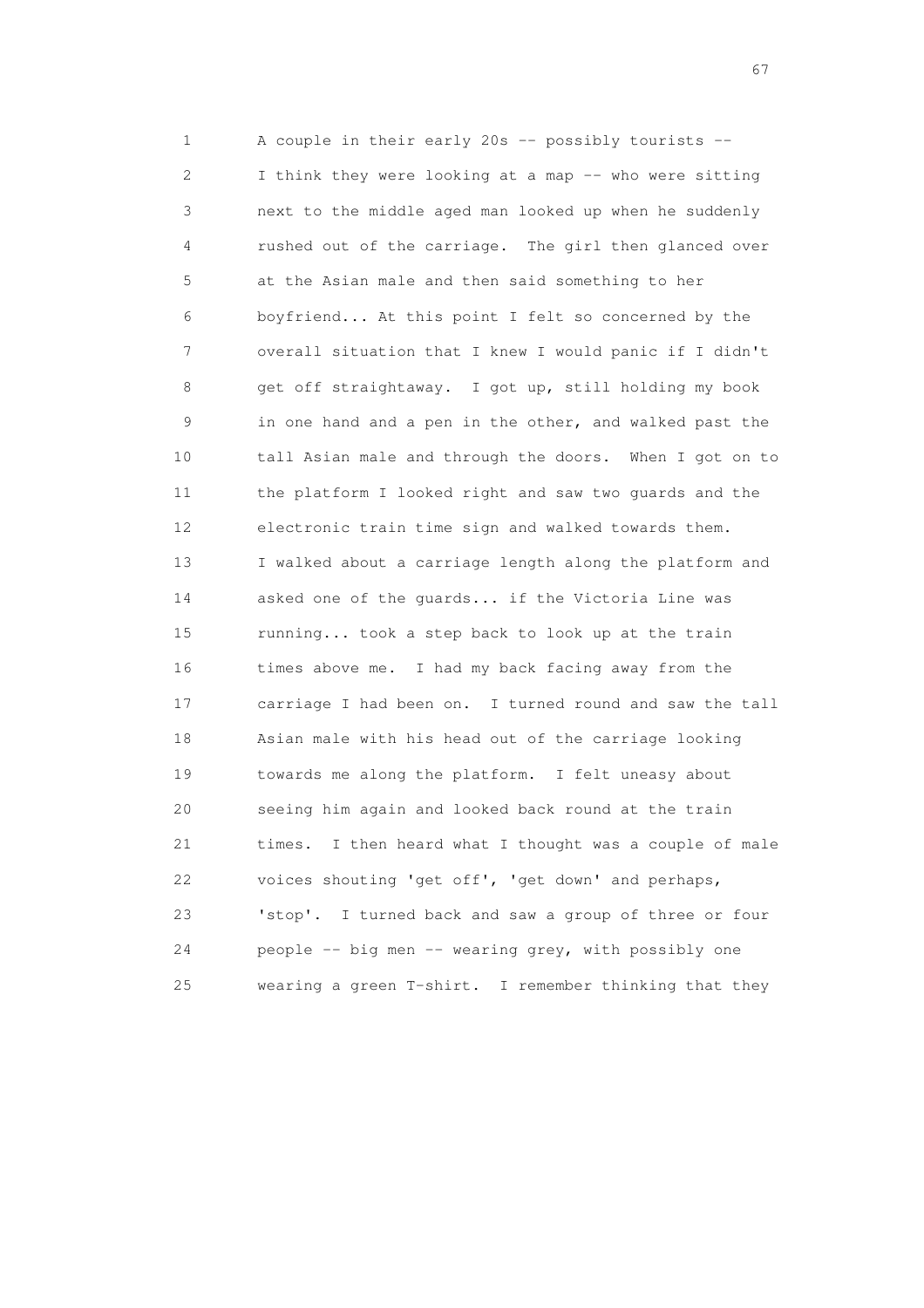1 looked like they were by the door that I had left the 2 carriage by, which was the same door that the tall Asian 3 male had just been looking out of. I was just over 4 a carriage length away from these men. I turned to look 5 out for an exit and heard six or seven loud bangs in 6 close succession that seemed to come from where the 7 group of men had been, although it was difficult to tell 8 because of the echoing effect of the sound in the 9 tunnel. I realised that the bangs were gunshots. At 10 this point I ran to the end of the platform and up the 11 stairs at the end." 12 Then she explains that she got on to the escalator 13 and made her way out of the station. 14 Statement of MARTIN CHISHOLM (read) 15 MR HILLIARD: Next the statement of Martin Chisholm. His 16 statement is dated 5 October 2005, and he explains that 17 he was on a work journey on 22 July of 2005 accompanied 18 by somebody called Lee Rushdon. He says: 19 We arrived at Stockwell... got off the train... 20 used the steps to cross to the northbound platform of 21 the Northern Line and I recall there was a northbound 22 train stopped at the platform at this time. I saw the 23 driver of this train was leaning out of the cab window

24 looking back at the train and was on his mobile

25 radio/phone system...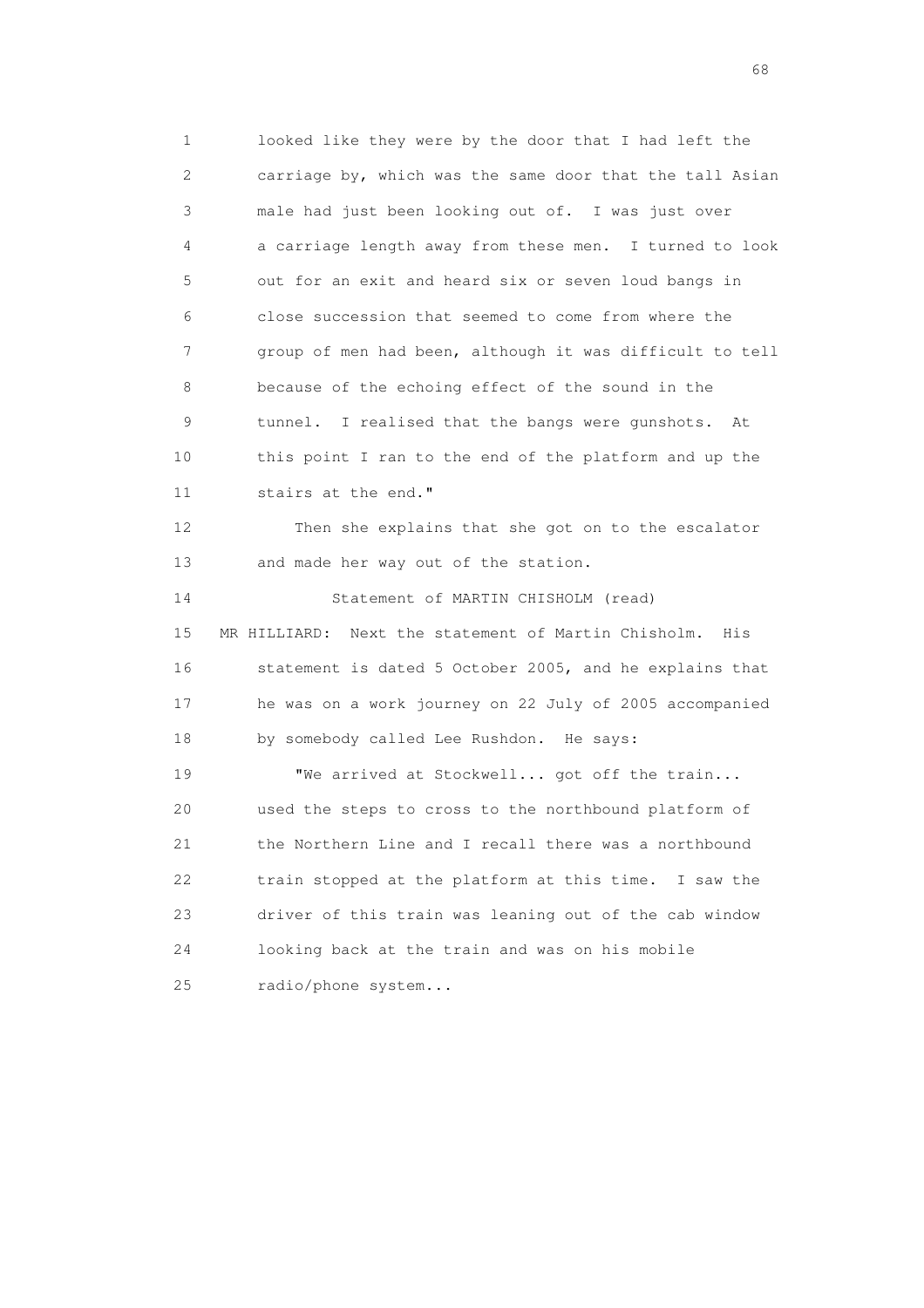1 "We walked along the platform towards the first 2 entranceway which connects this platform to the main 3 lower concourse and then towards where the Victoria Line 4 northbound platform is located. As we walked past the 5 stationary northbound Northern Line train I saw that the 6 doors were open. I have today been shown by Ian Bennett 7 of the Independent Police Complaints Commission a plan 8 of the lower tube station area at Stockwell. I have 9 matched on to this plan the route I walked to a point 10 where I became aware of a commotion." 11 He says that that plan is exhibited as MC1. I think 12 we have that at documents 993, 994. He says: 13 "At the point where I first became aware of 14 a commotion I have written the number 1." 15 You can just make that out round about the middle of 16 the plan. 17 "I first heard someone shout, 'he's down here'. 18 This was a man's voice. Lee Rushdon and I swung round 19 and walked back to the main lower concourse area. 20 I have marked this position on the plan with the number 21 2. Opposite from where I stood across the lower 22 concourse I saw a man whose position I have marked on 23 the plan with the number 3. The man had his back 24 towards the wall and was facing towards the escalators 25 off to my left and his right."

entral de la construction de la construction de la construction de la construction de la construction de la co<br>1990 : la construction de la construction de la construction de la construction de la construction de la const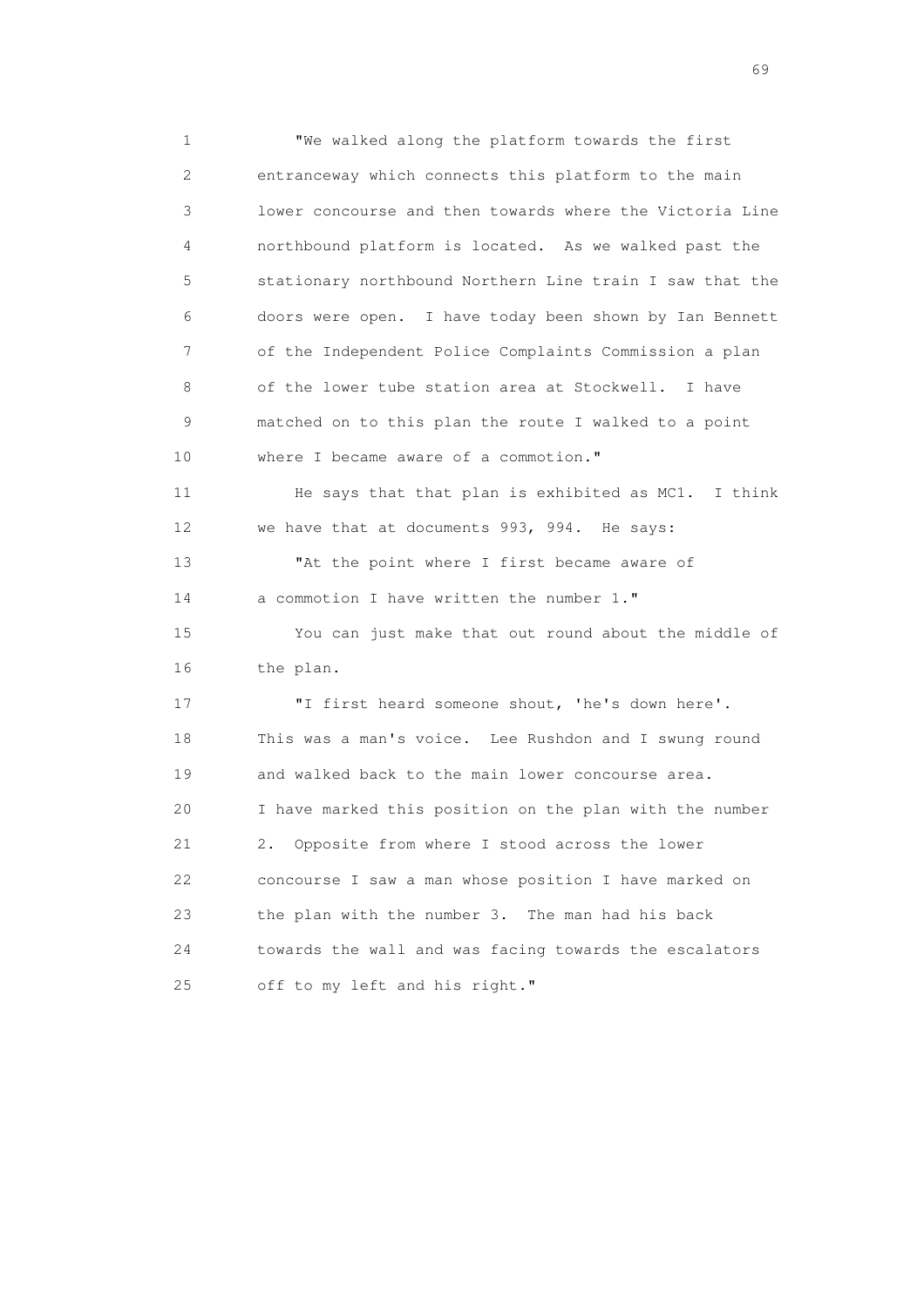1 You can see those marked up towards the right. 2 "I believe this man carried a rucksack on his back. 3 I cannot say whether it was made of canvass or fabric 4 but it looked old-fashioned. I remember that he wore 5 a blue coloured cagoule jacket. I would say that the 6 man was early 40s and my first impression was that he 7 was a tourist... Almost immediately a second man 8 appeared to my left from out of view on the direction of 9 the escalators. He stood in the centre of the lower 10 concourse near to the man I have described with the 11 rucksack (number 3). The second man was in civilian 12 clothing I do not recall what he wore but saw that he 13 carried what looked like a large radio of some sort. So 14 large it was like he needed both hands to carry it. It 15 was like a big box like object which may have had 16 handles. It was either black or green, probably black. 17 A conversation occurred between the two men. The first 18 one with the rucksack said to the other with the radio 19 type device 'he's just down there' pointing towards the 20 walk through on to the northbound Northern Line. In 21 fact the one I had earlier exited and immediately next 22 to where the man with the rucksack was stood. These two 23 men then walked forward to the beginning of that walk 24 through and the man holding the radio type device then, 25 [said] 'get out, there is a bomb'. I was a bit shocked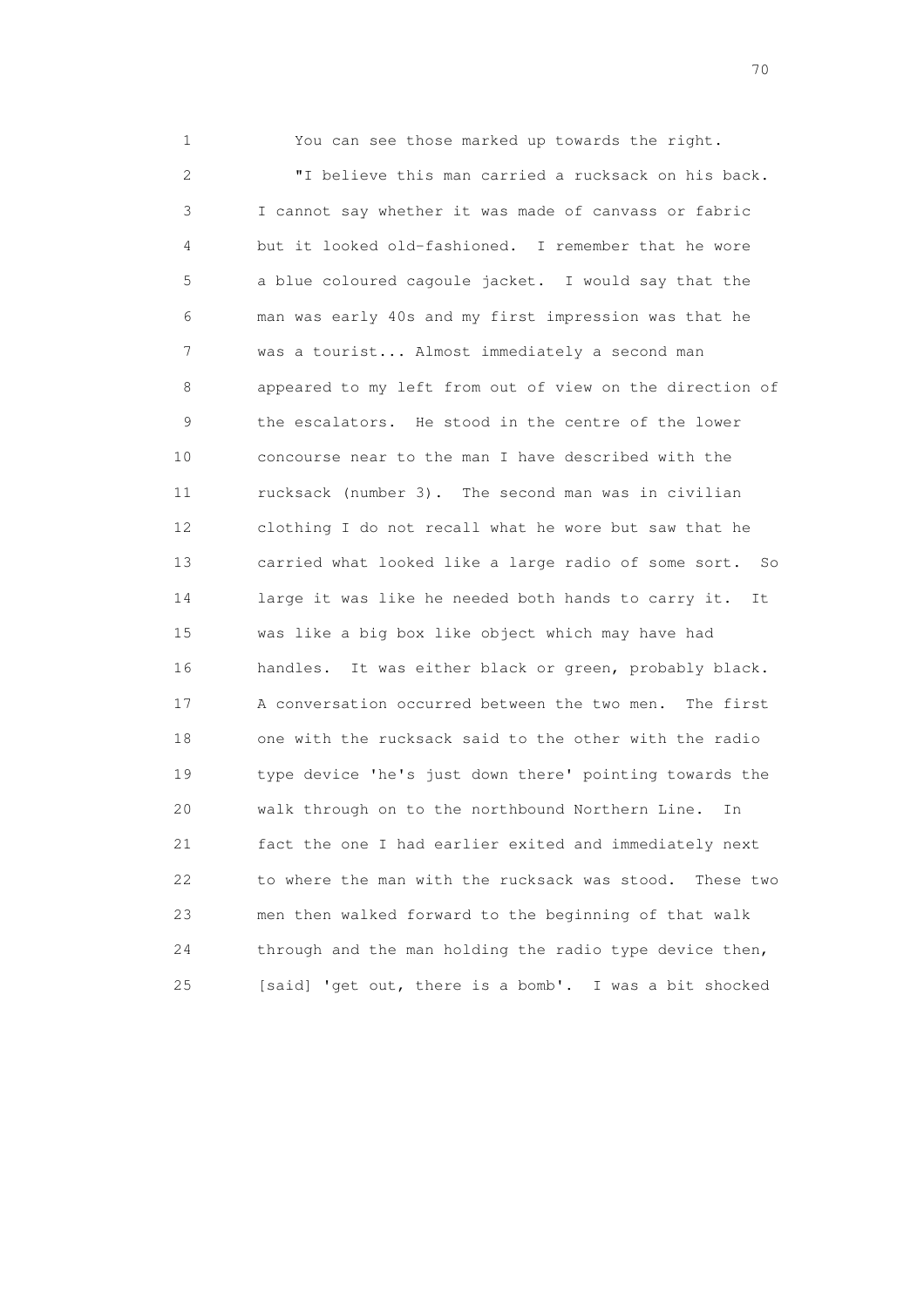1 and disoriented by this as I was just passing through 2 this tube station and as I and Lee Rushdon made off 3 towards the direction of the escalators immediately... 4 further men appeared from around the bend in the 5 concourse from that direction. The first of these two 6 men who I have marked his position on the plan as number 7 5 was carrying a black machine gun with a magazine 8 coming out of the bottom. He wore a patterned T-shirt 9 and a belt with pouches on... I do not recall him 10 wearing anything on his head. The second of these men 11 who appeared from the direction of the escalators was 12 carrying a pistol. Both the pistol and the machine gun 13 were pointed out by the men carrying them. They were 14 not by their sides and it looked quite aggressive. What 15 I mean by this is it was like they were moving in 16 formation, protecting each other and covering the area 17 in front of them past the man with the radio type device 18 to his right. As the man with the machine gun moved 19 forward to follow the first two men (rucksack and radio 20 man) he shouted 'get the fuck out, there is a bomb'. At 21 this point, Lee Rushdon and I ran towards the 22 escalators. The last sight I have of the four men 23 described was as they made towards the through way to 24 the northbound Northern Line platform. Lee and 25 I reached the bottom of escalators, I heard a male voice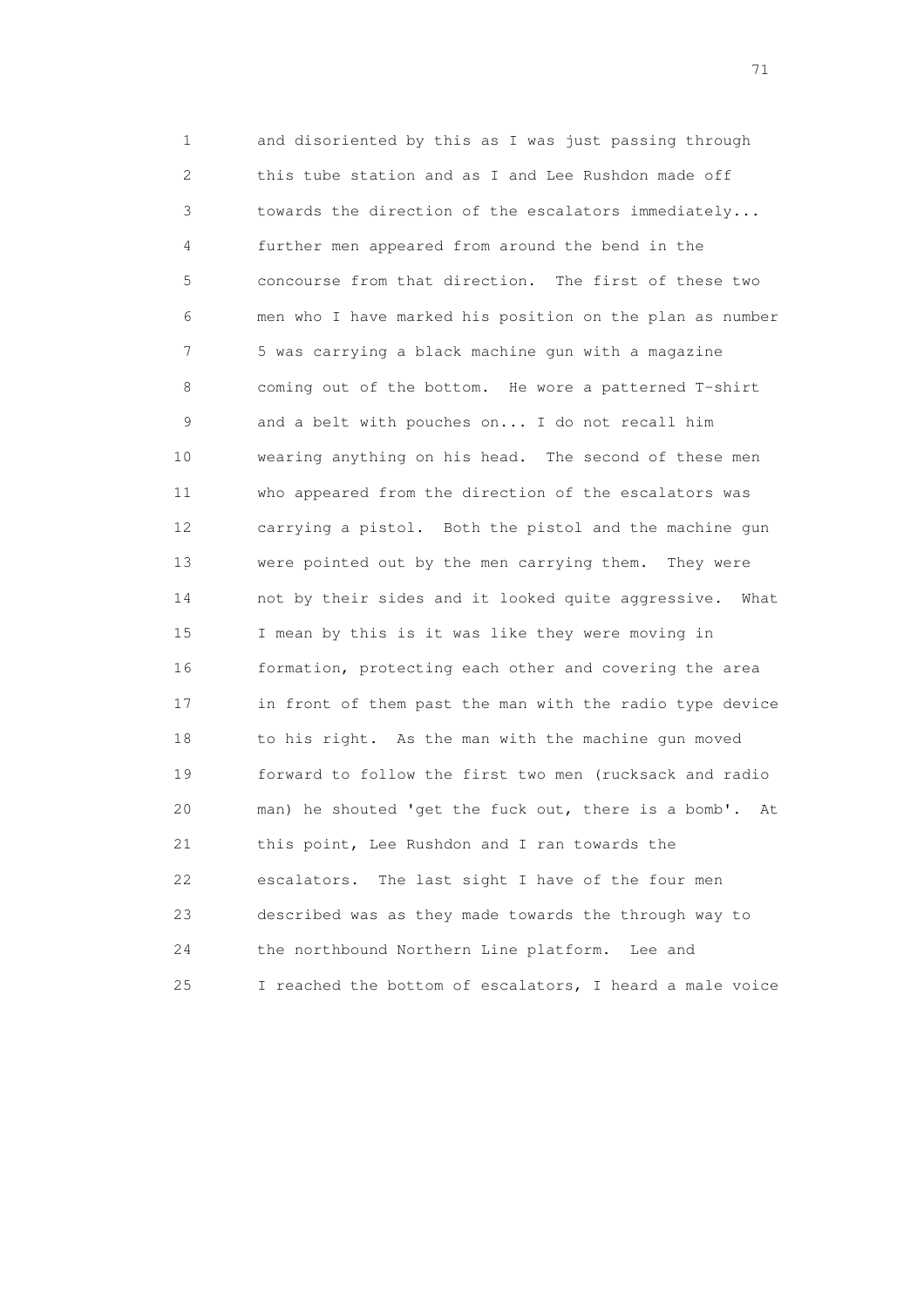1 shout, 'stop' followed quickly by someone, I am not sure 2 if it was the same voice, shouting 'get down'. As I got 3 on to the upwards escalator running, I heard a burst of 4 gunfire. I felt the vibration of other people running. 5 The sound of the gunfire was from within the lower area. 6 To me the gunfire sounded like a continuous burst of 7 about ten shots but because the sound was reverberating 8 around the tube station I could not tell what the 9 definite sound was. I heard some screams from behind 10 and general noise from people. Lee was in front of me 11 on the escalator... As I looked back, I saw people at 12 the bottom of the escalators some were following us up 13 others were trying to get up using the down escalator 14 who shouted to us to stop it moving when we reached the 15 top so they could use it to get up. When we reached the 16 top Lee did push the button to stop the escalator. At 17 the top I recall seeing a policeman and a rail worker... 18 the policeman was in uniform wearing a helmet..." 19 Then he explains that they left the station. 20 Statement of DANIEL COPELAND (read) 21 MR HOUGH: The next statement is of Daniel Copeland and is 22 at page 569. This is a statement dated 23 16 September 2005. Again it may assist if we have 24 tab 35 of the jury bundle on screen first. Mr Copeland 25 is just being highlighted at the moment, central part of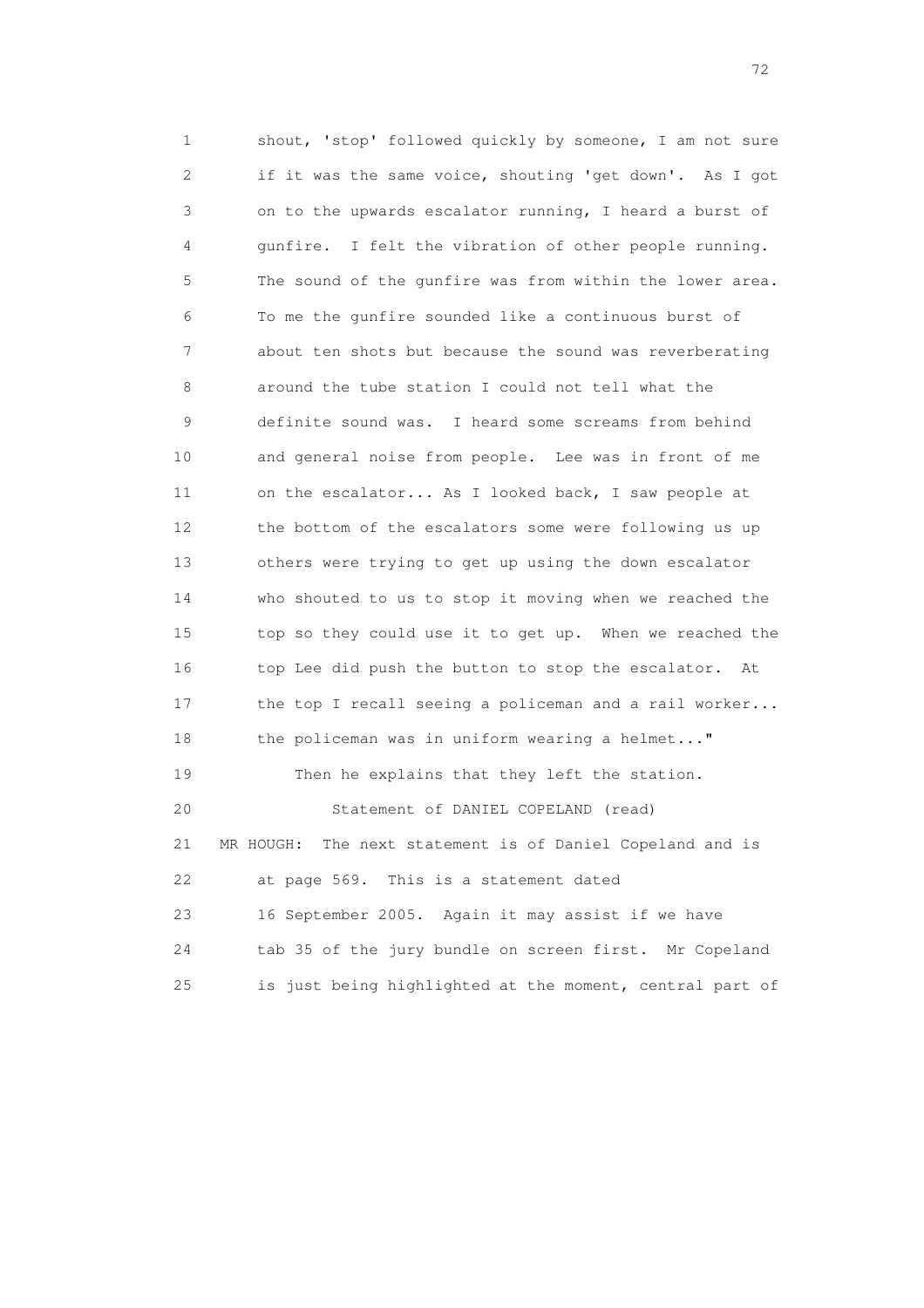1 the screen at the bottom.

 2 Mr Copeland says in his statement that he went to -- 3 started his journey at his local tube station, 4 Colliers Wood, and went from there on the tube to 5 Stockwell. He says: 6 "I was sitting on the train in the carriage where 7 the incident took place." 8 He now produces an exhibit as a carriage plan, and. 9 That is documents page 989. If we keep that on screen 10 as we go along. 11 He says: 12 The train wasn't packed to the gills; there were 13 people dotted about." 14 He says he noticed a woman sitting in the seat 15 marked 2 on the exhibit and that their bags "were on the 16 seat between us" and that he was in seat marked 1. 17 He describes the woman. He then says: 18 "There was also a man leaning at the point marked 3 19 on the exhibit..." 20 It's over on the right, he describes that man and 21 says: 22 "The train stopped at Stockwell and stayed at the 23 station, with the doors open, for an unusually long 24 time. It seemed like ages, but was probably about three 25 or four minutes. During this time, no announcements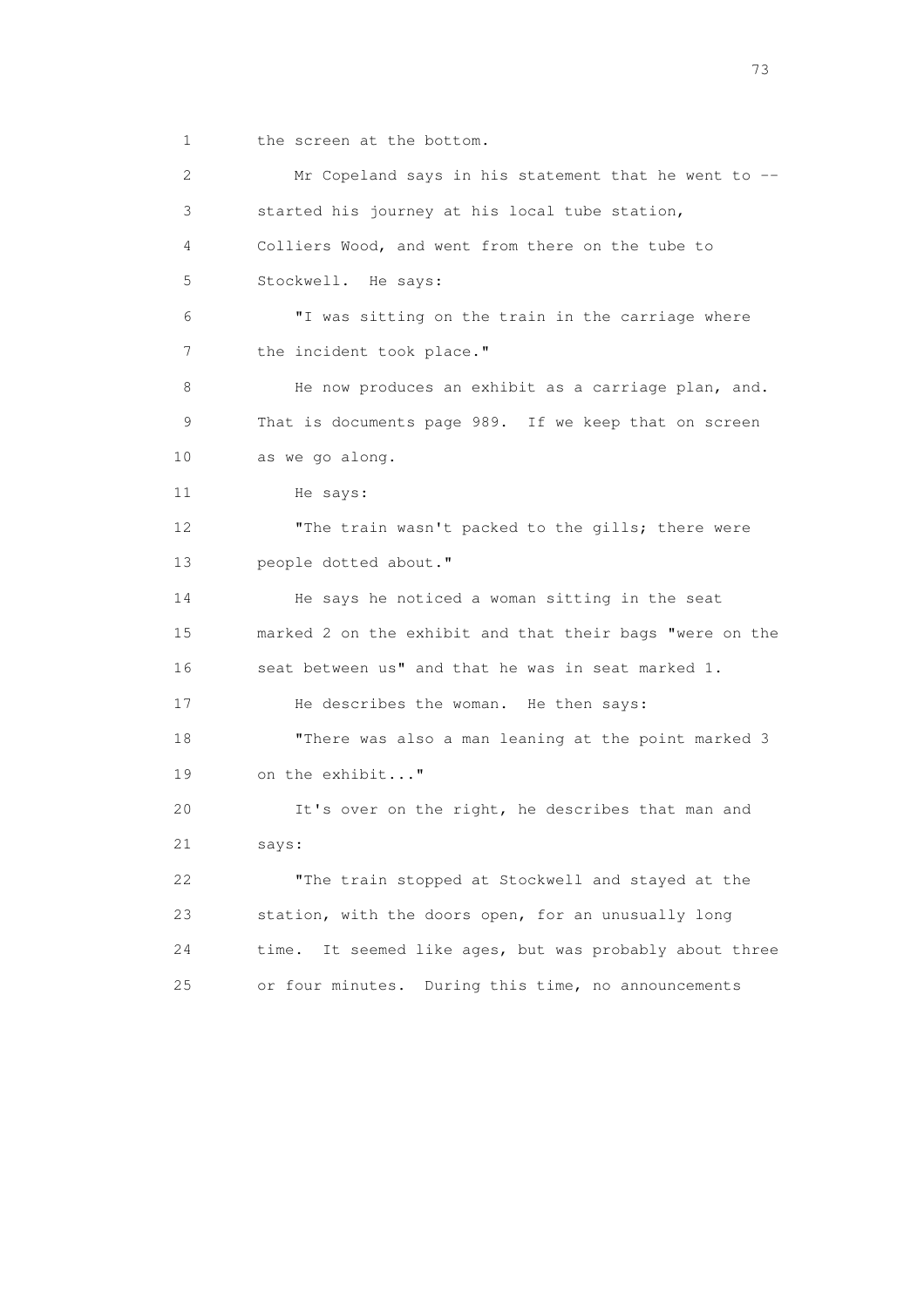1 were made. There wasn't really anyone moving about or 2 swapping seats... but I do remember that around ten more 3 people got on the carriage. By this time the carriage 4 was approximately 75 per cent full. People were pretty 5 much all sitting. I have read the papers since, and 6 questioned whether I saw anyone in a denim jacket. I do 7 have a vague feeling that I did, and that he was sitting 8 in one of the seats marked 5 or 6..."

 9 Those can be seen on the right, in the centre of 10 that row:

 11 "I cannot be sure that this has not been added to my 12 recollection by subsequent reports, though. I am sure 13 that there were definitely some people in those seats.

 14 "I was playing on my PSP games machine, when I heard 15 a lot of noise and shouting. It wasn't actually on the 16 platform, but on the concourse where the escalators are. 17 I could hear some shouting, so I pulled my headphones 18 out of my ears, to get a clearer indication of what was 19 going on. I could hear some sort of ruckus, but 20 couldn't make out what was being shouted, except for the 21 phrase 'get out of the way'. I got the impression that 22 the noise was being made by four or five men. I could 23 also hear murmuring from people on the train, and then 24 footsteps from outside the train; they gave me the 25 impression that someone was running extremely fast.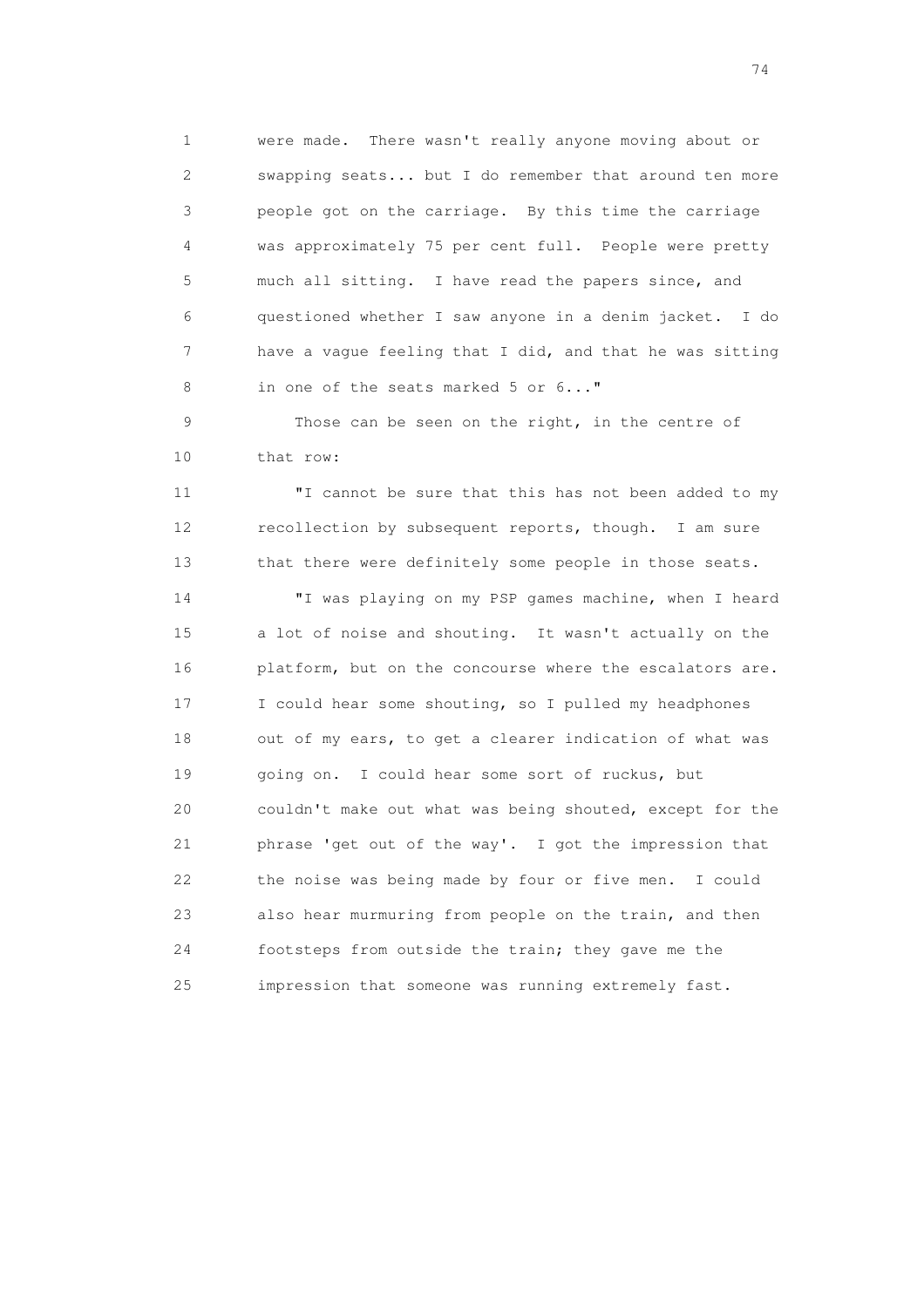1 I turned around to my left and I could see one man in 2 particular. He was white, in his early 30s, and looked 3 like a business type..." and was wearing a suit.

 4 "Pretty much everyone on the train was doing the 5 same -- looking behind them to see what was going on. 6 I didn't really see the people opposite me at that 7 stage, so Jean Charles de Menezes could have got on the 8 train then, and I wouldn't have noticed. The next 9 thing, immediately after I heard the noise, a guy jumped 10 on to the train through the door to my right, marked C 11 on exhibit..."

 12 We see that there marked again with a circle: 13 "At the time, I thought he was being pursued by the 14 people making the noise. He was white, and maybe in his 15 30s, possibly mid-30s. He was tall, over 6-foot, and of 16 skinny build. His hair must have been short because 17 I did not see it from beneath the cap. He was wearing 18 a blue fleece, a black baseball cap, trainers and 19 tracksuit bottoms, or something like that on his bottom 20 half -- loose trousers. I did not see him carrying 21 anything. He had no bag or rucksack and didn't seem to 22 pull anything from his pockets.

 23 "He kind of caught one of his feet on the step on to 24 the train, so it was almost as if he stumbled on to the 25 train; he looked like he lurched forward. He grabbed

na matsay na katalog as na kasang na mga 175 may 2008. Ang isang isang nagsang nagsang nagsang nagsang nagsang<br>Tagapang nagsang nagsang nagsang nagsang nagsang nagsang nagsang nagsang nagsang nagsang nagsang nagsang nagsa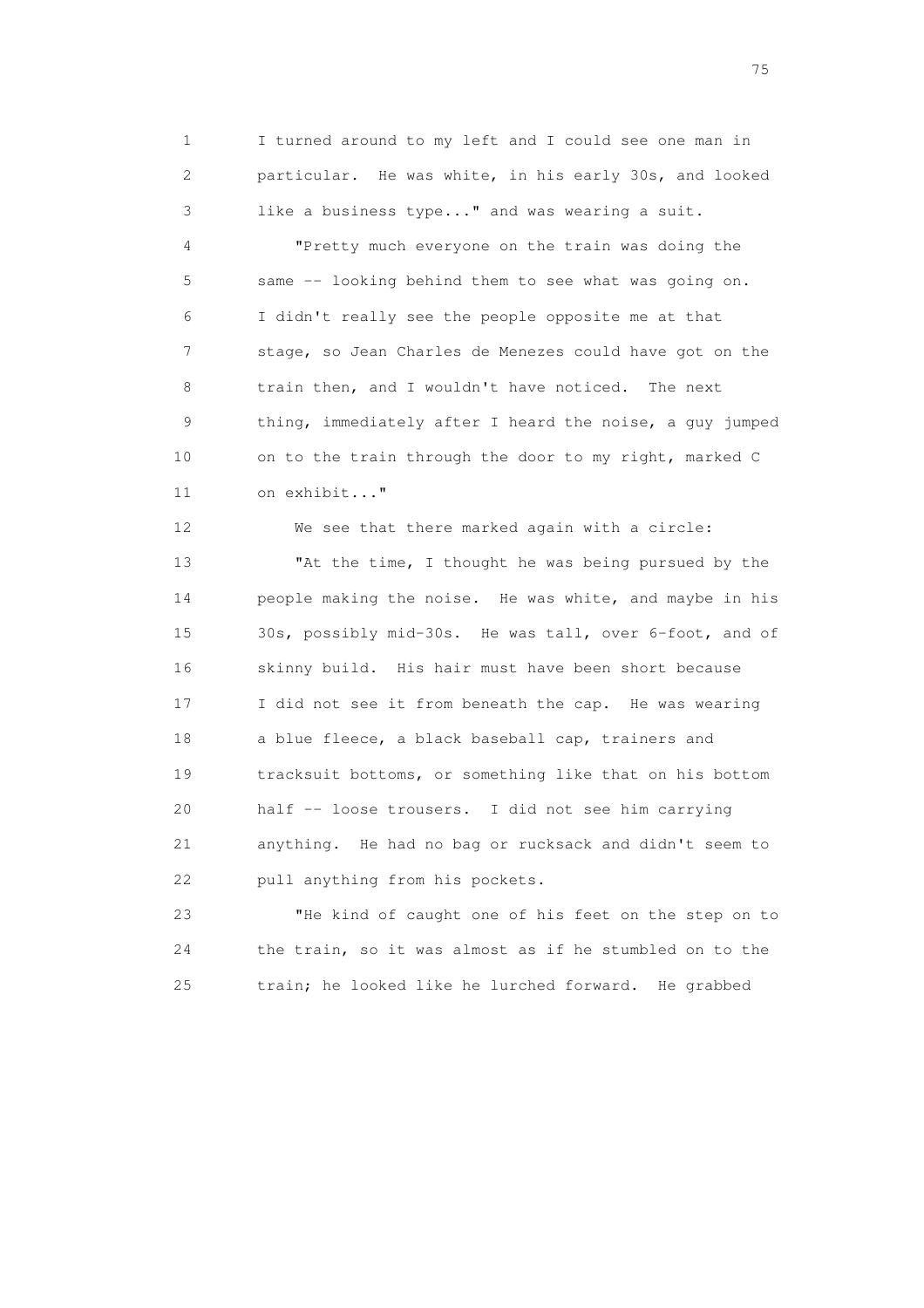1 the pole that is at point D..."

 2 You see that just to the left of the number 4. 3 "... and it looked as though he grabbed someone 4 else, with his right arm. He composed himself with his 5 left hand on the pole and then grabbed out with his 6 right hand. He really smacked into the pole with 7 a great deal of force. I thought that if anyone is 8 sitting in the seat next to the pole [marked 4 on the 9 plan] they would have got it as well, but I can't say 10 with any certainty whether anyone was sitting there. 11 (I didn't really spend any time that day staring at 12 people; I think that everybody was avoiding eye contact, 13 as they were more interested in what people were 14 carrying.) Suddenly, there was panic, and everyone was 15 screaming, as everyone was unnerved by the events of the 16 previous day. In the days after, I read something about 17 someone shouting 'He's here. He's here.' I do remember 18 that very distinctly. It didn't register at the time, 19 but, thinking about it, that was shouted out. I think 20 that's pretty much what set off the panic, more than 21 anything else. It may have been the man who ran on the 22 train and tripped that said that, but if he did, that 23 was all that I heard him say. I am not sure if I heard 24 it before or after the man ran on to the train. 25 "Next, a man poked his head through the door on my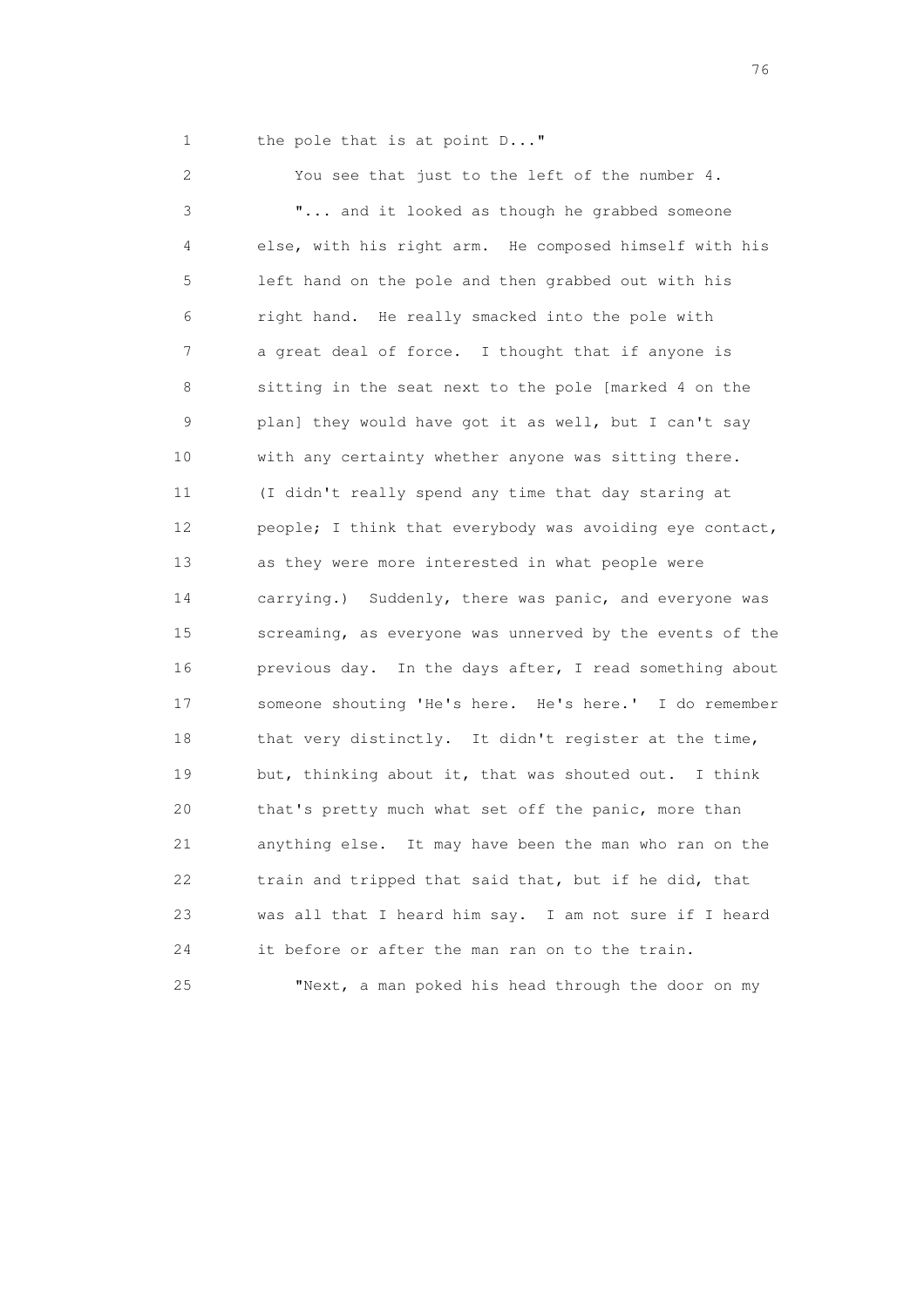1 left [marked B on the plan]..."

 2 Again we see letter B circled, double doors further 3 off to the left.

 4 "He was wearing a light brown leather jacket and 5 a white shirt. I didn't see his bottom half. He was 6 black, with a shaved head and a moustache. He was in 7 his 30s ... At the time I didn't know who he was -- he 8 could have been a passerby, or a member of the public. 9 After the event, I assume he was a copper, because only 10 someone who was getting paid for it would get on the 11 train and take charge of the situation.

 12 "The man shouted 'get down, get down'. Everybody on 13 the train presumed that he was referring to them (as we 14 all thought it was a bomb) so it got even more panicky, 15 with a lot more noise. All the passengers followed the 16 instruction. I crouched over in my seat, leaning to my 17 left (over where the fold-up seats are), turning away 18 from what was happening on my right. The woman to my 19 right was leaning to her left, too, over the seat on 20 which our bags were placed. My initial thought was that 21 the man who had jumped on the train was a terrorist with 22 a bomb. I thought that something was going to explode. 23 I then heard two loud bangs whilst still in my seat. My 24 first reaction was 'Jesus Christ! What was that?' 25 I then thought it was a detonator that had been exploded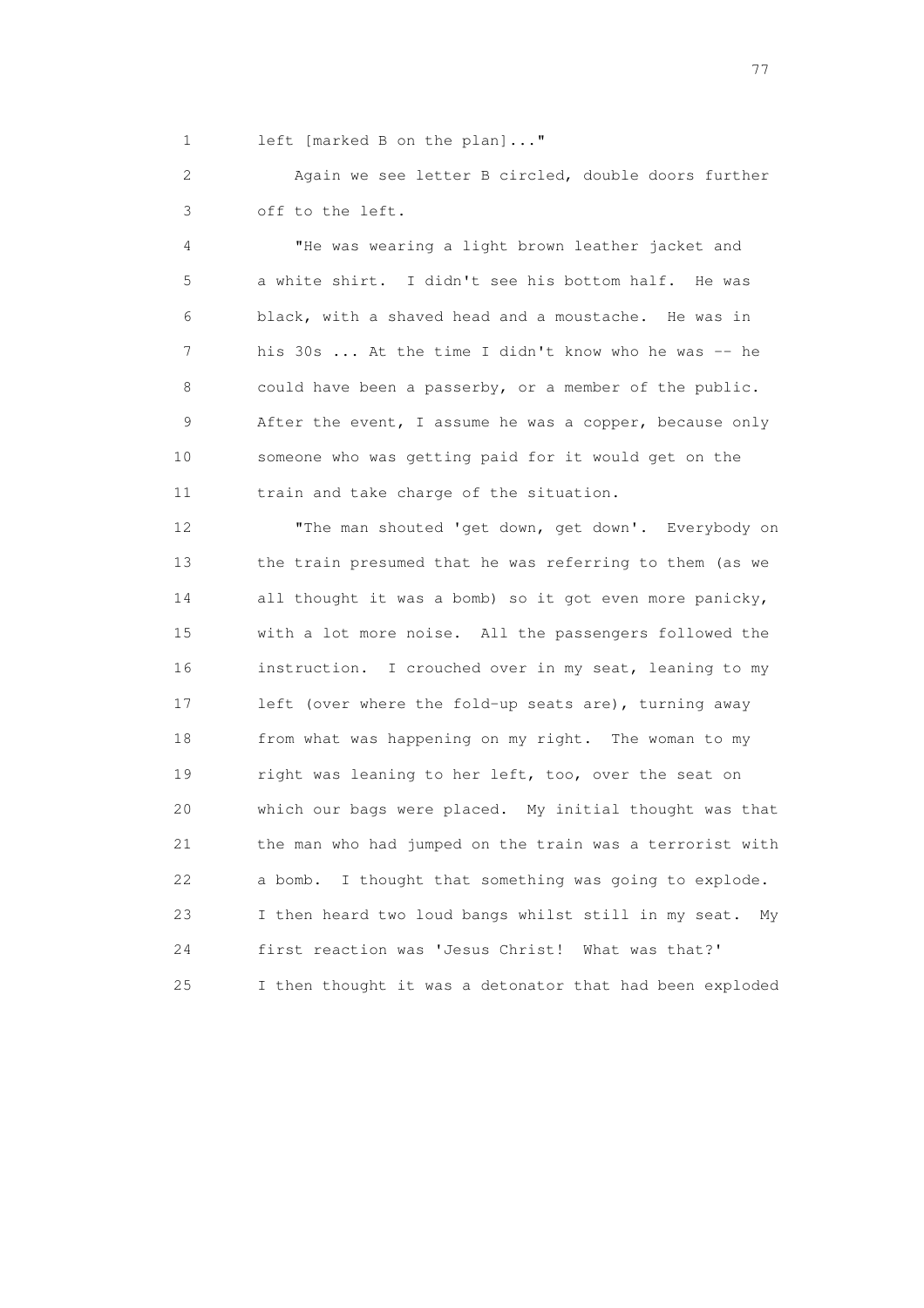1 by the guy who had jumped on to the train. The bangs 2 weren't very loud, and did not sound what I would 3 imagine gunfire to sound like (though I wouldn't really 4 know what real gunfire sounds like). It is what 5 I imagine silenced gunfire would sound like -- they were 6 dull bangs. The two bangs were in very quick 7 succession, and seemed to come from just outside the 8 door to my right.

 9 "I remember kind of jumping up in reaction to it, 10 wondering what it was. I think most people on the train 11 reacted that way as well. There was then more screaming 12 and people were frozen there for up to four seconds. 13 Then, the man in the brown leather jacket launched 14 himself back onto the train and said 'right, everybody 15 off'. That was what we did. I was up on my feet in 16 seconds, and not really conscious of the other people 17 around me; I don't remember where the black guy was as 18 I was getting off the train. All I could think of was 19 getting off that train.

 20 "I tried to pack my stuff into my bag; my PSP was in 21 my hand and I shoved it in as quickly as possible. 22 I remember another two bangs (in quick succession) as I 23 was getting off the train, as I was putting my foot on 24 the platform. At that time, I looked to my right. 25 I could see other people in other carriages stood up

na na matsayang mga kasang mga kalendaryon ng mga kasang mga kasang mga kasang mga kasang mga kasang mga kasan<br>Mga kasang mga kasang mga kasang mga kasang mga kasang mga kasang mga kasang mga kasang mga kasang mga kasang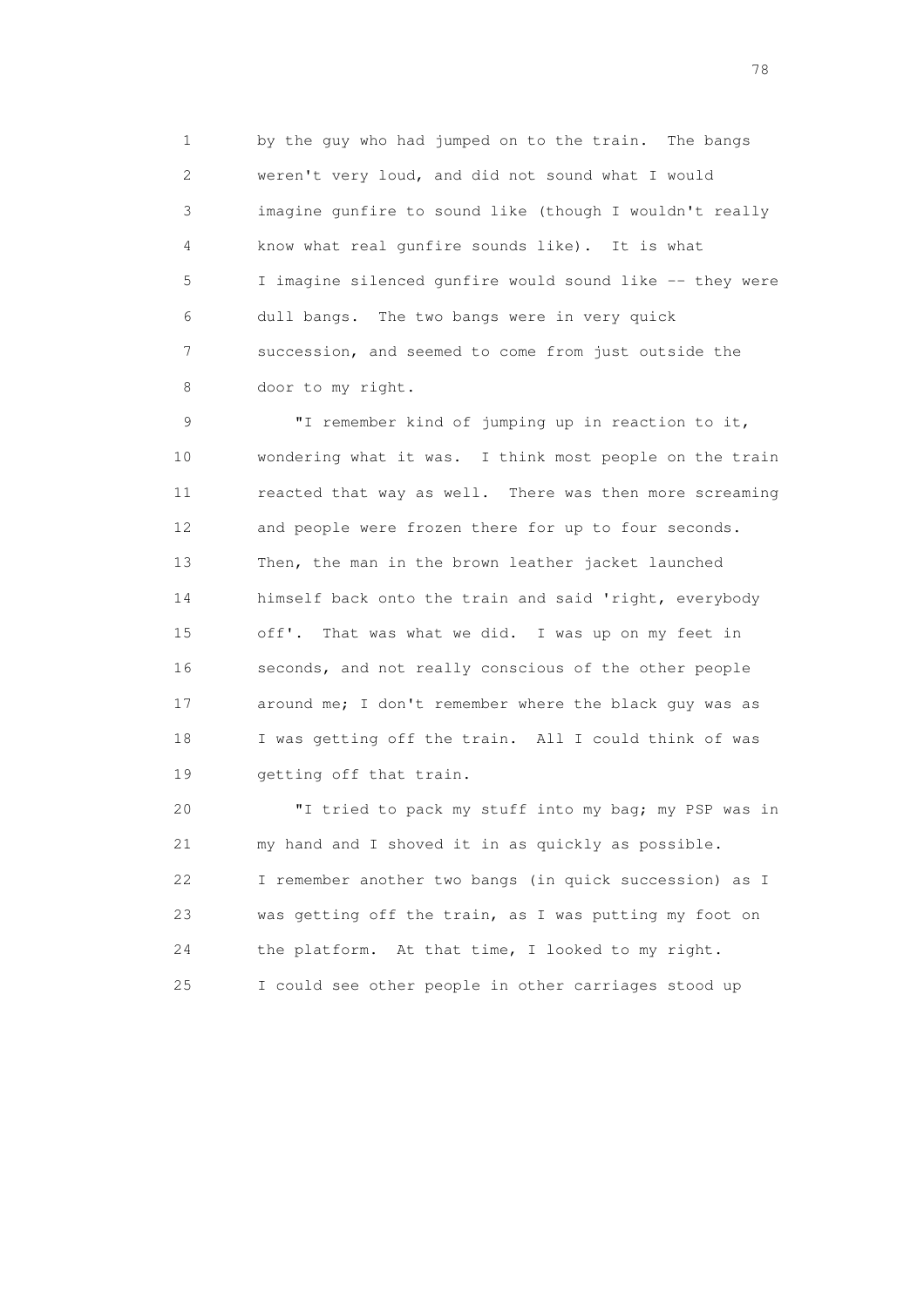1 wondering what was going on. Also there were people 2 milling about on the platform wondering what was going 3 on.

> 4 "In terms of timings of the events described above, 5 I recall that the first man jumped on; then, two seconds 6 later, the black guy poked his head on to say 'get 7 down'; then a couple of seconds after that there was 8 a couple of bangs; then about four seconds after that 9 the black guy told everyone to get off, which I did 10 immediately; and, almost straightaway heard another 11 couple of bangs. At no time did I see anything that 12 made me think that shots had been fired: I did not see 13 any guns at that stage, and didn't smell any gun smoke.

 14 "I remember seeing a guy who I think now must have 15 been SO19 or someone like that. He was white, big, 16 burly and stocky. He looked like a hard case. He had 17 blond hair, he was 35ish -- mid-30s. He was wearing 18 a dark T-shirt and jacket. He had a stub handled MP5 19 ... held across his body, on a strap, underneath his 20 jacket. He was trying to conceal it, but not doing 21 a very good job. I now produce exhibit ... " 22 The station plan which is documents page 990. 23 "The man was standing in the middle tunnel leading 24 from the platform to the concourse, at the point marked 25 1 on that exhibit."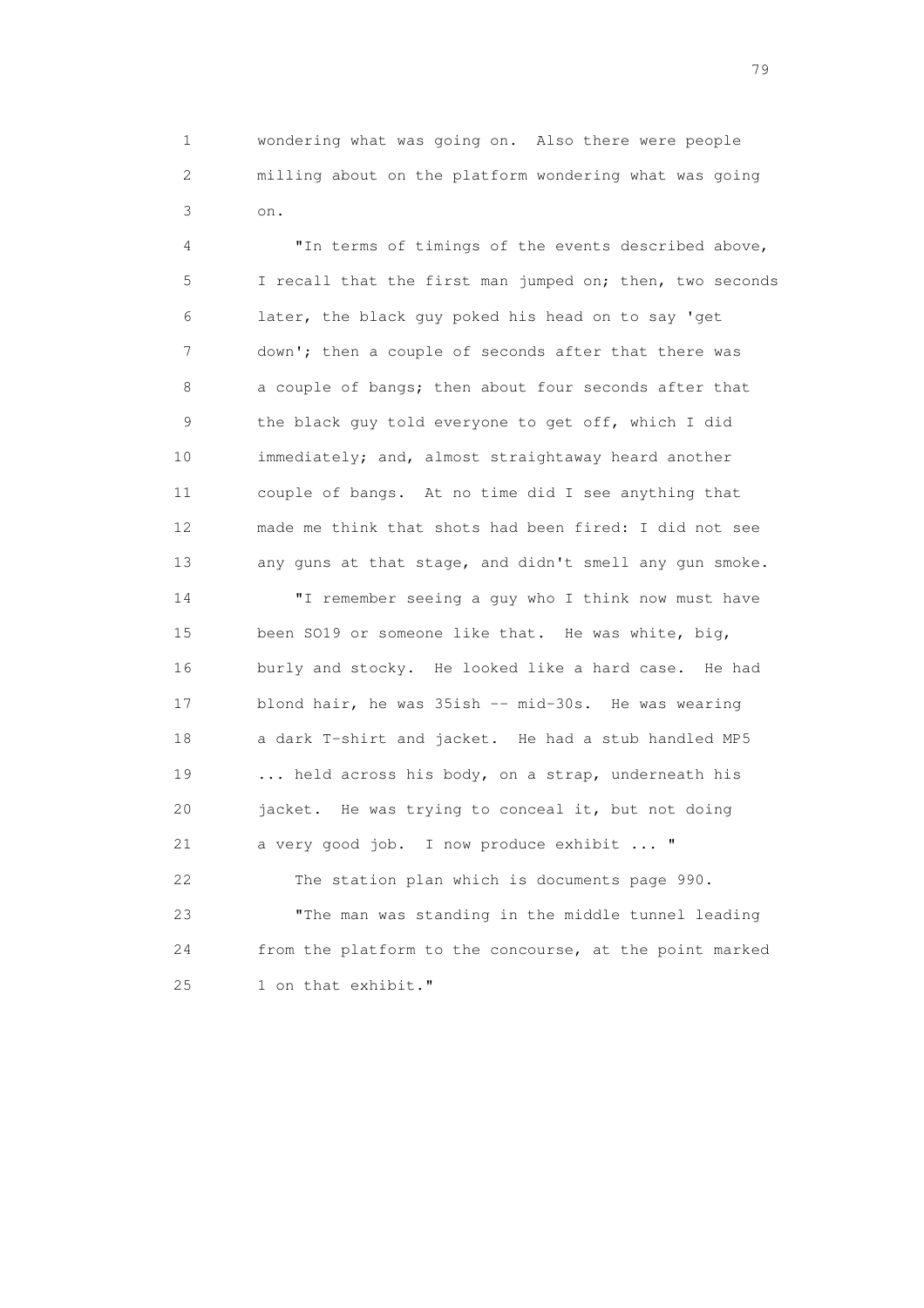1 You see 1 roughly in the middle there. 2 "This point was almost directly opposite the door 3 through which the guy in the blue fleece came through. 4 "I remember dropping a PSP film in the station at 5 point 2 ... At first, I began to turn to retrieve it, 6 but then thought I would not bother. 7 "After that it was just a case of getting out of the 8 station as quickly as possible." 9 Then he describes running away. He said: 10 "I ran up the stairs. I don't remember hearing 11 anything as I was running; it was weird, almost like my 12 ears were blocked (but it wasn't as though the bangs 13 were so loud that they messed up my hearing)." 14 I don't propose to read any more of his statement 15 unless others wish me to. 16 Statement of MARK NAPIER (read) 17 MR HOUGH: The next statement is of Mark Napier, page 591. 18 The date of this statement is 20 December 2005. 19 Mr Napier describes leaving his home in Brixton and 20 joining the Northern Line. He says that he thinks it 21 was the fifth carriage on the northbound Northern Line 22 he got on. He says there were not that many people on 23 his carriage, maybe 15 or 20. He describes joining at 24 Stockwell station, and produces a plan of Stockwell 25 station which is page D997.

entration of the state of the state of the state of the state of the state of the state of the state of the state of the state of the state of the state of the state of the state of the state of the state of the state of t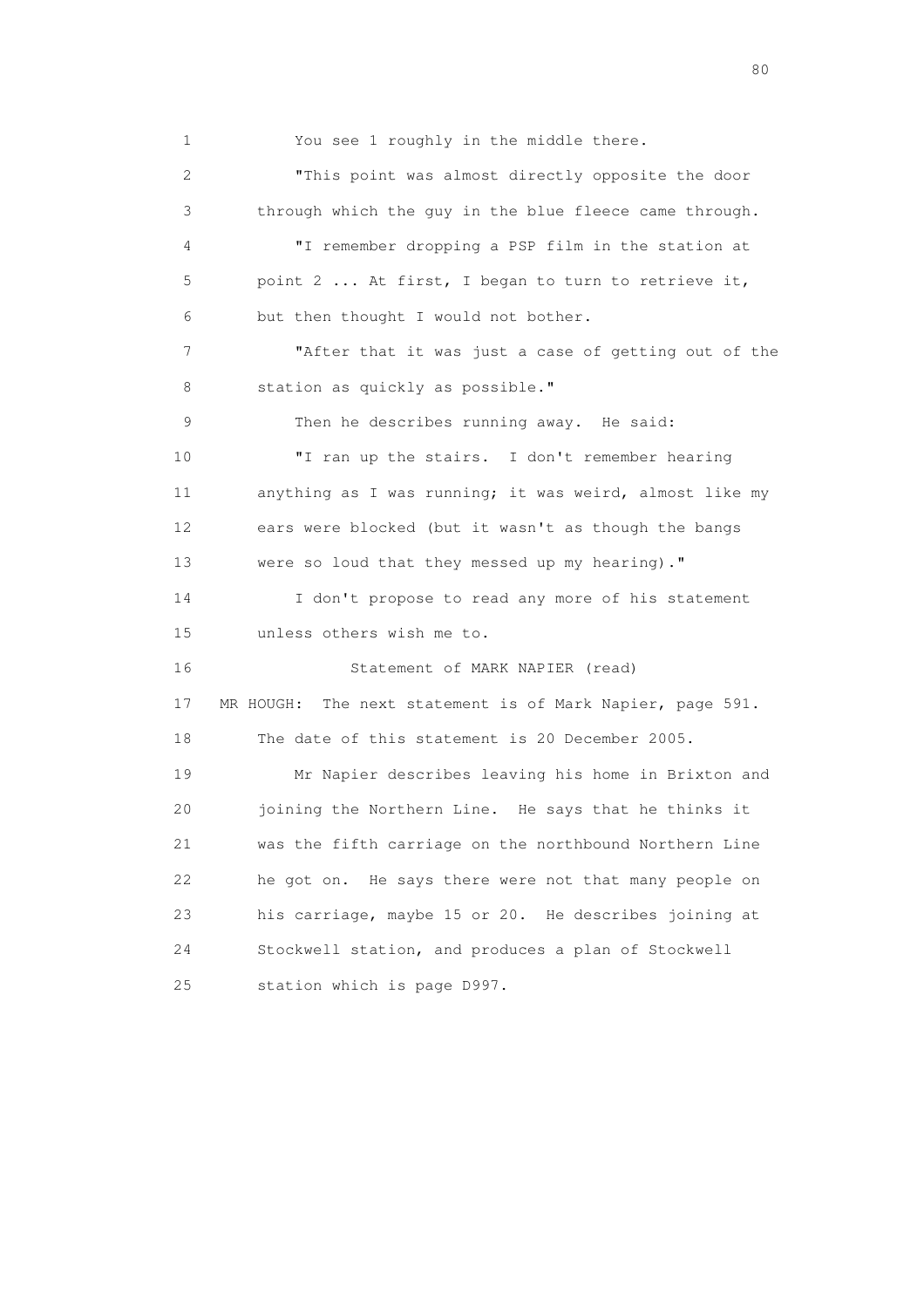1 You can read there "my route from Northern Line to 2 Victoria Line post-incident" and then his route "from 3 Victoria Line to Northern Line pre-incident". 4 Then he says this about what happened at Stockwell: 5 "I heard the 'pip pip pip' sound that indicates 6 a green signal and that the doors are about to close, 7 but they did not move at all. During that time some 8 people came from a second northbound Victoria Line 9 train, and got on my train. I played with my new phone 10 for a bit, as I wanted to work out how to take video ... 11 I was keen for the train to leave. Eventually, I leant 12 out of the train to see what was happening; I saw two 13 men and shouted to them. I used words like 'hey, when's 14 the train going to go?' I noticed that they were either 15 the point marked 1 and 2 on [the plan]."

 16 You see numbers 1 and 2 just either side of the 17 words "platform 2".

18 "They appeared to be crouching slightly, as if they 19 were peering around the corner into the tunnel that 20 leads from the northbound Northern Line platform to the 21 concourse at the bottom of the escalator. They were 22 concentrating intently, and looked furtive, almost as if 23 they were trying to conceal their presence: I thought 24 their behaviour was suspicious. One of the men ... gave 25 me a look that told me that they had acknowledged me,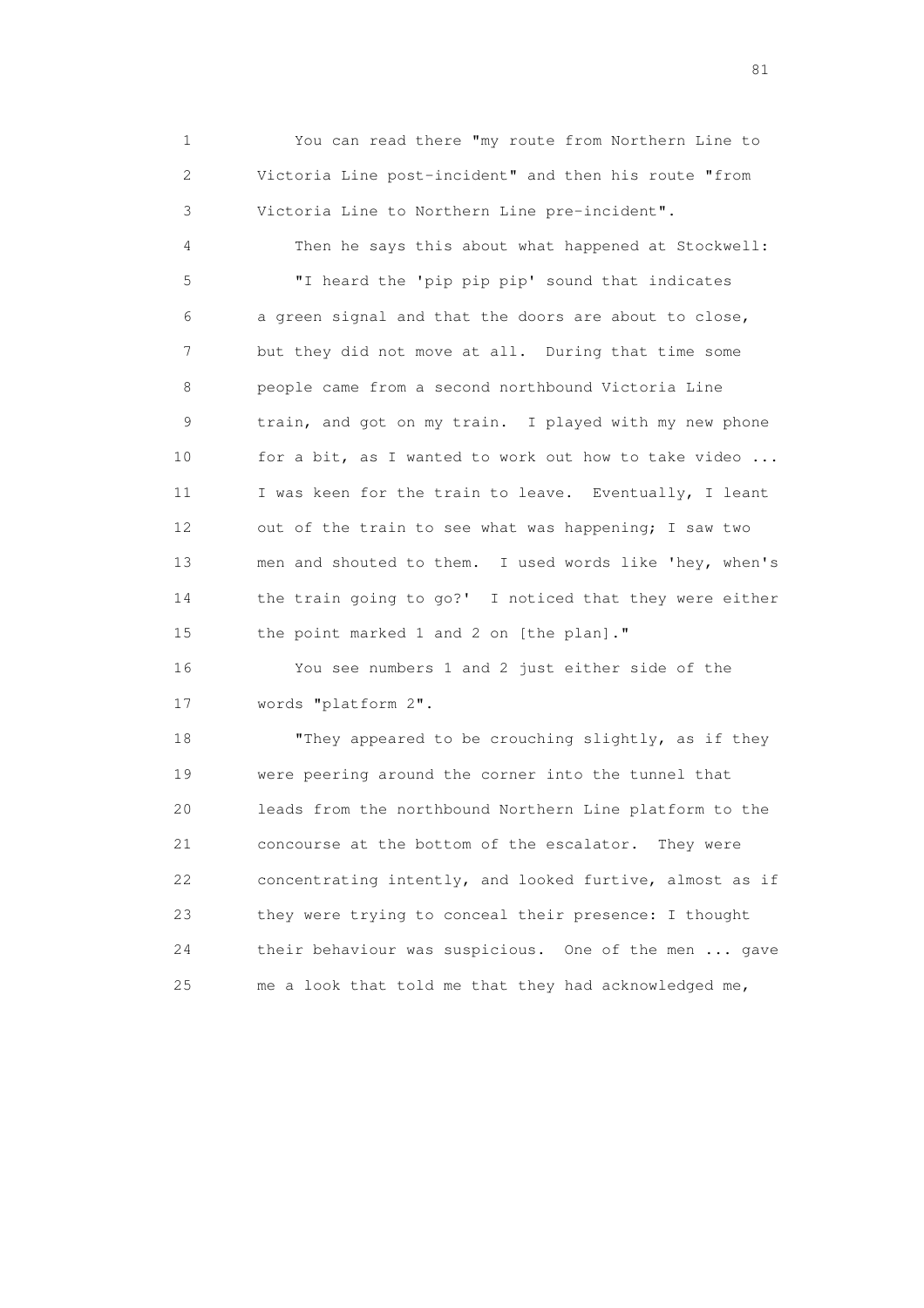1 but that they would not be swayed from what they were 2 doing ... One had ginger hair that was short but not 3 cropped ... He was a white male of about 5 feet 4 inches 4 tall, and plumper than average. His clothing looked 5 baggy and oversized. The other was also a white male. 6 He was taller and had dark hair.

7 Their uniforms looked like combat stuff; they were 8 thick liner or cotton, and consisted of black trousers, 9 and a black, long sleeved tunic like a SWAT team would 10 wear. I did not see them holding anything, but they 11 looked as though they might be concealing something, 12 especially as the way one of them was holding his right 13 arm. The men wore flat hats (like those postmen wear) 14 with an orange piece in the middle at the front, as if a 15 cap badge should be mounted to it. They had nothing 16 written on their backs or any other form of ID. I would 17 recognise either of the uniforms again if shown them.

 18 "I got back in the train, then, about 30 seconds or 19 so later, got out again, standing with one foot on the 20 carriage and one on the platform at which time I spoke 21 again. This time it was more of a sort of general 22 exclamation, such as 'for God's sake!'

 23 "When I got back in, I immediately heard seven shots 24 that sounded as if they were coming from the carriage in 25 front of me (which I assumed was the fourth carriage).

experience of the state of the state of the state of the state of the state of the state of the state of the s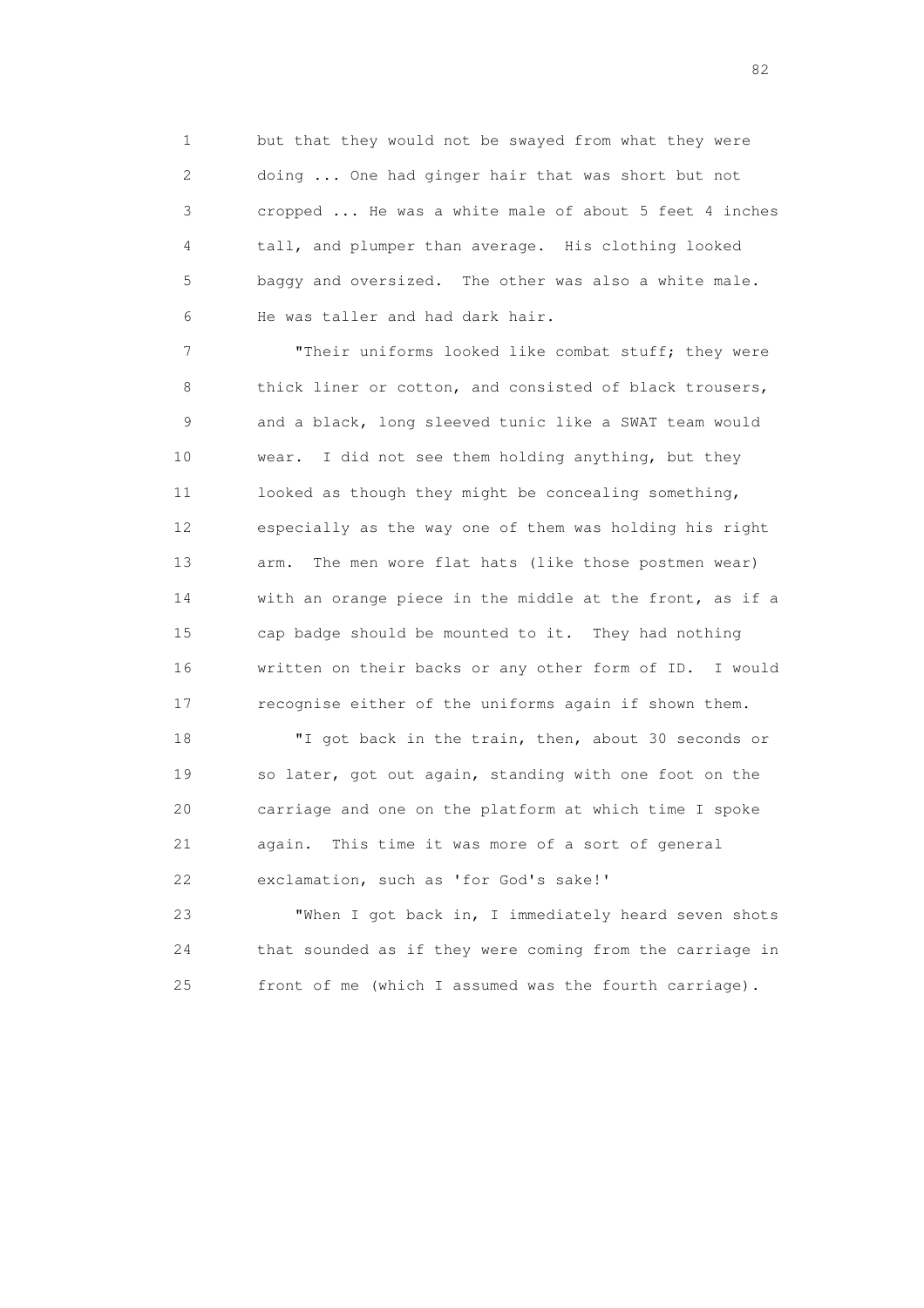1 They made what would describe as a 'spud gun' sound -- 2 like a 'pop gun' with a whoosh sound; I think it was 3 a silenced gun. They were quieter than someone 4 coughing. The shots were irregular but not far from 5 being regular. They could have come from one gun, but 6 I couldn't say for sure, although all the sounds came 7 from the same area. The shots were spread out over 8 about one and a half to two seconds. 9 "As the shots sounded, all those in their carriage 10 ran out; there was a hell of a panic. Certainly 11 everyone was on their feet by the second shot." 12 Then he describes people exiting the train. I won't 13 read more than that unless it's wanted. 14 Statement of TERRI GODLY (read) 15 MR HOUGH: Then the final statement of a civilian witness to 16 read is the statement of Terri Godly. That's dated 17 22 July 2005 and is at page 598. Terri Godly says: 18 "I then got on a number 2 bus towards Marble Arch 19 [from Brixton] but I saw that Stockwell tube was open so 20 I got off the bus. When I got on to the tube I saw that 21 there were delays on the Victoria Line. I took the 22 left-hand escalator down to the northbound Northern Line 23 platform, which is on the left. I stopped as soon as 24 I got on to the platform. I believe a train had just

25 pulled in. I remember thinking 'that was lucky' because

experience of the contract of the contract of the contract of the contract of the contract of the contract of the contract of the contract of the contract of the contract of the contract of the contract of the contract of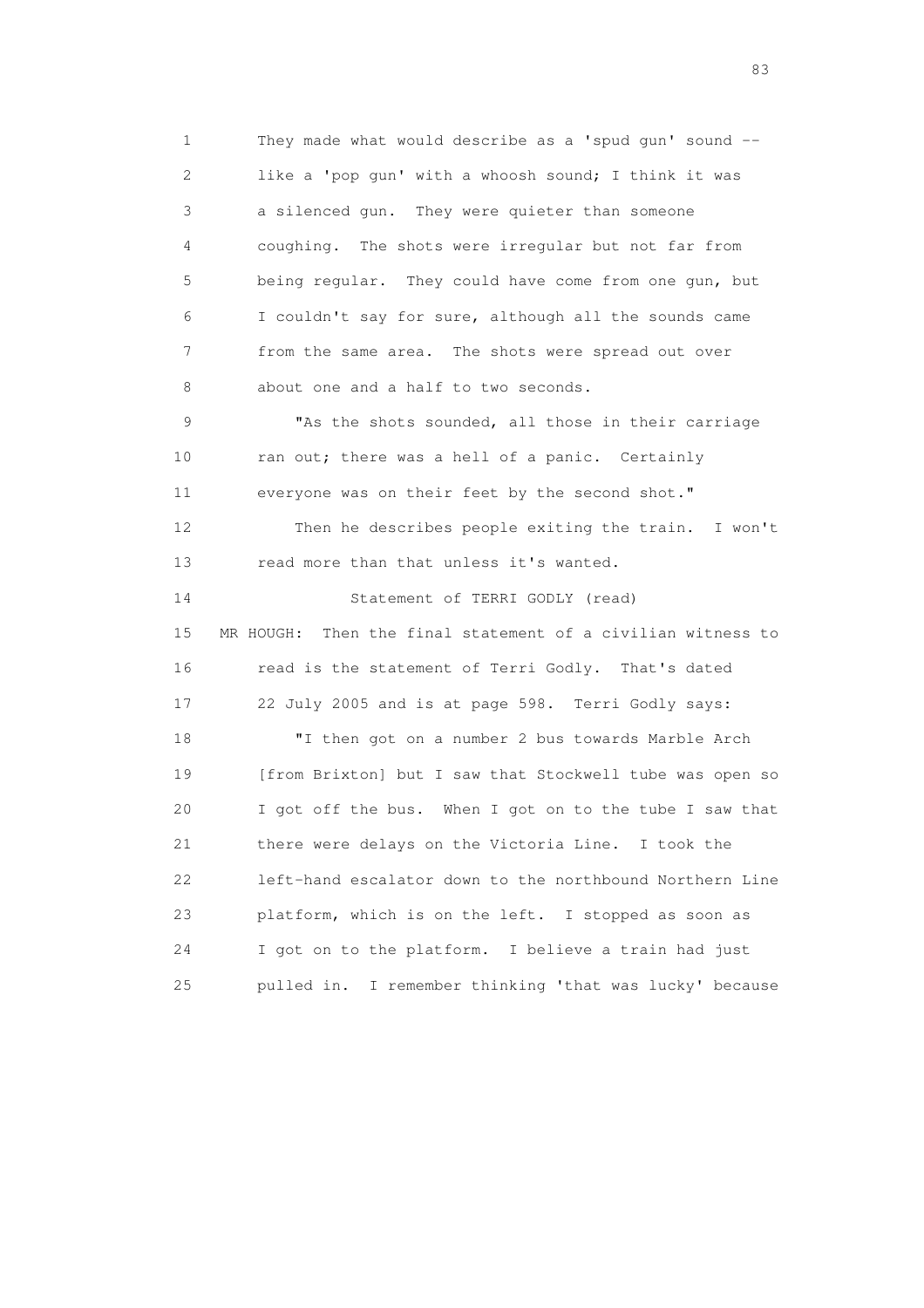1 of all the delays. I then heard shouting, which 2 I couldn't distinguish. We were all looking around. 3 Three or four white men ran on to the platform from the 4 same direction I had come from. I had entered the 5 platform from the first available entrance at the bottom 6 of the escalator. These men were shouting. They were 7 all shouting different things like 'get out, get out', 8 'run', 'get up the stairs'. I knew at this point 9 something serious was happening. I had seen one of the 10 men had a gun shoulder holster on. They had 11 walkie-talkies and I heard someone shout 'armed police!' 12 Everything I heard was designed for getting people out 13 of the way. I heard someone saying 'he's on the tube, 14 he's on the tube'. The person who said this was a white 15 male quite tall. He could have been a civilian or 16 a plain clothes policeman. He indicated that 'he was on 17 the tube at the platform'. I had no idea who they were 18 talking about.

 19 "I do remember that as I was going to get on the 20 train the doors were open. They were double doors. 21 These doors were directly opposite where I had entered 22 the platform. It was probably the first carriage as 23 I was at the end of the platform. I don't know whether 24 this was at the front or the back of the train, as 25 I don't normally use this station. I remember seeing an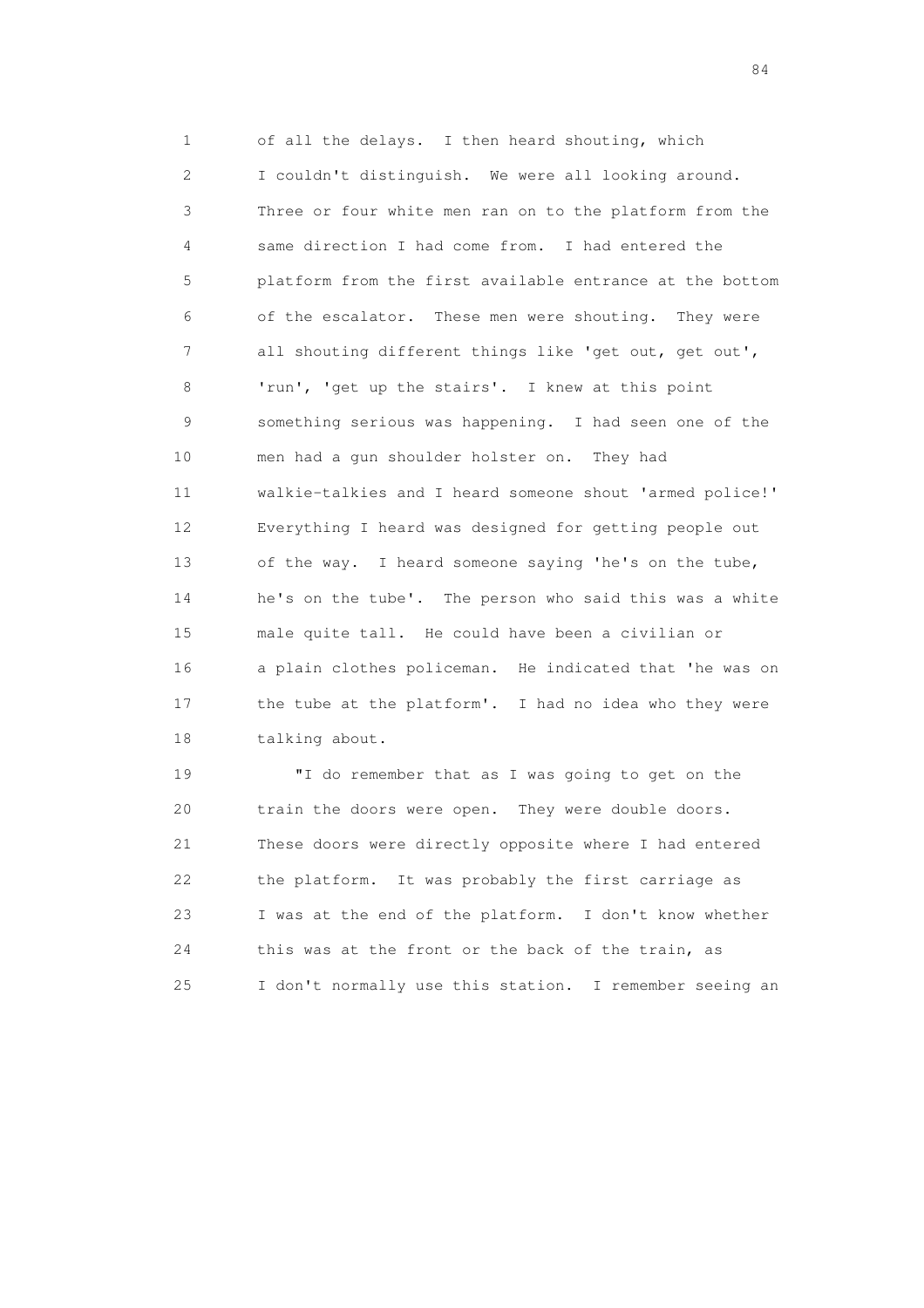1 Asian man standing just inside the doors leaning on 2 a pole", and she describes the man.

 3 "As soon as I realised that this was a serious 4 situation I started to run back the way I had come. 5 I could see other plain clothed officers running down 6 the stairs. I started to run up the stairs to the left 7 of the up escalator. I had only gone a few steps when 8 I heard a number, six or seven loud pops. I heard 9 shouting as well, but I don't know what they were 10 shouting. Instinctively I thought the loud pops were 11 gunshots but because of the events of yesterday 12 I thought they might be detonators going off. At this 13 stage I thought I was going to get shot in the back or 14 blown up. I was terrified ... I have severe cartilage 15 problems in my knees and I was really struggling to get 16 up the stairs. It was only the fear that kept me going. 17 I remember it being very quiet and at one point 18 I thought I was the only person running. I looked 19 behind me and there were lots of other people in the 20 same boat as me. I couldn't see the platform when 21 I looked behind me. Other than the policemen shouting 22 I never saw anything happen on the platform. When 23 I finally got to the top I ran over to the barrier. My 24 legs were trembling and I wanted to phone my boyfriend 25 but he didn't answer. I was ushered away and stayed at

experience of the contract of the contract of the contract of the contract of the contract of the contract of the contract of the contract of the contract of the contract of the contract of the contract of the contract of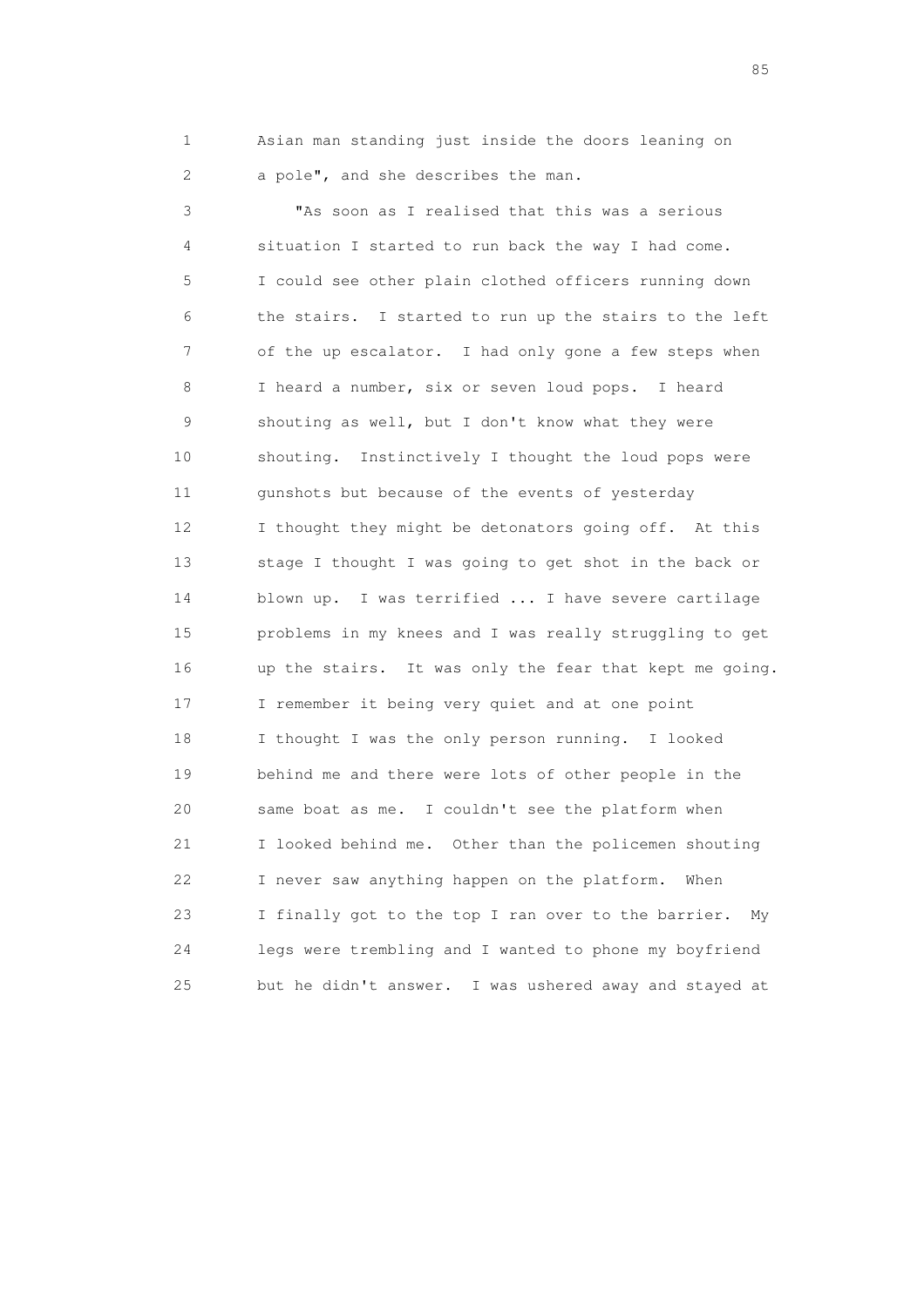1 the NatWest Bank." 2 Then she describes being called to the YMCA to make 3 a statement. 4 That might be a convenient moment, sir. 5 SIR MICHAEL WRIGHT: Yes. In that case I think we will say 6 2 o'clock, ladies and gentlemen, thank you. 7 (1.00 pm) 8 (The short adjournment) 9 (2.00 pm) 10 SIR MICHAEL WRIGHT: Yes, please, Mr Hough. 11 MR HILLIARD: Mr Tomei, please. 12 MR FRANCO TOMEI (sworn) 13 SIR MICHAEL WRIGHT: Yes, Mr Tomei, thank you, please sit 14 down. 15 Questions from MR HOUGH 16 MR HOUGH: Is your name Franco Tomei? 17 A. It is, yes. 18 Q. I will be asking you first questions on behalf of the 19 Coroner and then you may have questions from other 20 people. 21 SIR MICHAEL WRIGHT: Before you start, I understand we had 22 to shoehorn you out of your office at rather short 23 notice this morning. Can I say how grateful we are that 24 you have been able to make it. 25 A. It's not a problem. Thank you.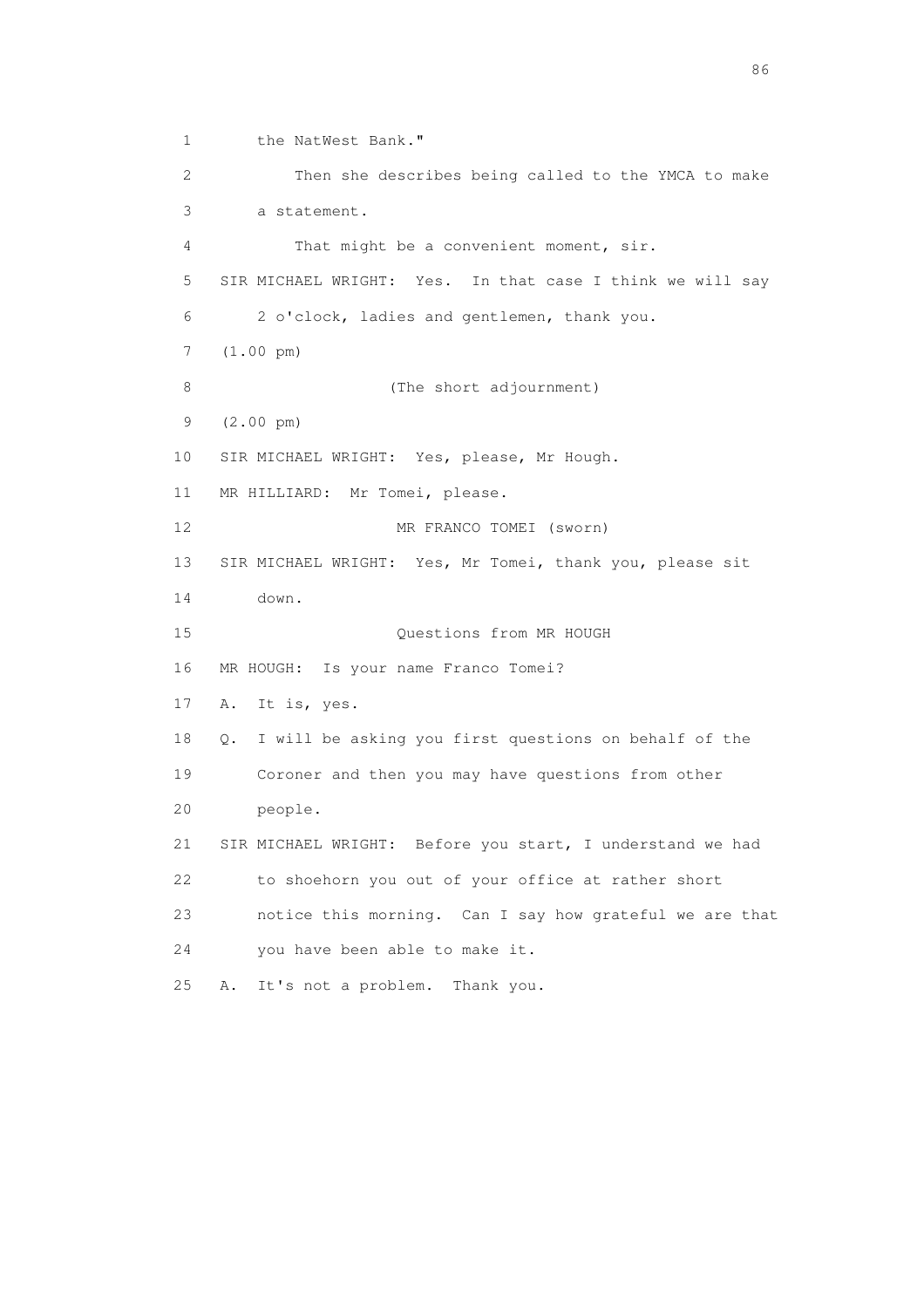1 SIR MICHAEL WRIGHT: Thank you very much.

 2 MR HOUGH: You may see a microphone with a red light on. If 3 you pull it towards you, it will amplify you slightly 4 and also try to keep your voice up. 5 Is this right, you are a forensic scientist and you 6 specialise in the examination of firearms? 7 A. I do, yes. 8 Q. Have you done that for, I think, more than 30 years? 9 A. It is more than 30 years, yes. 10 Q. Have you, over that period, worked for the 11 Metropolitan Police Forensic Science Service? 12 A. The first 22 years as a forensic scientist were for the 13 Metropolitan Police laboratory, and subsequently for the 14 Forensic Science Service. 15 Q. That's because it changed its nomenclature? 16 A. The police laboratory was merged with the Forensic 17 Science Service, yes. 18 SIR MICHAEL WRIGHT: So it is now in fact an independent 19 laboratory? 20 A. It is, yes. 21 MR HOUGH: Are you now a visiting lecturer in firearms 22 examination at King's College, London? 23 A. I was until about three years ago. 24 Q. Certainly when you were involved in these investigations

25 you were?

experience of the state of the state of the state of the state of the state of the state of the state of the s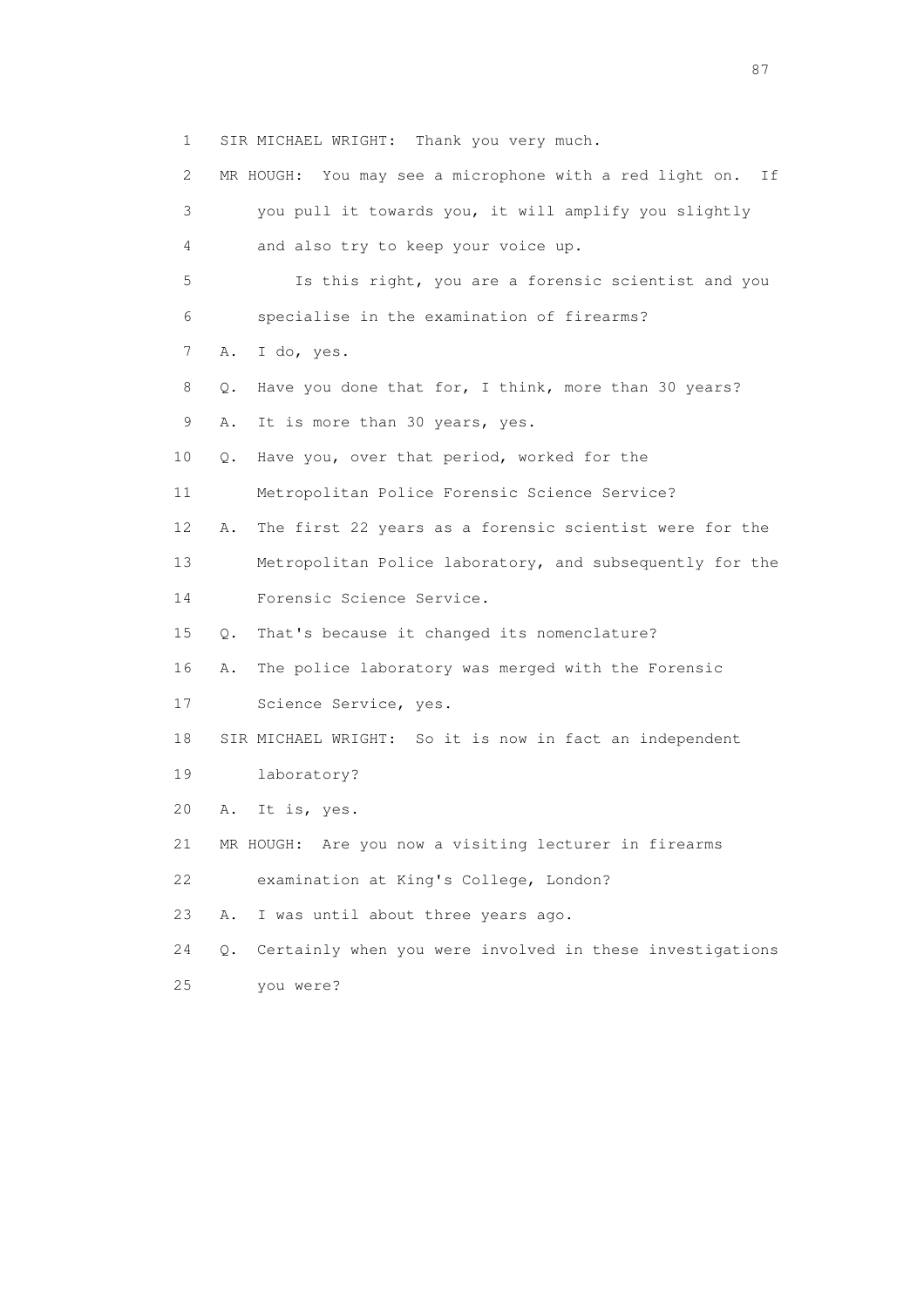- 1 A. Yes.
- 2 Q. I think you were instructed to assist in the
- 3 investigation into the Stockwell shooting which had
- 4 taken place on 22 July 2005?
- 5 A. I was, yes.
- 6 Q. I think you produced two main statements, one
- 7 26 July 2005, one 22 November 2005?
- 8 A. That's correct.
- 9 Q. I think you are aware you can look at those at any time
- 10 to refresh your memory.
- 11 A. Yes.
- 12 Q. Did you actually receive instructions and attend the
- 13 scene of the shooting on 22 July itself?
- 14 A. I did, yes.
- 15 Q. Did you go with a colleague of yours, a Mr Miller?
- 16 A. I did.
- 17 Q. When you attended, was the train, the tube train, still
- 18 held in position as we have seen it on photographs?
- 19 A. It was, yes.
- 20 Q. When you attended, was the body of Mr de Menezes still
- 21 present?
- 22 A. It was, yes.
- 23 Q. Obviously it may very well have been moved for all sorts 24 of reasons, but the body was still present. I think 25 while you were there, you noted the gunshot wounds in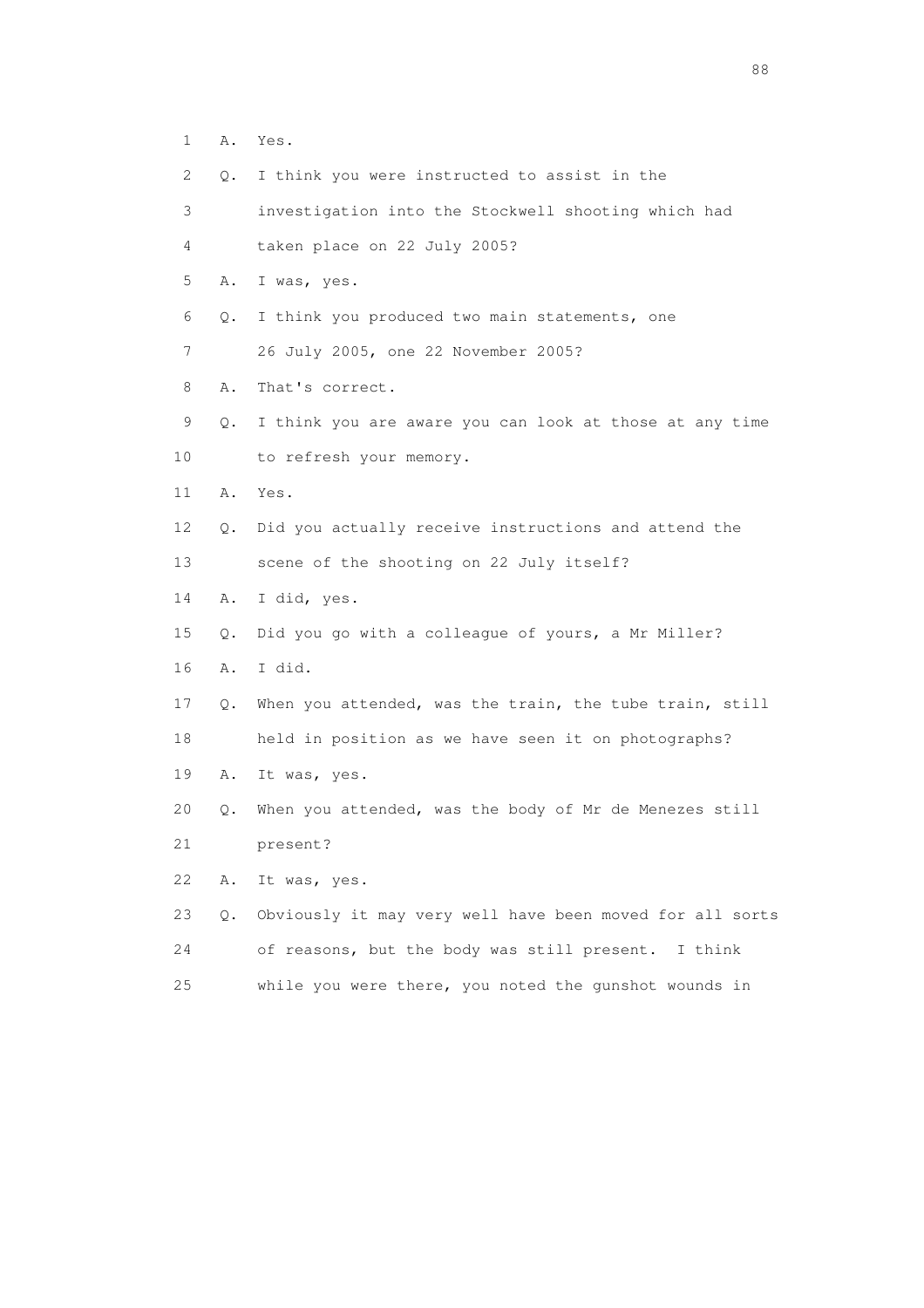1 Mr de Menezes?

| $\mathbf{2}^{\mathsf{I}}$ | Α.        | Not in any detail, but it was apparent from just the     |
|---------------------------|-----------|----------------------------------------------------------|
| 3                         |           | brief examination he had sustained more than one qunshot |
| 4                         |           | wound to the head, yes.                                  |
| 5                         | $\circ$ . | Did you also notice that around the carriage were        |
| 6                         |           | various spent cartridge cases?                           |
| 7                         | Α.        | Yes, I believe that there were -- they were pointed out  |
| 8                         |           | to us, and I think there may have already been some      |
| 9                         |           | markers in place but I can't be certain.                 |
| 10                        | Q.        | Did you also notice the presence of bullet material,     |
| 11                        |           | both fragments and larger parts?                         |
| 12                        | Α.        | I did, yes.                                              |
| 13                        | $\circ$ . | Did you notice that in particular there was bullet       |
| 14                        |           | damage to an arm rest and some seats on one side of the  |
| 15                        |           | carriage?                                                |
| 16                        | Α.        | There was -- at that initial examination I believe       |
| 17                        |           | I noted there was damage to the arm rest and there was   |
| 18                        |           | a, I believe, dent that I had noted to the window        |
| 19                        |           | surround behind the seats. Subsequent damage was seen    |
| 20                        |           | later, I believe, in the seat cushions.                  |
| 21                        | Q.        | We have heard about a post-mortem examination which      |
| 22                        |           | happened on the following day at Greenwich Mortuary.     |
| 23                        |           | Were you present for that?                               |
| 24                        | Α.        | I was, yes.                                              |
| 25                        | $Q$ .     | We have heard that that was carried out by Dr Shorrocks  |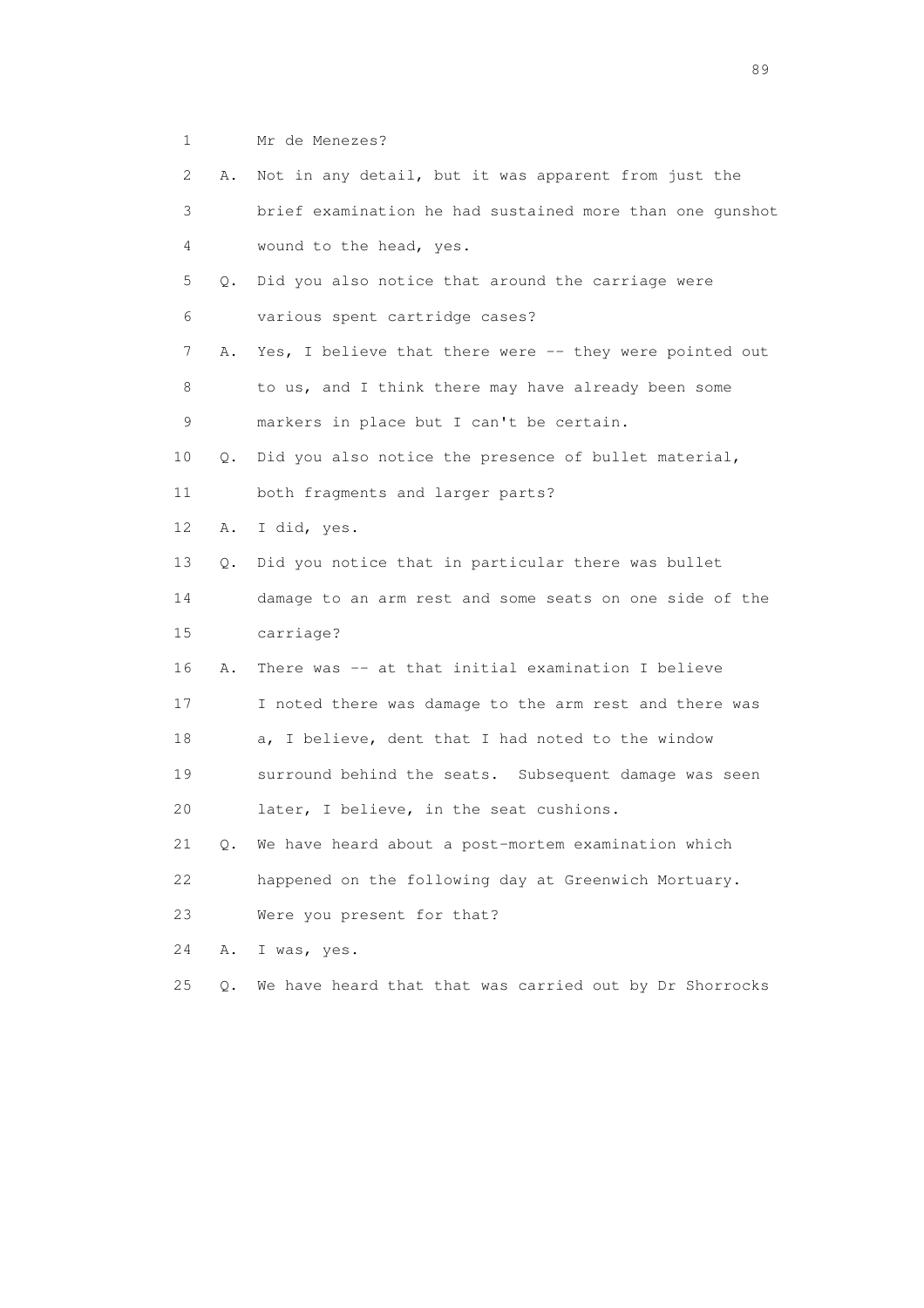1 and I think we will be hearing from him tomorrow. 2 During the course of that examination, did you make some 3 sketches to indicate where the bullet wounds were? 4 A. Yes, we call these body maps essentially, and we do very 5 crude and simple sketches to give a general idea of the 6 location of the wounds in a graphical way. It makes 7 them much more easy to identify later on. 8 Q. Can we have on screen D1044, please. 9 A. There is no signature on it but I can recognise this as 10 being my sketches, yes. Obviously the profiles are 11 already prepared and I simply add the detail in respect 12 of the wounds. 13 Q. Looking either at this or at your statement, how many 14 entry wounds did you find? 15 A. There are six entry wounds to the head, and if we look 16 at the images that you have, if you look at the two 17 images on the right-hand side of the sheet, you can see 18 the numbering. It's not very clearly numbered, but of 19 the numbers at the top of the head on the top right-hand 20 corner image, you can see that the left-hand number is 21 in fact a number 3. 22 Q. Is that just next to 6? 23 A. Yes, next to 6. 24 Q. Can that just be highlighted? 25 A. The only reason I point that out is that -- wrong one,

entral de la construction de la construction de la construction de la construction de la construction de la co<br>1900 : le construction de la construction de la construction de la construction de la construction de la const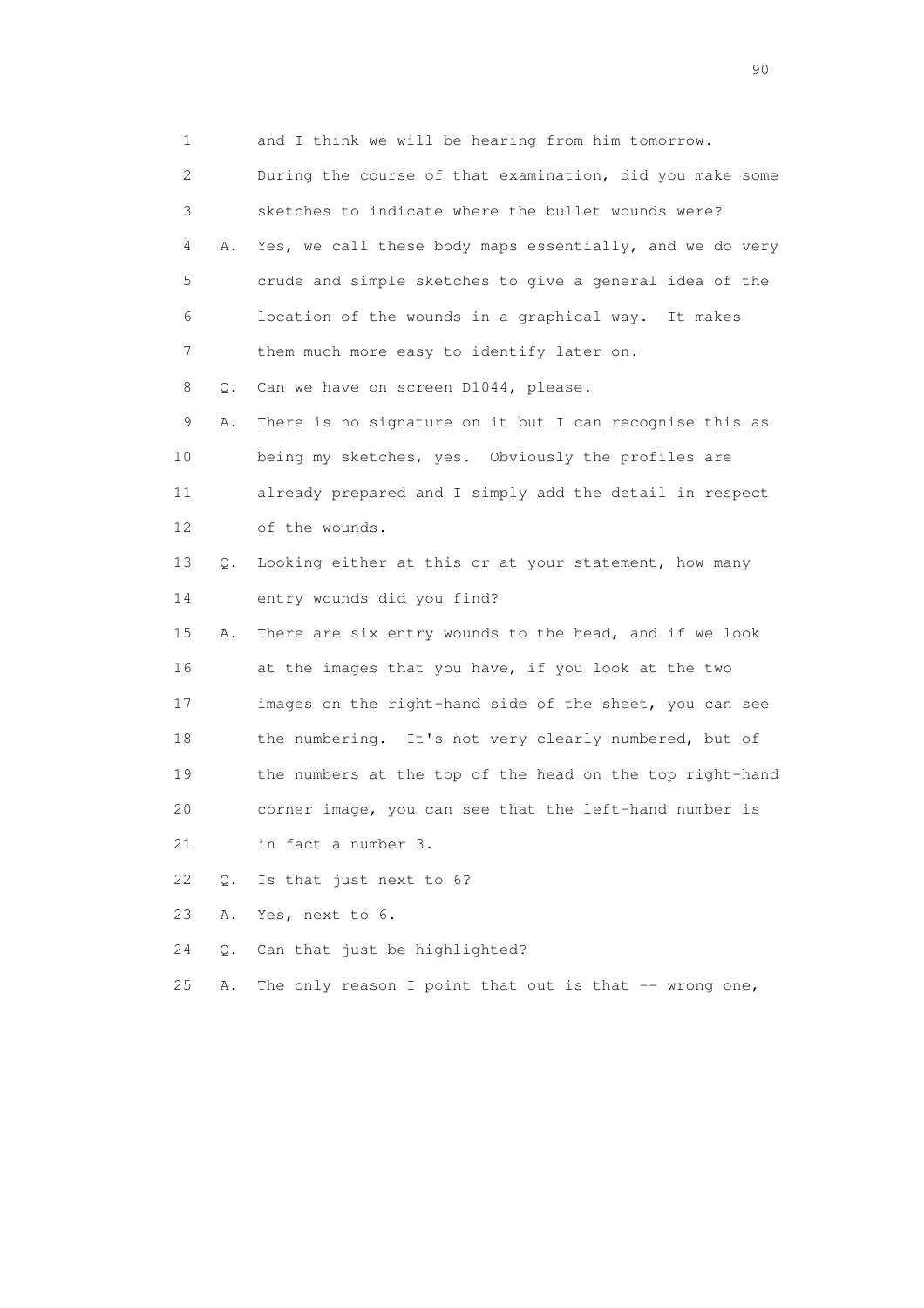1 that's actually number 6.

 2 Q. I see, right. To the left of 4, so the next one going 3 round.

 4 A. That is number 3. It looks like a number 2 but as you 5 can see, the bottom half of the 3 when it is enlarged 6 this size has gone into the circle that I have drawn. 7 That is a bit confusing. It almost looks as if there 8 are two number 2s.

 9 In discussions with the pathologist, a very quick 10 initial assessment, we had attributed that to being 11 an entry wound, but subsequently we have decided that it 12 was atypical of an entry wound. I can't be certain what 13 it was but it's not an entry, so we have three entry 14 wounds shown here.

 15 Q. Just to help us, what numbers do they have marked 16 against them?

 17 A. 2, 4; 5 and 6 are related in the sense there is a wound 18 to the ear, and it then goes on to number 6 as well, 19 number 5 and number 6. Then if we look at the image 20 below this one, the ones that are shown here are two 21 further wounds, one of which, number 8, is possibly what 22 we would call a guttering wound where the projectile has 23 obviously penetrated, but has not gone in but rather 24 across and made a groove or a furrow, rather than 25 entering and then exiting somewhere else.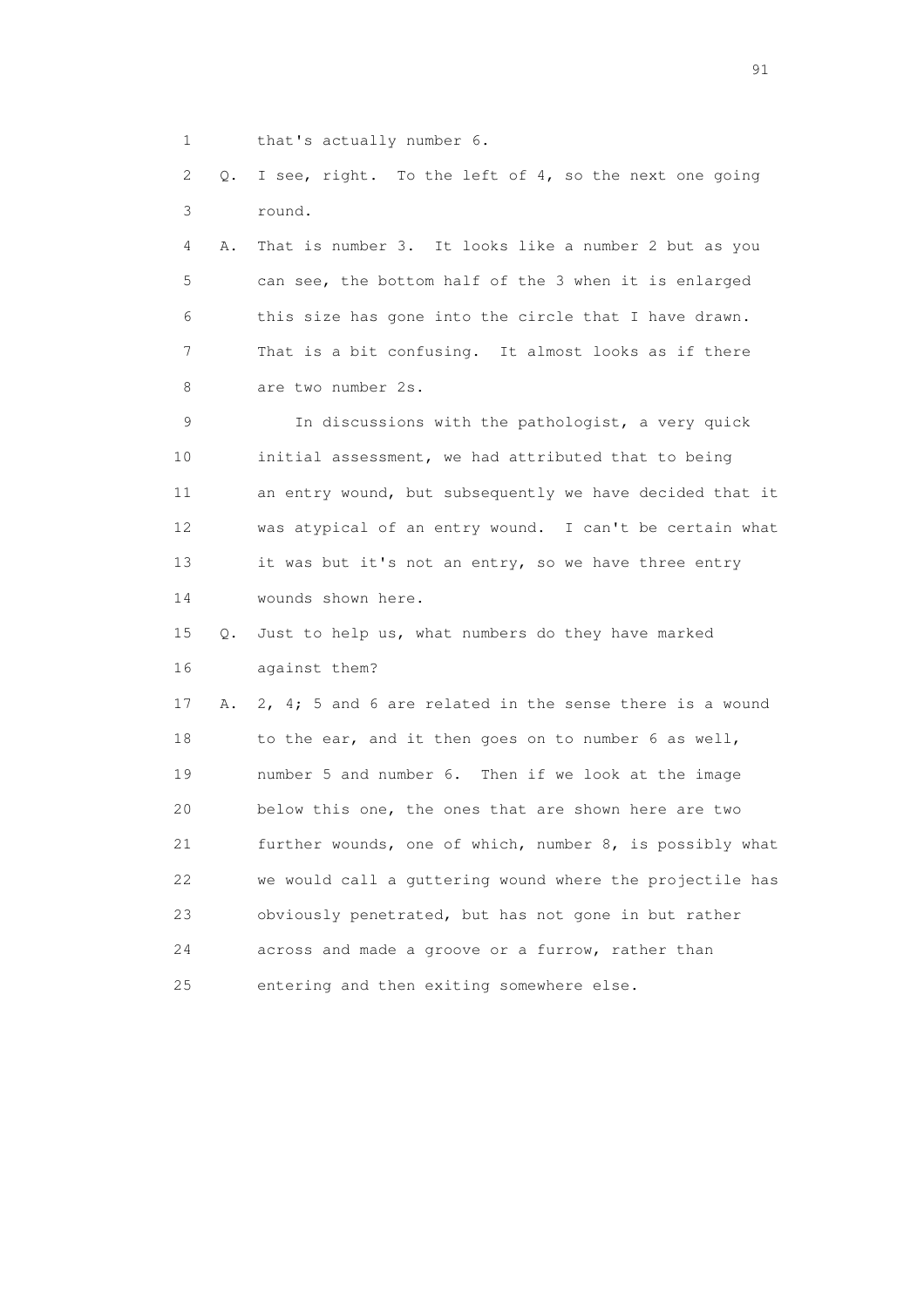1 Q. The other one, is that an entry wound?

2 A. That's another entry wound at number 7, yes.

- 3 SIR MICHAEL WRIGHT: So it's three entry wounds on the right 4 side?
- 5 A. Four, I am sorry, I beg your pardon, four.
- 6 SIR MICHAEL WRIGHT: Four?
- 7 A. Yes, I am sorry. 5 and 6 and what I was -- I have 8 confused myself because of the way I have marked it, but 9 there is damage to the right ear that is coincident with
- 10 two of the wounds.
- 11 SIR MICHAEL WRIGHT: I follow.

12 A. So we have four entry wounds to the right side,

13 obviously to the right; then we have one to the right 14 side at the rear, which is number 7; then we have what 15 we have called essentially a guttering wound, which is 16 left of the centre but going in the same direction as

- 17 the others, which is to say right to left.
- 18 SIR MICHAEL WRIGHT: A glancing wound?
- 19 A. Yes.
- 20 SIR MICHAEL WRIGHT: Across the back of the skull, yes.

21 MR HOUGH: So in summary four wounds above and behind the

- 22 right ear?
- 23 A. Yes.
- 24 Q. One to the left of centre at the rear?
- 25 A. Yes.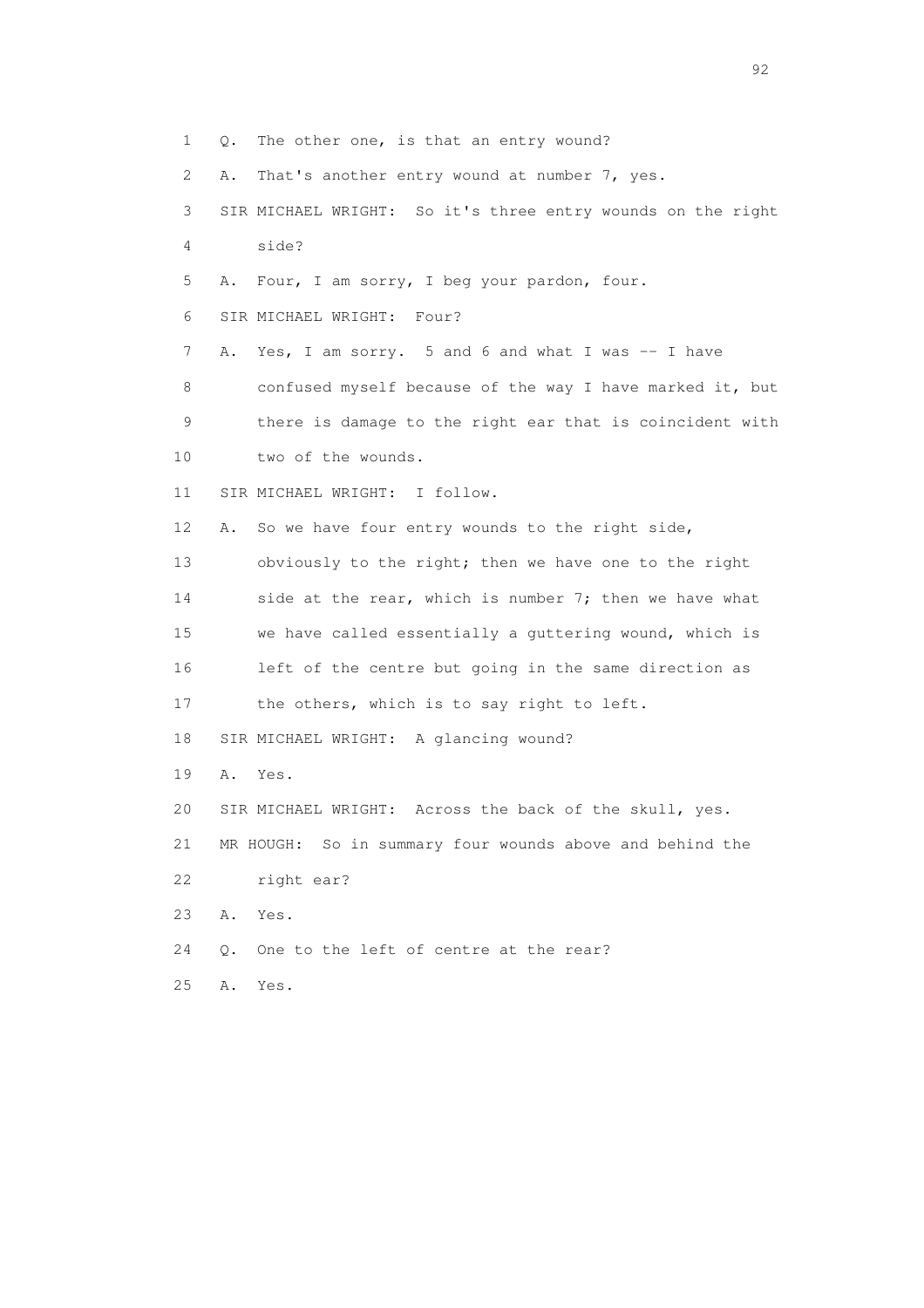1 Q. And a further one to the rear on the right?

2 A. Right of centre, yes.

 3 Q. Moving over to the next page, please, any further 4 information on this body map? 5 A. No. These are simply the other wound sites to the head 6 that are obviously related to the bullet wounds of 7 entry, and these are sites where bullet material has 8 exited or potentially, as can happen in cases such as 9 this, bone fragments can actually be driven out and 10 cause individual wounds in their own right and none of 11 these were attributable specifically to any of the entry 12 wounds identified on the side of the head, simply 13 because of the extent of the damage and the 14 incompleteness of the skull and the tissue that was 15 missing. 16 SIR MICHAEL WRIGHT: So your best view, as I understand it, 17 is that all the shots were fired so that the bullets 18 entered either on the right side or the right rear of 19 the skull? 20 A. Except for one which was just left of centre, which was 21 the guttering wound. That grazing one is just left of 22 centre. 23 SIR MICHAEL WRIGHT: That did not actually enter the skull? 24 A. It looks as if, because it's so difficult to relate any

25 of the entry sites to the exit -- if I can call it exit

experience of the contract of the contract of the contract of the contract of the contract of the contract of the contract of the contract of the contract of the contract of the contract of the contract of the contract of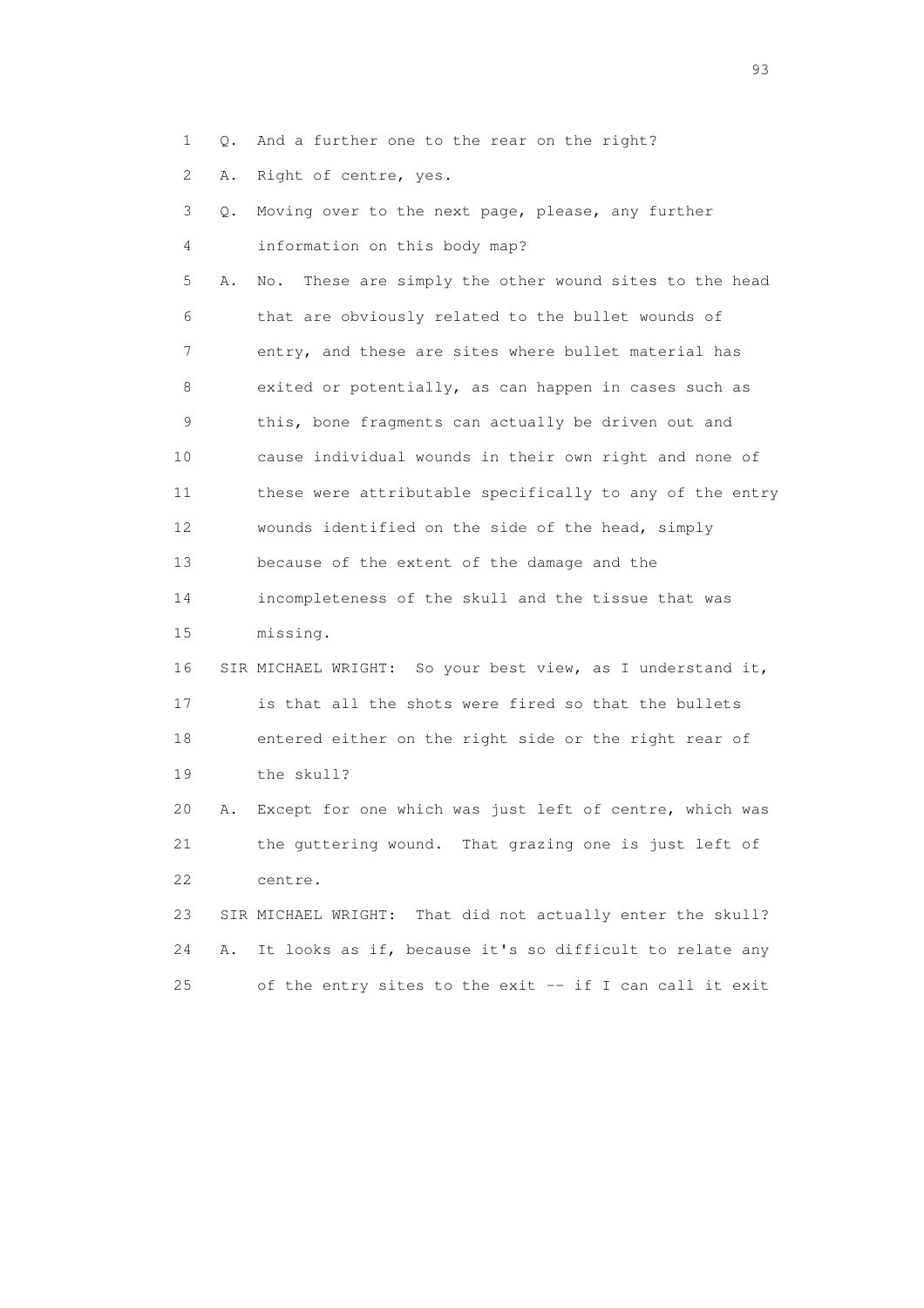1 damage rather than exit sites, I think our view was that 2 that was more likely one that's just entered and exited 3 in roughly the same area, if you see what I mean, having 4 gone at a shallow angle. 5 SIR MICHAEL WRIGHT: I follow that. It is a shot, 6 obviously. 7 A. It's definitely a shot, yes. 8 SIR MICHAEL WRIGHT: So I correct what I put to you: it's 9 four on the right and two at the back essentially. 10 A. Two on the back, one of which is left of centre, one of 11 which is right of centre. 12 SIR MICHAEL WRIGHT: Thank you. 13 MR HOUGH: On the previous page, if we can go back to that, 14 you have put numbers next to those wounds, but is this 15 right, they are not to indicate the order in which the 16 wounds were sustained? 17 A. No, absolutely not. 18 Q. That's just a form of notation. It doesn't indicate 19 anything about order? 20 A. It just helps us for shorthand to refer to a specific 21 wound without having to describe its location every 22 time. 23 Q. You have obviously been able to note entry wounds, but 24 is this right, you are not able to identify the exit 25 wound for any of those particular bullets?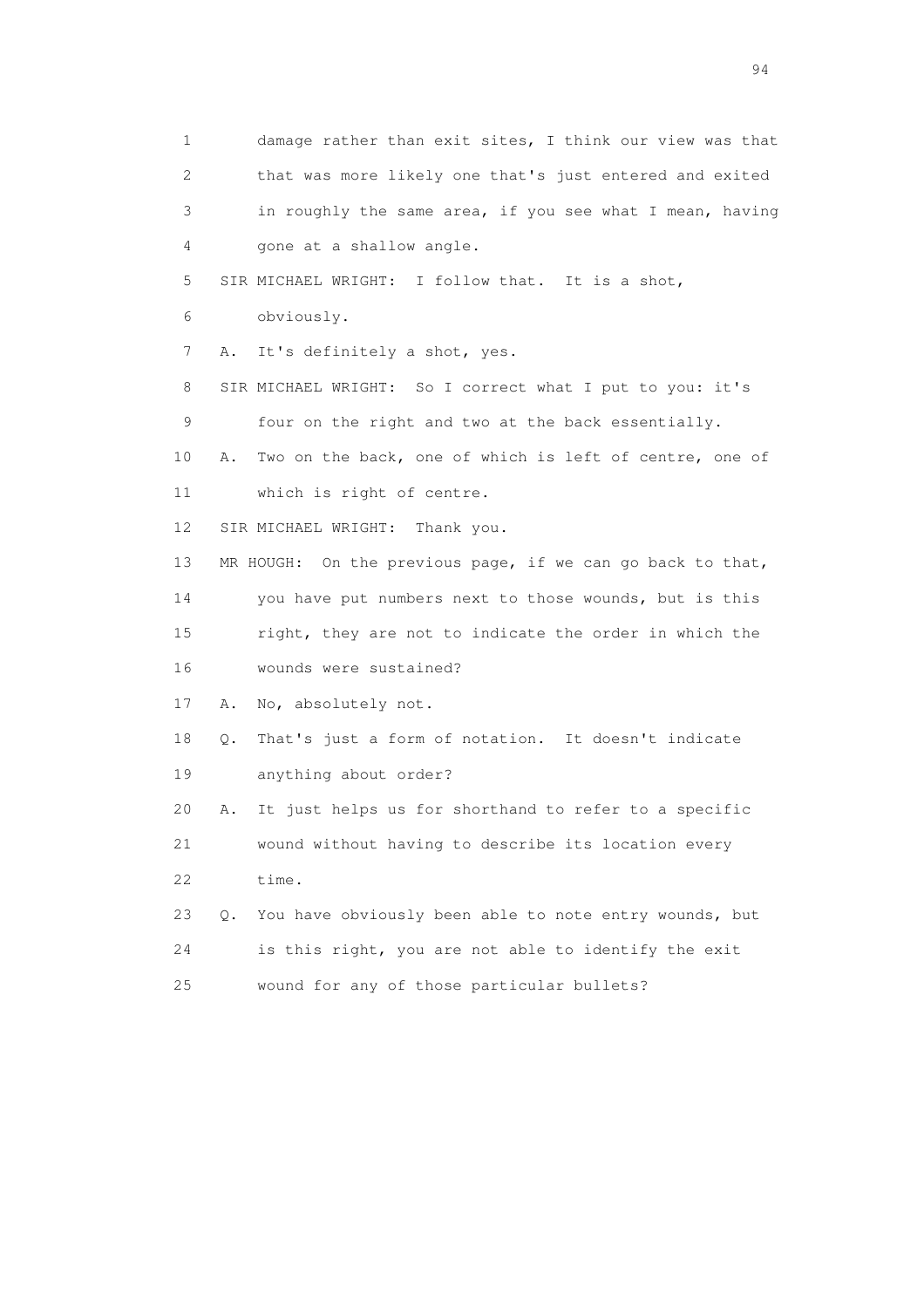1 A. We cannot relate any of the exit damages I have called 2 it to any of the entry sites specifically. The only one 3 potentially is the one that I have described as number 4 8, which is the guttering wound where essentially it's 5 the entry and exit site all in one. 6 Q. Is this also right, that you can't trace the path of any 7 of these bullets within the skull? 8 A. Not with any great accuracy, no, at all. 9 Q. What was your immediate impression of these wounds and 10 what it might tell you about the range of firing? 11 A. There was evidence on all but one of the head wounds 12 that clearly showed that the range of firing had to be 13 relatively short. Briefly, what happens is that when 14 a firearm is discharged in the vast majority of cases, 15 as part of the firing process, as well as the projectile 16 or bullet leaving the barrel of the gun, the gunpowder 17 or propellant powder is also ejected with the 18 projectile; and this can be in the form of a very fine 19 soot or sometimes even in the form of more discrete 20 particles of partially burned propellant or unburned 21 propellant and these can sometimes embed themselves in 22 the skin or be deposited on the skin; and it's the 23 presence of these features that would indicate that the 24 range of firing is very short.

25 Now, there is a degree of variation and there are

experience of the contract of the contract of the contract of the contract of the contract of the contract of the contract of the contract of the contract of the contract of the contract of the contract of the contract of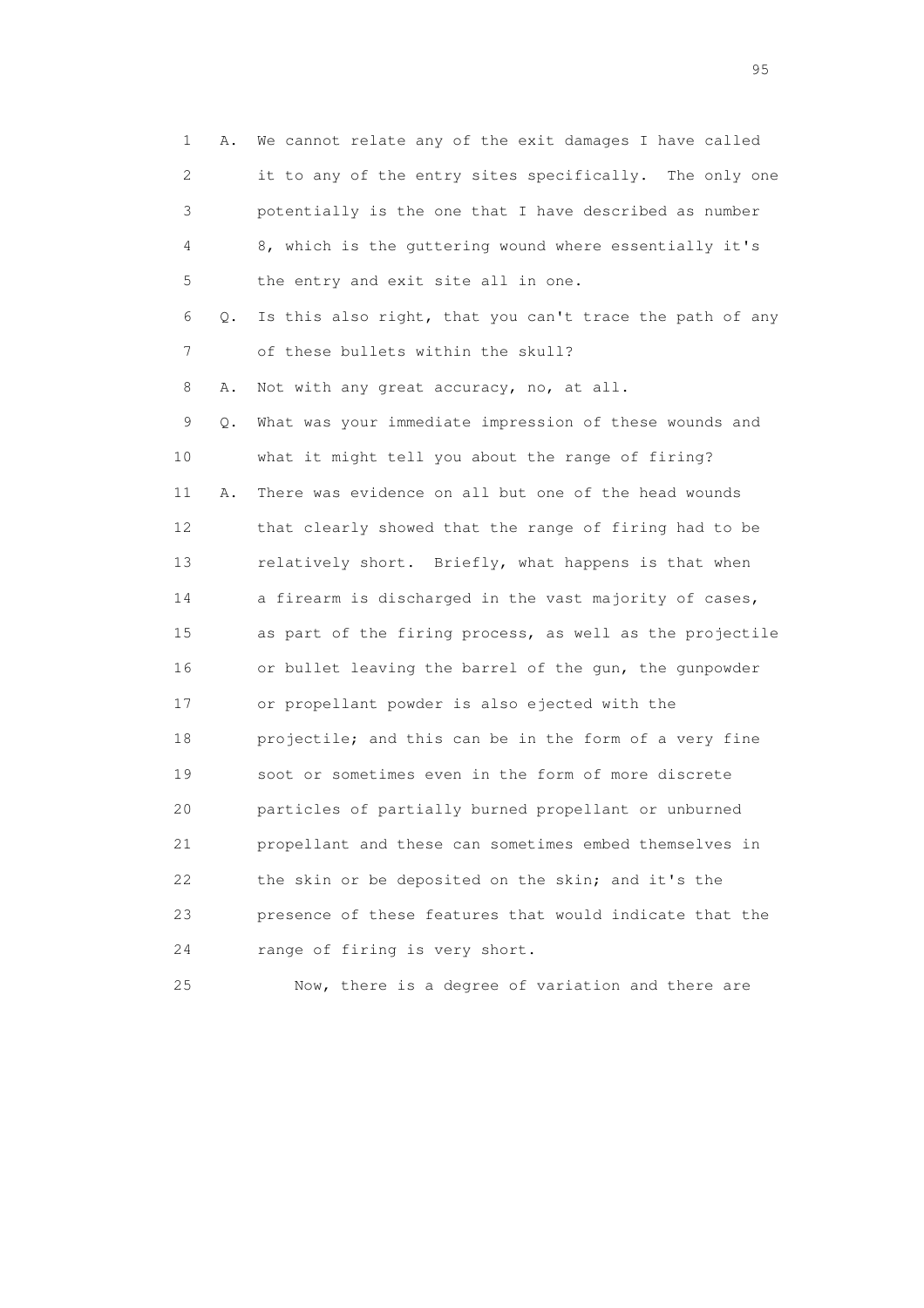1 a number of variables in terms of how this is 2 reproduced. It can depend on the weapon, the ammunition 3 type, the length of the barrel of the weapon. 4 So the first impressions are simply that, 5 an impression, an indication the range of firing was 6 short without being able to determine specifically at 7 what distance the shots were actually fired at. 8 Q. Thank you. I think we can have those off screen now. 9 I am now on your second report. After you had attended 10 the post-mortem examination, did you perform some more 11 examinations of the carriage itself, the tube carriage? 12 A. Yes, I'm trying to remember how many times I went back 13 to the carriage, certainly more than once. Partly that 14 was due to address issues as to where the deceased may 15 have been positioned at the time shots were fired, and 16 one specific area that I needed to address was the 17 question of whether or not he was on the floor of the 18 carriage, and part of the reason for attending was to 19 check the floor for any damage that would have been 20 present, had that been the case. 21 Q. Pausing there, was that something you had been 22 specifically asked to look into --

 23 A. It was discussed and I said I would incorporate that 24 element of the investigation into my visit to the 25 carriage. So clean the floor and just examine that

<u>96 and the state of the state of the state of the state of the state of the state of the state of the state of the state of the state of the state of the state of the state of the state of the state of the state of the st</u>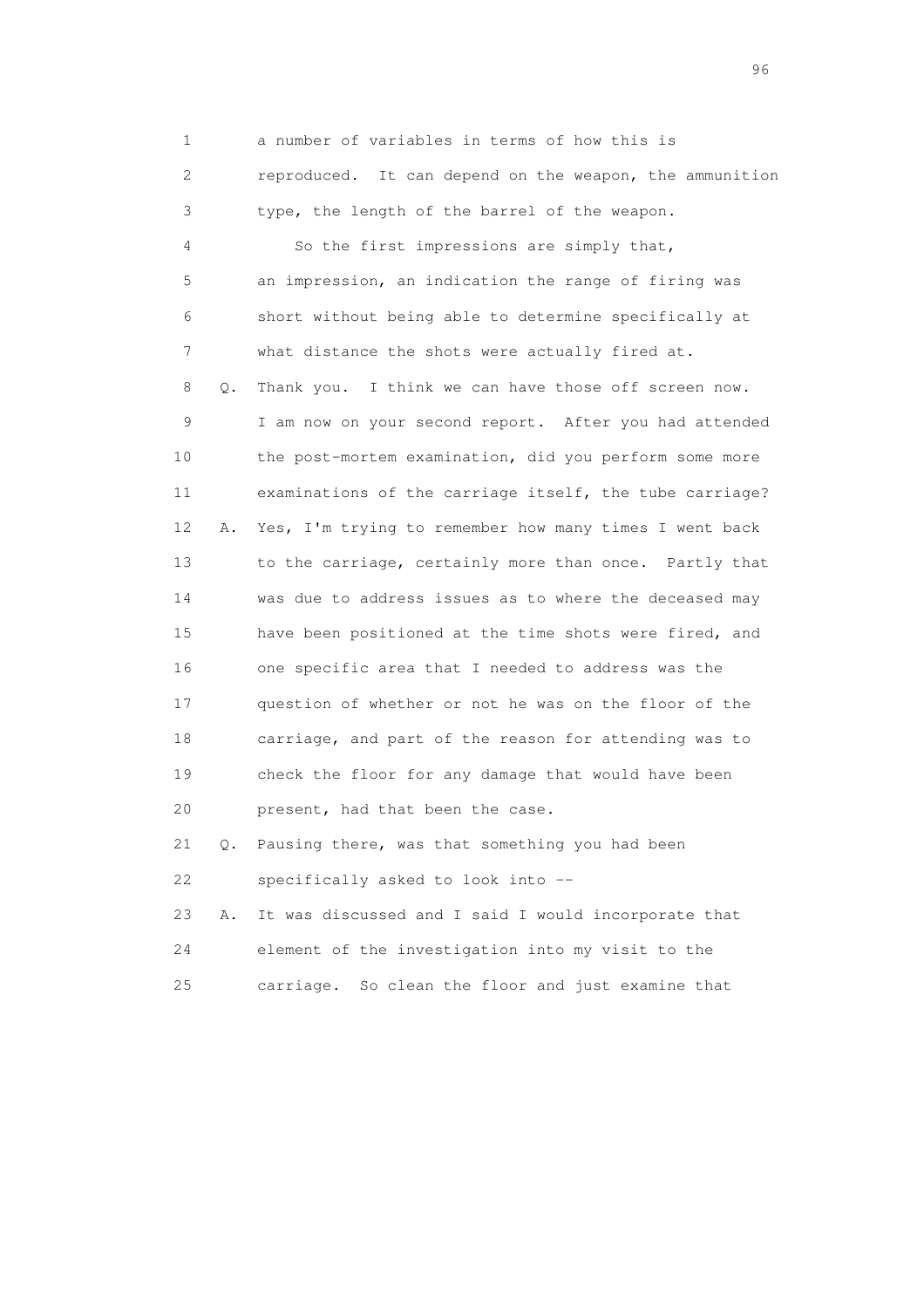| 2  | Q. | In your second statement or report, you say that you     |
|----|----|----------------------------------------------------------|
| 3  |    | carried out two more detailed examinations --            |
| 4  | Α. | Yes.                                                     |
| 5  | Q. | -- of the carriage. First on 2 August and then again on  |
| 6  |    | 8 August. Does that refresh your memory at all?          |
| 7  | Α. | It does, yes. The second one, as I'm sure we will come   |
| 8  |    | to, was the lengthier one.                               |
| 9  | Q. | You say that on the first visit, you examined the floor  |
| 10 |    | area for the reason you have explained?                  |
| 11 | Α. | Yes.                                                     |
| 12 | Q. | What did you find there?                                 |
| 13 | Α. | There was no damage to the floor to support the          |
| 14 |    | suggestion that shots had been fired while Jean Charles  |
| 15 |    | was on the floor itself. Had that been the case, given   |
| 16 |    | the nature of the wounds and the location of the wounds, |
| 17 |    | I would have expected to see marked damage to the floor  |
| 18 |    | from the material that had exited, and there was none.   |
| 19 |    | I personally cleaned the floor myself, and examined it   |
| 20 |    | very carefully for any such damage and there was none.   |
| 21 | Q. | Your second visit, the lengthier one, what was the       |
| 22 |    | principal purpose of that?                               |
| 23 | Α. | It was to try to assist and give guidance as to the      |
| 24 |    | likely position Jean Charles may have occupied at the    |
| 25 |    | time he sustained his injuries, and that was conducted   |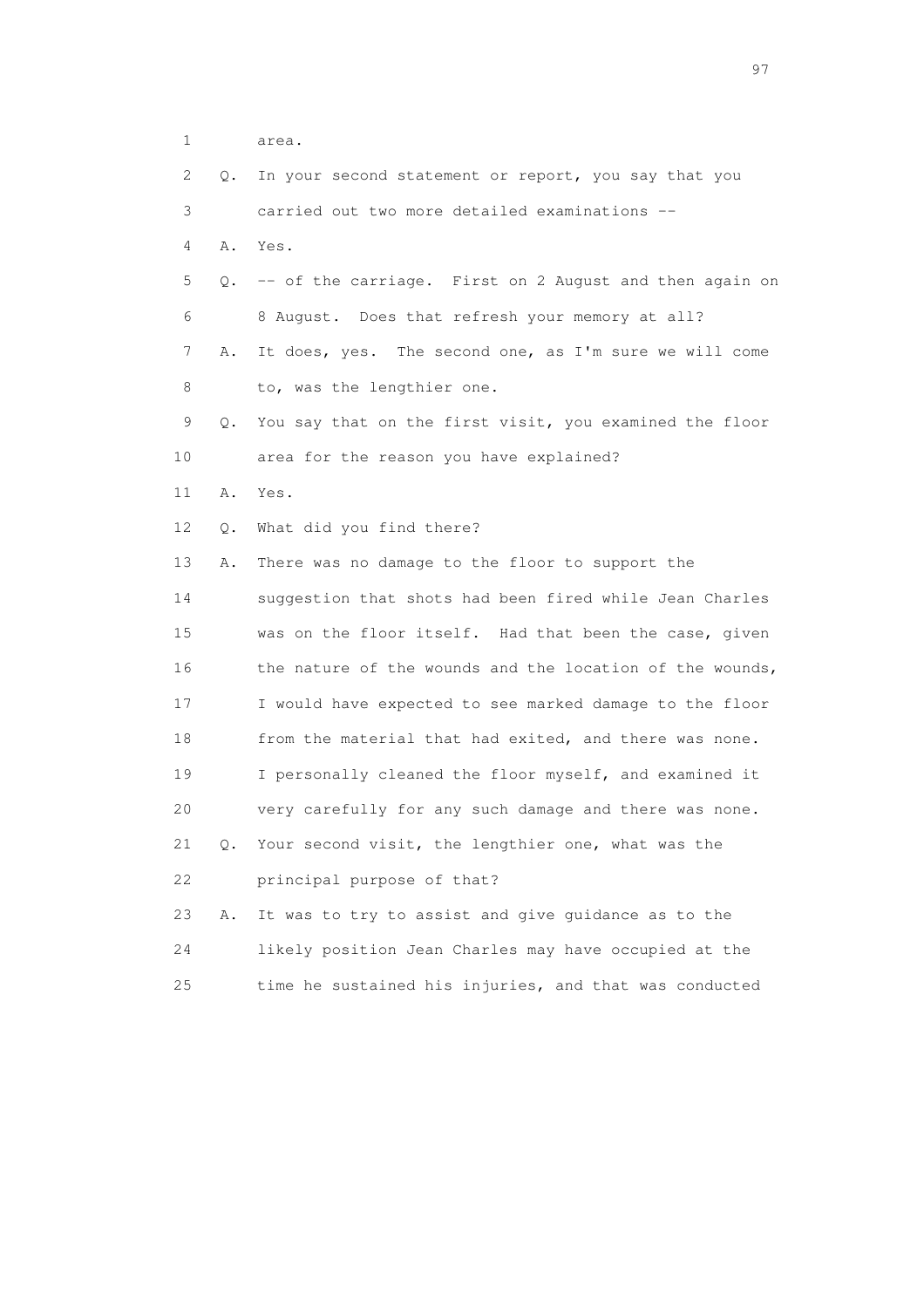1 based on what I had seen at autopsy and based on the 2 damage that was known to have been sustained by the 3 seats adjacent to the one that he was believed to have 4 been in. I carried that out using a mannequin in part 5 to try to give a graphical representation of how he 6 could have been positioned, certainly when he sustained 7 some of his injuries. 8 Q. Perhaps we can have tab 35 of the jury bundle up? This 9 is just a plan of the carriage. Is this right, when you 10 attended, you were focusing upon the seats immediately 11 around where we see Mr de Menezes marked on that plan -- 12 A. Yes. 13 Q. -- on the screen. You gave those seats numbers, 14 I think, number 1 being the seat where we see 15 Holly Greenland marked? 16 A. Yes. 17 Q. Number 2 being the seat where Mr de Menezes is marked? 18 A. Yes. 19 Q. And then 3 just beyond him and 4 just beyond that? 20 A. That's correct, yes. 21 Q. Again, page 2 of your second report, what damage or 22 residue did you find on those various seats? 23 A. There were two bullet holes to the cushion of seat 3. 24 Q. So that's the seat next to Mr de Menezes which we see 25 unoccupied on this plan?

en 1988 en 1989 en 1989 en 1989 en 1989 en 1989 en 1989 en 1989 en 1989 en 1989 en 1989 en 1989 en 1989 en 19<br>De grote en 1989 en 1989 en 1989 en 1989 en 1989 en 1989 en 1989 en 1989 en 1989 en 1989 en 1989 en 1989 en 19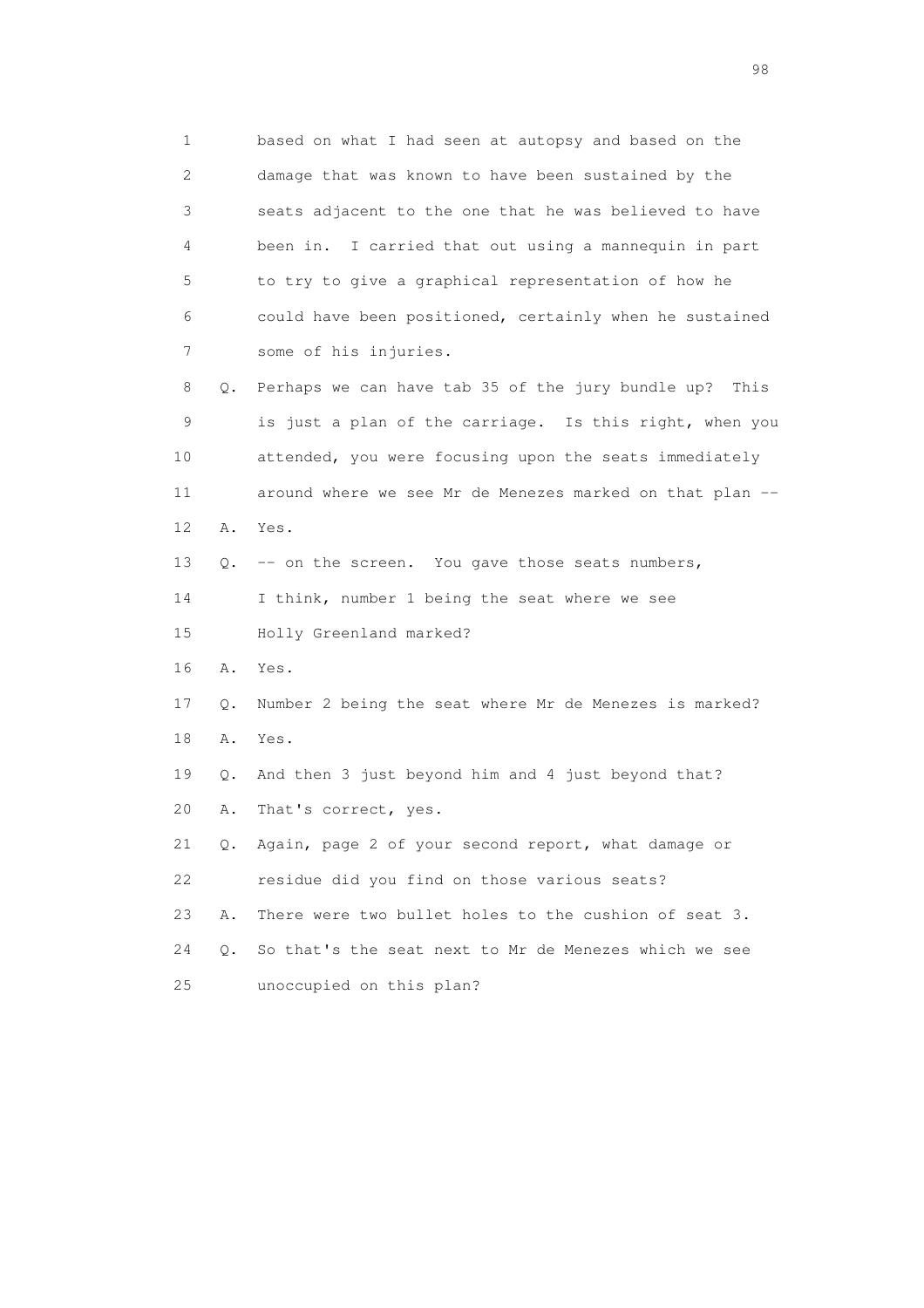1 A. Yes. There was one to seat 4.

2 Q. So the further one towards Ms Dunwoodie.

 3 A. And the front edge of the arm rest between 3 and 4 had 4 also sustained what appeared to be bullet impact damage. 5 So essentially with that in mind, and also given the 6 presence of a substantial amount of tissue on seat 3, 7 which is to say body tissue --

- 8 Q. Without going into too much detail, that's blood as 9 well, is it?
- 10 A. It is, yes.
- 11 Q. Go on.

 12 A. And the absence of any on seat 2, obviously now being 13 aware of where the exit damage was to the head, it was 14 my view that certainly at least in part when the 15 injuries were sustained, Jean Charles was probably 16 pushed over or over onto his left side with the arm rest 17 essentially roughly at his waist which is -- 18 Q. Pausing there, there is a step before that, I think. 19 Were you able to work out from all these facts that the 20 damage you had seen at post-mortem and the physical 21 signs in the carriage, were you able to work out 22 scientifically where he had been sitting?

 23 A. That's essentially what it comes to, because we have got 24 a finite number of shots fired. We have damage 25 identified. We have, as you have said, blood on one of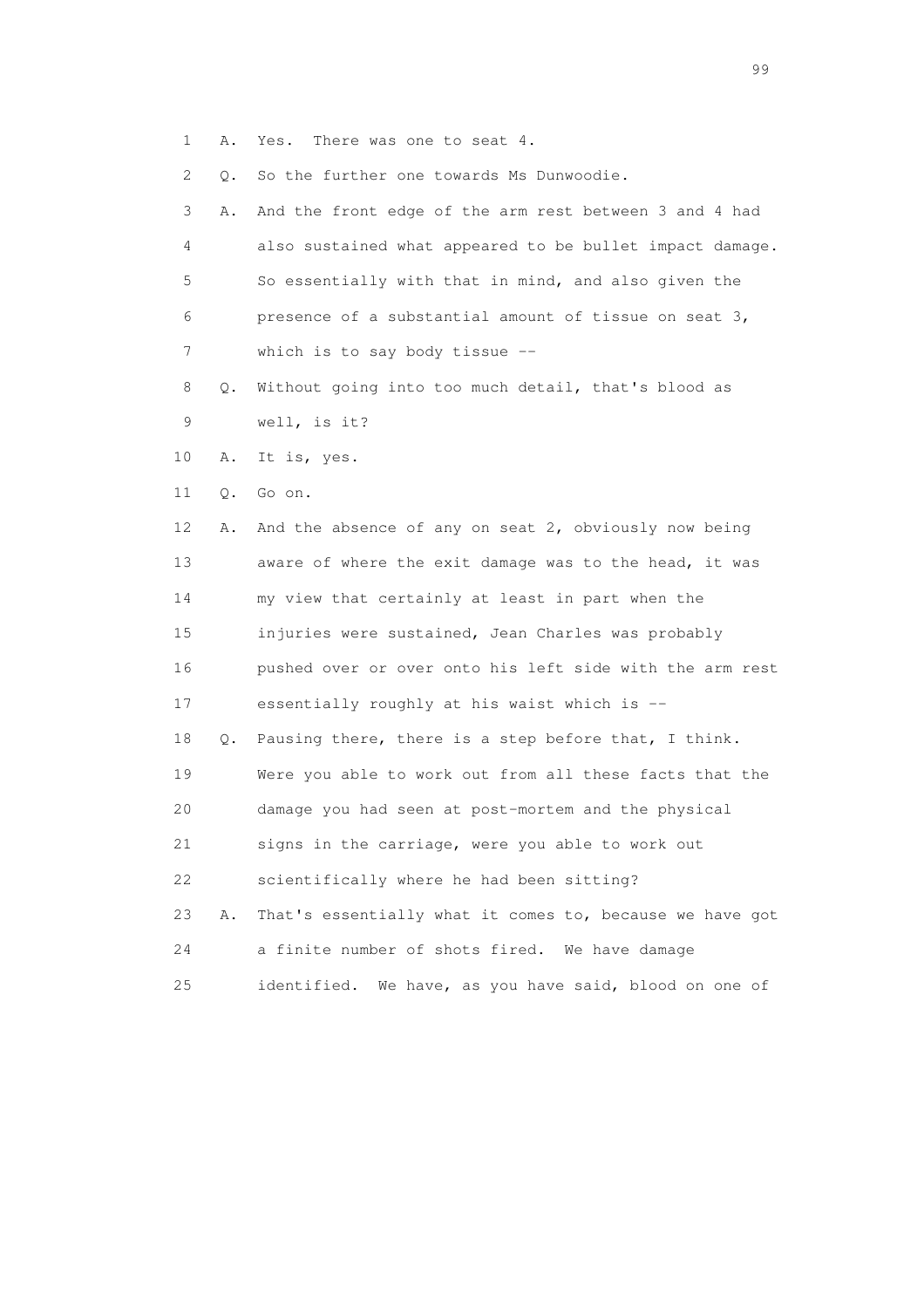1 the seats which must be related to the wounds that he 2 had suffered, and taking all those elements together, 3 I can start putting together a picture of  $-$  as I say, 4 not a final definitive version but given it's obviously 5 a dynamic situation, certainly in part I am satisfied 6 that I am able to say the position he would have 7 occupied certainly during part of the events that 8 occurred. 9 Q. Can you describe that to us? First of all, which seat 10 do you think he was sitting in? 11 A. The seat that he's shown in, number 2 -- 12 Q. Where he's marked? 13 A. -- principally because there is -- I didn't notice any 14 extensive or any blood at all, I don't think, on seat 15 number 2. And we have -- the blood that he would have 16 lost would have been from the left side of his head. 17 Q. Were you able, as you say, to work out where his upper 18 body at least would have been positioned for at least 19 part of the sequence of shots? 20 A. I believe he would have essentially been, if he was 21 sitting upright, but then bent completely over to the 22 left, such that his head was overhanging seat number 3. 23 And I think based on the damage that I saw to the seats, 24 and the likely position of his head, it's possible that 25 the damage to the seats and certain of the shots to his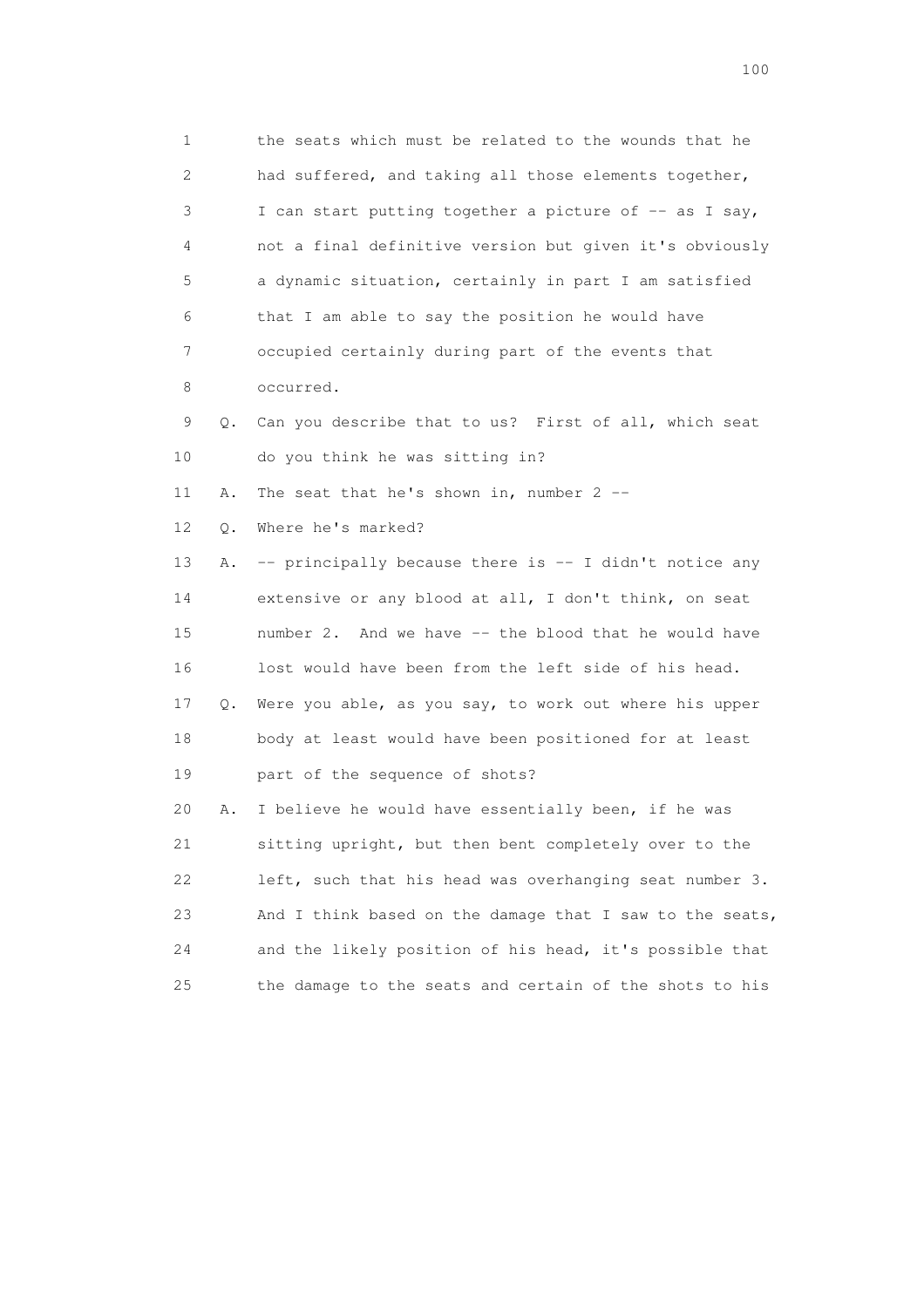1 head were all coincident.

| ⊥. |    | Head were all cornerathe.                                 |
|----|----|-----------------------------------------------------------|
| 2  | Q. | So sustained as a result of the same shots?               |
| 3  | Α. | That seems quite likely, yes.                             |
| 4  | Q. | How far -- and you can show it using your own body if     |
| 5  |    | you like -- do you think he would have been overhanging   |
| 6  |    | at at least some points in the sequence of shots?         |
| 7  | Α. | I think his head would obviously have been overhanging    |
| 8  |    | seat number 3 completely, and his head would have been    |
| 9  |    | essentially, if it's still facing across the carriage as  |
| 10 |    | it were, to the seats opposite, his head would have been  |
| 11 |    | almost horizontal, I believe.                             |
| 12 | Q. | But obviously because you don't know quite where he had   |
| 13 |    | angled his head, it's hard for you to say quite what      |
| 14 |    | angle it occupied?                                        |
| 15 | Α. | No, as a general observation, it would have been          |
| 16 |    | overhanging seat number 3 and almost horizontal.          |
| 17 |    | SIR MICHAEL WRIGHT: That's -- really you are assuming his |
| 18 |    | head is in what you might call the neutral position?      |
| 19 | Α. | Exactly.                                                  |
| 20 |    | MR HOUGH:<br>Did you use the positions of the bullets in  |
| 21 |    | the -- in what we are calling seat number 3, to help you  |
| 22 |    | reach that conclusion or any other conclusions?           |
| 23 | Α. | Yes.                                                      |
| 24 | Q. | How did you do that?                                      |
| 25 | Α. | Simply the fact that, with the mannequin in place, and    |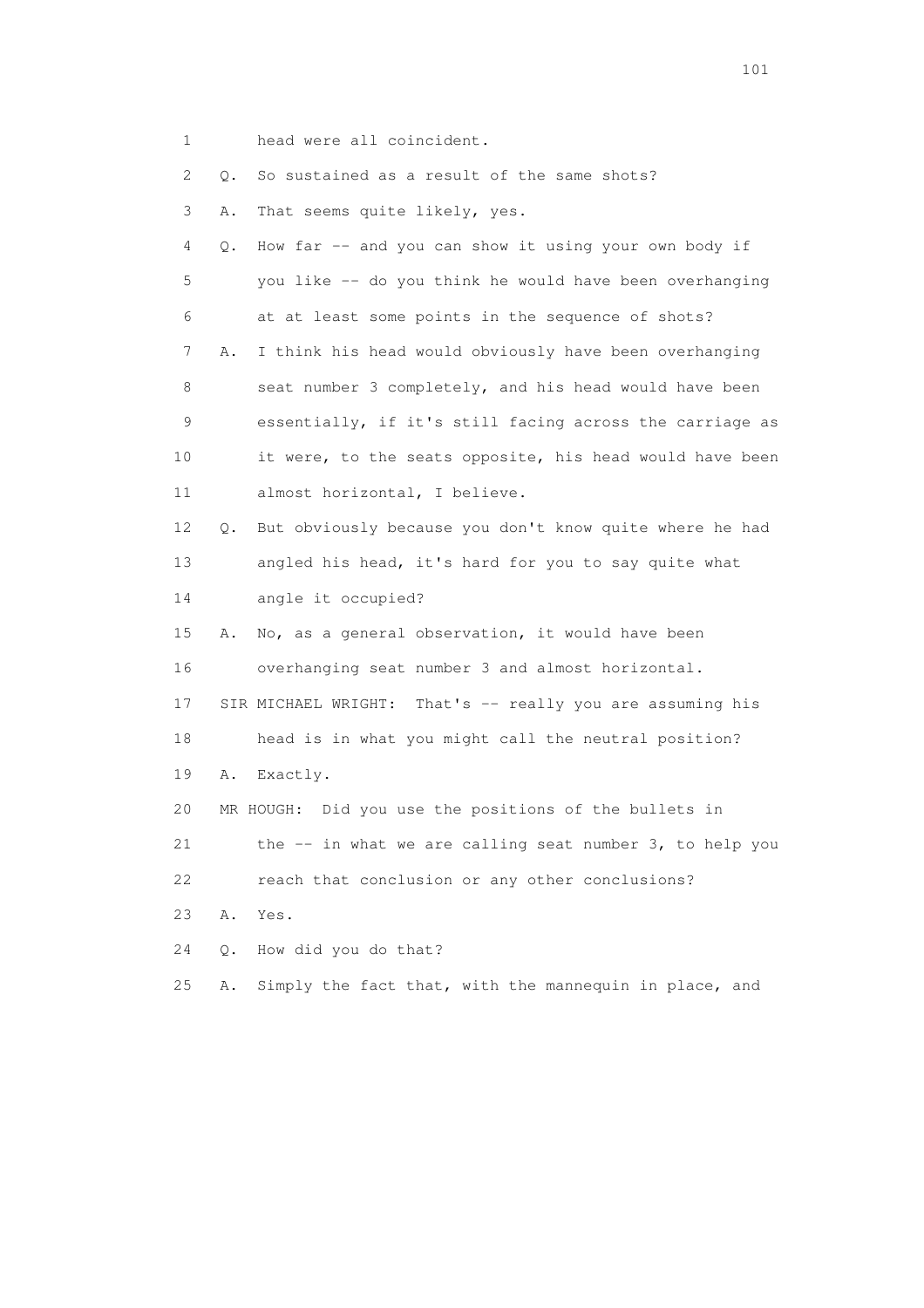1 having regard to what I said earlier about not being 2 able to definitively associate any of the entry sites 3 with any of the exit sites, in general terms the track 4 across the head can be aligned with the damage in the 5 seat. It's nothing more complex than that, frankly. 6 Q. So you can position a mannequin where you speculate the 7 body may have been? 8 A. Yes. 9 Q. You can look at where the bullet holes are? 10 A. Yes. 11 Q. And line up the bullet holes simply with the head? 12 A. With the head knowing that the entries are on the left, 13 the exit damage is mainly on the left-hand side of the 14 head, and you can align the head and those tracks with 15 the bullet, with the bullet damage. 16 Q. As a result of that exercise, were you able to work out 17 from what direction the guns would have been pointed at 18 the time that at least some of the shots would have been 19 fired? 20 A. Well, as I have said earlier on, all the shots that 21 I saw, all the wounds, the evidence of the wounds was 22 that all the shots were fired from right to left. 23 Q. Can you say anything about whether the guns were 24 pointing up or down? 25 A. Well, there are two ways of answering the question.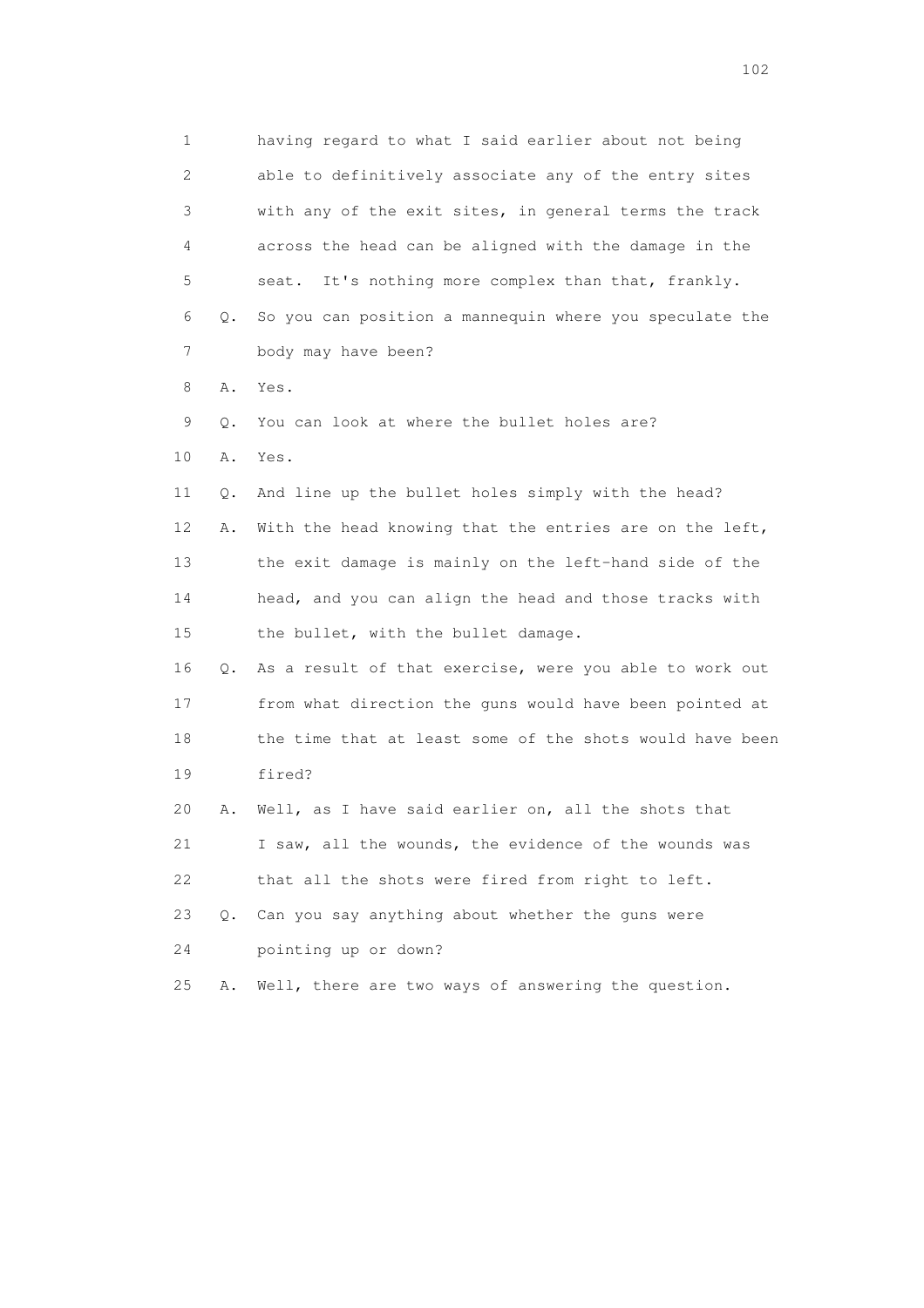1 With respect to the head or in general terms? 2 Q. With respect to the head, first of all, and then in 3 general terms. 4 A. It's difficult to say. They would have been largely 5 horizontal with respect to the head, but given that we 6 have bullets that have travelled down into the seat 7 cushions, then overall the guns were pointed downwards 8 with respect to the carriage. 9 SIR MICHAEL WRIGHT: I imagine you can get more accurate 10 reconstruction of the bullet path from the seats rather 11 than from the head? 12 A. To a certain extent we can, but it's -- the seat is 13 quite springy and there is a metal framework. If you 14 have got two impact sites from one shot that are maybe 15 three or four feet apart, then it's quite possible to 16 get quite an accurate trajectory. If the distances are 17 shorter which they are in this case, the accuracy 18 diminishes. 19 SIR MICHAEL WRIGHT: Used to be called triangulation? 20 A. Not quite as complicated as that, but it boils down to 21 the same thing. 22 MR HOUGH: Is this right also, because this was a dynamic 23 scene, the best you can do is to divine where the body 24 might have been positioned at a time during what may 25 have been a dynamic process?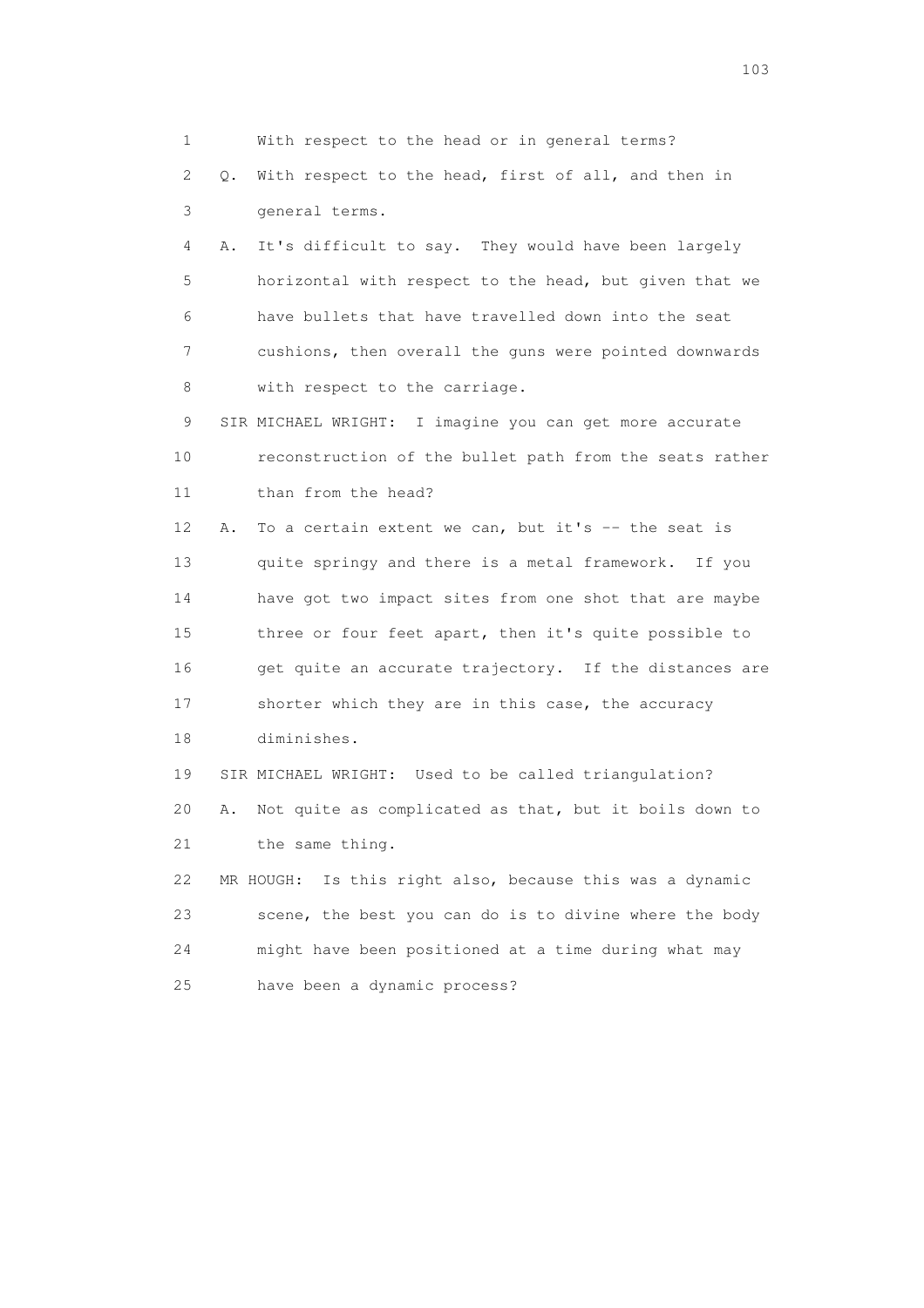- 1 A. That's correct, yes.
- 2 Q. After you had performed that exercise, did you then
- 3 perform some forensic examination of firearms and bullet 4 material and cartridges?
- 5 A. I do, yes. Simply put in situations such as this, my 6 role in part is to confirm which weapons might have been 7 used in the incident.
- 8 Q. For that purpose, were you provided with all the

9 firearms which had been collected from the CO19 officers

10 potentially involved in this incident?

11 A. That's correct, I was, yes.

- 12 Q. How many of those firearms and of what type of firearm 13 had been fired?
- 14 A. Well, to limit the volume of work, I will first be 15 guided by the ones that are declared to have been used. 16 So if someone says to me AB1 and AB2 were the guns that 17 were used from the guns from AB1 to AB60, I will look at 18 AB1 and 2 first. If at that stage I am able to 19 associate the recovered material with those guns, then 20 I don't need to look any further. It very much depends 21 on the nature of the marks that are present on the 22 recovered material which essentially it might be 23 an opportunity now to describe what it is we do. 24 Whenever a bullet is fired through the barrel of 25 a gun, potentially it picks up unique marks and features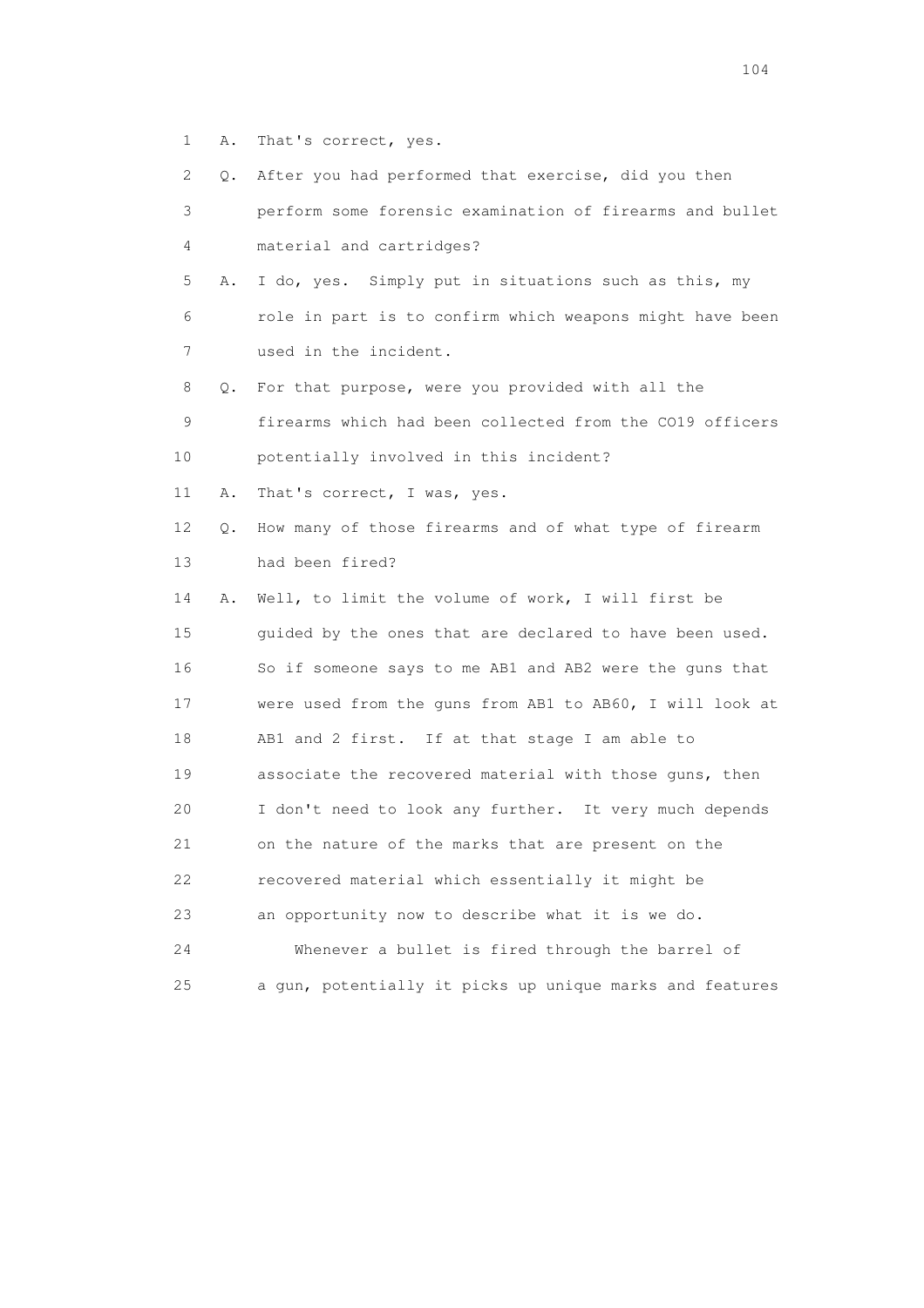1 as a result of travelling through the barrel, and it's 2 often possible to associate these features back to the 3 gun that fired the bullet.

 4 The same applies to the cartridge case which in 5 a self-loading pistol, as people will probably have seen 6 in films, when a shot is fired, the cartridge case is 7 thrown clear of the gun and the cartridge case too will 8 be marked uniquely in most instances as a result of 9 firing in that particular gun.

 10 So what I will do is look at the material that was 11 recovered at autopsy from the carriage and I will then 12 test fire the suspect weapons, recover bullets that 13 I fired from the guns, recover the cartridge cases, and 14 then carry out a series of comparisons to establish 15 whether or not I can match the marks on those samples 16 back to the ones that were produced on the test samples 17 from the guns, simply using a microscope.

 18 Q. Because you have given that long preface I assume that 19 you followed that method here?

 20 A. That's exactly what I did. I was able to establish that 21 all the recovered cartridge cases from the scene had 22 been fired in the two nominated weapons, if I can call 23 them that.

24 Q. They were, I think, both Glock pistols?

25 A. They were, yes. The situation in respect of the bullets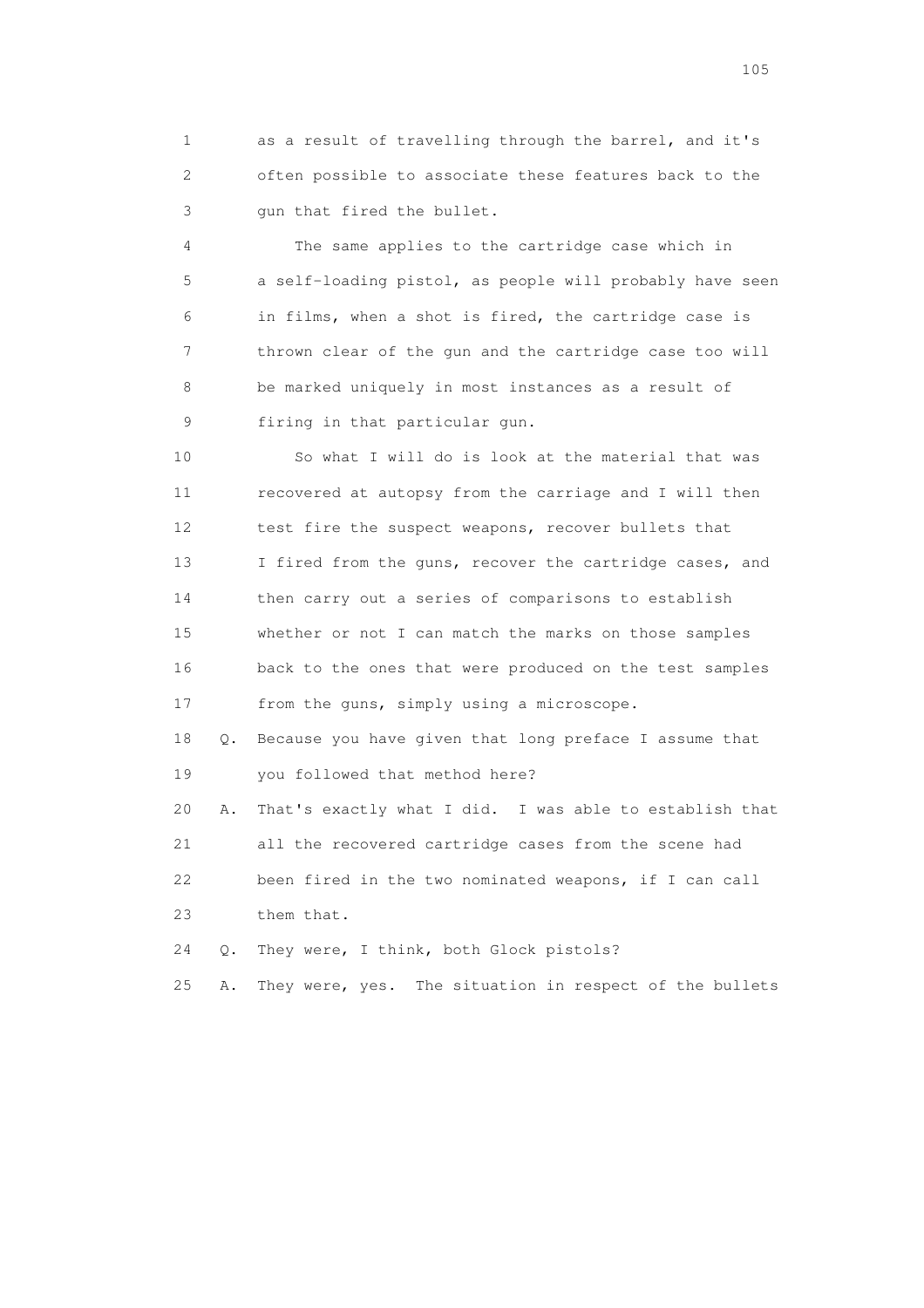1 was much less clear cut. The pistols that are used, the 2 Glock pistol does not have what we would call

3 conventional rifling.

 4 Q. By rifling do you mean the kind of signature striations 5 on the cartridges --

6 A. The rifling specifically is --

7 SIR MICHAEL WRIGHT: Spiral grooves.

 8 A. Spiral grooves. The opening sequence of the James Bond 9 films is the only thing I can cite because everyone will 10 have looked at that opening sequence, those of you who 11 have watched the films, you are looking down the barrel 12 of a gun and those spiral features that you can see are 13 the rifling.

 14 Now, within that rifling we would also expect to 15 find definitive features that are characteristic of the 16 particular gun, not another gun but just that gun. The 17 rifling in general might be the same from one gun to 18 another, but the very fine detailed differences will 19 distinguish one firearm from another firearm.

 20 Now, the Glock pistol that's employed by the 21 Metropolitan Police and others has a barrel which, when 22 you look down it, is perfectly smooth and does not have 23 those grooves. It has what's called polygonal rifling 24 and if you look carefully you can see very shallow 25 raised curved features within the barrel that constitute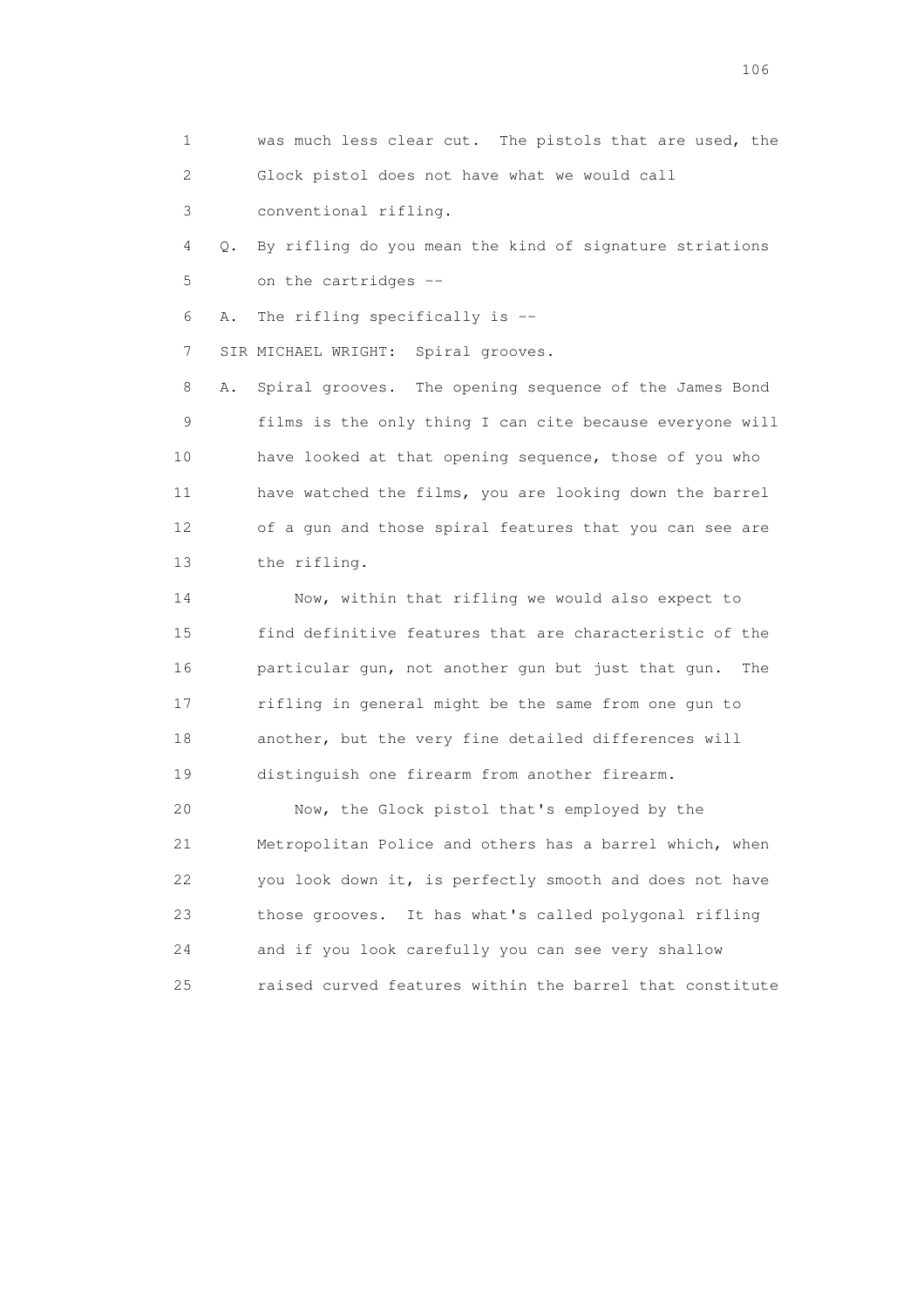1 the rifling. The essence of that is that it is much 2 less likely to produce these characteristic features 3 that we can locate and then associate a bullet to the 4 gun; to the extent that when I test fired the two guns, 5 one of the first things we do as part of our comparison 6 process is to make sure that the test samples can 7 actually be matched to one another, and I wasn't able to 8 do that even with test samples from the two nominated 9 guns. The cartridge case is not a problem. The bullets 10 proved impossible. 11 So in summary, I wasn't able to associate any of the 12 bullet fragments with one another or with either of the

13 guns.

 14 MR HOUGH: Let us take the cartridge, then. How many 15 cartridges had been found at the scene that you were 16 examining?

17 A. I think I examined nine fired cartridge cases.

 18 Q. Those cartridge cases, were you able to associate all of 19 them with these two guns?

20 A. I was, yes.

21 Q. How many could be associated with each gun?

22 A. I think it was three with one, six with the other.

23 Three with KEM3, and six with KEM13.

24 Q. We have already heard from the two firearms officers

25 involved that Charlie 12 fired three times and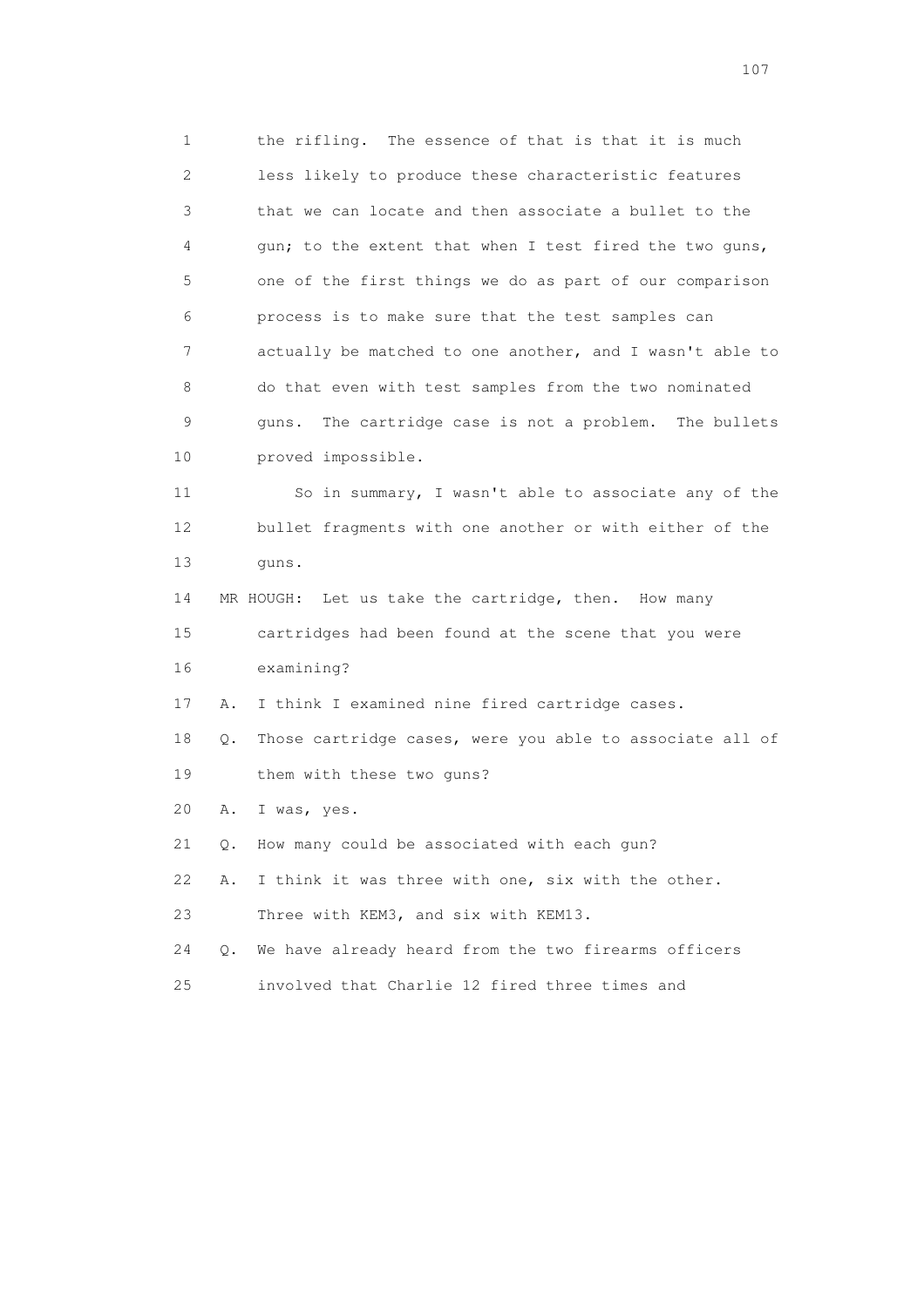1 Charlie 2, six times, and so that would square with that 2 distribution? 3 A. Yes. 4 Q. Did you also in the course of examining these two 5 firearms test fire them to determine whether the pull of 6 the trigger was normal and whether either was prone to 7 accidental discharge? 8 A. I did, yes. Simply put, that means that we see how hard 9 it is, literally, to pull the trigger, and we also try 10 and establish whether or not the gun will discharge in 11 a sense when you don't intend it to, such as if it's 12 subjected to a blow, if it's dropped or some other way 13 other than by pulling the trigger. In both cases 14 I found that the two guns functioned normally and 15 neither of them were prone to discharge other than just 16 by pulling the trigger in the normal way. 17 Q. Did you also carry out a particular test with one of the 18 guns, I think the one that had fired three shots? 19 A. Yes. 20 Q. I am on page 10 of your second report, if that helps. 21 A. Thank you. It's the one that's highlighted, "Range of 22 firing". As I described earlier when I was asked about 23 my initial impressions effectively of the injuries, 24 I talked about the fact that firearms can produce 25 deposits on the target or the skin or on clothing, when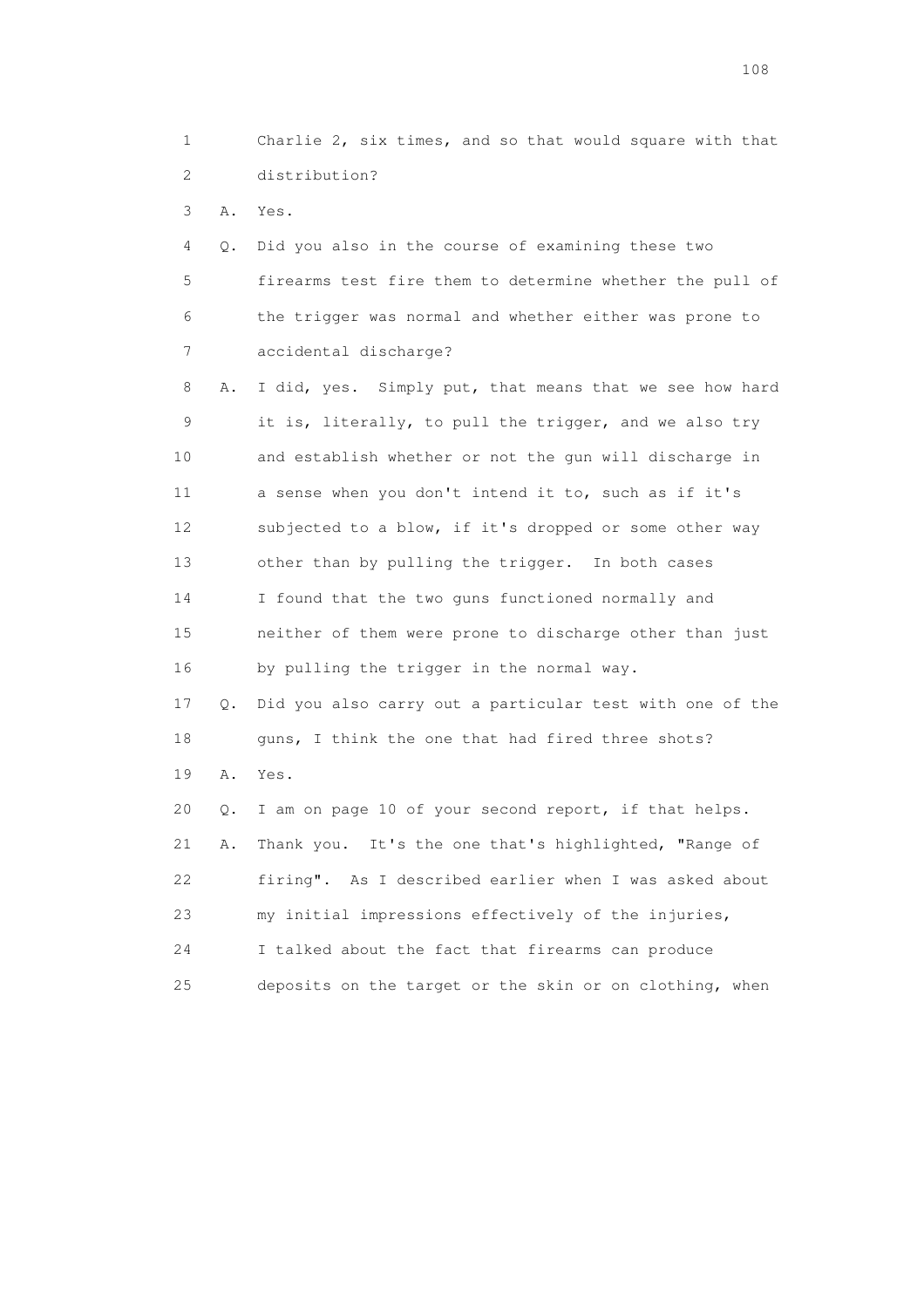1 the shots are fired at a particularly short range. 2 I described the fact that there were a number of 3 variables associated with this. So while I gave 4 an overall assessment that the range of firing was quite 5 short, no more than six inches, the subsequent tests 6 will take account of the fact that these were the two 7 guns used to cause the injuries.

 8 Consequently using one or the other, with the 9 appropriate ammunition, doesn't make any difference. 10 I simply used one of the guns to carry out these tests. 11 I fire at test targets and then it's a very, very simple 12 process of looking at the degree of blackening or grey 13 deposits that you get on the test target and then 14 visually comparing it with what you see around the 15 wounds.

 16 Based on that, the closest was about 1 centimetre, 17 which is to say from the end of the barrel, the muzzle 18 end of the barrel to the skin when the shot was fired, 19 up to about 8 centimetres. 8 centimetres is just over 3 20 inches and 1 centimetre is just under half an inch. 21 Q. Is that therefore a conclusion that these particular 22 wounds, or at least the ones where you saw a degree of 23 blackening, were probably caused by a gun held at that 24 range, 1 to 8 centimetres?

25 A. Yes, and the one other thing to take from that is that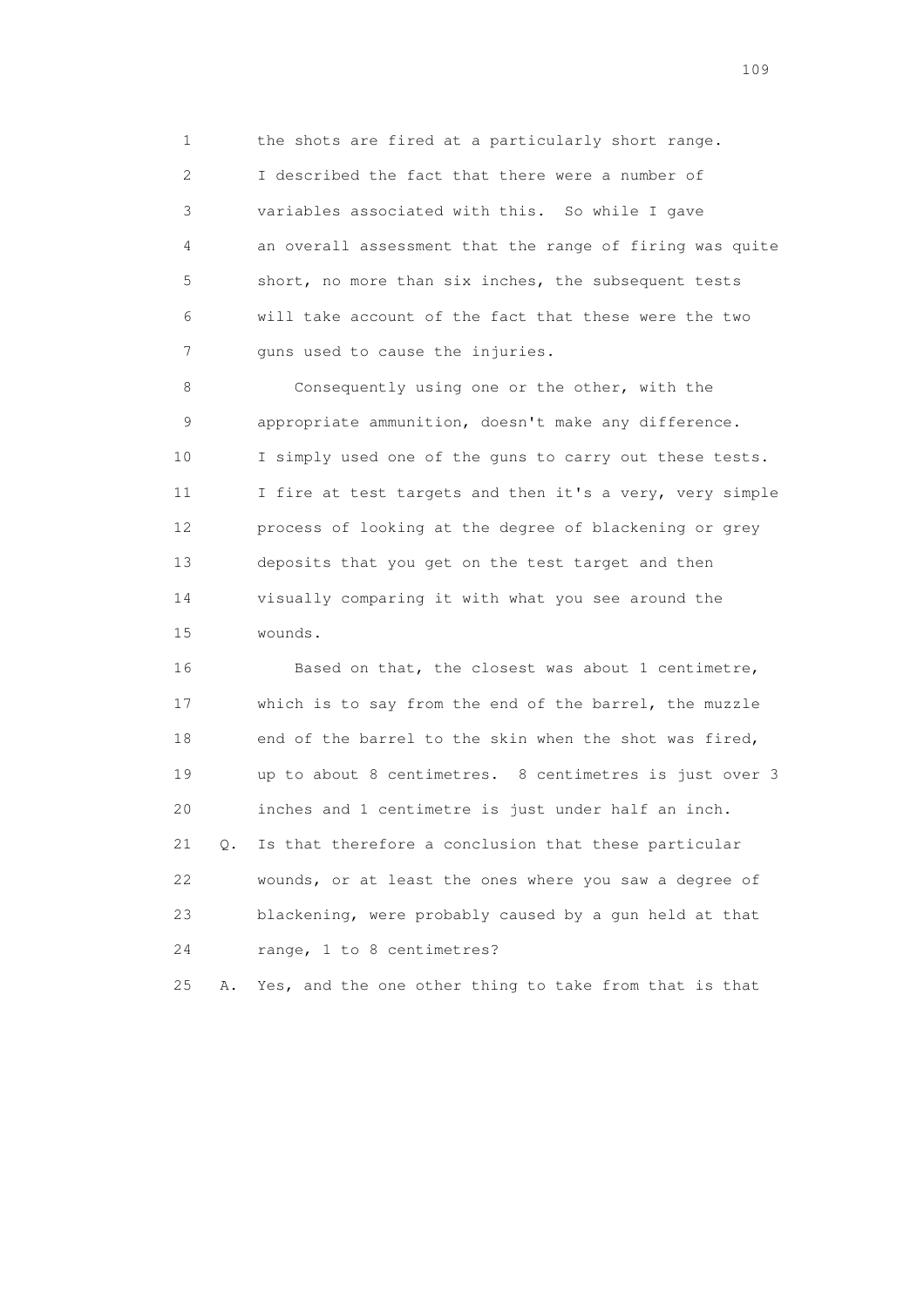1 at no time, certainly based on what I saw, would 2 I suggest that any of the guns were actually touching at 3 the time. 1 centimetre is obviously very close. It's 4 about the width of your little finger. So very close 5 but not touching. 6 SIR MICHAEL WRIGHT: Can I see that I have got hold of that. 7 Minimum 1 centimetre. 8 A. Yes. 9 SIR MICHAEL WRIGHT: Just under half an inch. Maximum 8? 10 A. 8 centimetres, yes, just over 3 inches. 11 SIR MICHAEL WRIGHT: This applies, does it, to both guns? 12 A. This is the range for the various injuries. One was at 13 1 centimetre and the one that was furthest away was 8 14 centimetres. 15 SIR MICHAEL WRIGHT: So on the basis that all the injuries 16 were caused by one or other of these two guns, it 17 applies to both guns? 18 A. That's correct, it does, yes. 19 SIR MICHAEL WRIGHT: Of course you don't know, you can't 20 tell that both officers were firing at the same time? 21 A. No, there is nothing I can bring. 22 SIR MICHAEL WRIGHT: Nothing you can tell? 23 A. No. 24 SIR MICHAEL WRIGHT: So it follows that although when each 25 fired, one can work out roughly where each officer was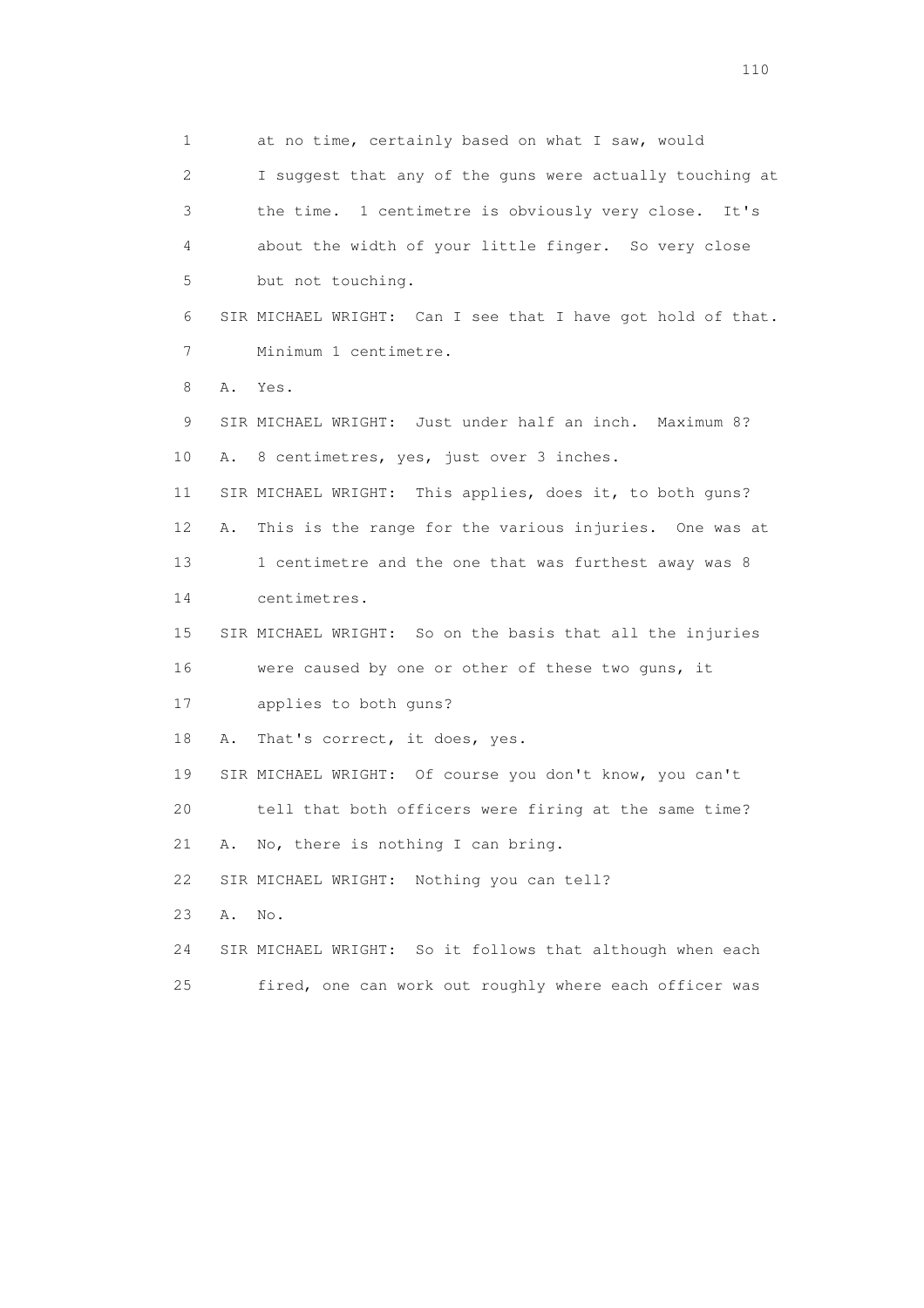1 standing, so far as range is concerned, distance, you 2 can't possibly say where they were in relation to each 3 other? 4 A. I can't do that, no. 5 SIR MICHAEL WRIGHT: Thank you. 6 MR HOUGH: Do you also have another qualification that you 7 give, I think, in the third paragraph under "Range of 8 Firing"? 9 A. Yes. These particles, albeit they are being ejected 10 with some force -- 11 Q. These are the particles that cause the blackening? 12 A. The propellant particles, the gunpowder, if you like, 13 the soot. If this has to pass through the hairline, it 14 can be attenuated slightly, so the fact that some of 15 these shots were through the hairline means that I can't 16 be absolutely 100 per cent sure that those ranges are 17 exact. They are certainly of that order, but there is 18 the potential for them being slightly out but not by 19 much. 20 MR HOUGH: Thank you. Those are all the questions I have 21 for you on your work. Sir, we have given notice in the 22 past that we propose to ask that this witness be used to 23 prove as hearsay the conclusions of a couple of other 24 forensic scientists. He is content for that to happen 25 because he knows who they are?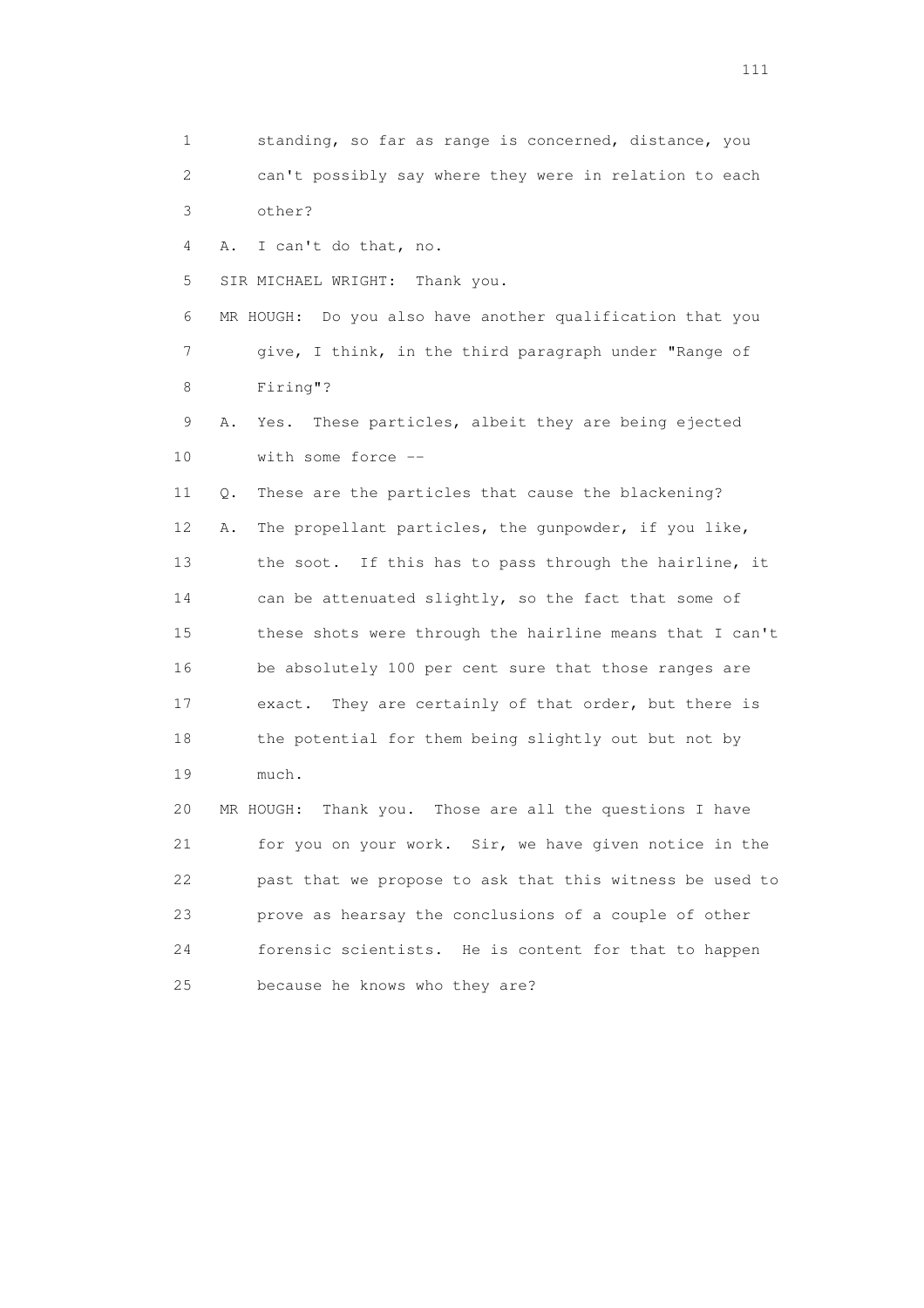1 SIR MICHAEL WRIGHT: May I assume in the absence of anybody 2 saying anything that you all know about this and that 3 there are no objections? 4 MR HOUGH: They are Mr Keeley and Mr Chapman. They appeared 5 on the original list. I don't see any objection. 6 Robin Keeley, are you aware who he is and what he 7 does? 8 A. Yes. 9 Q. Can you just give a brief picture? 10 A. He is the most experienced forensic firearms chemist, I 11 think we call it these days. He is an individual who 12 deals with the detection and identification of minute to 13 microscopic amounts of firearms discharge residues. 14 Now, firearms discharge residues can incorporate the 15 sort of material I have been describing in respect of 16 the blackening around the wounds, but more usually these 17 residues are the very fine and microscopic particles of 18 material that come from another part of the cartridge at 19 the time that the shot is fired. Typically these are 20 not visible to the naked eye. 21 As part of the construction of a cartridge, a round 22 of ammunition, we have the cartridge case, which I have 23 described as having been ejected from the gun when the 24 shot's fired; the bullet or projectile is that part that

25 fits in the open end of the cartridge case and is the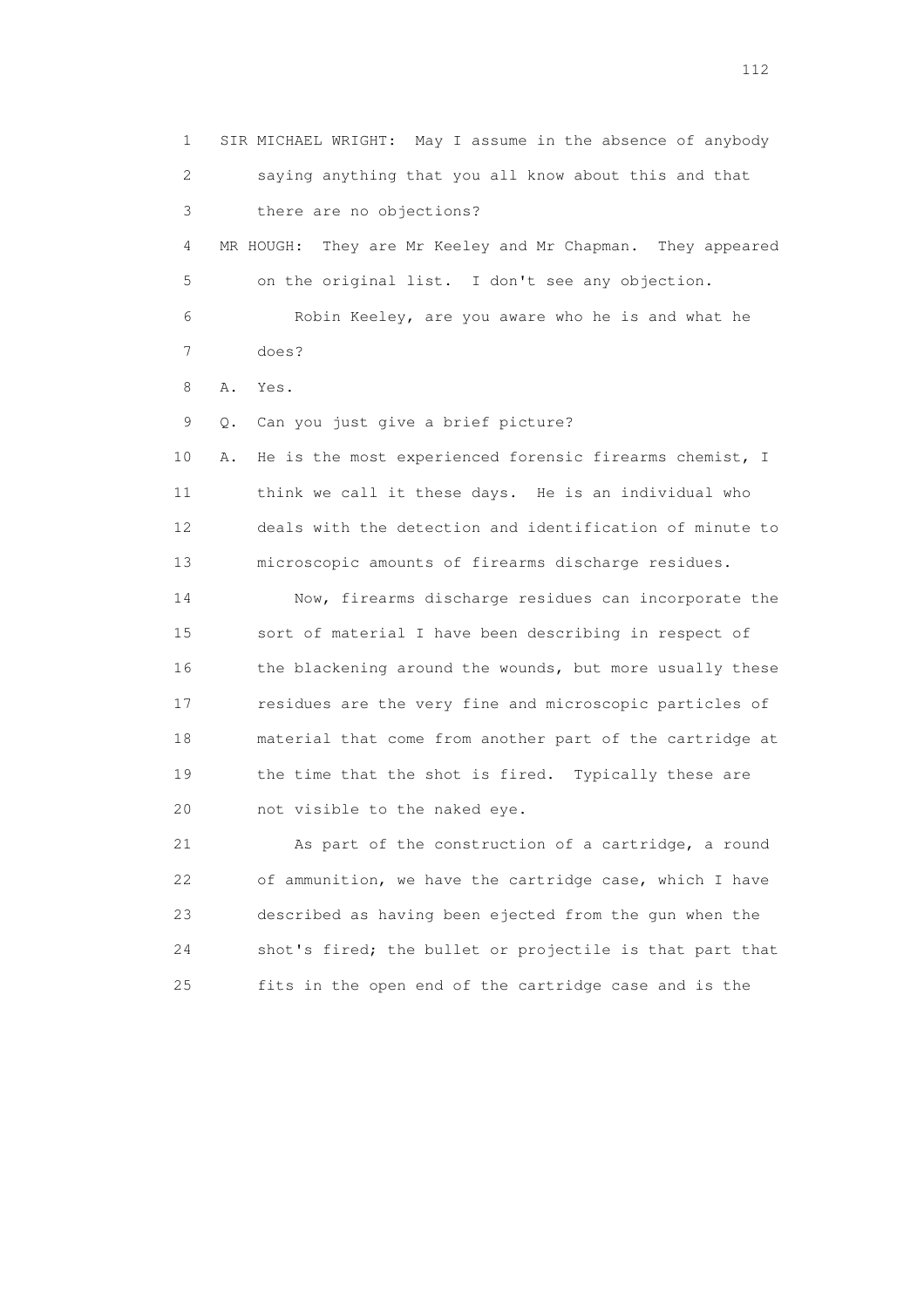1 part that is shot from the barrel of the gun; the 2 gunpowder or propellant is the charge that sits inside 3 the cartridge case held in by the bullet; and in the 4 base of the cartridge there is a small round cap that we 5 call a primer.

 6 Now, that contains a chemical composition such that 7 when the primer or cap is struck by the firing pin of 8 the gun that it's fired in, it produces almost the same 9 effect as striking a match. It produces a hot intense 10 flame, and that flame is what ignites the gunpowder or 11 propellant in the cartridge to fire the shot.

 12 So when the shot is fired, the bullet comes out of 13 the barrel of the gun. We can get traces of the soot 14 and the propellant from the gunpowder being discharged 15 from the barrel of the gun within a cloud of smoke, if 16 you like, but within that there will also be very small 17 microscopic amounts of material from the primer or cap.

 18 Dr Keeley would have been most interested in 19 identifying that material.

 20 Q. Perhaps we can have his statement on screen, page 697, 21 and those parts which I will read out will show -- at 22 the start he says:

 23 "I hold a Honours degree in Natural Sciences and 24 I have specialised in the identification of firearms 25 discharge residue and other materials associated with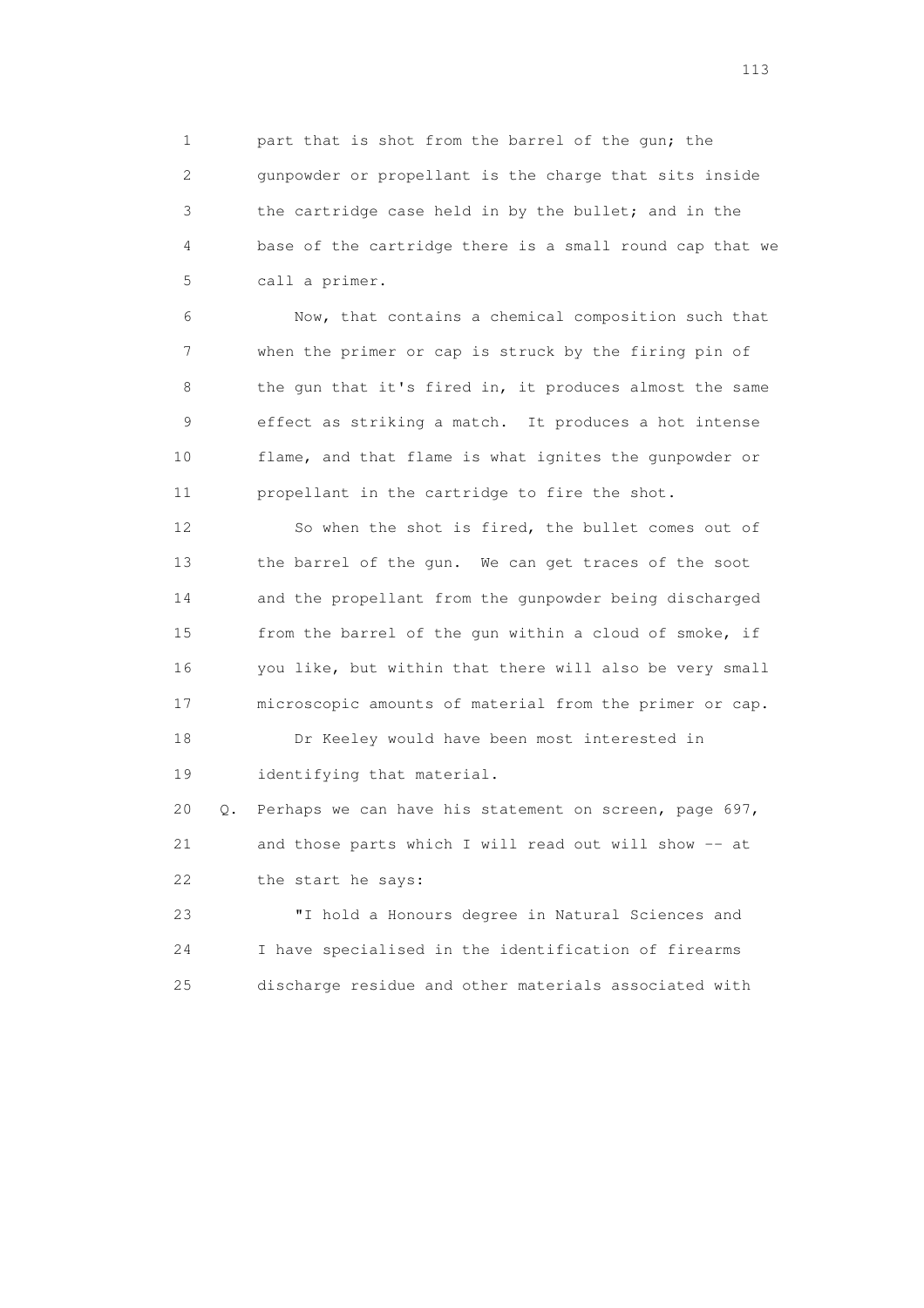1 the use of guns and ammunition for more than 20 years." 2 Then he sets out his purpose below: 3 "Sampled [I think it should mean samples] taken from 4 marks in the train carriage, fired cartridge cases and 5 bullet debris, and clothing from Mr Menezes and from 6 police officers were sent to the laboratory to be 7 examined for firearms discharge residue. The purposes 8 were: to establish whether or not the marks were caused 9 by impact of bullets; secondly, to investigate whether 10 the amount and distribution of discharge residue on the 11 clothing could provide information on the relative 12 positions of those involved." 13 Then perhaps we can move to page 701. I am just 14 going to go to the evaluation and conclusions rather 15 than the technical material in between: 16 "As discussed above, there is nothing in the swabs 17 from the dents to indicate what made them. 18 **"The discharge residue"** -- 19 SIR MICHAEL WRIGHT: That's the dents in the carriage 20 structure, is it? 21 MR HOUGH: It is. 22 "The discharge residue that does not contain 23 aluminium was present on the clothing before this 24 incident as were the particles from a distraction 25 device, since no such device was used during the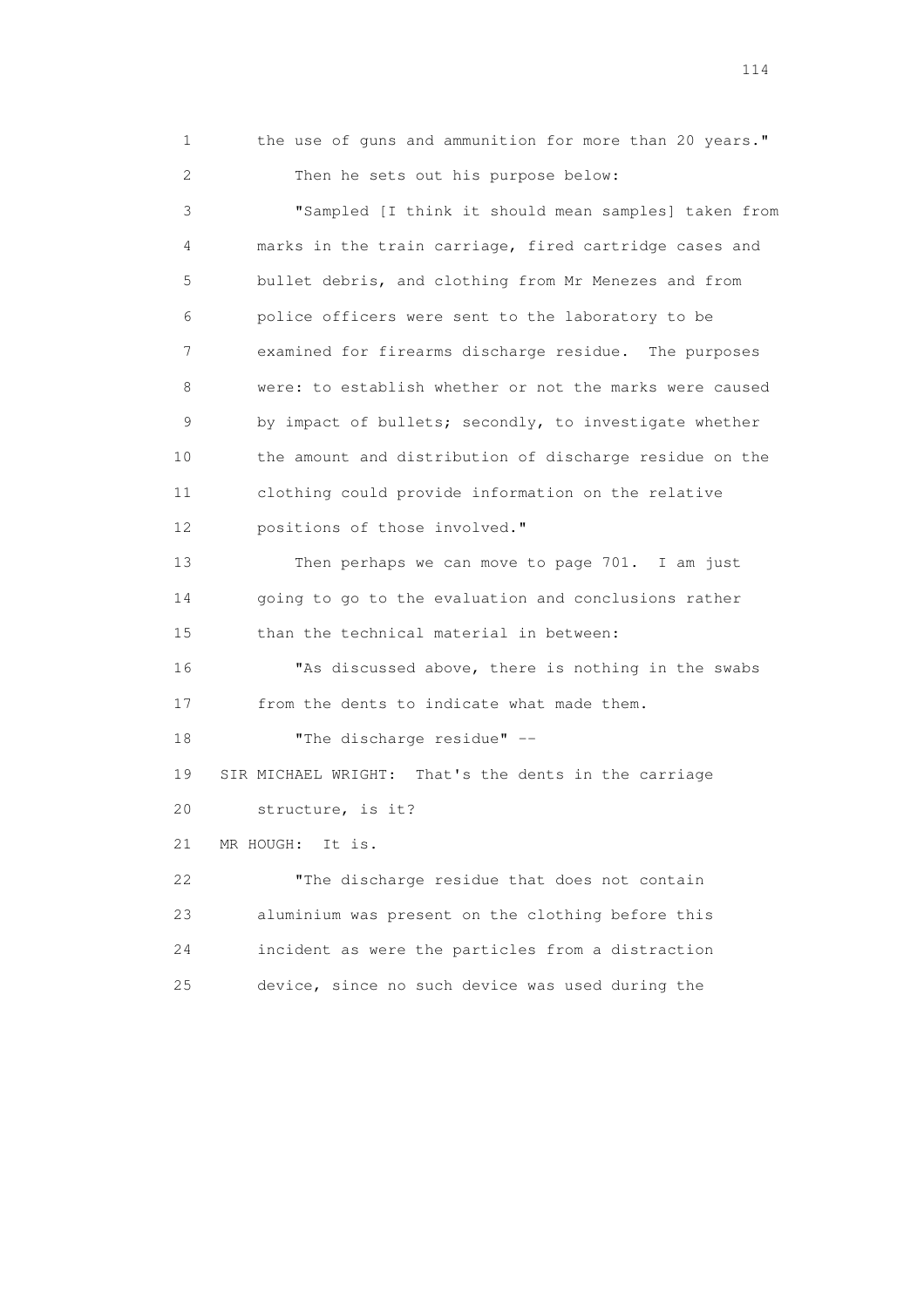1 incident. Some of the residue that contains aluminium 2 might also have been present on the clothing before the 3 incident; nevertheless the levels on officers C12 and C2 4 are significantly higher than those on officer Ivor." 5 Then this important passage: 6 "The amounts of discharge residue on clothing from 7 officers C2 and C12 indicate that they were in the 8 immediate area when shots were fired. There is less 9 residue on clothing from officer H3 [that's Ivor again] 10 indicating that he was either further away or shielded 11 by the others. The residue is so dispersed on the 12 garments that its distribution provides no information 13 about the disposition of the officers relative to each 14 other and to Mr Menezes." 15 Go over the page: 16 "There is nothing in the swabs from the dents to 17 show that they were made by police bullets. 18 "The results from the clothing show that officers C2 19 and C12 were closest to Mr Menezes with officer Ivor 20 either further away or shielded from the shooting but it 21 is not possible to establish their positions relative to

22 each other or to Mr Menezes."

 23 So that's the conclusion of your colleague. 24 Then next, Mr Chapman. What's his expertise as far 25 as you are aware?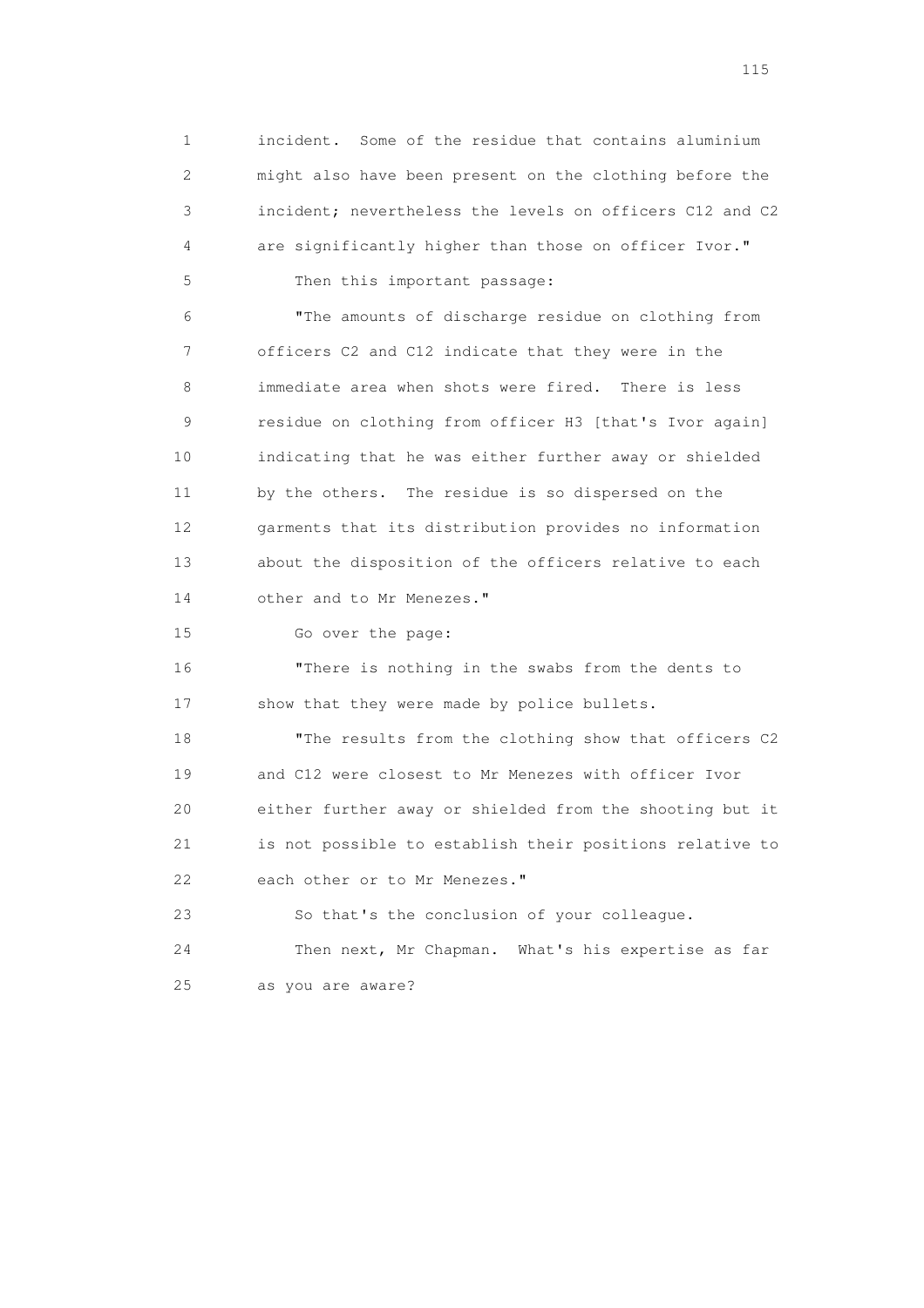1 A. In the old days I would have described him as 2 a biologist. He will look at clothing, look at blood on 3 clothing and the like, so his role will possibly be to 4 identify any blood that may be on clothing or other 5 material and also potentially look at damage on clothing 6 as well. 7 Q. He describes his field of expertise as being in the 8 examination of biological trace evidence such as blood, 9 semen and saliva; includes interpretation of DNA results 10 and of blood patterns at scenes? 11 A. That's correct, yes. Sorry, I had forgotten the blood 12 pattern element, I beg your pardon. 13 Q. If we can have statements page 733 on screen, you will 14 see the purpose of the examination at the bottom. This 15 is -- he has previously recorded that he has seen your 16 two reports, and then he says that: 17 "The purpose of my examinations was to see if the 18 blood distribution inside the tube train, on the two 19 Glock pistols, and on the clothing relating to the 20 surveillance officer (Ivor), two police officers (C2 and 21 C12) and Jean Charles de Menezes could provide 22 information as to the relative positions of the people 23 involved when Jean Charles de Menezes was shot." 24 I won't go through the further technical detail.

25 That's page 736, please. Under "Evaluation of Blood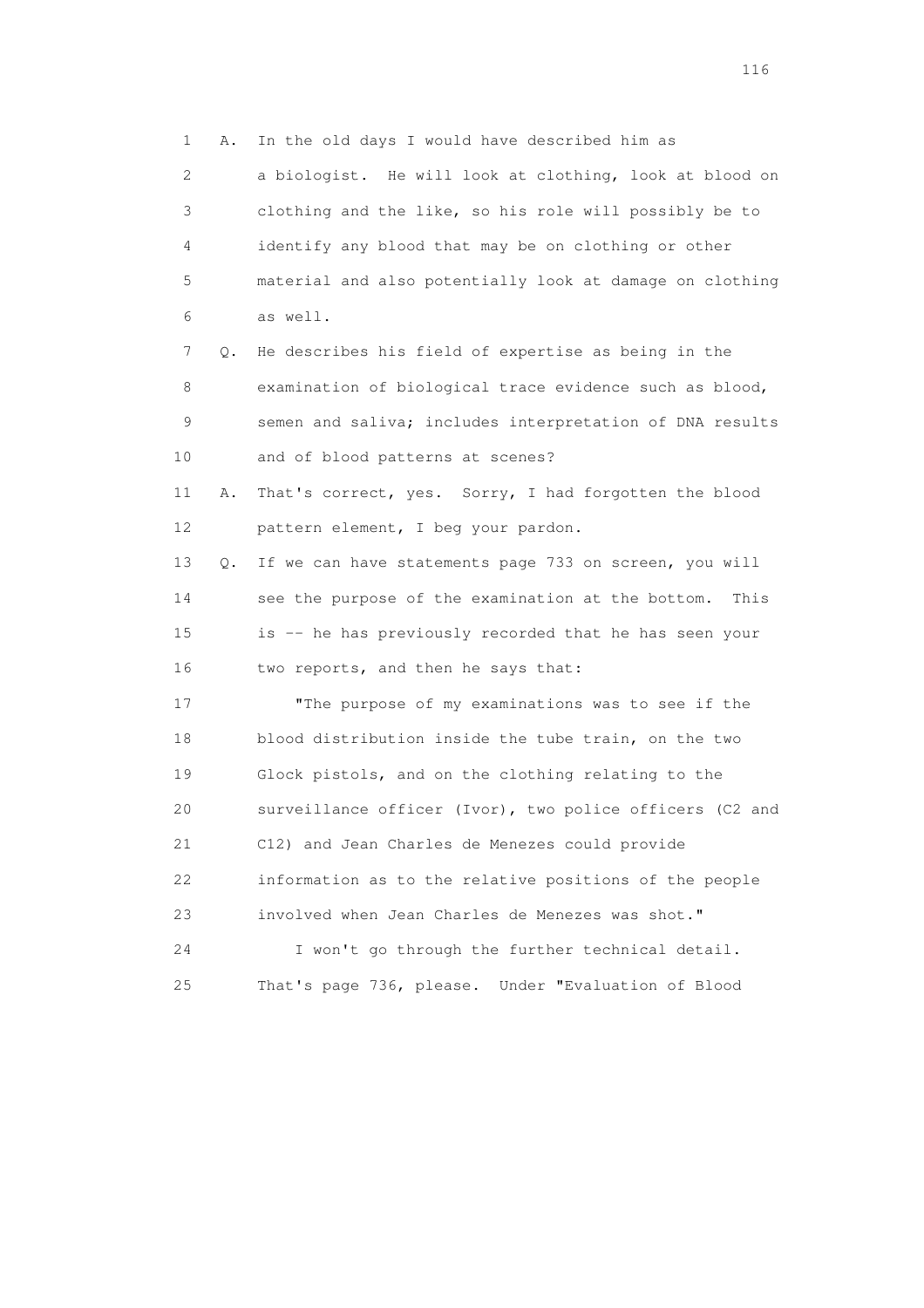1 Patterns in the Carriage", after he has gone through the 2 details of his findings, he says this:

 3 "All the blood patterns that I saw in the carriage 4 appeared to have originated from approximately the same 5 area over the heavily bloodstained seat."

 6 Pausing there, that's the seat next to 7 Mr de Menezes?

8 A. Yes.

9 SIR MICHAEL WRIGHT: Seat number 3?

10 MR HOUGH: Seat number 3:

 11 "There was at least one bullet hole in the base of 12 the heavily stained seat. My colleague Franco Tomei 13 indicated the approximate trajectory of this bullet. 14 Together we considered possible positions that 15 Jean Charles de Menezes' body may have been in to 16 account for the blood patterns and bullet trajectory. 17 The position that seemed to best fit our findings 18 required Jean Charles de Menezes to be seated or 19 positioned on or over the second seat from the double 20 doors (the row of seats facing the platform) and with 21 his head leaning over the third, heavily bloodstained 22 seat."

 23 So he with his field of expertise is agreeing with 24 your conclusion that you have given the jury today? 25 A. Yes.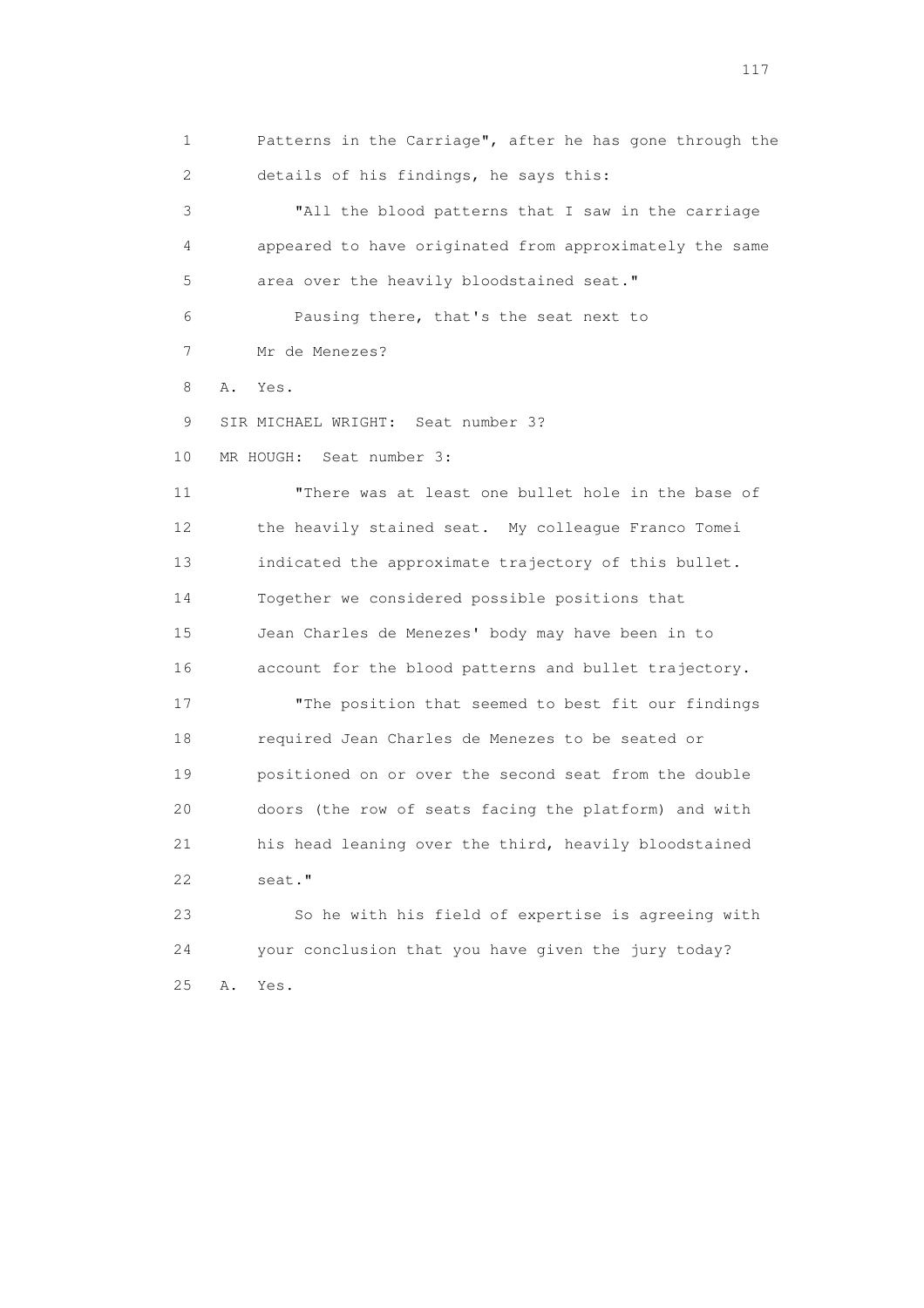1 Q. Then he goes through a range of items reviewed and 2 I won't go through them, but others may want to -- 3 SIR MICHAEL WRIGHT: As he doesn't say anything about it, we 4 are to presume, I suppose, that he, rather like you, 5 couldn't answer any question about the relative 6 positions of the officers to each other? 7 A. I would think that's likely. 8 SIR MICHAEL WRIGHT: He didn't say anything about it. 9 A. Yes. 10 SIR MICHAEL WRIGHT: Beyond your being able to say that when 11 each officer discharged his gun, the muzzle of the gun 12 was between 1 and 8 centimetres from the head, that's 13 all anybody can say? 14 MR HOUGH: There is a bit more coming. 15 SIR MICHAEL WRIGHT: I know. We are doing it step by step, 16 Mr Hough. Yes, very well. 17 MR HOUGH: Now, there is then description of the blood 18 patterning found on various items. I won't take you 19 through that, but it may be that others may want to show 20 that on screen to you. 21 Then page 744, please, for the conclusions. Right 22 at the top of the page: 23 "Evaluation of blood patterns on the clothing of 24 Jean Charles de Menezes. 25 "The spatter on the back of his jacket [which we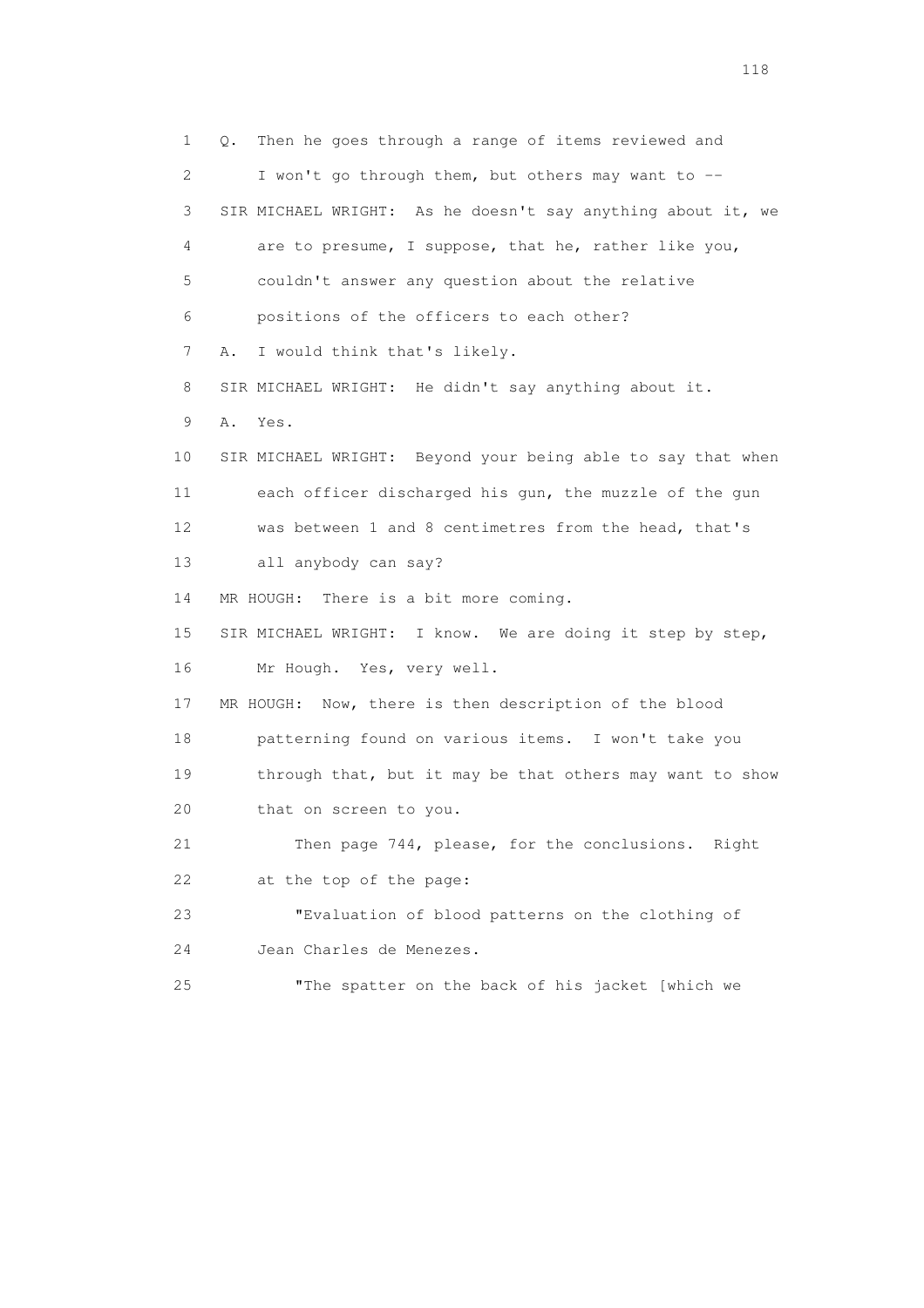1 have seen] indicates that at some time during the 2 incident Jean Charles de Menezes' upper body was away 3 from the back of the seat and exposed to the blood 4 spatter: 5 "Conclusion: 6 "In my opinion the blood distribution on Ivor's 7 clothing is what I might expect given his account of his 8 actions during the incident, ie that he held 9 Jean Charles de Menezes in a 'bear hug' while the 10 shooting occurred. 11 "In my opinion the blood distribution on C2 and 12 C12's clothing is what I might expect if, as they both 13 state, they were close to Jean Charles de Menezes during 14 the shooting." 15 That again is him applying his expertise that we 16 discussed earlier about blood patterns? 17 A. Yes. 18 MR HOUGH: Thank you very much. 19 SIR MICHAEL WRIGHT: Thank you very much. Mr Mansfield. 20 Questions from MR MANSFIELD 21 MR MANSFIELD: Yes. 22 Good afternoon. My name is Michael Mansfield. 23 I represent the family of Jean Charles de Menezes. 24 Could we have back on screen, please, 1044. It's the 25 body map. I just want to follow through an observation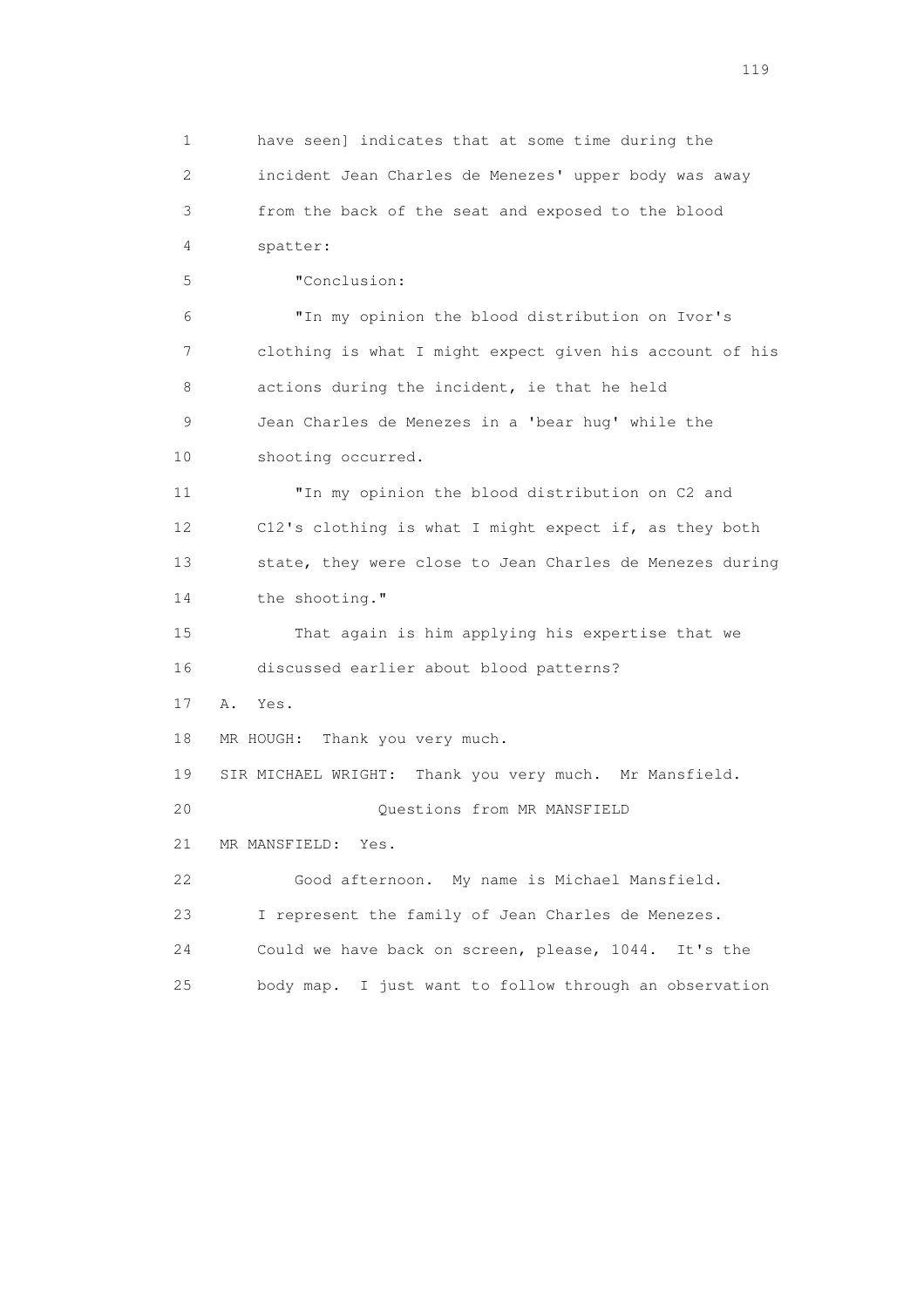| 1                         |    | you have made about your conclusions of the range of the |
|---------------------------|----|----------------------------------------------------------|
| $\mathbf{2}^{\mathsf{I}}$ |    | weapon when fired, and you dealt with it in the context  |
| 3                         |    | of what you called causative shots?                      |
| 4                         | Α. | Yes.                                                     |
| 5                         | Q. | Looking at these, that's not a term you have used in     |
| 6                         |    | front of the jury but it's in your statement. Can        |
| 7                         |    | I just ask you, in relation to the body map, which do    |
| 8                         |    | you term to be the causative shots here?                 |
| 9                         | Α. | If we can go back to the previous one, these are the     |
| 10                        |    | ones that I have described as the entry wounds, the ones |
| 11                        |    | that I deemed to be the entry wounds. Those are the      |
| 12 <sup>°</sup>           |    | only ones where I would expect obviously to see any      |
| 13                        |    | deposits. Can I quickly look and see the context in the  |
| 14                        |    | way I have used this --                                  |
| 15                        | Q. | Page 715. Sorry, well, that's our paging. It's the       |
| 16                        |    | tenth page of --                                         |
| 17                        | Α. | Possibly where I have done the range of firing.          |
| 18                        | Q. | That's right.                                            |
| 19                        | Α. | Okay, thank you.                                         |
| 20                        | Q. | It's the last page, actually.                            |
| 21                        | Α. | That's what I have, yes. Okay. Yeah, the shots that      |
| 22                        |    | caused the wounds, I am sorry, literally the shots that  |
| 23                        |    | caused the wounds had been fired at those distances.     |
| 24                        | 0. | Right, so 2, 4, 5, 6, 7?                                 |
| 25                        |    | A. 2, 4, 5, 6, 7, yes.                                   |
|                           |    |                                                          |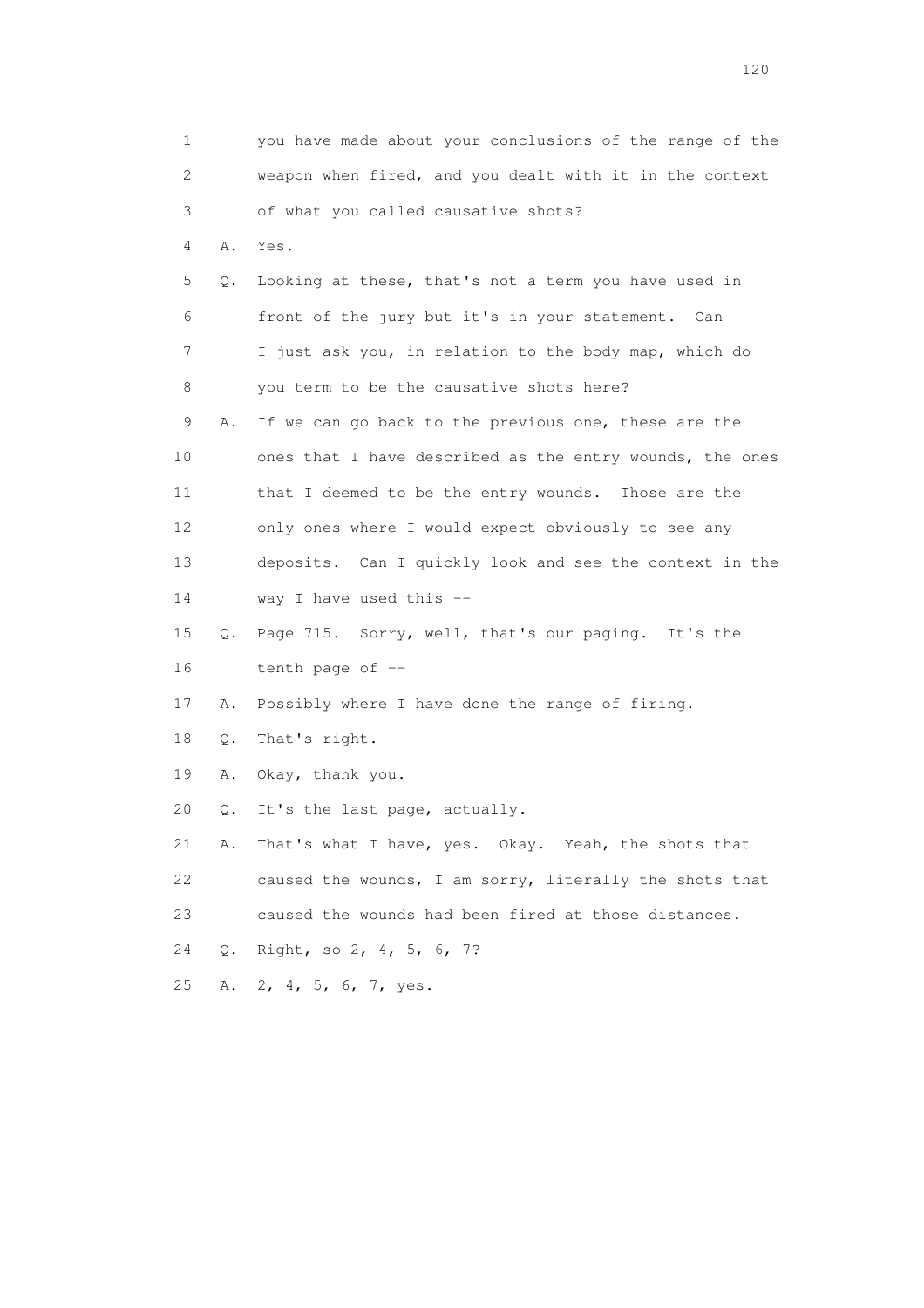1 Q. Leaving 8 out of it for the moment, these are all to the 2 right side of the head? 3 A. Yes. 4 Q. So those are the ones you are grouping in relation 5 particularly to the 1 to 8-centimetre distance? 6 A. Yes. 7 Q. I want to ask you a little more about the ammunition in 8 this case. Are you familiar with the ammunition that 9 was used, I am sure you were or are? 10 A. I think this was the first time I had seen it. Can 11 I remind -- can you remind me what brand it was? 12 Q. Yes, it's hollow point -- 13 A. Hollow point projectiles. 14 Q. -- 124-grain? 15 A. Was it Remington manufacture? 16 Q. I think it was, yes. 17 A. Okay, yes. 18 Q. I am afraid that's an off the head, as it were, 19 recollection of something I have read, but I may have 20 got that wrong in terms of manufacture. 21 SIR MICHAEL WRIGHT: I don't know that we have ever been 22 told. 23 A. I was looking at this briefly. Yes, it's Remington 24 ammunition. Remington is the manufacturer. The 25 expression used in respect of the bullet describes its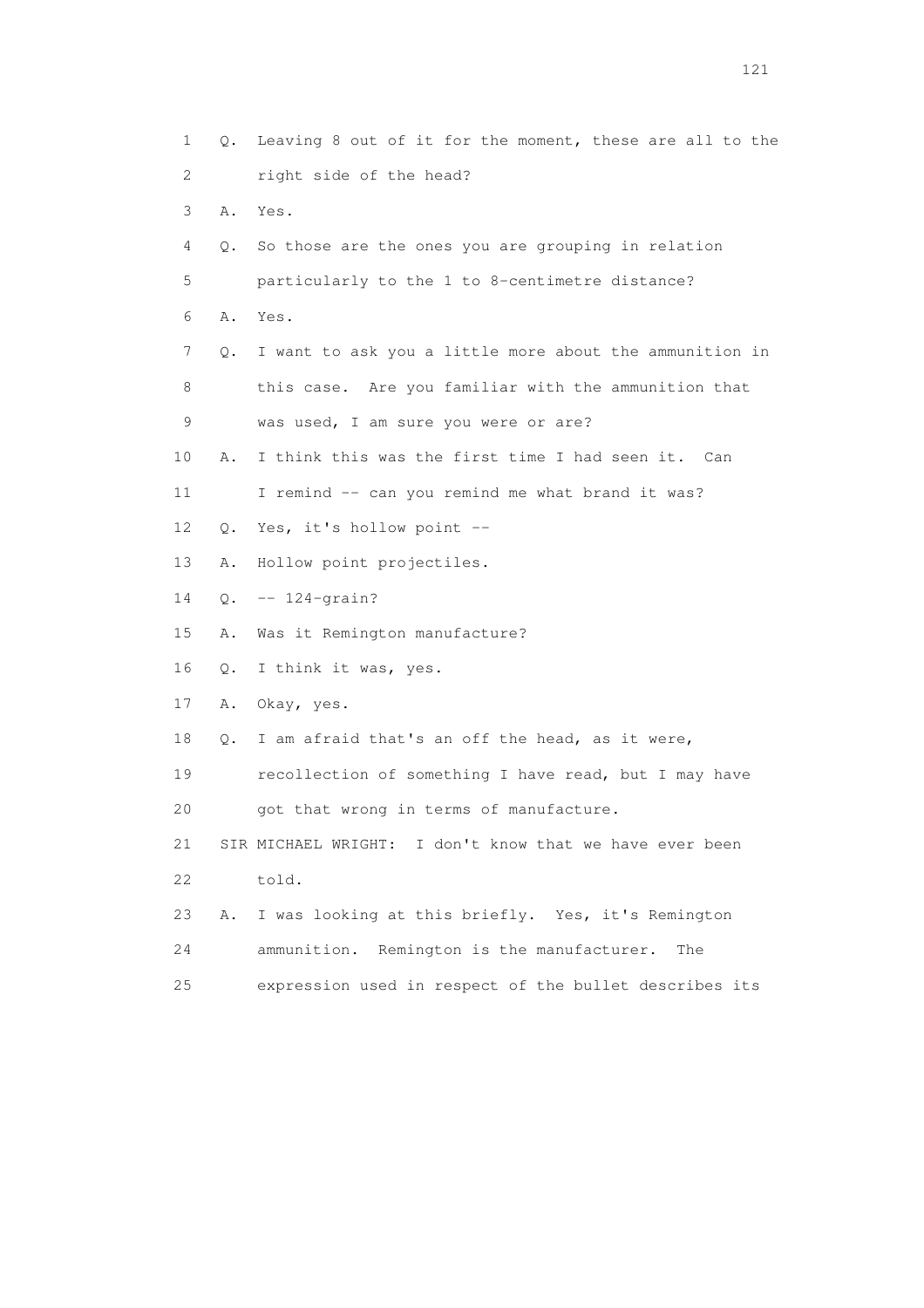1 design and construction. It's a hollow point bullet. 2 Generically these things are called "dum dum" bullets 3 but they are a type of projectile that is designed to 4 expand when it strikes the target. 5 MR MANSFIELD: In fact I see where I read it. In fact it's 6 in your statement page 712. Seventh page of the same 7 statement at the top if you just want to have a quick 8 look? 9 A. That's fine. 10 Q. Now, this may be trespassing on arenas beyond your 11 expertise, please say if it is, but in relation to 12 therefore ammunition of this kind being fired this 13 close, that's within that range you have indicated, have 14 you, can you describe the effect or impact on the brain 15 of this kind of ammunition fired in this way? 16 A. It's unfortunate we have to be rather more graphic than 17 perhaps we would like in these circumstances, but -- 18 Q. Can I just assure you, I think the family are not here. 19 We had asked that they are not here today, so subject to 20 sensibilities of anyone else, I wonder if you could -- 21 A. In simple terms, then, it's a type of -- the ammunition 22 is loaded with a bullet that is designed on striking 23 relatively soft tissue to expand. Now, the principal 24 reason for this expansion in the context in which 25 I believe it's now used is to try as much as possible to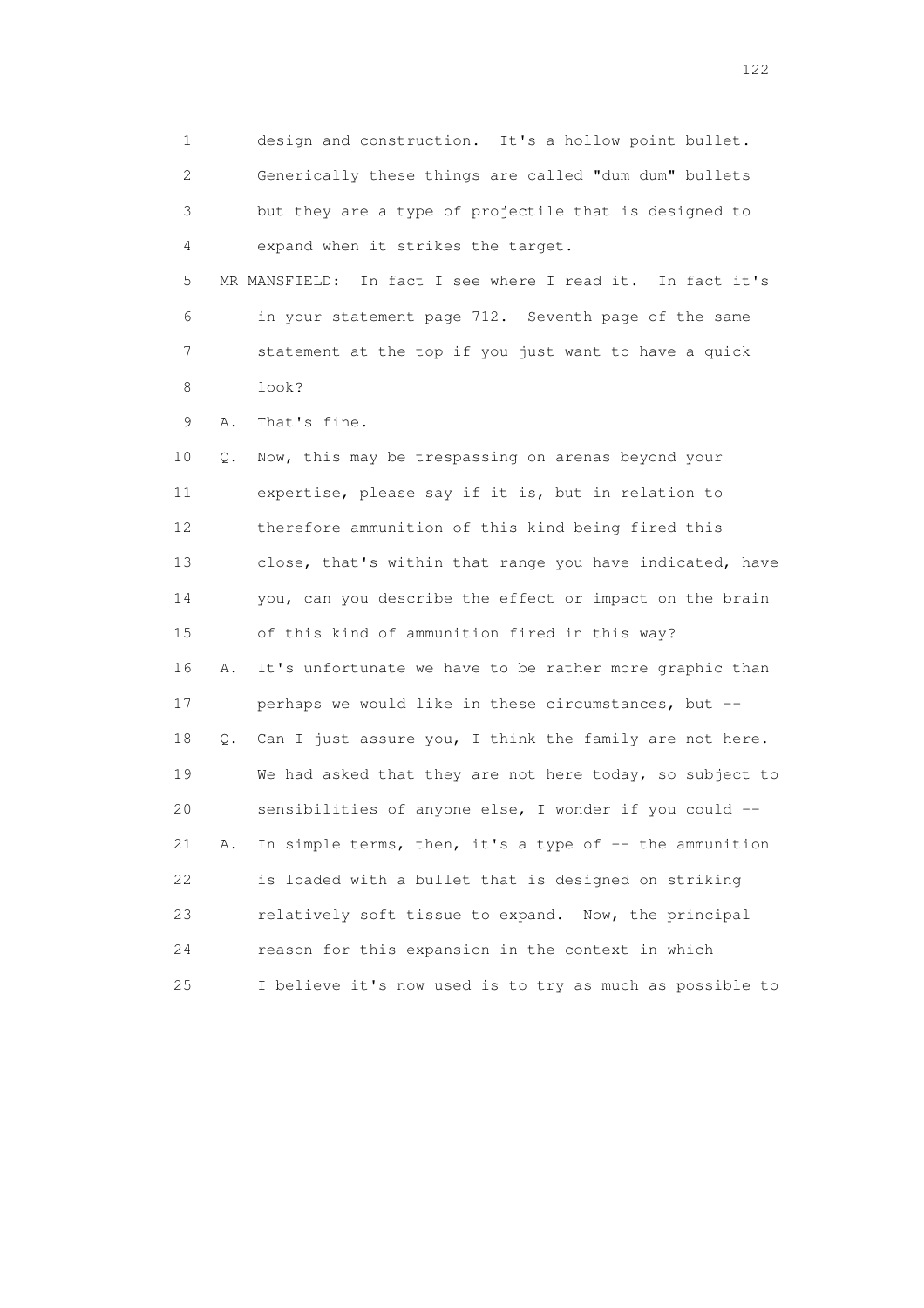1 limit the potential for the projectile exiting the 2 intended target and then going on to cause more damage. 3 It's the case that when the bullet strikes you are 4 thinking of a projectile which is 9mm in diameter, so 5 just over a third of an inch in diameter.

 6 Now, it's possible for this projectile then to 7 expand a good 50 or 60 per cent more than that, 8 an effect we call mushrooming, in the sense that when 9 you look at a fired projectile that's expanded 10 correctly, side on, it looks like a small mushroom with 11 a stem and a curved head where the projectile has 12 expanded.

 13 Now, in this case the fragments that were recovered 14 and the extent to which I saw on x-ray and recovered 15 material afterwards, the bullets had expanded, and they 16 had broken up to some extent in most cases.

 17 If we go back to the issue as to the main reason for 18 them being used, I think it's possibly the case that 19 they may have been mostly contained had there been fewer 20 shots fired, but given the damage that was sustained by 21 the skull, then subsequent shots were able to exit. 22 Q. Now, again, the next question is this: it's a preface 23 really to the question. You can't tell, is that right, 24 the order in which these shots were fired? 25 A. No, I can't, no.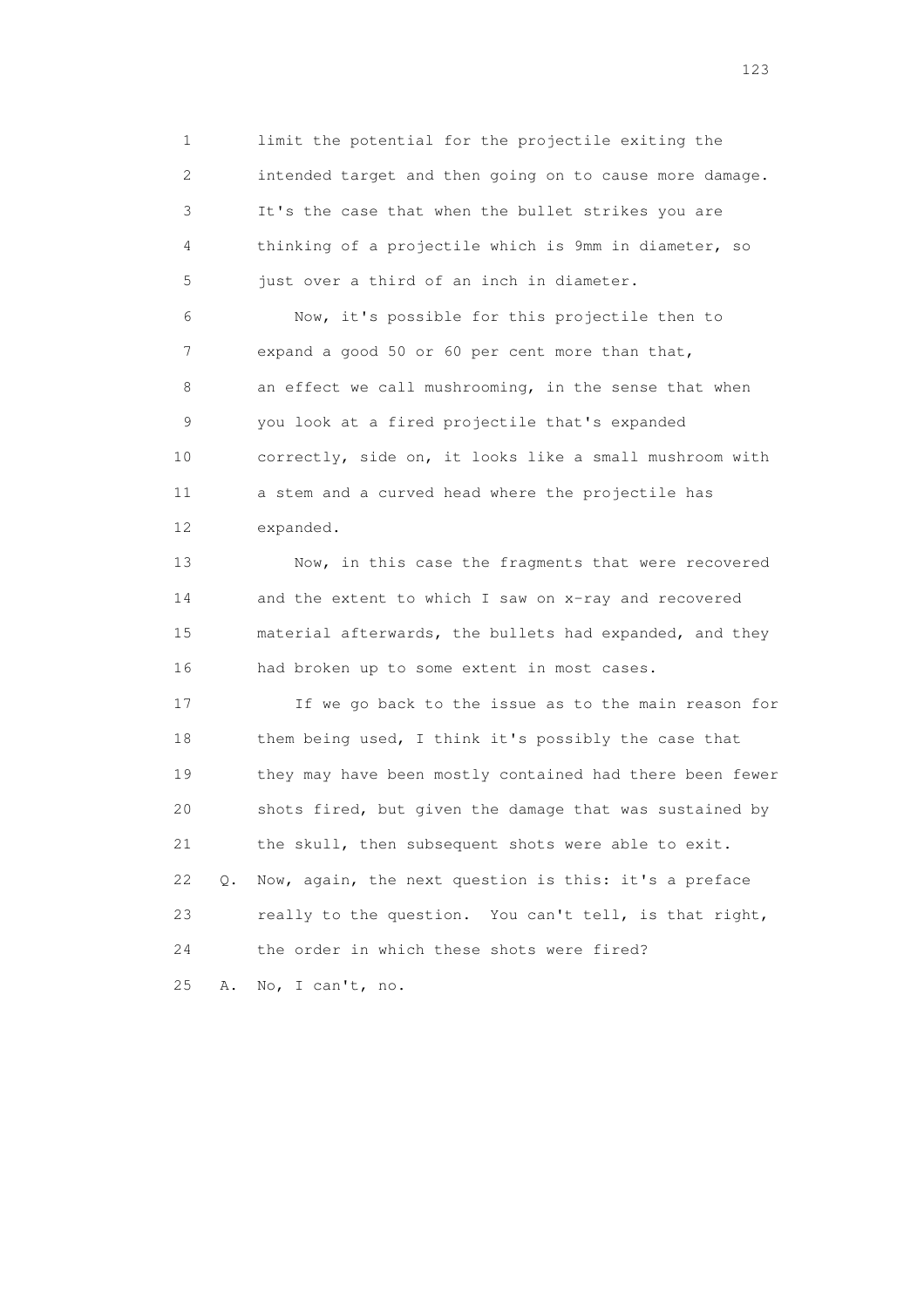1 Q. Can I concentrate on the ones you have identified on the 2 right side?

- 3 A. Yes.
- 4 Q. 2, 4, 5, 6, 7?
- 5 A. Yes.
- 6 Q. Would it be right that any one of those would have
- 7 incapacitated this individual totally?
- 8 A. I preface my answer by saying that's obviously

 9 a question that's best directed at Mr Shorrocks, should 10 he attend. I didn't mean that like --

- 11 Q. Is there something you know that we don't?
- 12 A. On the basis that I understand he's been asked to attend 13 but obviously as with my case, it's whether he knows or 14 not.
- 15 Q. Well, he does know now and he is coming tomorrow, we 16 understand. If you would prefer to defer to him, I'll 17 ask him instead.

 18 A. I was only going to preface it with that observation and 19 the fact that certainly one of wounds and possibly two, 20 for instance the guttering wound that we discussed 21 earlier, number 8, and I think number 5, we can't be 22 certain that the projectile completely entered. So in 23 respect of those two, Mr Shorrocks can best address it. 24 But I would venture to suggest that with no great degree 25 of expertise, any of the others having entered the brain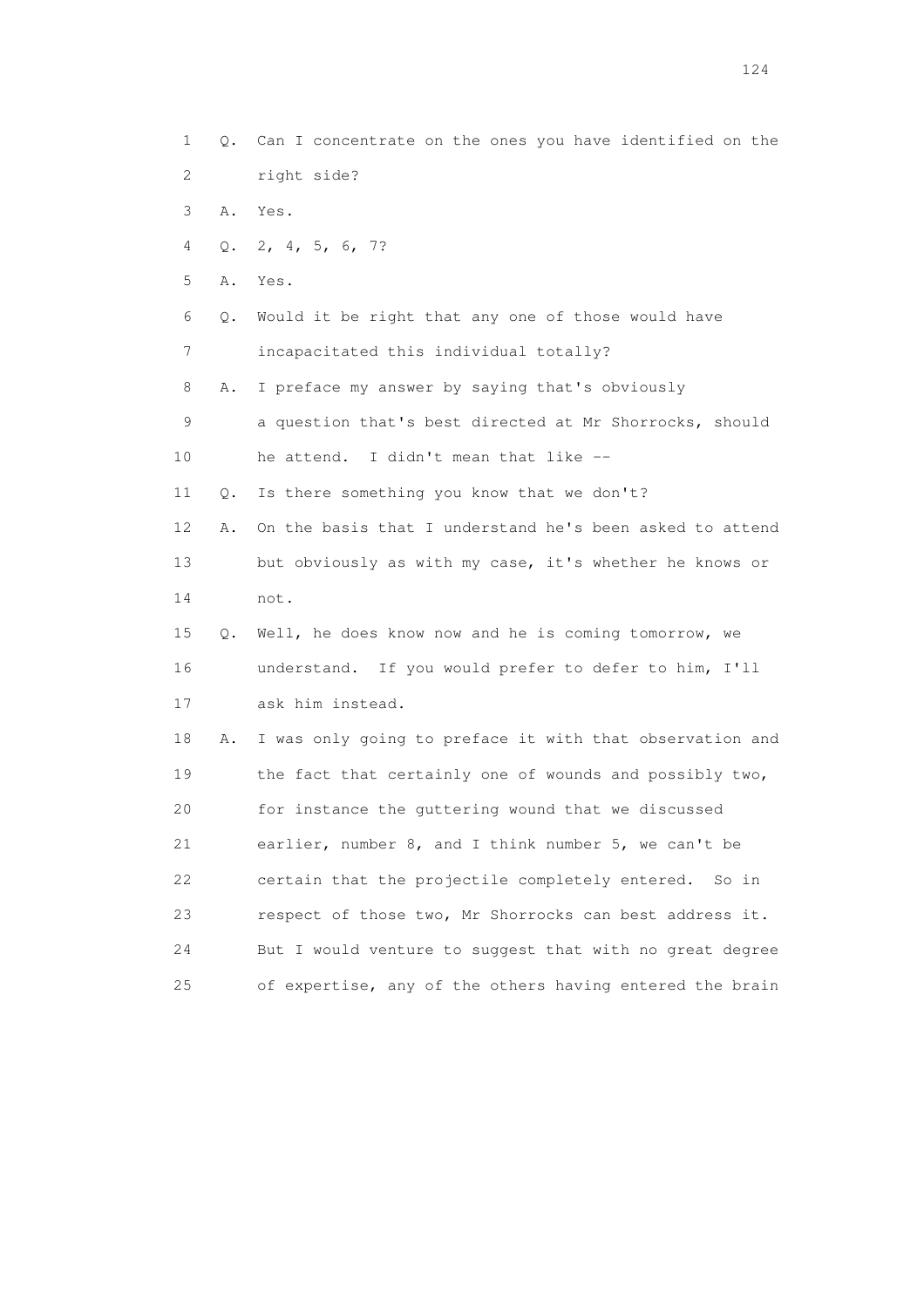1 would incapacitate.

| 2. |    | SIR MICHAEL WRIGHT: The whole idea of this ammunition is  |
|----|----|-----------------------------------------------------------|
| 3  |    | that, in contrary to piercing ammunition, much of the     |
| 4  |    | energy that the bullet develops when it hits the skull    |
| 5  |    | is contained within the skull?                            |
| 6  | Α. | Correct, and that is a huge amount of energy.             |
| 7  |    | SIR MICHAEL WRIGHT: A huge amount of energy?              |
| 8  | Α. | And with a tissue as fragile as the brain itself, then    |
| 9  |    | essentially the amount of energy that's put in from       |
| 10 |    | a single shot would probably be sufficient, as            |
| 11 |    | Mr Shorrocks would no doubt confirm, to incapacitate,     |
| 12 |    | yes.                                                      |
| 13 |    | SIR MICHAEL WRIGHT: It will cause extensive brain damage? |
| 14 | Α. | Yes.                                                      |
| 15 |    | SIR MICHAEL WRIGHT: Is it really likely to be merely      |
| 16 |    | incapacitation? Or is it more likely to be death?<br>That |
| 17 |    | is something you may want to defer to Dr Shorrocks.       |
| 18 | Α. | I will defer on that one, if you don't mind.              |
| 19 |    | SIR MICHAEL WRIGHT: I think probably Mr Tomei can go this |
| 20 |    | far: any one of the six entry shots could easily have     |
| 21 |    | been fatal?                                               |
| 22 | Α. | Given my understanding from discussions I have had with   |
| 23 |    | pathologists, yes.                                        |
| 24 |    | SIR MICHAEL WRIGHT:<br>Thank you.                         |
| 25 | Α. | Could have been.                                          |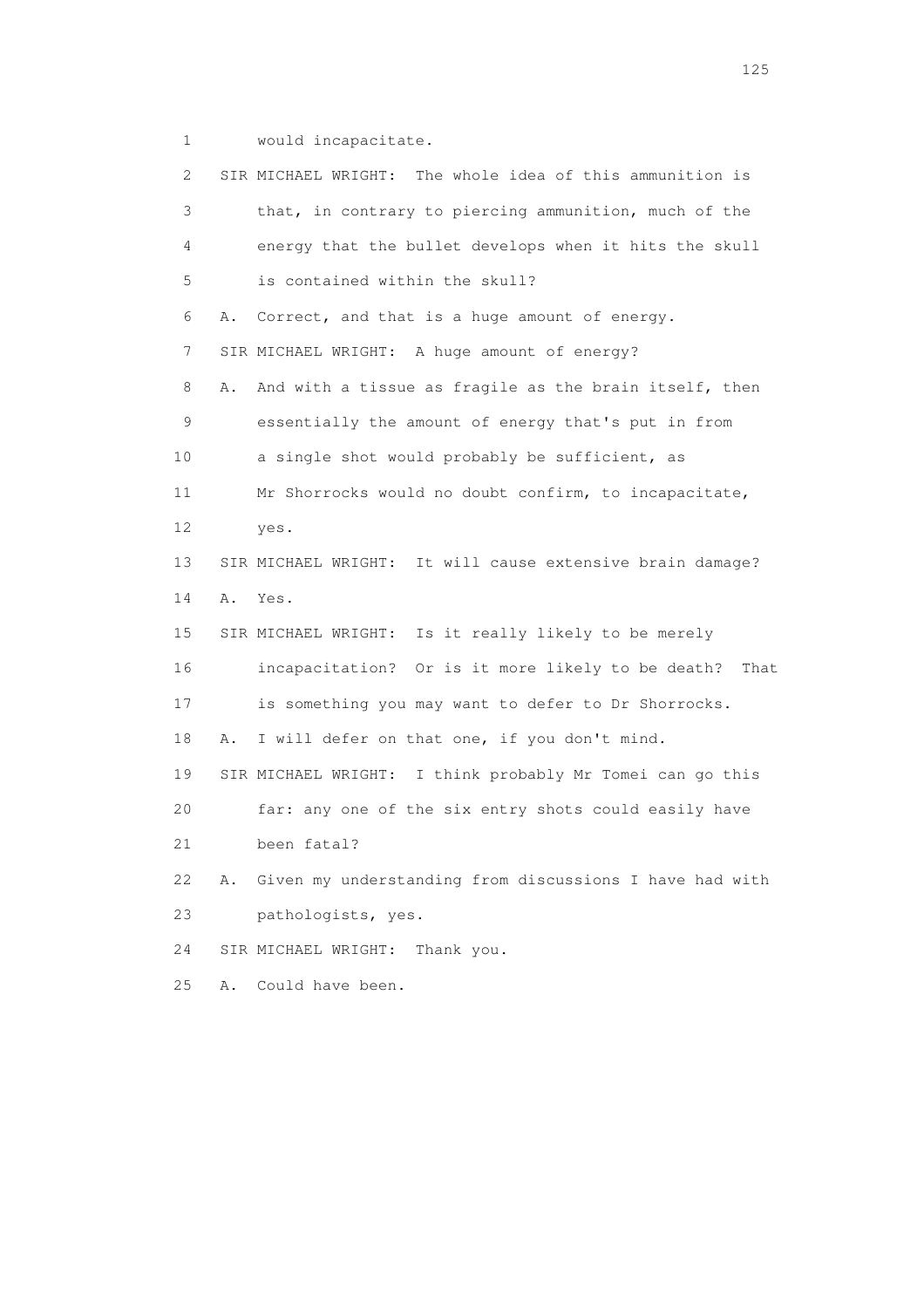1 SIR MICHAEL WRIGHT: Sorry, Mr Mansfield, yes.

2 MR MANSFIELD: If not fatal, very near fatal?

3 A. Yes.

 4 Q. The only other question I have for you is the Glock 5 handgun. The jury have seen a photograph of it. I 6 don't think they have actual copies of it. 7 When you are firing one of those such weapons, this 8 is a rather specific question, when you are firing, you 9 are aware that you are firing; you can't, as it were, 10 overlook the fact you are pulling the trigger and 11 firing, it's a very distinct operation? 12 A. Yes. I mean, there are two ways of answering this, and 13 I will give you my straight answer. If I'm in the range 14 under a controlled -- in a controlled environment, and

 15 I set out with my pistol to fire a number of shots from 16 it, then I am obviously conscious, I like to think I am 17 mostly conscious of how many shots I have actually fired 18 in that particular time. But obviously, and I have been 19 in -- I can't imagine what this situation must have been 20 like, but I have been in stressful situations and said 21 or done things where I am not completely certain of what 22 I have said or done. So it's possibly for someone else 23 to address whether or not someone's state of mind or 24 state of -- how can I put it -- fear, possibly, might 25 affect or impair their ability to know whether or not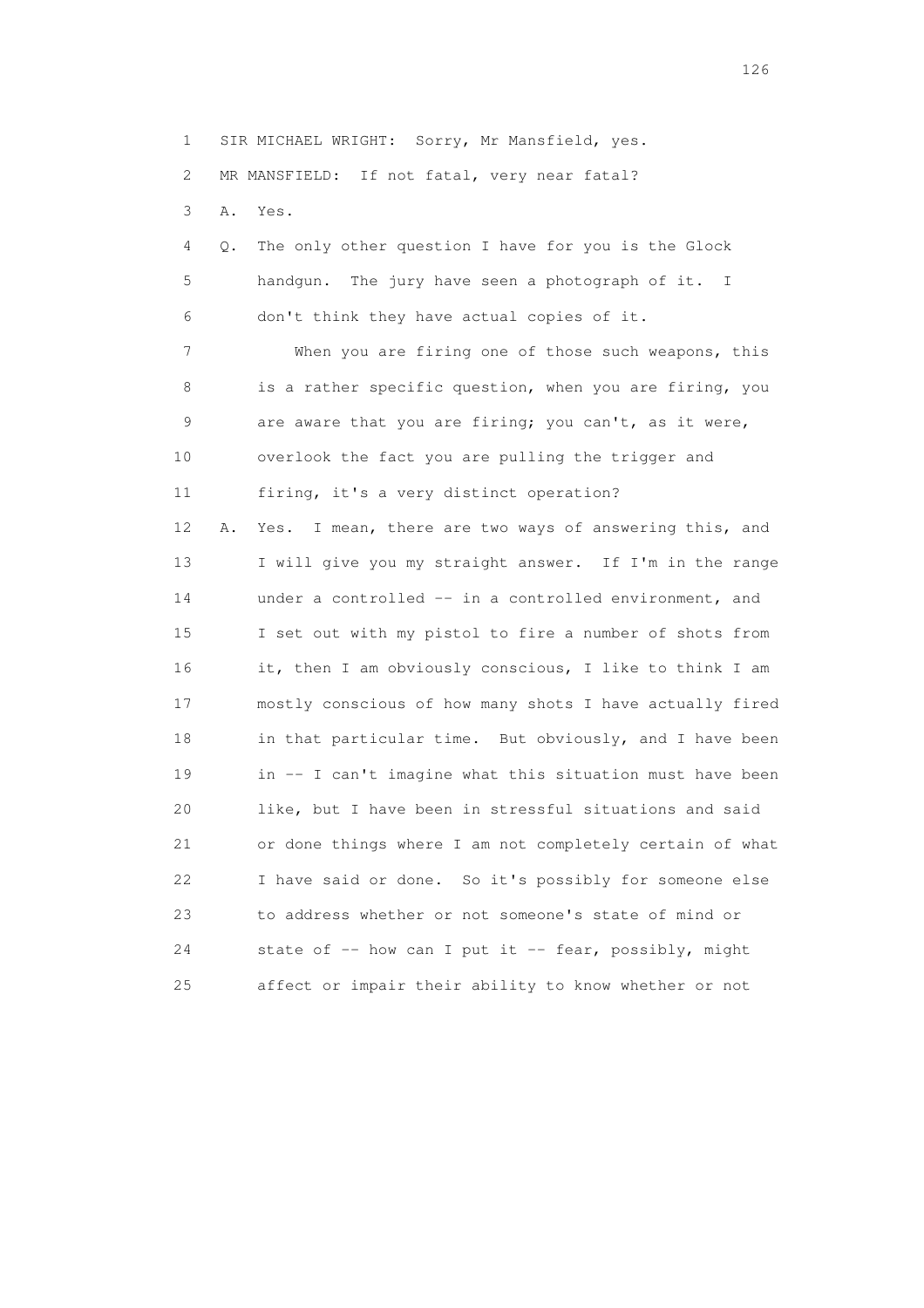| 1  |           | they have fired the gun or fired a certain number of          |
|----|-----------|---------------------------------------------------------------|
| 2  |           | shots.                                                        |
| 3  | О.        | Then I just want to ask you this: firearms officers at        |
| 4  |           | this level, that is the specialised firearms unit, if         |
| 5  |           | you like, are you involved with their training?               |
| 6  | Α.        | No, and I haven't -- we used to have a fairly informal        |
| 7  |           | relationship many, many years ago when they were still        |
| 8  |           | called $-$ I think they used to be called D11, which          |
| 9  |           | would have been in the $1980s$ , and since then $-$ the       |
| 10 |           | early 1980s -- and since then we have very little             |
| 11 |           | contact with them at all, if any.                             |
| 12 | $\circ$ . | Right. So I'll ask the question and it may be that you        |
| 13 |           | don't know. Effectively when they are being trained,          |
| 14 |           | they are trained to the highest level to use                  |
| 15 |           | proportionate force, in other words be in control of          |
| 16 |           | what they are doing?                                          |
| 17 | Α.        | Just sitting here now, working in my field, I would have      |
| 18 |           | to assume that's the case.                                    |
| 19 |           | MR MANSFIELD:<br>Thank you.                                   |
| 20 |           | This is not really something that your<br>SIR MICHAEL WRIGHT: |
| 21 |           | forensic training teaches you about?                          |
| 22 | Α.        | No, as we have said, we used to have contact and              |
| 23 |           | I imagine the training has improved or been more              |
| 24 |           | developed, I would have thought, over the last 20-odd         |
| 25 |           | years since we last had regular contact with this type        |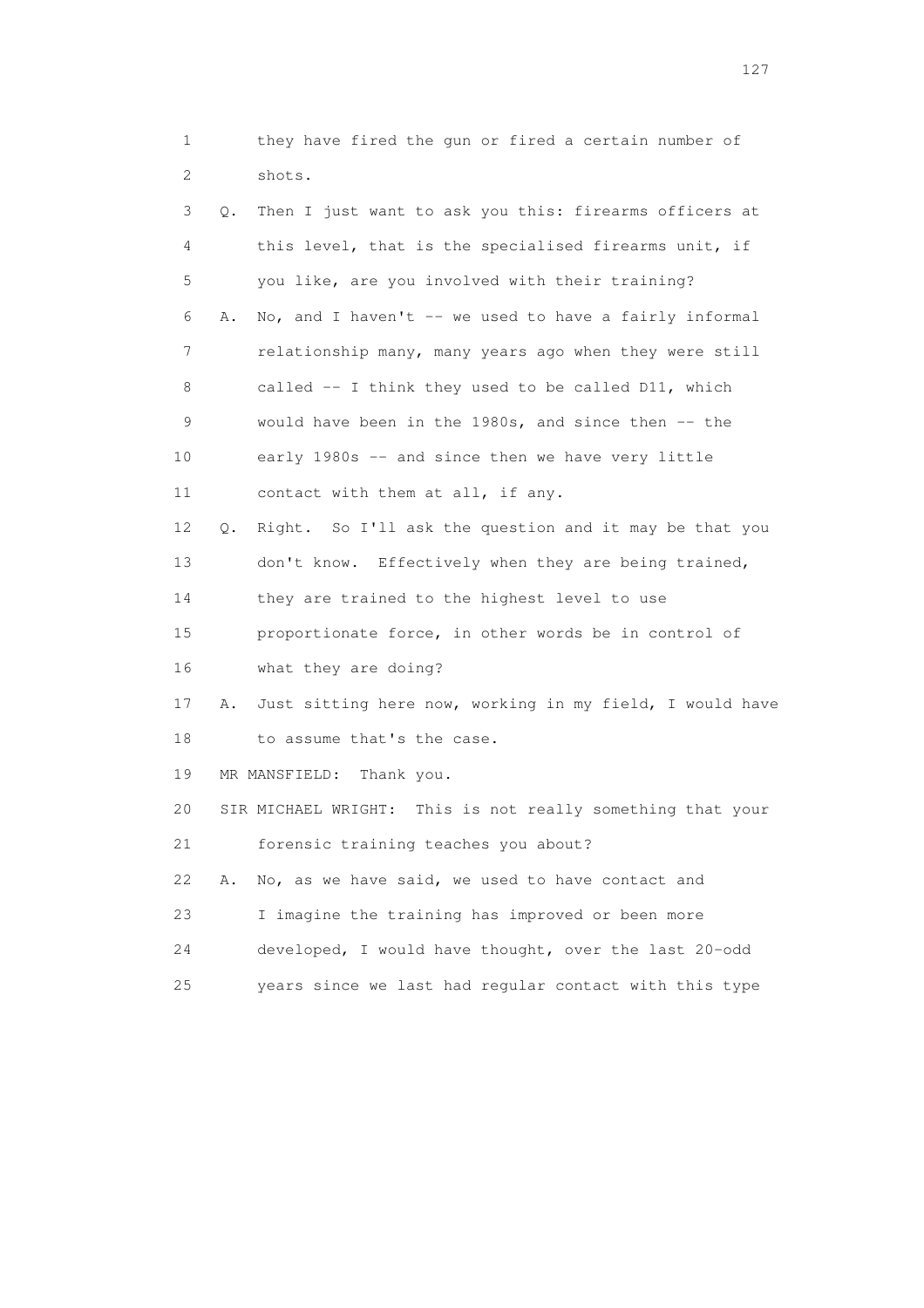1 of officer. 2 SIR MICHAEL WRIGHT: Thank you, Mr Mansfield. Mr Gibbs. 3 MR GIBBS: No questions, thank you. 4 SIR MICHAEL WRIGHT: Mr Stern. 5 Questions from MR STERN 6 MR STERN: I represent C2 and C12, the officers that fired 7 the shots. 8 A. Yes. 9 Q. First of all, I think you can help with this: there was 10 one single unfired round found in the carriage? 11 A. I believe there was, yes. 12 Q. It's page 711 in your statements or if you haven't got 13 pagination there -- 14 A. But please carry on. 15 Q. That was a hollow point bullet? 16 A. Hollow point cartridge. 17 Q. Thank you. I am looking at page 6, at the foot of the 18 page. 19 A. Got it. Yes. 20 Q. From the two handguns that you examined there were nine 21 shots that were fired? 22 A. Yes. 23 Q. There were eight wounds, as we know, and I wonder if we 24 could just, please, have up page 1044, the body plan, 25 thank you. Number 1 is missing from that body plan?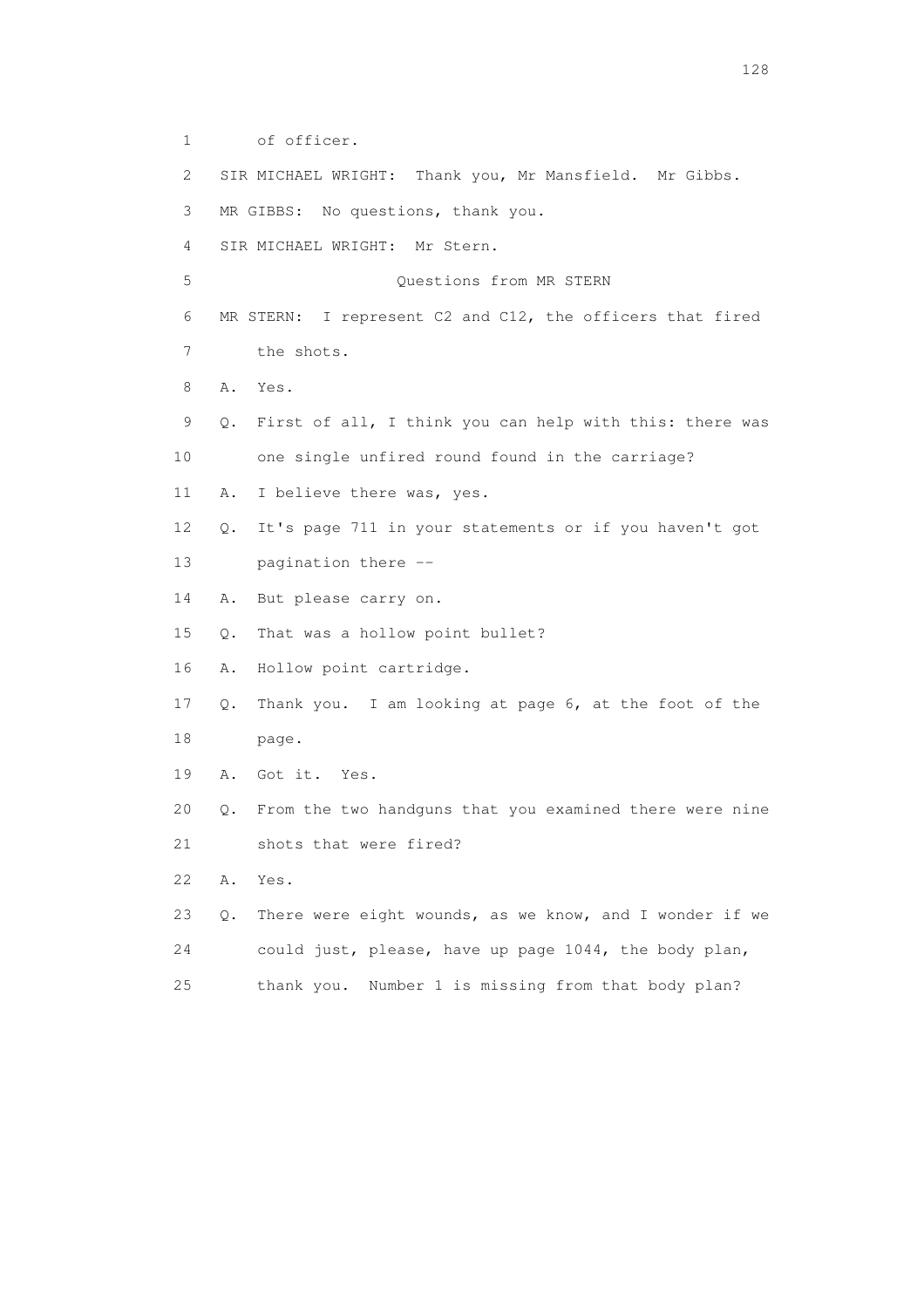- 1 A. Yes.
- 2 Q. The reason I think is because it's the right side of the 3 upper part of the back?
- 
- 4 A. That's correct, yes.
- 5 Q. We can ask Dr Shorrocks about that. Number 2, that
- 6 I think you will agree, was a deep wound?
- 7 A. Yes.
- 8 Q. Number 3 you discounted as not being an entry wound?
- 9 A. That's correct, yes.
- 10 Q. Number 4 was also a deep wound?
- 11 A. Yes.
- 12 Q. Number 5, I just want to ask you about this particular 13 one, together with number 8, were they both tangential 14 shots where the bullet may not have entered the head? 15 A. Yes, I think it's more likely in the case of number 8, 16 but it's quite possible that number 5 too was one of 17 these guttering wounds where we have the bullet entering 18 in the sense that it breaks the skin, potentially breaks 19 bone, but then because it's fired, as you say 20 tangentially, it doesn't actually penetrate completely. 21 Q. The reason I say that is if we look at statement 22 page 1052, just to see if you can -- I'm sorry, it's 23 document page 1052.
- 24 At the top, paragraph 2, this is from Dr Shorrocks, 25 who we are going to hear from, in discussion with you in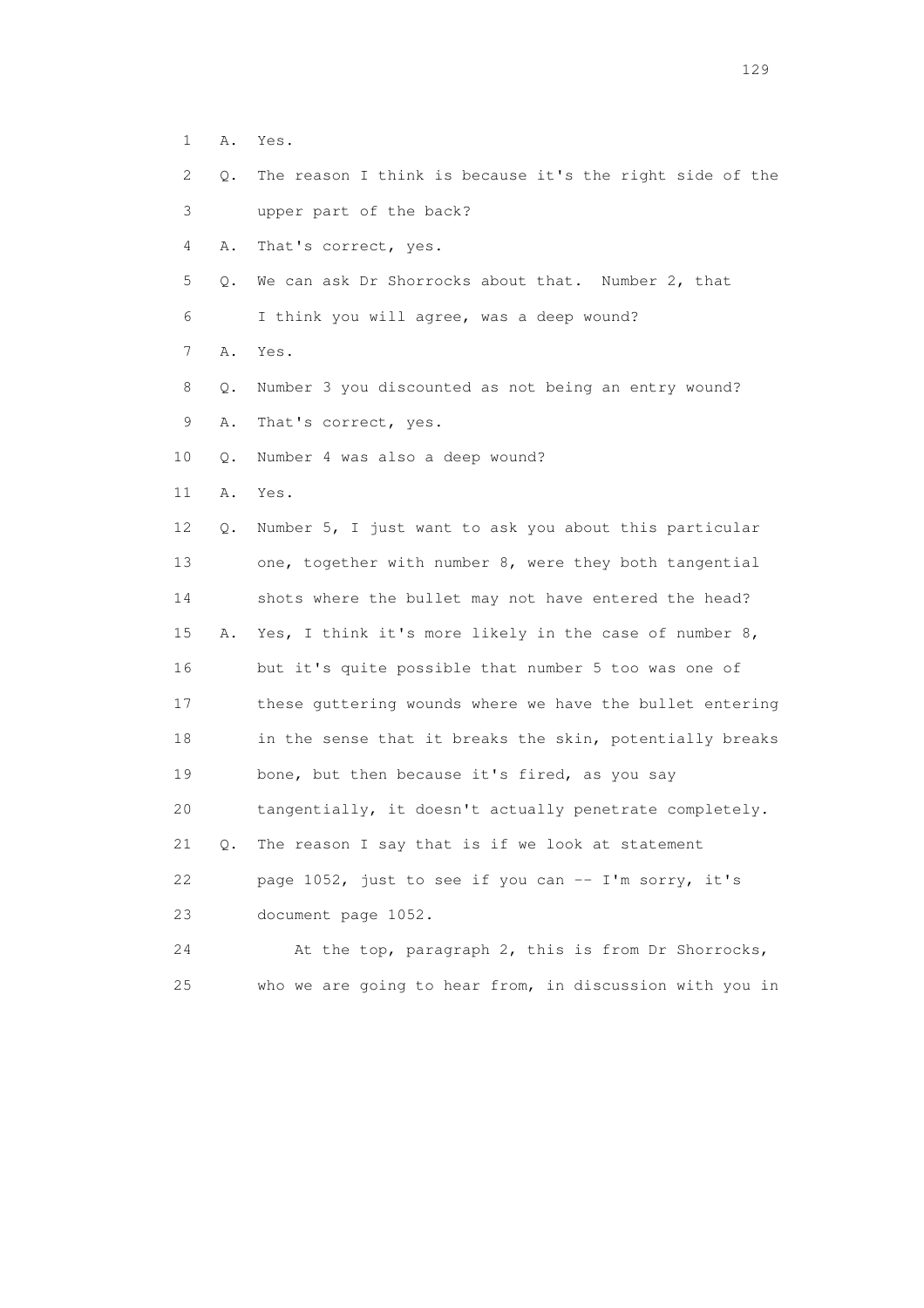1 relation to those particular wounds?

2 A. Yes.

 3 Q. We can see in the penultimate sentence of paragraph 2: 4 "Wounds numbers 5 and 8 probably represent 5 tangential shots where the bullet may not have entered 6 the head." 7 I wanted to be confirm that you agreed with that? 8 A. I do, yes. 9 Q. Thank you. When you say, as there, that they don't 10 enter the head, what does that actually mean? 11 A. They can -- they are -- its a little misleading to call 12 them simply grazing wounds. I think Mr Shorrocks' word 13 is better, "tangential wounds", in the sense that they 14 can make quite a substantial groove, which appears to 15 have been the case here, without actually going in, in 16 the way that something would penetrate. 17 So I can perhaps liken this perhaps best in the same

 18 way that we are wearing our poppies, and we place a pin 19 through the fabric, shallowly under the fabric and out 20 the other side.

 21 You are looking at much the same effect, except that 22 in this instance the surface has been completely broken. 23 SIR MICHAEL WRIGHT: One might call it a glancing blow. 24 A. A glancing wound or a tangential wound. Tangential 25 wound I think is the best way of summing it, but if you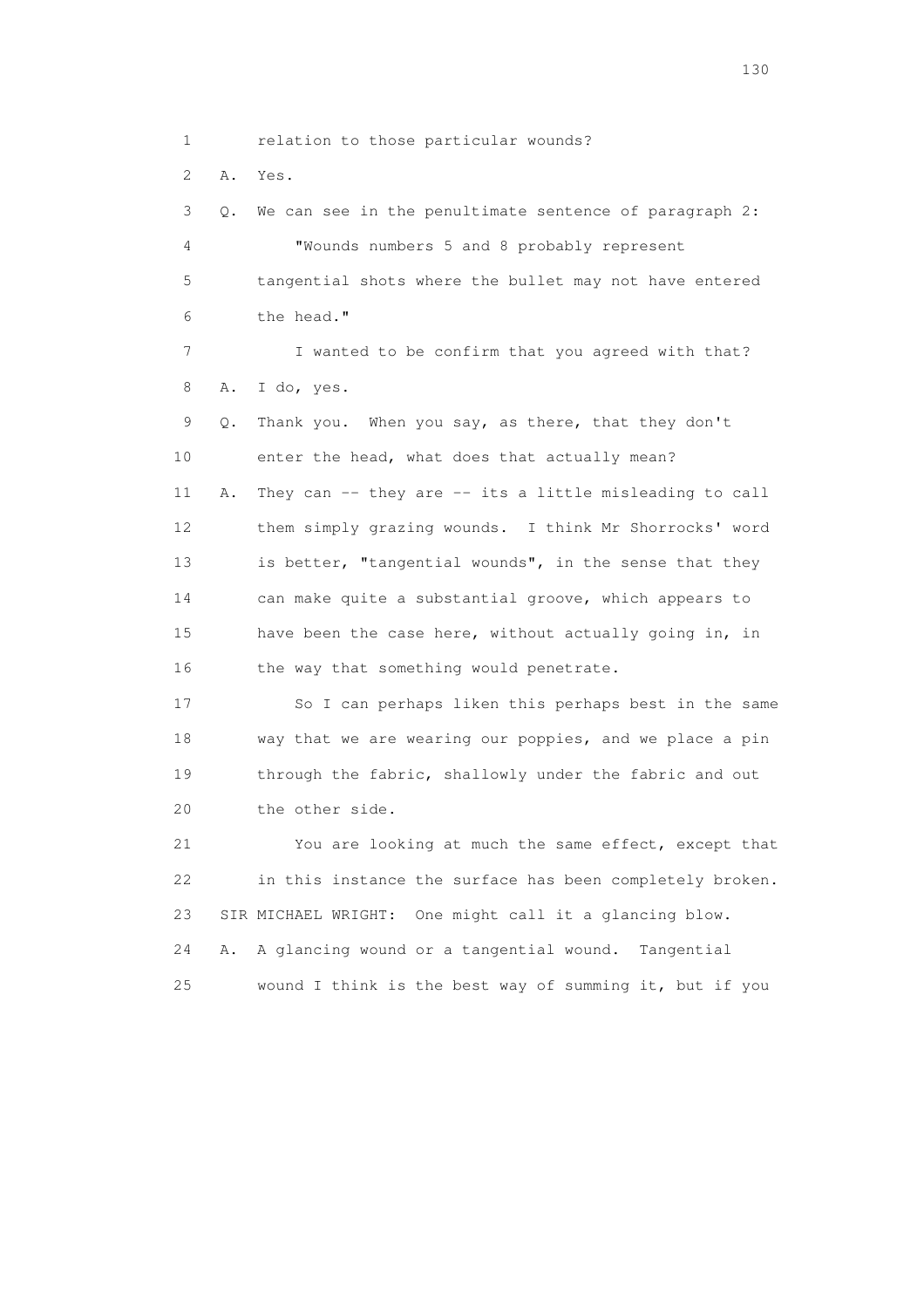1 consider the way we pin our poppies on, then you're 2 thinking with much the same effect. 3 SIR MICHAEL WRIGHT: On the other hand, I suppose, even 4 a glancing blow or tangential blow from a bullet of this 5 kind is still going to release a good deal of energy to 6 the head? 7 A. Very much so, and again Mr Shorrocks will deal with the 8 potential for that to incapacitate or otherwise. 9 MR STERN: Yes, I am going to ask Dr Shorrocks about that, 10 and we will obviously hear it from him; and I think you 11 would readily accept that's not your main sphere of 12 expertise? 13 A. No, it isn't, no, no. 14 Q. You have told us that you can't tell the order in which 15 any of these wounds took place? 16 A. That's correct. 17 Q. And you can't tell us from which of the two handguns 18 that you looked at fired which of these shots? 19 A. No, I can't. 20 MR STERN: Thank you, those are all the questions I have. 21 SIR MICHAEL WRIGHT: Thank you. 22 MS LEEK: No, thank you, sir. 23 SIR MICHAEL WRIGHT: Thank you, Ms Leek. Mr Penny? 24 MR PENNY: No, thank you sir. 25 SIR MICHAEL WRIGHT: Mr King?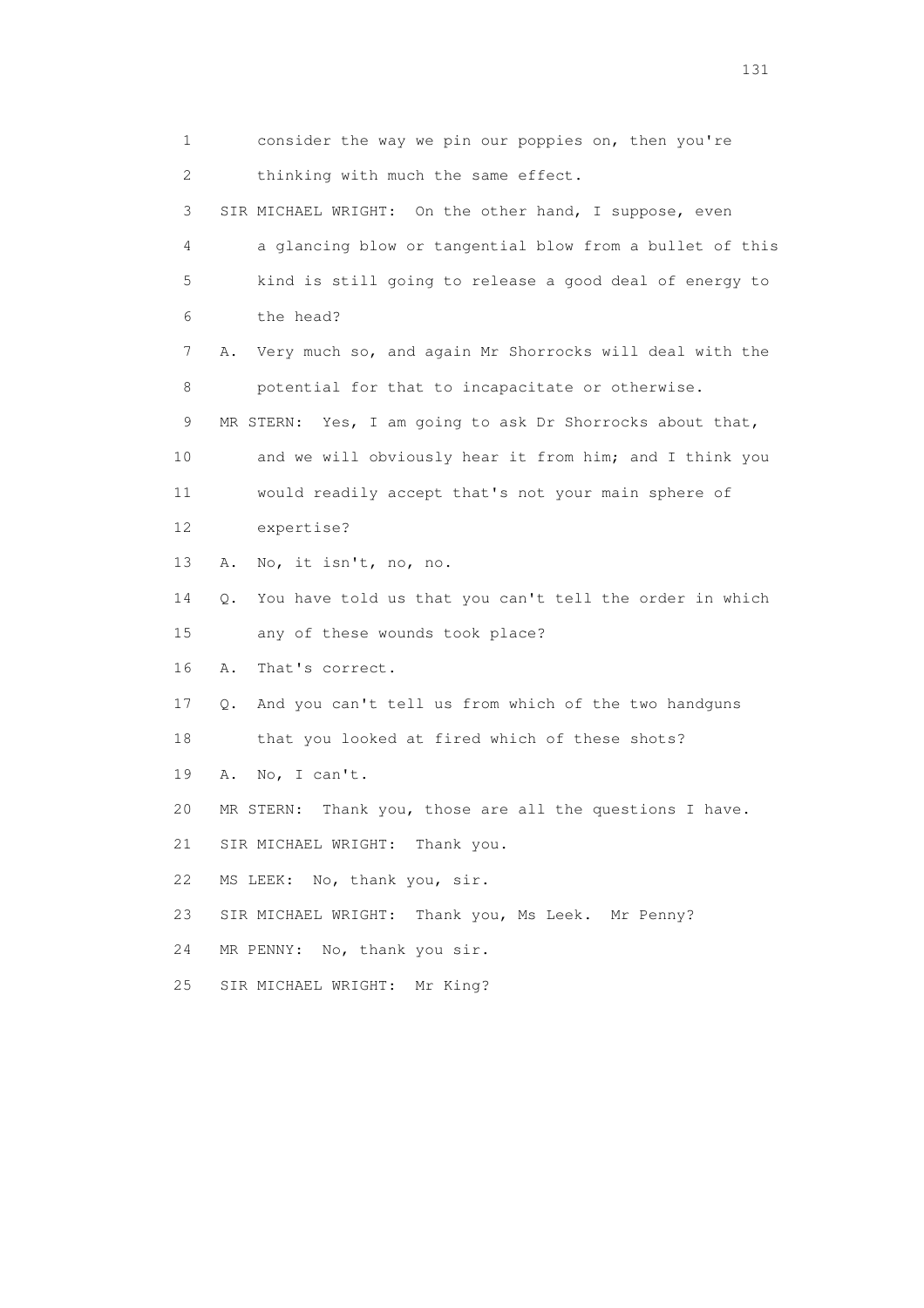1 MR KING: No, thank you, sir.

2 SIR MICHAEL WRIGHT: Ms Studd?

3 MS STUDD: No, thank you, sir.

4 SIR MICHAEL WRIGHT: Thank you very much.

 5 Questions from THE CORONER 6 SIR MICHAEL WRIGHT: I have a question actually from the 7 jury which I would like your help about, although 8 I think we can get at it in two different ways. 9 The question -- I will read it to you -- is: do 10 bullets of the same type always leave identical entry 11 wounds, ie same diameter, same shape, et cetera? 12 A. If they are fired at the same angle, then the answer to 13 that, and they are at the same material, the answer is 14 yes. Obviously if the material is different, the entry 15 wounds -- for instance, we have entry wounds here which 16 are through a thin layer of skin over hard bony 17 structure immediately under. The wounds can look 18 slightly different over that surface than they can if 19 the wound is, for instance, through an arm going through 20 muscle. But in general, same surface, same distance, 21 same angle, same appearance, for the same ammunition. 22 SIR MICHAEL WRIGHT: Of course if it comes in at a different 23 angle, it will present a different appearance? 24 A. Exactly, yes.

25 SIR MICHAEL WRIGHT: We can get at this problem, I think --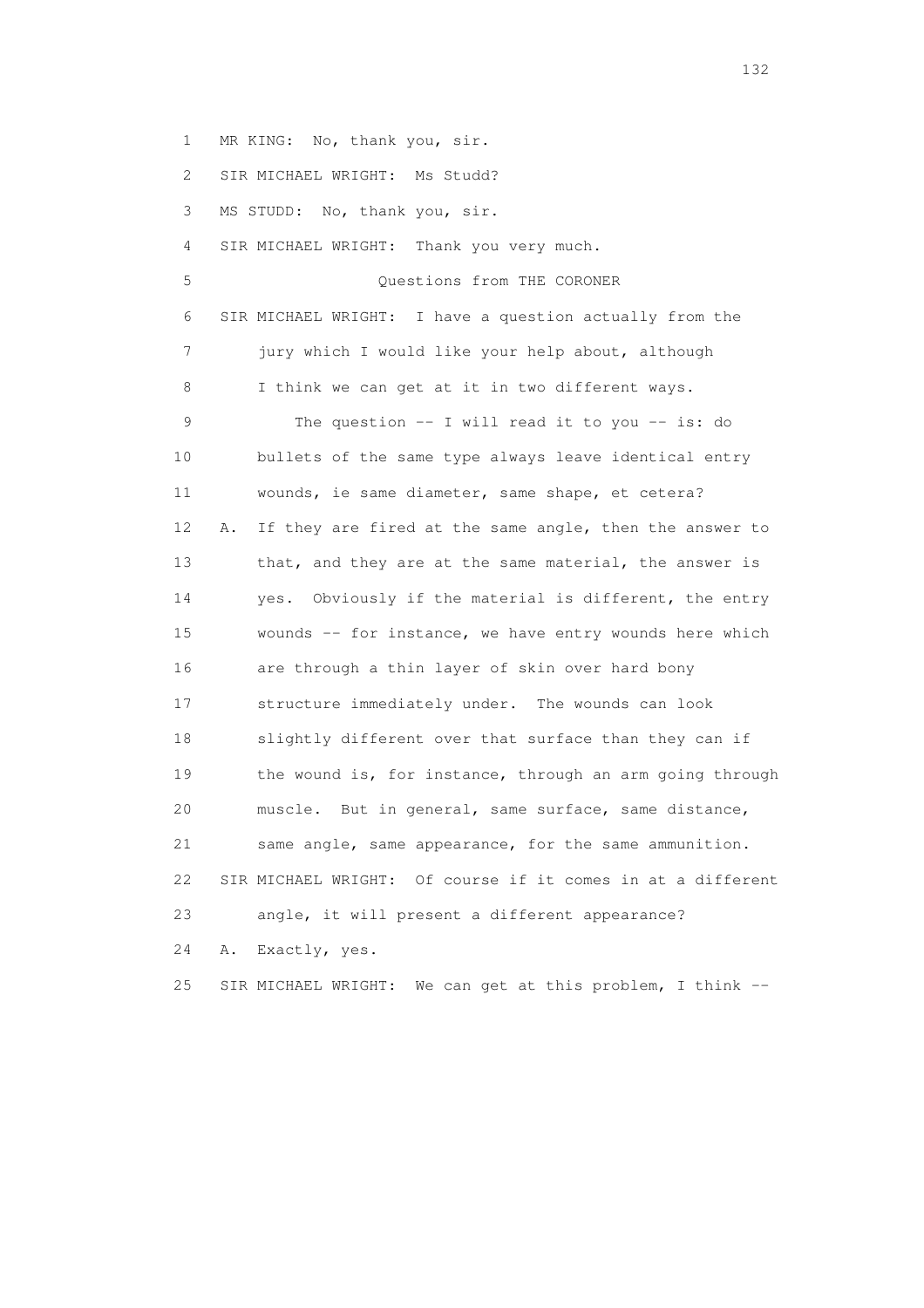1 if this is what I think the juryman has in mind, or jury 2 lady perhaps I should say -- if you were able to 3 identify, you were able to trace all nine cartridge 4 cases that had been fired? 5 A. Yes. 6 SIR MICHAEL WRIGHT: And of course we know that one 7 misfired, one went into the back. But that accounts, 8 apart from that, that accounts for all the head wounds 9 that you found? 10 A. Yes. 11 SIR MICHAEL WRIGHT: Are you able to say, in those 12 circumstances, having found all the cartridge cases, 13 that all the rounds fired were of the same type? That 14 is to say Remington 124-grain hollow point. 15 A. All the cartridge cases were. I think the simplest way 16 to put it that there was no further damage or injuries 17 that we saw that could account, or that could suggest 18 that more than those nine shots were fired; and there 19 was nothing that I saw that was inconsistent with any of 20 the wounds or any of the damage having been caused by 21 anything other than the same type of ammunition in each 22 case. 23 SIR MICHAEL WRIGHT: Thank you. I think that's the most 24 conclusive answer we can have for that. 25 Thank you very much indeed.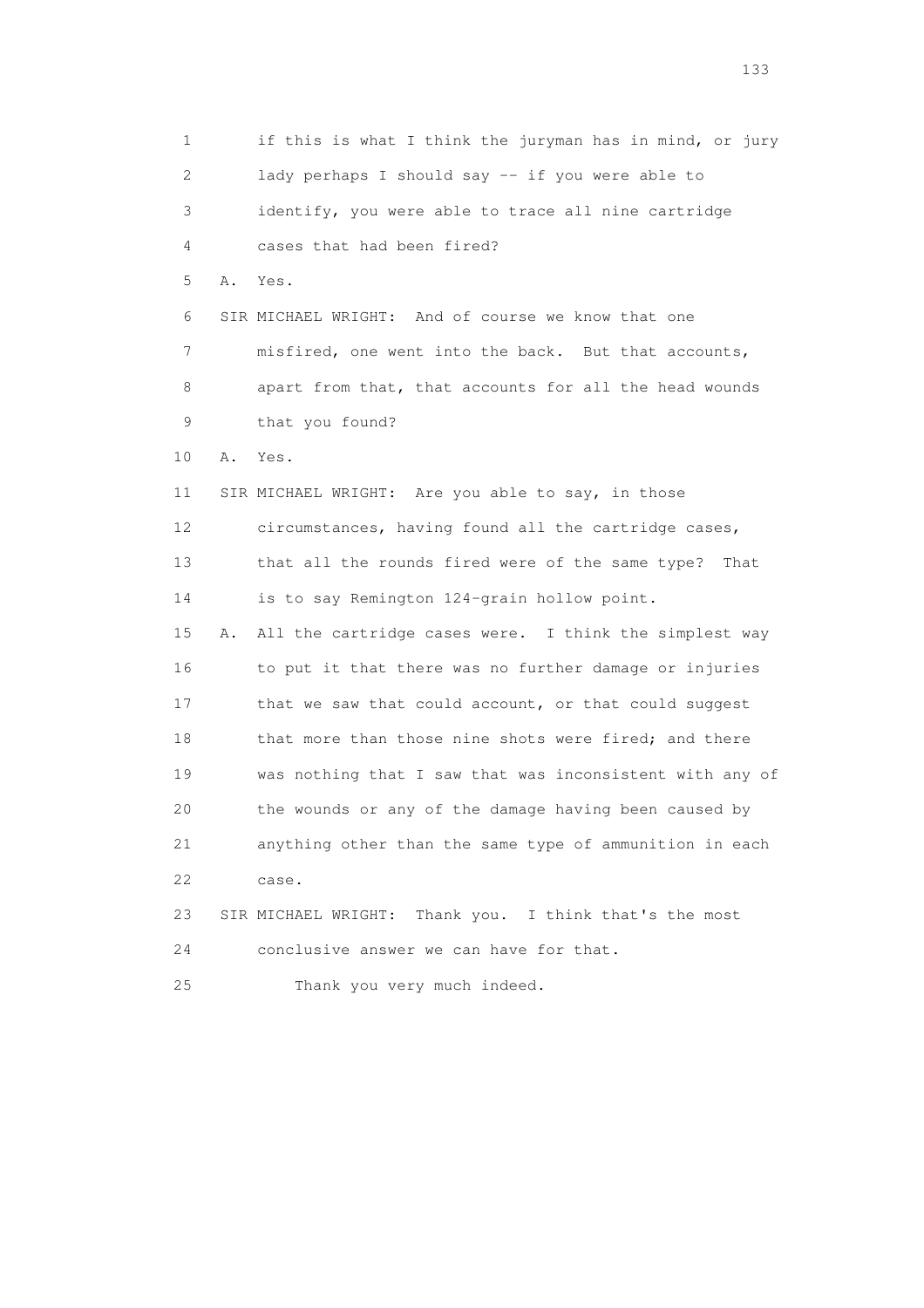1 MR HOUGH: Nothing further from me, and just thank you very 2 much again for coming at short notice. 3 SIR MICHAEL WRIGHT: Yes, indeed. Thank you, Mr Tomei. 4 (The witness withdrew) 5 MR HOUGH: Sir, no more live evidence but there is the 6 written evidence of Mr Mould. 7 SIR MICHAEL WRIGHT: Very well. One more to read, ladies 8 and gentlemen. 9 Statement of DR GRAHAM MOULD (read) 10 MR HOUGH: Page 726, and then everybody will be spared my 11 tones. 12 This is a statement from Graham Mould, and a letter 13 from him will be read afterwards. 14 It's dated 21 December 2005. He says this: 15 "I am currently Director of Operations at Guildford 16 Clinical Pharmacology Unit in the Royal Surrey County 17 Hospital ..." 18 He says he has been trained as a pharmacist, 19 a clinical pharmacologist and he gives details of his 20 two degrees and his doctorate. He then says: 21 "I have been trained in the knowledge of drug action 22 and my current position is involved with the action of 23 drugs on the body as well as how the body responds to 24 drug and how drugs are transported within the body." 25 He records that he has been asked by the IPCC to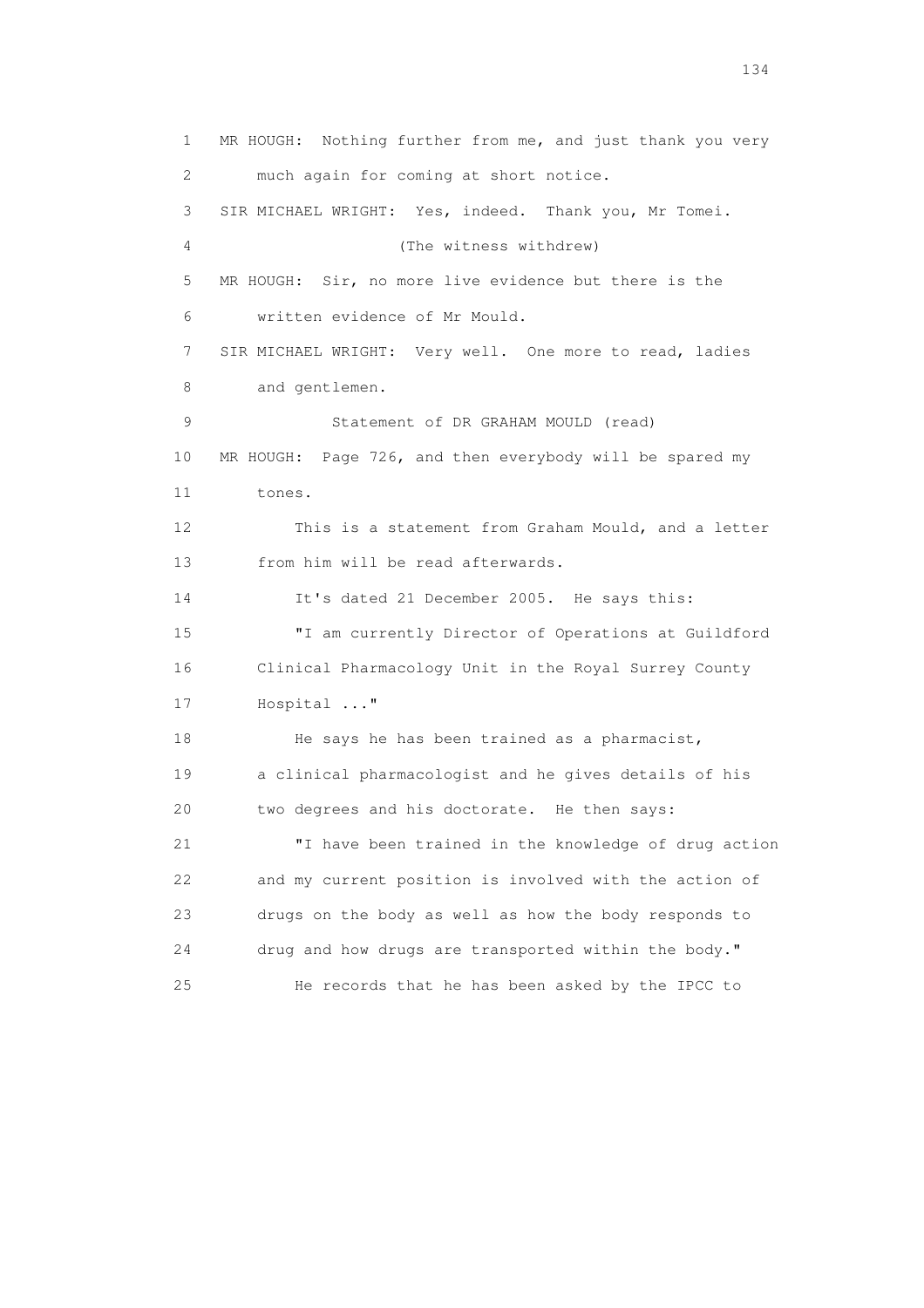1 comment on the drugs found in a post-mortem sample of 2 Mr de Menezes. 3 He says that he is in receipt of a statement from 4 a forensic scientist, a Dr Humphreys. 5 He then says this about the circumstances of the 6 case: 7 TI has been established that on the day of 8 22 July 2005, the victim, Mr de Menezes, was shot and 9 killed by armed police officers ... A post-mortem 10 examination was carried out on the next day, 23 July, 11 and urine and blood sample was taken for forensic 12 analysis. 13 The forensic report on the victim, Mr de Menezes, 14 revealed a blood benzoylecgonine ([that's] the major 15 breakdown product of cocaine)..." 16 Which is all we need to know, I think. 17 SIR MICHAEL WRIGHT: Is that 0.34 milligrams per litre? 18 MR HOUGH: "... 0.34 milligrams per litre and low 19 concentration (approximately 0.02 milligrams per litre) 20 of cocaine. In the urine sample, the presence of 21 cocaine, methylecgonine, ethylecgonine, diltiazm, 22 phenacetin, paracetamol and nicotinamide was determined. 23 No other compound was detected." 24 He assumes: 25 "... for the sake of clarity that methylecgonine is

n 135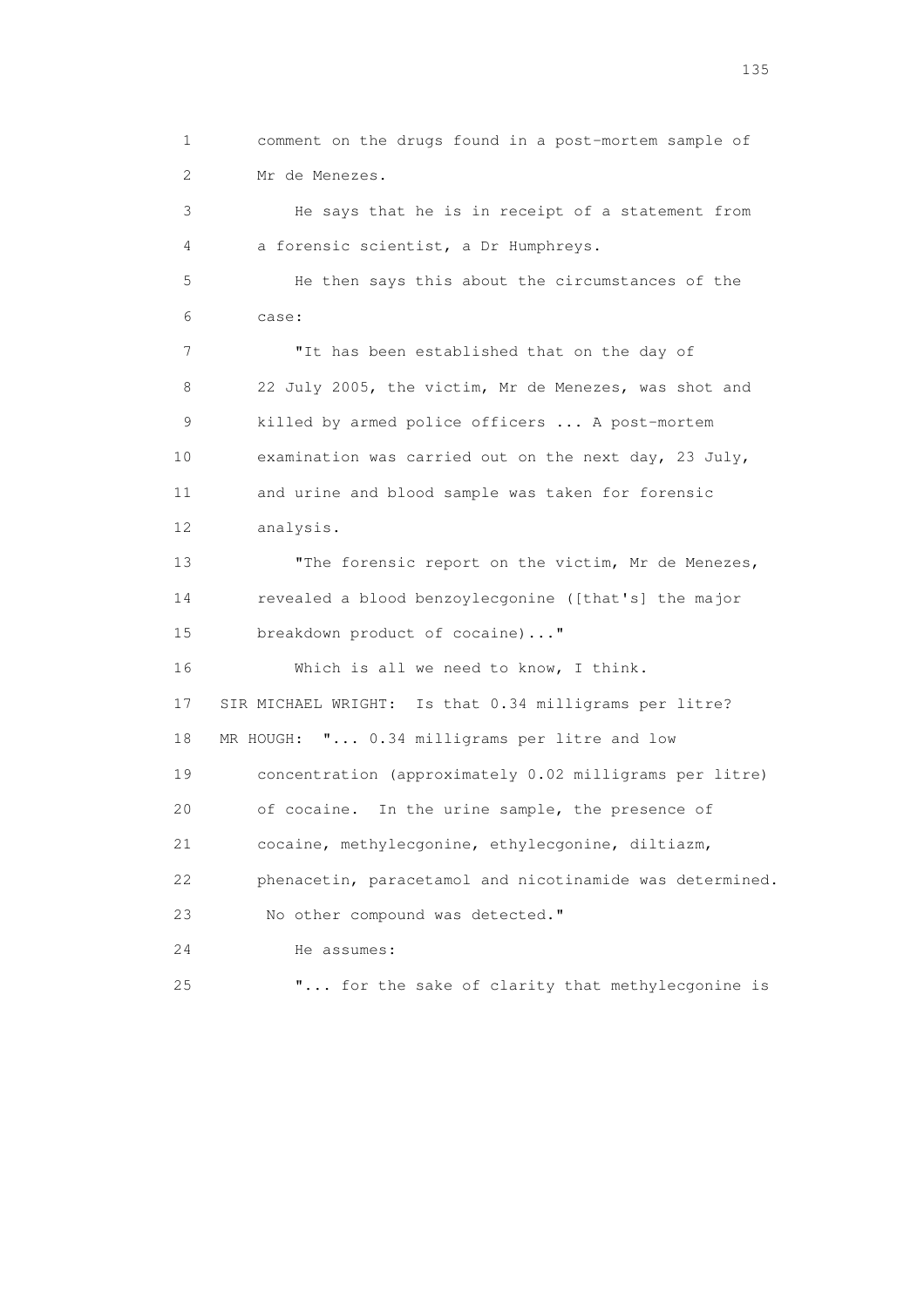1 what is more correctly called ..."

 2 And then he gives another couple of names which I am 3 not even going to try to pronounce. He then describes 4 the structure of cocaine and it's methods of ingestion. 5 He notes:

 6 "The physiological effects of cocaine depend upon 7 the amount of cocaine ingested, ingestion method, and 8 prior drug use. Usual effects of the drug are feelings 9 of euphoria, extra energy, and alertness. Negative 10 effects of the drug include contemplativeness, 11 accelerated heart [rate] and high blood pressure." 12 Then he deals with more extreme reactions and

13 repeated use. He says:

 14 "The effects of cocaine appear within three minutes 15 when smoked, but take a little longer following 16 snorting. The stimulant and euphoric effects last for a 17 short period of time; around 20 minutes and usually all 18 effects disappear within 60 minutes or so. After the 19 euphoric period, there follows a period of depression, 20 which encourages further use of the drug. To maintain 21 the euphoric effect, administration is repeated ... 22 [that] leads to dependence."

 23 He then deals with how cocaine is broken down in the 24 body and its major metabolites or breakdown products. 25 He says: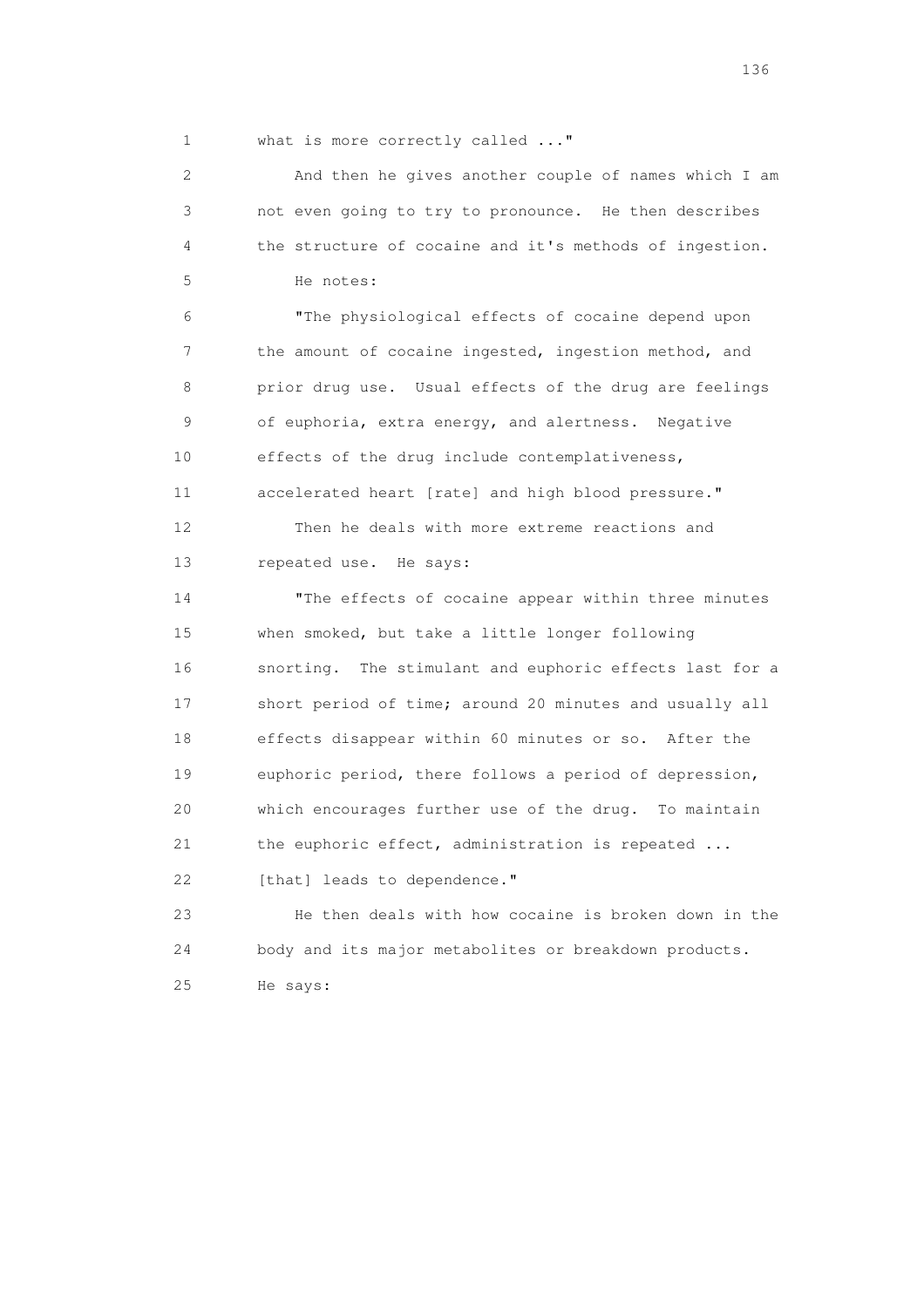1 "The metabolites themselves ... can be detected in 2 urine for up to one to four days after cocaine use." 3 Then says this:

 4 "From the analysis of the cocaine metabolites it 5 would appear that cocaine had been taken by 6 Mr de Menezes, and had been probably snorted. No 7 alcohol was found in the urine and the specific marker 8 for alcohol consumption with cocaine was not present 9 either. This, I would suggest, indicates that 10 significant amounts alcohol was not being consumed at 11 the same time. What cannot be determined however is 12 whether he was a regular user. The concentrations of 13 metabolites in urine were not determined, although I do 14 not think that would have given any further information, 15 unless they were present in high concentrations. 16 "The other drugs determined in urine would unlikely 17 to have any significant effect on the behaviour of 18 Mr de Menezes." 19 Then he goes through those drugs, I won't go through 20 the details of those. He says then: 21 "In a recent study where cocaine was detected in 22 patients attending an emergency department, blood 23 concentrations of cocaine were from 0.016 to

24 0.13 milligrams per litre, and for benzoylecgonine were

25 0.018 to 1.39 milligrams per litre ... This would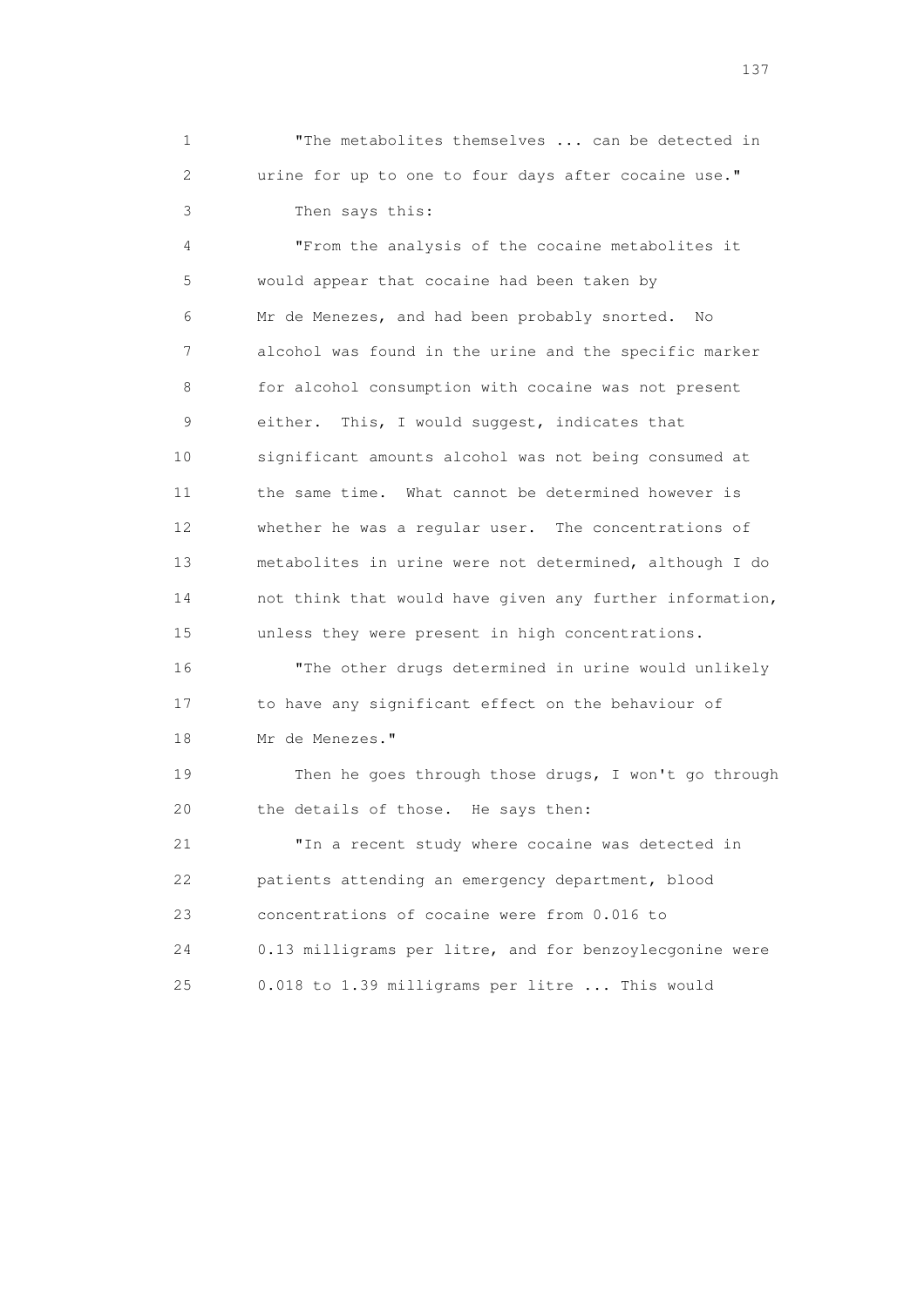1 indicate that the concentrations found in the victim are 2 quite low ... suggesting that the drug had been taken 3 some while previously. It is difficult to say when, but 4 certainly within 12 hours. Whether this would have been 5 the evening before (or very early morning) or prior to 6 leaving his accommodation is difficult to say. On 7 balance very early morning is probably a reasonable 8 compromise. Post-mortem can lead to higher blood 9 concentrations of [the breakdown product] due to 10 redistribution.

 11 "It can therefore be assumed that Mr de Menezes had 12 taken cocaine probably within 12 hours of the incident 13 and therefore would be expected to be in the dysphoria 14 state. There may have been a certain degree of 15 agitation as well. Whether this state would have led to 16 unusual behaviour" --

17 SIR MICHAEL WRIGHT: I think that must mean in the

18 depression state, does it not?

19 MR HOUGH: Dysphoria, opposite of euphoria.

20 SIR MICHAEL WRIGHT: I suppose so, yes.

 21 MR HOUGH: "There may have been a certain degree of 22 agitation as well. Whether this state would have led to

23 unusual behaviour so as to cause the police to act as

24 they did, I would suggest is difficult to say.

25 "I would conclude that the amount of cocaine and

138 and 138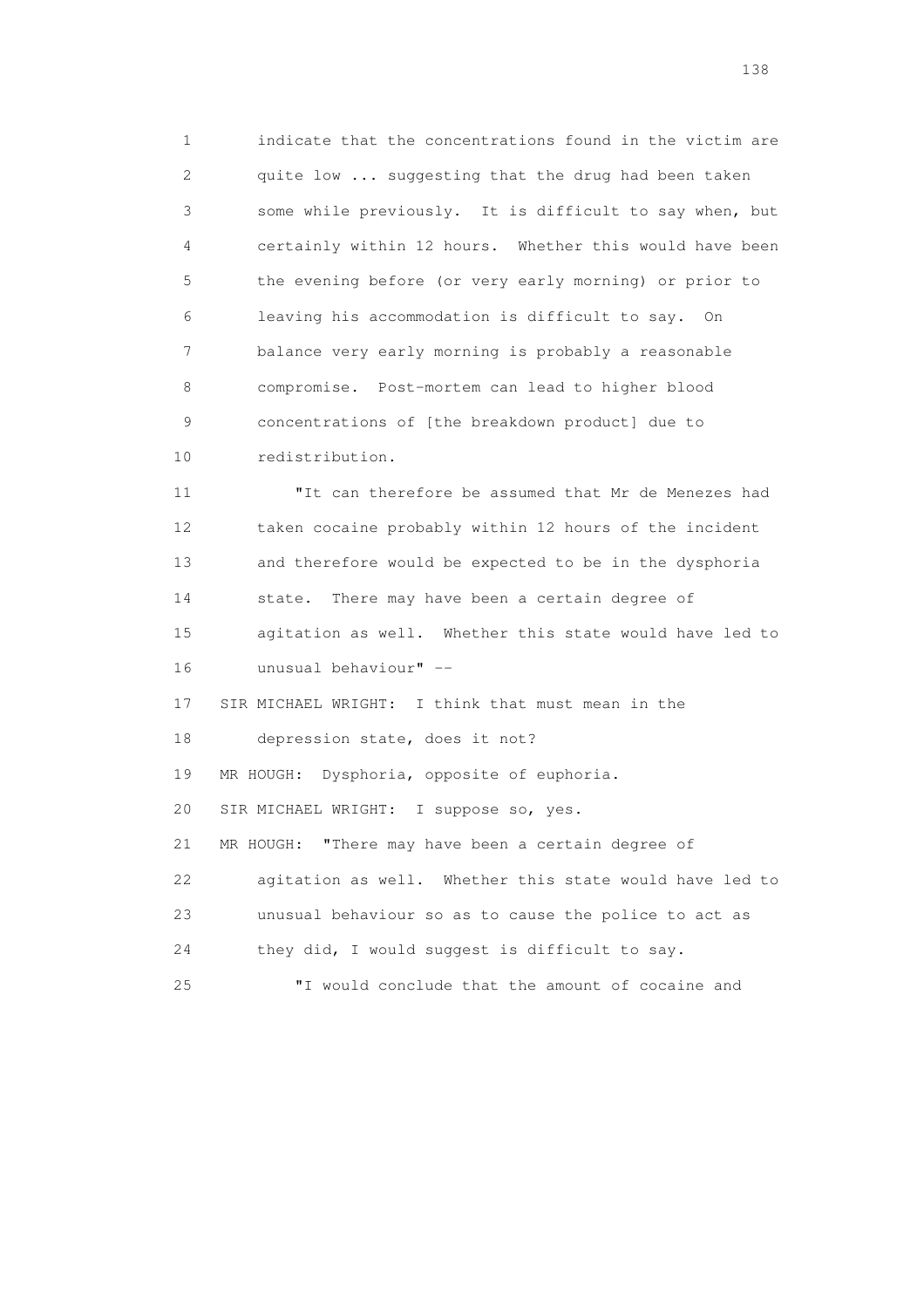1 it's metabolites were low, and would probably indicate 2 snorting cocaine perhaps between six to 12 hours 3 previously. The euphoric effect of cocaine is likely to 4 have dissipated, although there may be some dysphoria. 5 It is difficult to say whether this would have led to 6 irrational behaviour but it is possible."

 7 Then Dr Mould was asked to answer specific questions 8 and he replied in a letter dated 14 July this year, and 9 he said:

 10 "As a general comment, following cocaine use, the 11 after effects may be unpleasant and the user commonly 12 feels depressed and anxious. Users also may feel 13 irritable and it has been reported that they may 14 possibly experience panic attacks. Some become 15 overconfident following use and so may be careless. In 16 the light of the above, the answers to your questions 17 are:

 18 "Question 1: Is the behaviour of Mr de Menezes 19 noted by the surveillance officers consistent with the 20 dysphoric ... state you describe in your statement?

 21 "Answer: The comments ... ascribed to the officers 22 have used terms 'nervous' and 'not relaxed' and 'not at 23 ease' to describe Mr de Menezes. Certainly this could 24 be equated with anxiousness and restlessness. Therefore 25 it could be that this is an effect following cocaine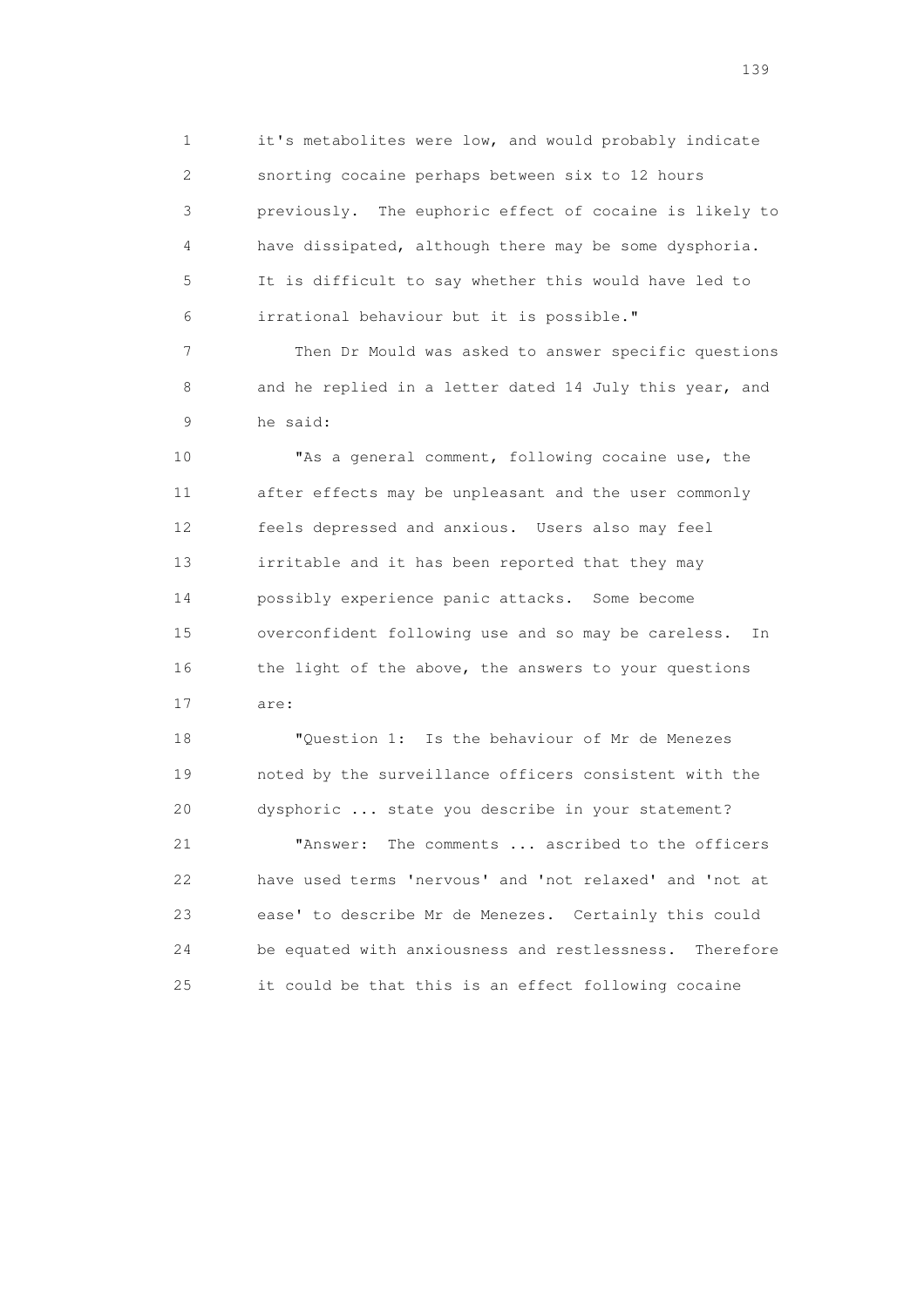1 use. However, I would suggest that the sequence of 2 events as [provided to him] would not necessarily be 3 attributed to cocaine use. 4 "Question 2: Is the behaviour consistent with 5 cocaine use between six to 12 hours previously? 6 "Answer: Insofar as the effects may be attributed 7 to the use of cocaine then, yes, it would be the result 8 of the after effects which would occur at this sort of 9 time interval after use." 10 That's the evidence of Mr Mould. 11 SIR MICHAEL WRIGHT: Thank you very much indeed. 12 MR HOUGH: That is all for today. 13 SIR MICHAEL WRIGHT: That concludes the proceedings for 14 today. 15 MR HOUGH: A longer day tomorrow. 16 SIR MICHAEL WRIGHT: I knew you had that in reserve, so you 17 are warned, ladies and gentlemen. 10 o'clock. 18 (3.23 pm) 19 (The court adjourned until 10.00 am on 20 Wednesday, 5 November 2008) 21  $22$  23 24 25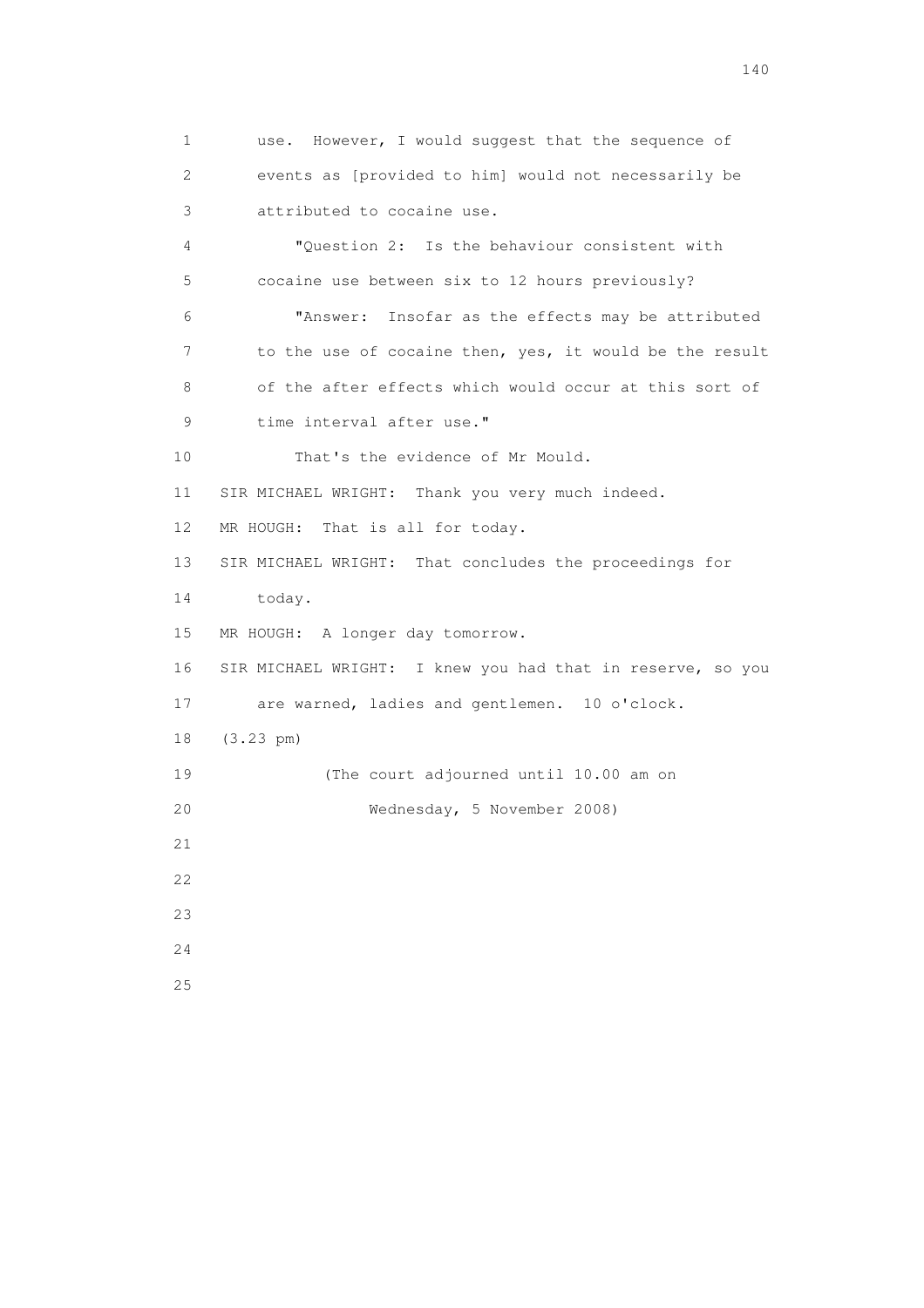1 INDEX 2 PAGE 2 3 Statement of QUINCY OJI (read) ................... 2 4 5 Statement of IAN FITZGERALD (read) ............... 5 6 7 Statement of THOMAS NEARY (read) .......................... 8 8 9 Statement of CAROL HARRISON (read) ................ 11 10 11 Statement of KAMILA WROBEL (read) ................. 16 12 13 Statement of JAMES TURNER (read) .................. 21 14 15 Statement of ROBERT LOWE (read) .................... 27 16 17 DETECTIVE SUPERINTENDENT EVANS .................. 35 18 (sworn) 19 20 Questions from MR HILLIARD ............... 35 21 22 Questions from MR MANSFIELD .............. 45 23 24 Questions from MR PENNY .................. 51 25